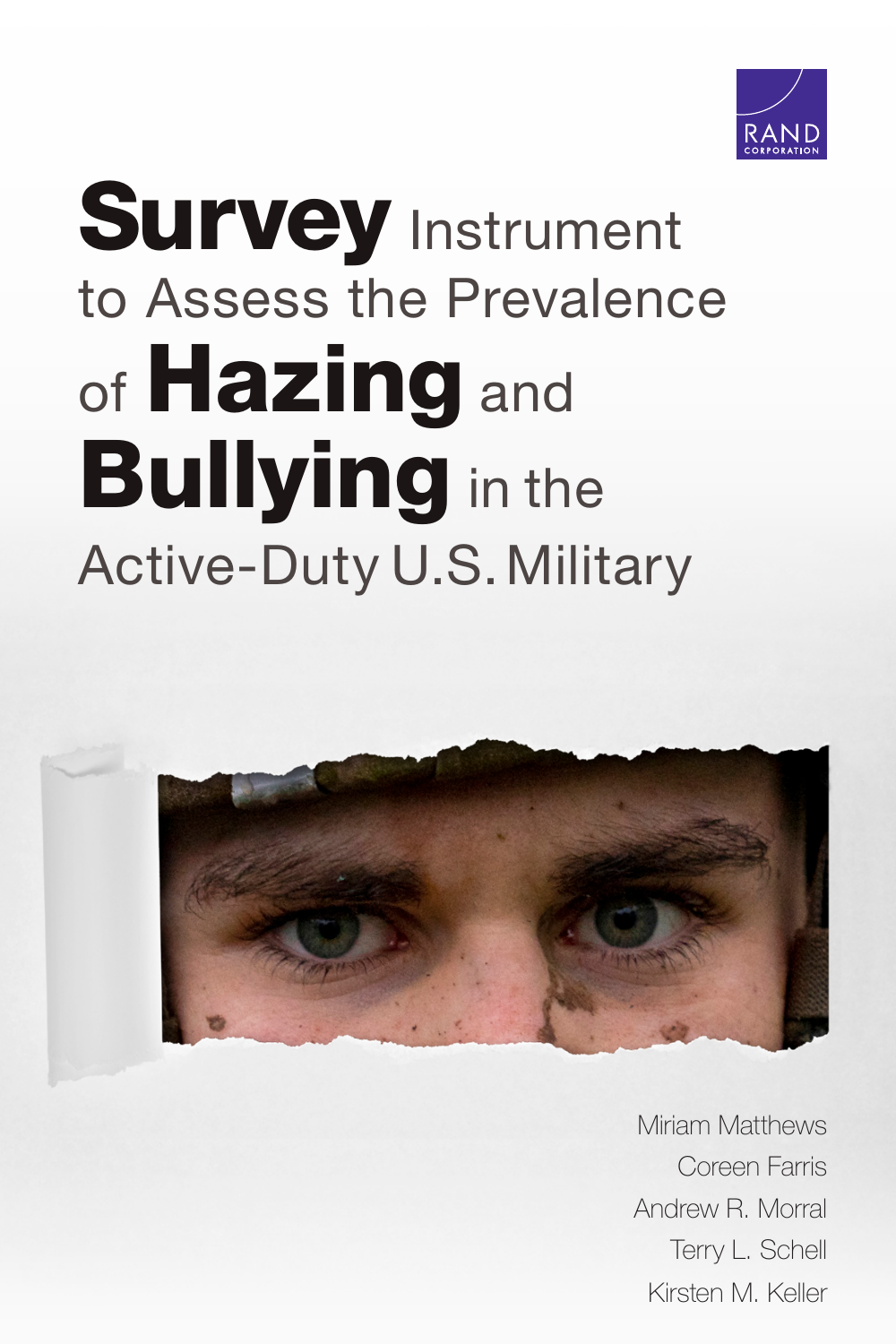For more information on this publication, visit **[www.rand.org/t/RRA1246-1](http://www.rand.org/t/RRA1246-1)**.

#### About RAND

The RAND Corporation is a research organization that develops solutions to public policy challenges to help make communities throughout the world safer and more secure, healthier and more prosperous. RAND is nonprofit, nonpartisan, and committed to the public interest. To learn more about RAND, visit [www.rand.org.](http://www.rand.org)

#### Research Integrity

Our mission to help improve policy and decisionmaking through research and analysis is enabled through our core values of quality and objectivity and our unwavering commitment to the highest level of integrity and ethical behavior. To help ensure our research and analysis are rigorous, objective, and nonpartisan, we subject our research publications to a robust and exacting quality-assurance process; avoid both the appearance and reality of financial and other conflicts of interest through staff training, project screening, and a policy of mandatory disclosure; and pursue transparency in our research engagements through our commitment to the open publication of our research findings and recommendations, disclosure of the source of funding of published research, and policies to ensure intellectual independence. For more information, visit [www.rand.org/about/principles.](http://www.rand.org/about/principles)

RAND's publications do not necessarily reflect the opinions of its research clients and sponsors.

Published by the RAND Corporation, Santa Monica, Calif. © 2021 RAND Corporation RAND<sup>®</sup> is a registered trademark.

Library of Congress Cataloging-in-Publication Data is available for this publication.

ISBN: 978-1-9774-0781-8

*Cover: U.S. Army photo by Matthew Moeller.* 

#### Limited Print and Electronic Distribution Rights

This document and trademark(s) contained herein are protected by law. This representation of RAND intellectual property is provided for noncommercial use only. Unauthorized posting of this publication online is prohibited. Permission is given to duplicate this document for personal use only, as long as it is unaltered and complete. Permission is required from RAND to reproduce, or reuse in another form, any of its research documents for commercial use. For information on reprint and linking permissions, please visit [www.rand.org/pubs/permissions.](http://www.rand.org/pubs/permissions)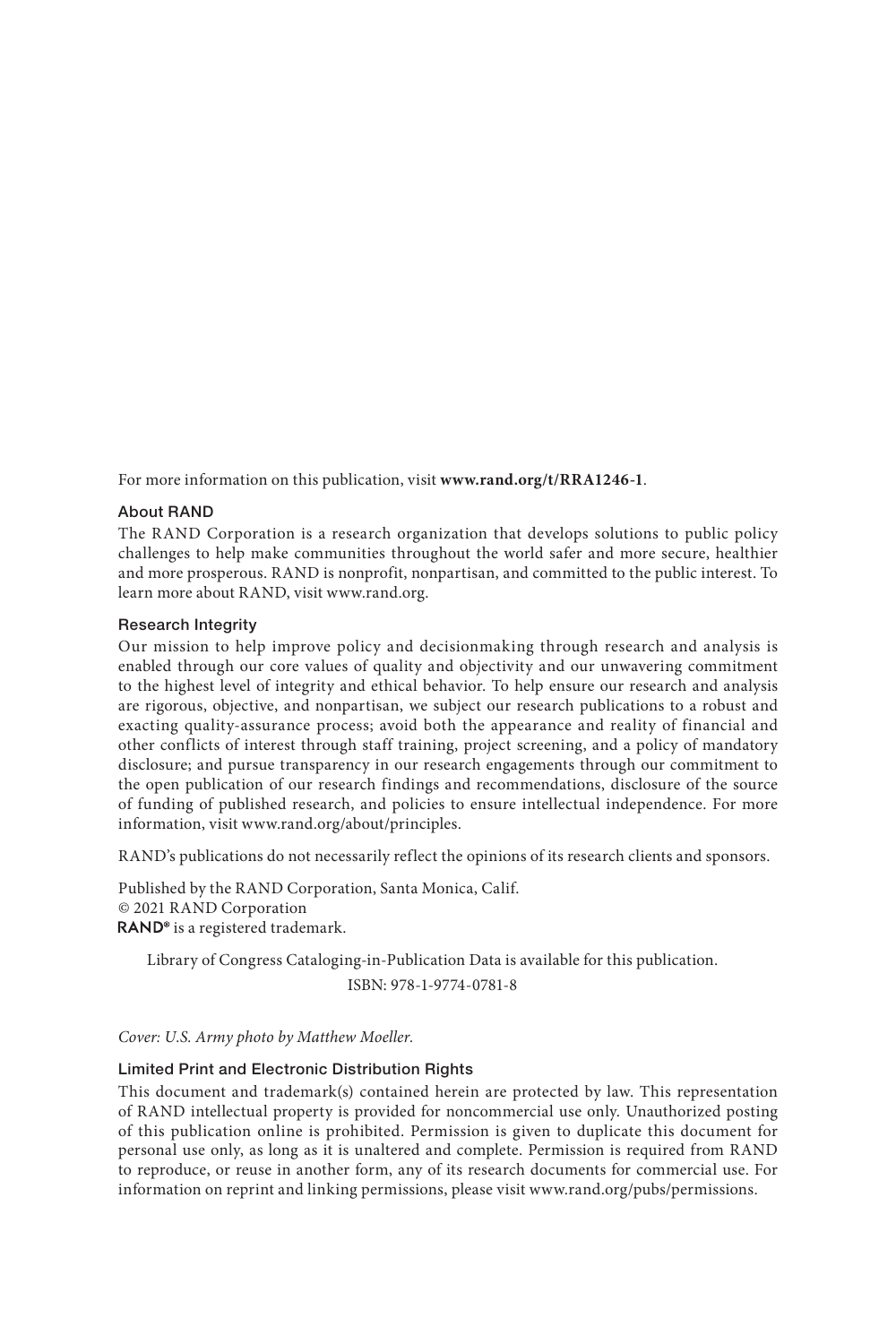# About This Research Report

The U.S. Department of Defense (DoD) sought to implement a new measurement of hazing and bullying in the armed forces. The new measurement needed to align with military definitions and policy, and it needed to apply across the military services. This report describes the development and design of a survey instrument to help DoD estimate the number of activeduty service members who experience hazing and bullying. This report should be of interest to those who wish to better understand measurement of hazing and bullying, including academic researchers, and those responsible for understanding and addressing hazing and bullying in the military, including equal opportunity professionals.

The research reported here was completed in June 2021 and underwent security review with the sponsor and the Defense Office of Prepublication and Security Review before public release.

### RAND National Security Research Division

This research was sponsored by the Office of the Secretary of Defense and conducted within the Forces and Resources Policy Center of the RAND National Security Research Division, which operates the National Defense Research Institute, a federally funded research and development center sponsored by the Office of the Secretary of Defense, the Joint Staff, the Unified Combatant Commands, the Navy, the Marine Corps, the defense agencies, and the defense intelligence enterprise.

For more information on the Forces and Resources Policy Center, see [www.rand.org/nsrd/ndri/centers/frp](http://www.rand.org/nsrd/ndri/centers/frp) or contact the director (contact information is provided on the webpage).

### Acknowledgments

We wish to thank the individuals at the Office of People Analytics who provided input on this project, including Samantha Daniel, Carol Newell, and Paul Rosenfeld. We would also like to thank those in the former Office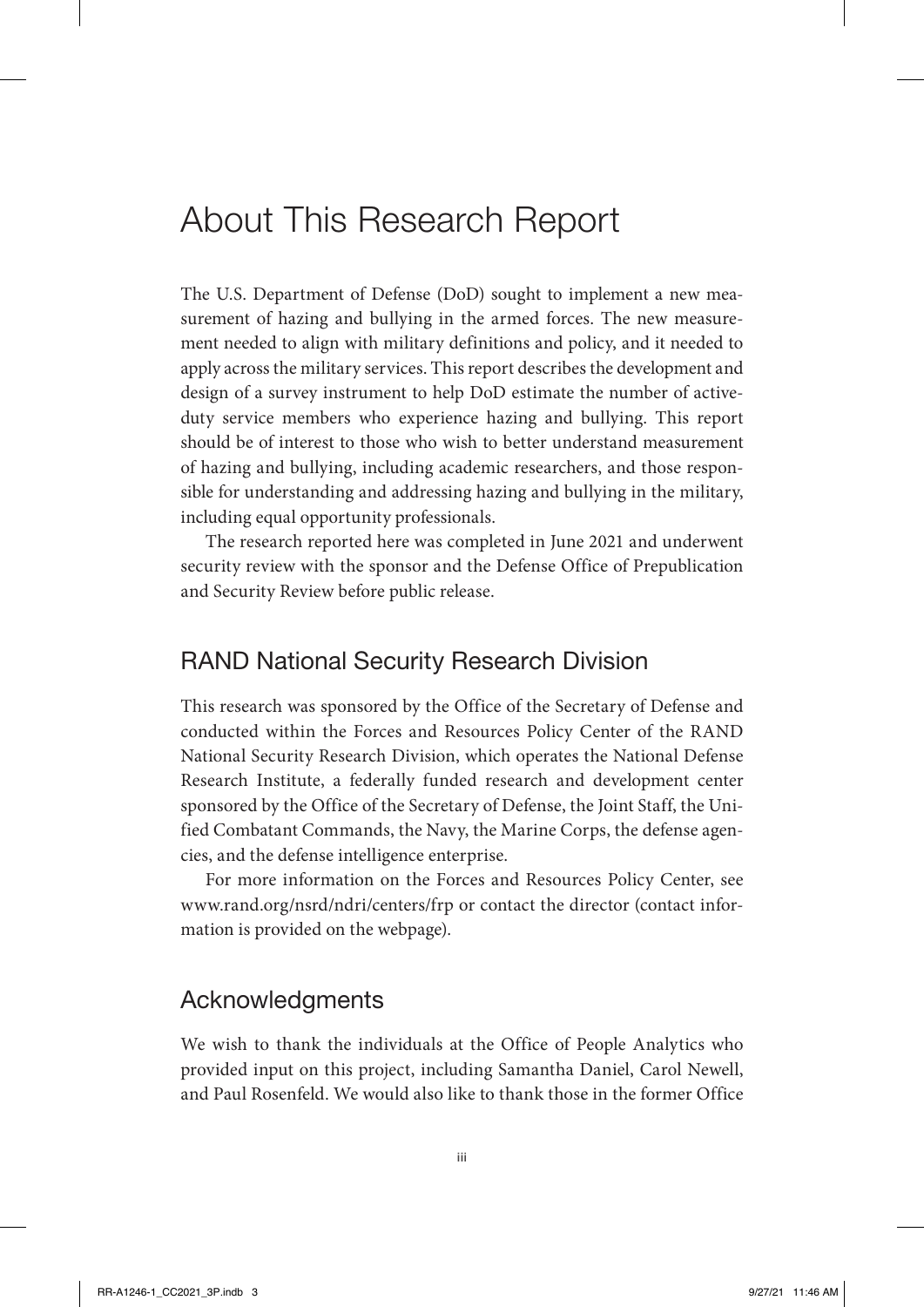of Diversity Management and Equal Opportunity who supported, provided information to, and participated in discussions with us, including Shirley Raguindin and Charmane Johnson. In addition, we thank the multiple service members who reviewed and commented on the survey. We also thank the following subject-matter experts—Elizabeth Allan, Joel Neuman, Jennifer Waldron, and David Yamada—for their contributions, thoughtful comments, and suggestions regarding the survey; and we thank Mary Madden for her thoughtful review of this report. We thank our RAND colleagues Laura Miller, Lisa Jaycox, and Kim Hall for their comments on previous survey drafts, and we thank Barbara Bicksler for her editorial review and comments.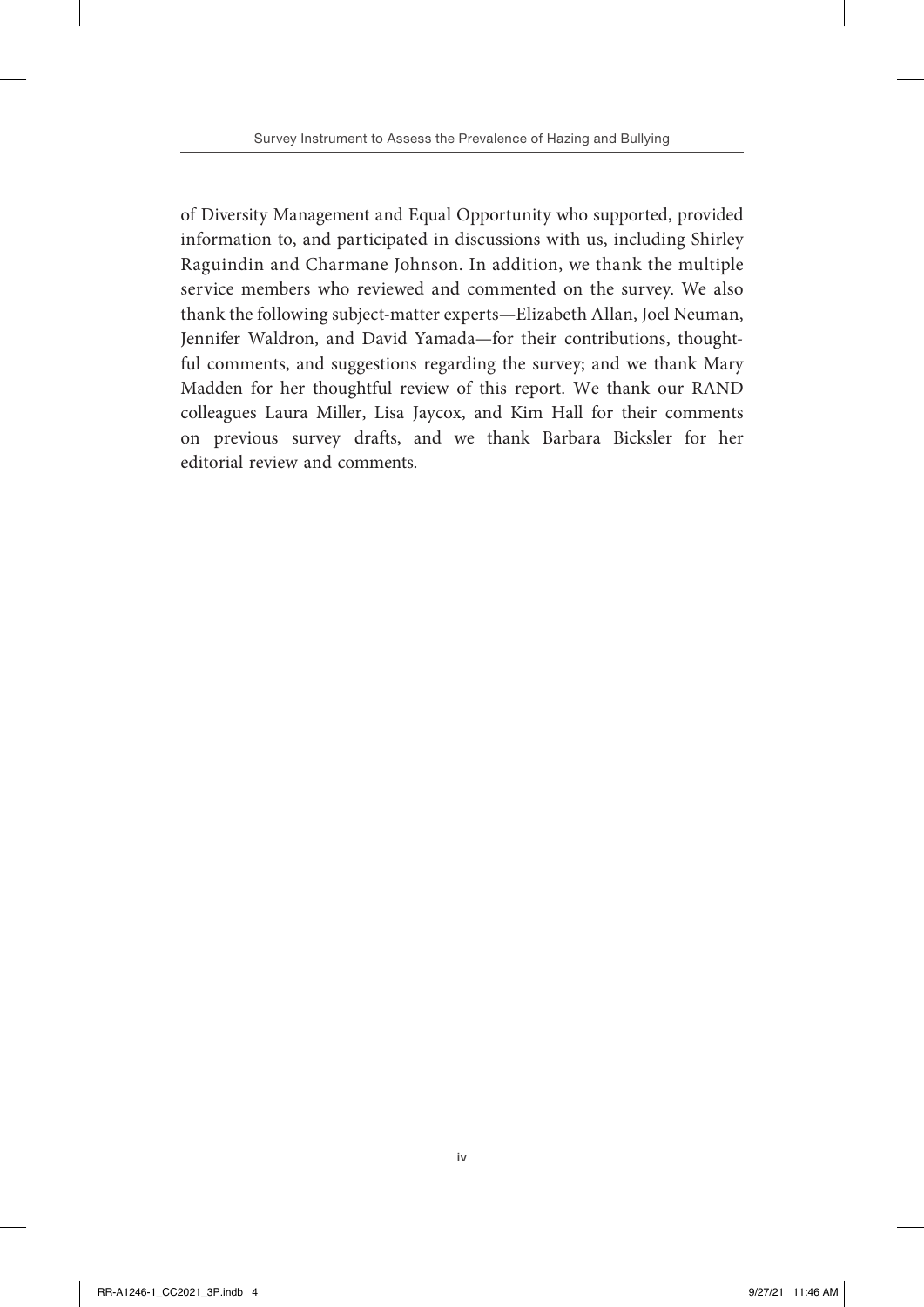# **Contents**

#### CHAPTER ONE

#### CHAPTER TWO

| Initial Development of Draft Hazing and Bullying Measures 5    |  |
|----------------------------------------------------------------|--|
|                                                                |  |
| Developing Measures Tailored for the Department of Defense  16 |  |
|                                                                |  |
|                                                                |  |

#### CHAPTER THREE

#### CHAPTER FOUR

| Department of Defense-Revised Bullying and Hazing Instrument     |  |
|------------------------------------------------------------------|--|
| Following Incorporation of Cognitive Interview Recommendations37 |  |
| Instrument Structure Following Incorporation of Comments from    |  |
|                                                                  |  |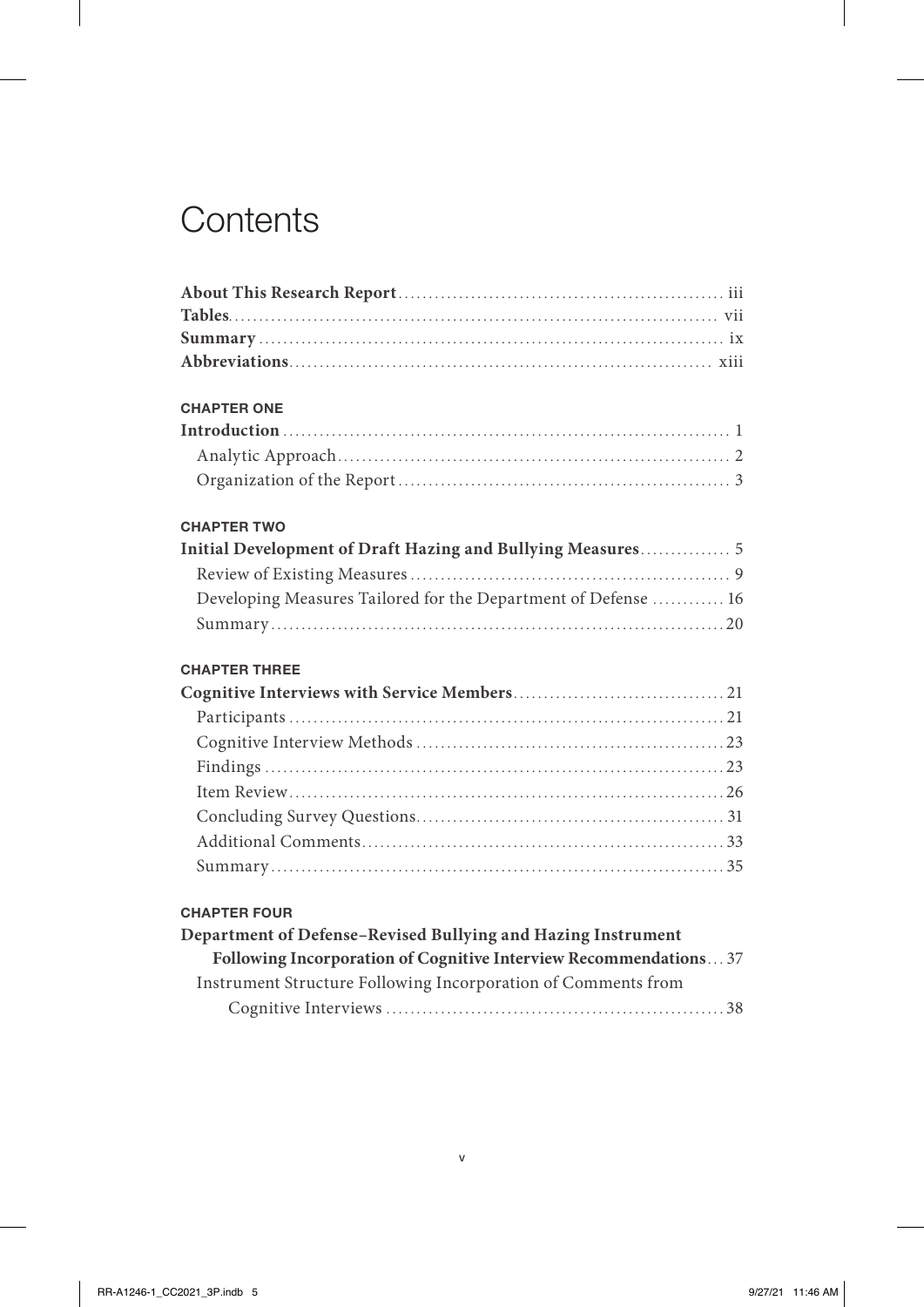| <b>CHAPTER FIVE</b>                                               |
|-------------------------------------------------------------------|
|                                                                   |
|                                                                   |
|                                                                   |
| <b>APPENDIXES</b>                                                 |
| A. Summary of Published Hazing and Workplace Bullying and         |
|                                                                   |
|                                                                   |
| C. Department of Defense-Revised Bullying and Hazing Instrument71 |
|                                                                   |
|                                                                   |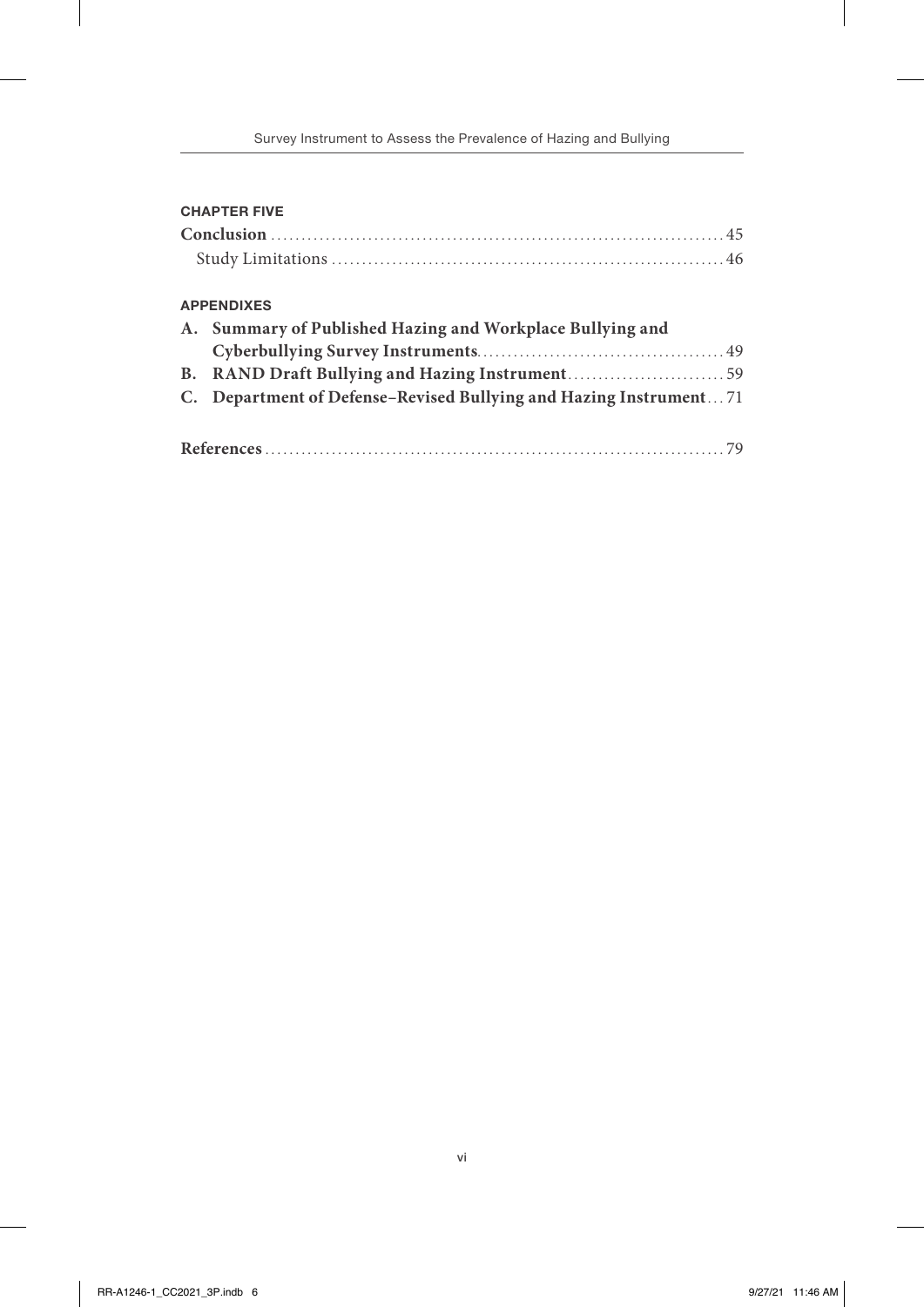# Tables

- 2.1. Department of Defense Definition of Hazing and Bullying ...... 6
- 3.1. Cognitive Interview Sample Characteristics...............................22
- 3.2. Changes to Instrument, Section, and Question Instructions.... 24
- 3.3. Item Wording for First Question Set Presented to Participants.... 27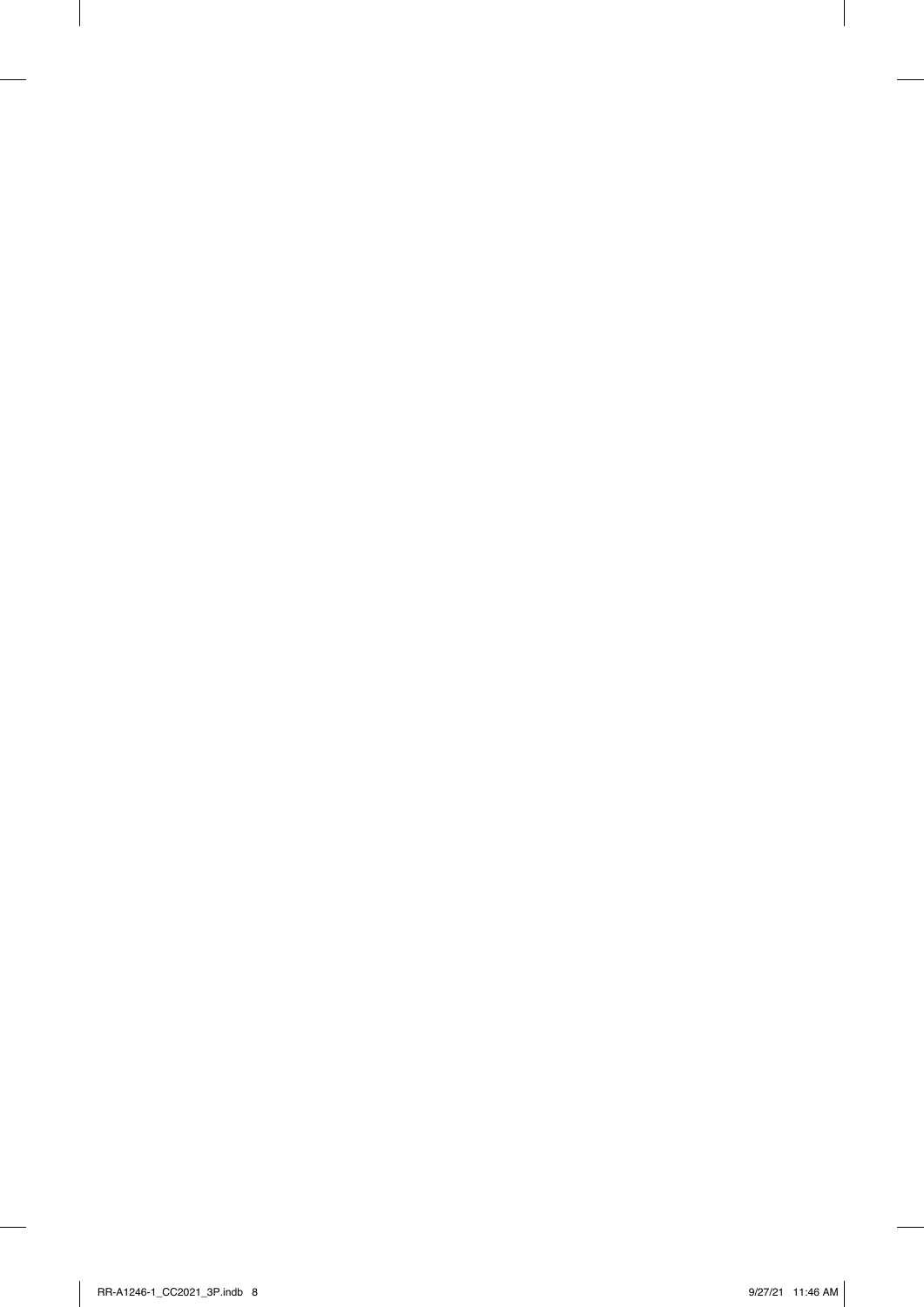# **Summary**

In 2016, the Office of People Analytics (OPA) and the Office of Diversity Management and Equal Opportunity (ODMEO) asked the RAND Corporation to develop a survey instrument to measure the incidence of hazing and bullying in the active-duty U.S. military.<sup>1</sup> To assess the prevalence of these behaviors, the instrument needed to align with the developing definitions of hazing and bullying, originally described in the 2015 U.S. Department of Defense (DoD) memorandum on these behaviors (Work, 2015). In addition, the instrument was to be included within a larger DoD-conducted survey effort, such as the Workplace and Equal Opportunity (WEO) surveys or the Status of Forces surveys (Defense Manpower Data Center, 2016).<sup>2</sup> These surveys use multiple survey items to address a diversity of topics, so, to reduce the possibility of survey fatigue, DoD asked RAND to use a limited number of survey items (approximately ten) to assess service member experiences of hazing and bullying behaviors. In April 2017, RAND researchers delivered a brief survey instrument designed to collect the information necessary to estimate the percentage of service members who had experienced hazing and bullying in the past year. After edits by the sponsor, it was fielded as part of the 2017 WEO survey. Later, in February 2018, DoD finalized DoD Instruction (DoDI) 1020.03, *Harassment Prevention and Response in the Armed Forces*, which contained new definitions of hazing and bullying.

The purpose of this report is to describe the original cognitive testing of the fielded instrument and recommended revisions to improve the instrument without precluding trend analysis between the original fielding and subsequent fieldings. For context, the report also offers a short description of the development and design of the survey instrument and describes how the wording in the proposed items compares with the final wording used in DoDI 1020.03.

<sup>1</sup> As of 2018, policy and practices to prevent and respond to hazing and bullying are now overseen by the Office of Diversity, Equity, and Inclusion.

 $2$  DoD subsequently included a version of the instrument in the WEO survey effort that was administered during the fall of 2017.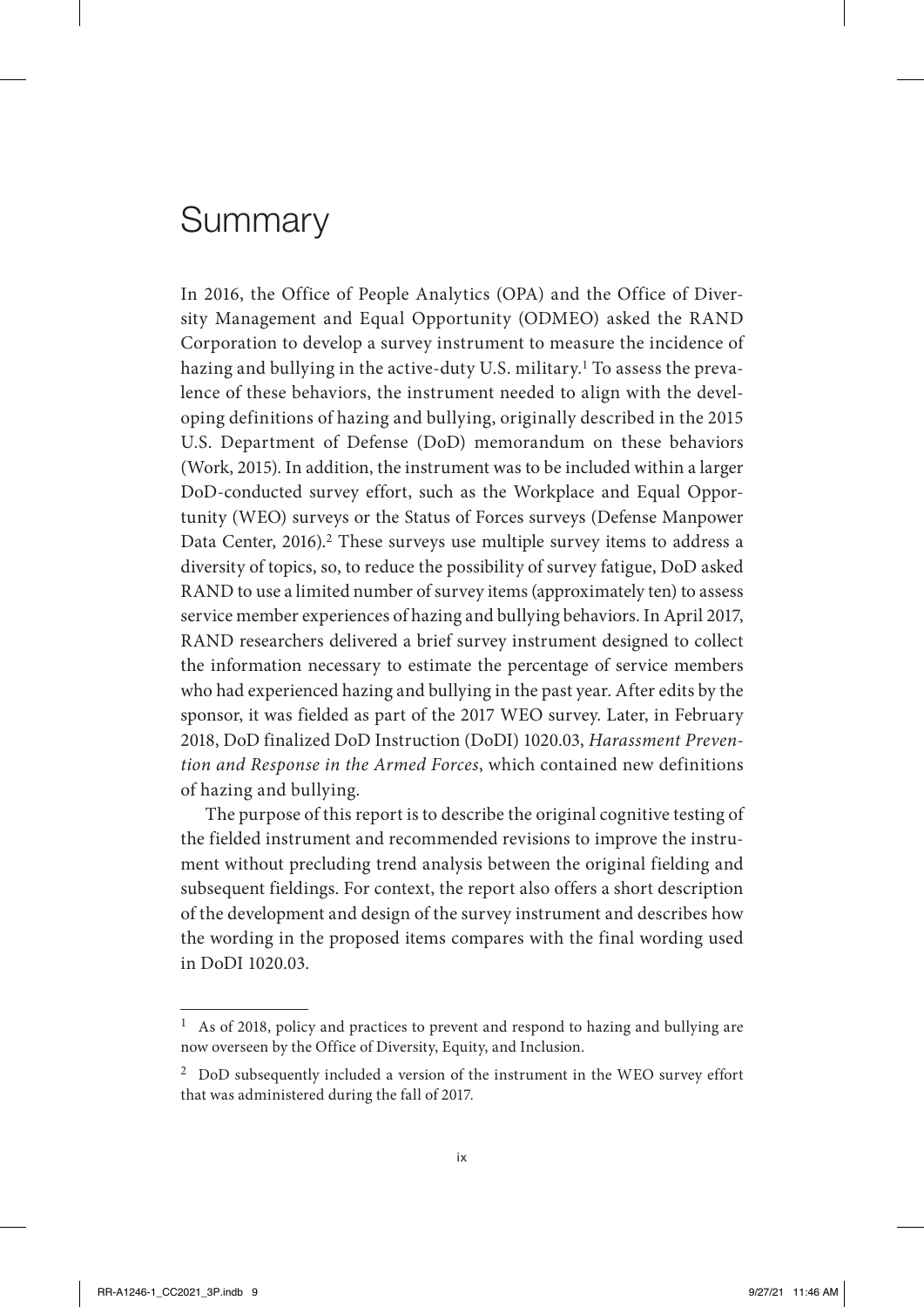### Study Analytic Approach

To develop this instrument, RAND researchers reviewed current and past metrics that have been used by DoD, academic, and private sectors to measure the prevalence of hazing and bullying. We also assembled a team of recognized experts in survey design, hazing, and bullying to assist with instrument development and review. We then developed a survey metric that could be used to estimate the percentage of active-duty service members who may have experienced hazing and bullying in the past year, as defined in military policy. We coordinated with experts from academia, ODMEO, DoD's Office of General Counsel, and sponsor-identified stakeholders, as needed, to revise and vet the draft measure. After development of a draft survey instrument, we conducted cognitive interviews with a small but diverse sample of active-duty service members to help identify unclear instructions or item wording that could produce errors in survey measurement.<sup>3</sup>

### Final Instrument Design

In an initial review of the hazing and bullying literature, incorporating publications from 1990 to 2017, we found that no existing measures were a precise fit to the new DoD definitions. Therefore, we constructed new, military-specific measures of the percentage of active-duty service members who experience hazing and bullying each year that align with the newly developed definitions. In developing the new measures, the research team drew on the previous measures reviewed and expert feedback obtained to help refine the initial draft measure provided to DoD. A later review of literature published between 2017 and 2021 found that the RAND-developed instrument continued to most closely align with DoD definitions of hazing and bullying, relative to other publicly available measures.

As mentioned previously, DoD intended to use the RAND-developed instrument as part of the 2017 WEO or Status of Forces surveys and indeed

 $3$  Cognitive interviewing is a widely used method in survey development that allows researchers to examine how participants interpret survey instructions, items, and response options (Willis, 2005).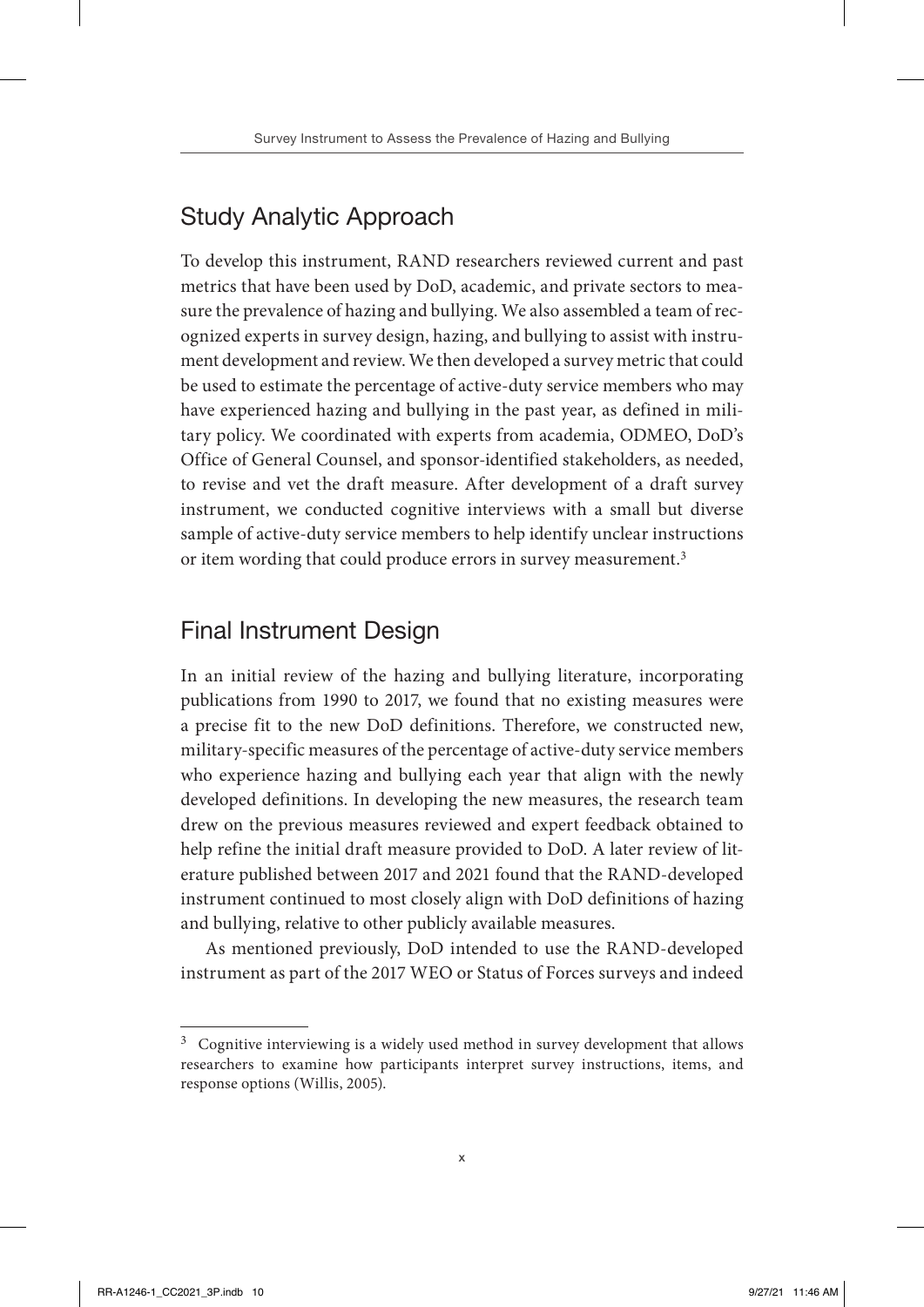did incorporate a version of the instrument into the 2017 WEO survey. Because of the time constraints imposed by the survey deadlines, RAND researchers were unable to conduct cognitive interviews until after an initial draft of the instrument was provided to DoD. DoD revised the instrument that RAND had provided, changing the design structure and adding two final questions. Rather than including an initial screening item addressing a class of harm and immediately presenting two follow-up items to those who indicated that they had experienced the referenced class of harm, the revised instrument first addresses all broad classes of harm or risks of harm. Then, follow-up items address characteristics of these experiences. The structure was revised with the goal of facilitating ease of programming. A hard copy of this revised version subsequently was used during cognitive interviews.

Discussions during the cognitive interviews prompted the RAND team to make some revisions to survey items and also suggested other modifications to the survey that may be warranted.

RAND researchers modified several items in the instrument to improve clarity. For example, text was modified to clarify that the questions were applicable to both service members and civilians who worked for the military and to remove and replace terminology that raised questions among interview participants.

Participants in the cognitive interviews raised concerns about the new questions added by DoD. Participants were doubtful that the open-ended question could be meaningfully answered without disclosing personally identifying information and suggested that many respondents would likely skip the question. Thus, the RAND research team recommends that DoD consider removing the open-ended question from the final survey. Interviewees also found the final question on cyberbullying awkward, given that some of the behaviors included in the instrument can only occur in person. The RAND team thus also recommends that some adjustment be made to this question if it is retained so that it is not asked of respondents who experienced only behaviors that cannot occur online (see Chapter Four).

Participants found the DoD-revised survey design cumbersome. Some indicated a preference for follow-up questions to appear immediately after a respondent indicated that he or she had experienced a particular negative behavior—the approach used by the RAND team in its initial design.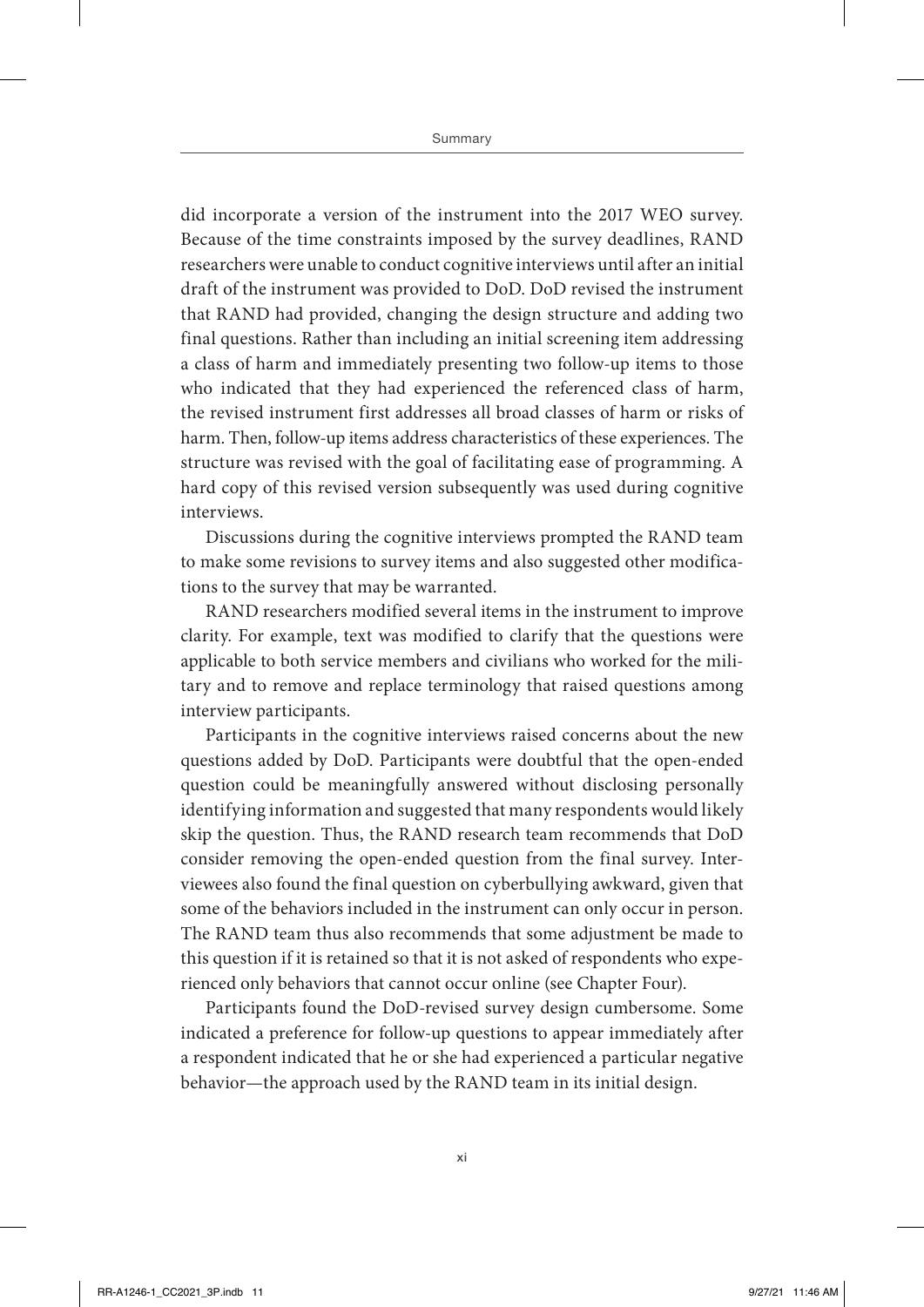The more streamlined design strategy initially used by the RAND research team was approved by survey development experts internal and external to RAND as a survey design strategy that reduces the cognitive load of respondents and increases the ease with which they can respond to items. Thus, the DoD-revised survey could be increasing the cognitive load on respondents. Nevertheless, the final instrument provided to OPA is based on the DoD-revised format wherein participants first address whether they experienced broad classes of harm or risks of harm and then revisit the same list of harmful behaviors two additional times to address characteristics of these experiences. We recommend that DoD consider using the original format suggested by the RAND research team. However, we include the final instrument because it addresses the survey programming requirements of DoD.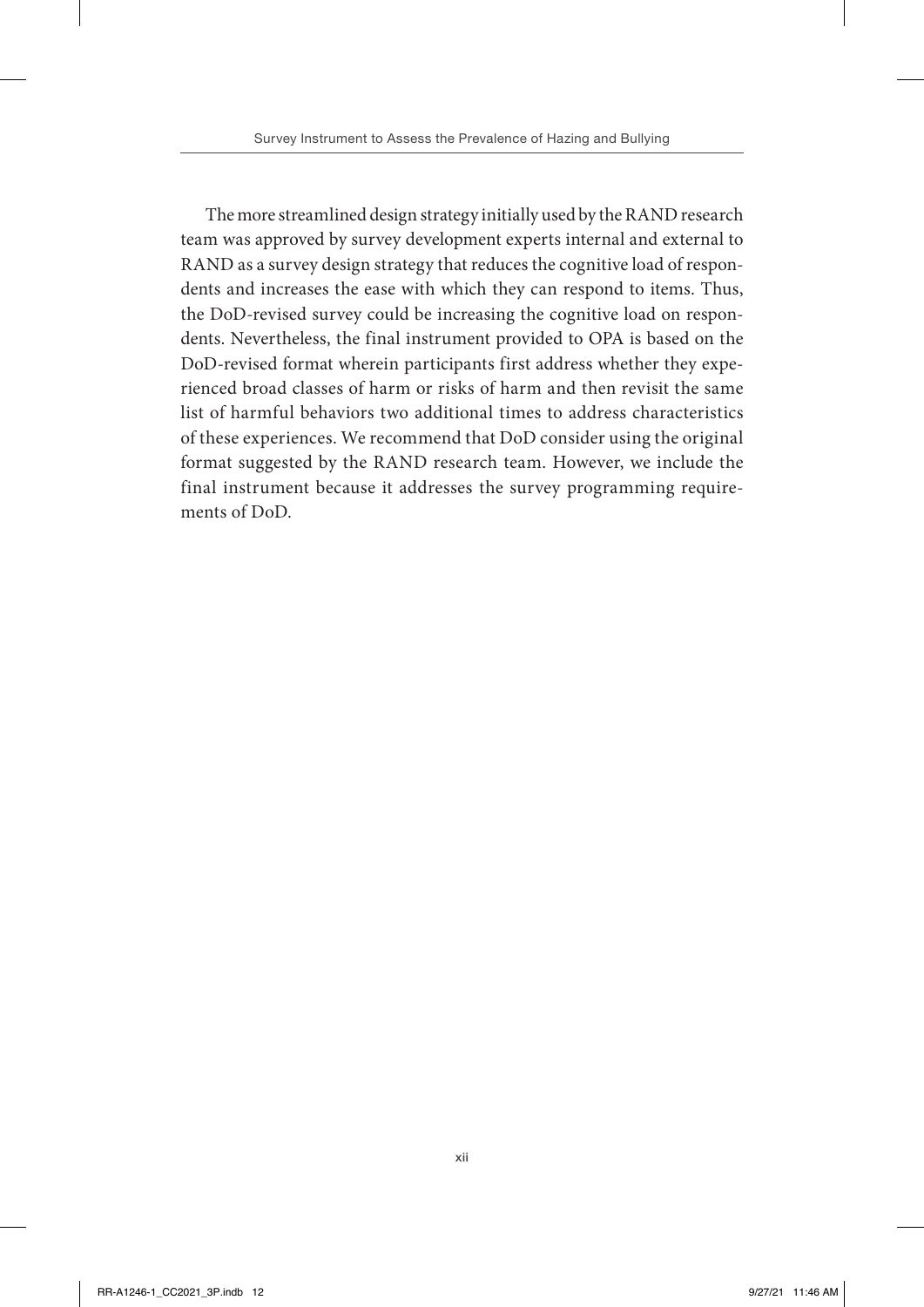# Abbreviations

| DoD          | U.S. Department of Defense                            |
|--------------|-------------------------------------------------------|
| DoDI         | Department of Defense Instruction                     |
| GAO          | U.S. General Accounting Office                        |
| <b>GWHQ</b>  | Generalized Workplace Harassment Questionnaire        |
| HABS-CS      | Hospital Aggressive Behaviour Scale-version           |
|              | Co-workers-Superiors                                  |
| <b>LIPT</b>  | Leymann Inventory of Psychological Terrorization      |
| NAO          | Negative Acts Questionnaire                           |
| NAQ-R        | Negative Acts Questionnaire-Revised                   |
| <b>ODMEO</b> | Office of Diversity Management and Equal Opportunity  |
| <b>OPA</b>   | Office of People Analytics                            |
| PII          | personally identifiable information                   |
| <b>SERE</b>  | survival, evasion, resistance, and escape             |
| <b>WCM</b>   | Workplace Cyberbullying Measure                       |
| <b>WEO</b>   | Workplace and Equal Opportunity                       |
| <b>WEOA</b>  | Workplace and Equal Opportunity Survey of Active Duty |
| <b>WHS</b>   | Work Harassment Scale                                 |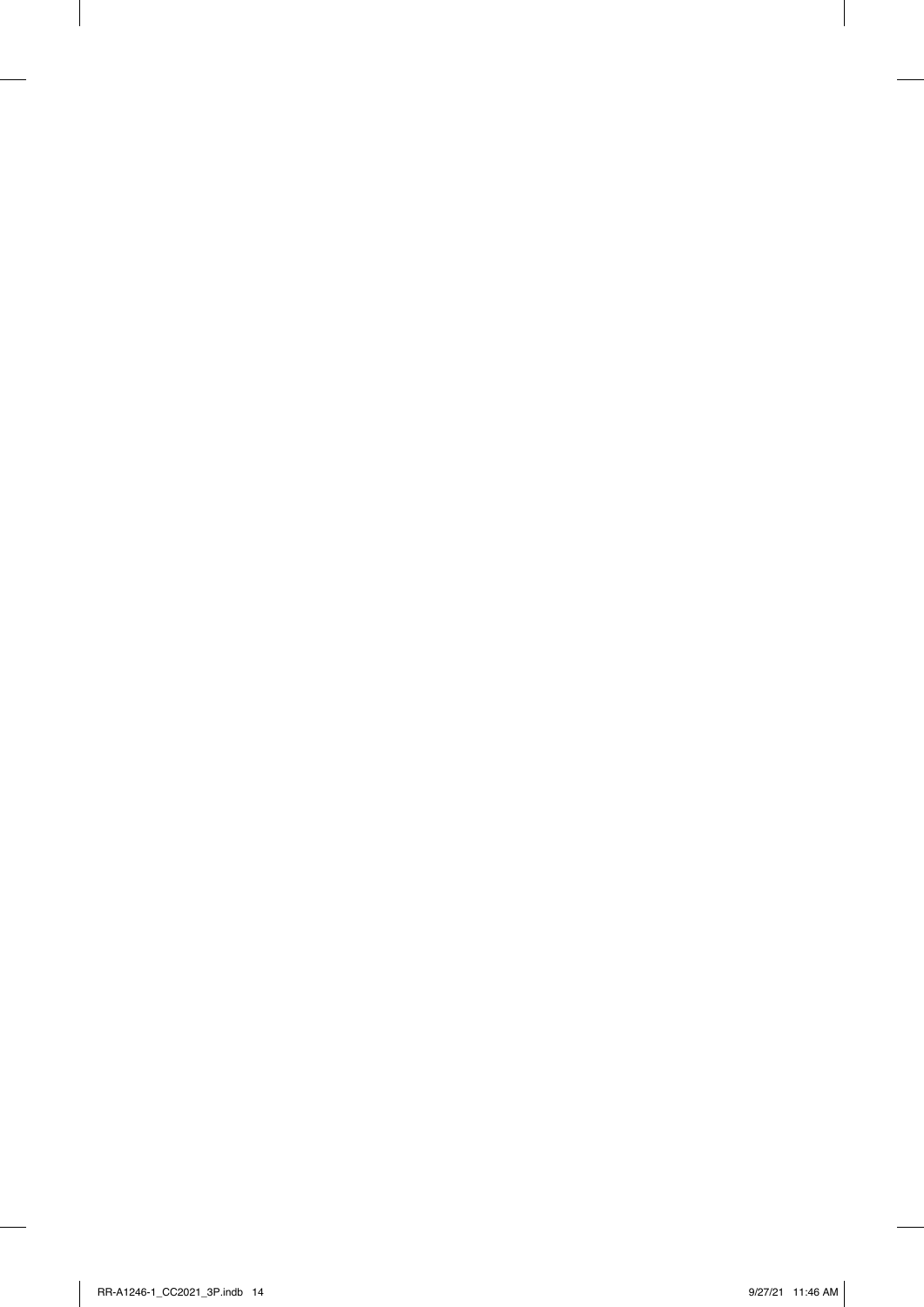#### CHAPTER ONE

## Introduction

The U.S. Department of Defense (DoD) is committed to eliminating hazing and bullying among military service members and civilian employees. DoD reiterated this commitment in a 2015 memorandum on hazing and bullying prevention and response (Work, 2015) and through the development and implementation of Department of Defense Instruction (DoDI) 1020.03, *Harassment Prevention and Response in the Armed Forces* (Office of the Under Secretary of Defense for Personnel and Readiness, 2018). These documents improve on a previous 1997 DoD policy memorandum by providing an updated definition of hazing; introducing a definition of bullying; and delivering additional guidance on training, education, tracking, and reporting of these prohibited behaviors (Cohen, 1997; Office of Diversity Management and Equal Opportunity [ODMEO], 2017).

An estimate of the annual prevalence of hazing and bullying in the military services would provide an important baseline by which to judge the effectiveness of the prevention and response efforts outlined in DoDI 1020.03. However, existing survey efforts by DoD do not provide an estimate that aligns with the new DoD definitions of hazing and bullying. Although the Workplace and Equal Opportunity (WEO) surveys and the Service Academy Gender Relations survey collect information on hazing and bullying, the behaviors assessed within these instruments have been limited to those motivated by the race or gender of the victim (e.g., have military or civilian personnel "hazed you [for example, have you experienced forced behaviors that were cruel, abusive, oppressive, or harmful] because of your race/ ethnicity?"; Defense Manpower Data Center, 2014; Office of People Analytics [OPA], 2017). In addition, following the updated DoD guidance regarding hazing and bullying, DoD needed a replacement survey instrument that better aligned with new policy and definitions and that could be applied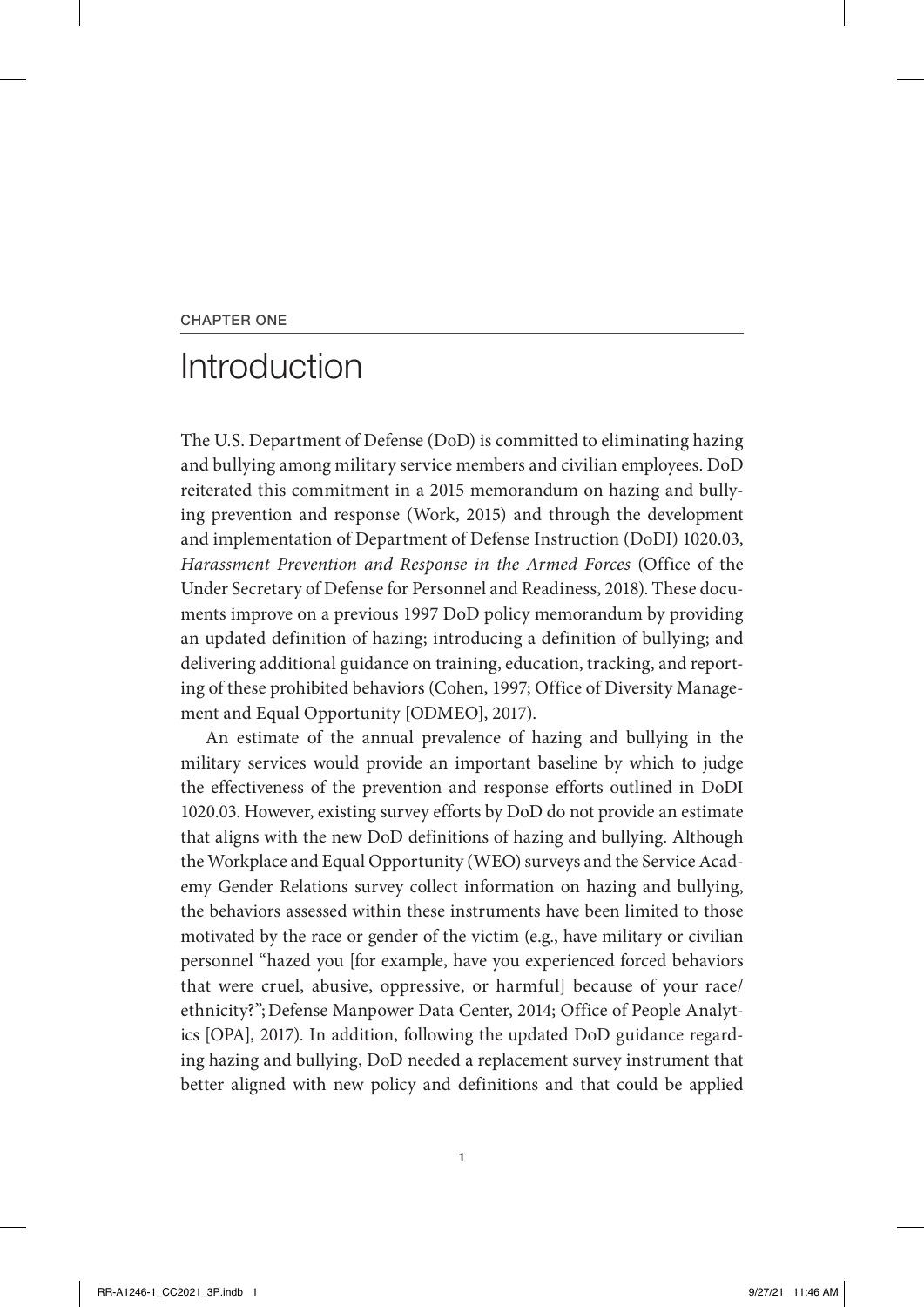across the military services. As such, even with removal of reference to race/ ethnicity or gender from the previous WEO survey items, the example behaviors described within the items did not align with new policy and definitions.

In 2016, OPA and ODMEO asked the RAND Corporation to develop a new survey instrument to measure incidents of hazing and bullying in the active-duty U.S. military. To assess the prevalence of victimization, the instrument needed to align with the developing definitions of hazing and bullying, originally described in the 2015 DoD memorandum on these behaviors (Work, 2015). In addition, the survey instrument was slated for inclusion within either the WEO or the Status of Forces survey (Defense Manpower Data Center, 2016). These surveys use multiple survey items to address a diversity of topics, so, to reduce the possibility of survey fatigue, DoD asked RAND to use a limited number of survey items (approximately ten) to assess service member experiences of hazing and bullying behaviors. In April 2017, RAND researchers delivered a brief survey instrument designed to collect the information necessary to estimate the percentage of service members who had experienced hazing and bullying in the past year. After edits by the sponsor, it was fielded as part of the 2017 WEO. Later, in February 2018, DoDI 1020.03, which contained the DoD's official definitions of hazing and bullying, was finalized and published.

The primary purpose of this report is to describe cognitive testing of the fielded instrument and recommended revisions to improve the instrument without precluding trend analysis between the original fielding and subsequent fieldings. For context, the report also offers a short description of the development process and design of the survey instrument and describes how the wording in the proposed items compares with that of the final wording used in DoDI 1020.03.

### Analytic Approach

To develop an instrument to assess the prevalence of hazing and bullying in the active-duty U.S. military, the RAND team completed the following tasks:

• reviewed current and past survey measures that have been used by DoD, academia, and the private sector to measure the prevalence of hazing and bullying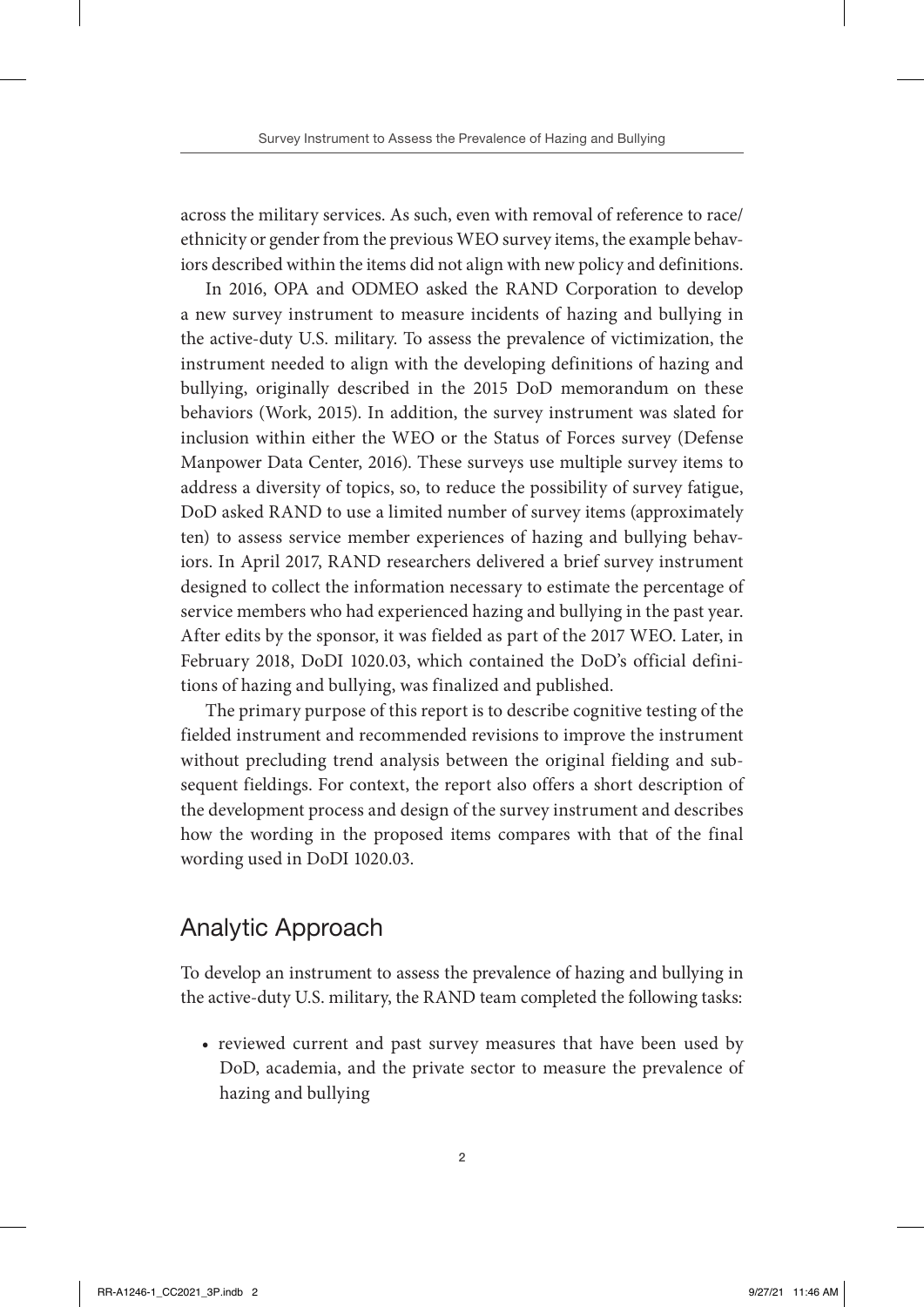- assembled a team of recognized experts in survey design, hazing, and bullying to advise in the development of a new survey measure
- developed a draft survey measure to estimate the percentage of activeduty service members who may have experienced (1) hazing and (2) bullying in the past year, as defined in military policy
- solicited expert feedback and pretesting to vet the draft instrument and revise as appropriate
- requested feedback from the external expert team
- coordinated with ODMEO, DoD's Office of General Counsel, and sponsor-identified stakeholders, as needed, to vet the draft measure
- after incorporating feedback from expert review, conducted cognitive pretesting with a small but diverse sample of the individuals.

### Organization of the Report

The remaining chapters in this report describe the survey development process. Chapter Two provides an overview of the development of the initial draft measure. Chapter Three describes results of and subsequent survey revisions made in response to cognitive interviews, Chapter Four provides the final instrument design after expert review and pretesting (cognitive interviews), and Chapter Five provides a brief conclusion. Appendix A describes the RAND team's review of previous hazing and bullying measures. The report also documents two other versions of the instrument that existed before completion of the final design. Appendix B contains the survey instrument that the RAND research team recommends DoD consider for inclusion in the WEO. Appendix C includes the OPA-revised survey instrument that was fielded in the 2017 WEO and the RAND team's comments on the included changes.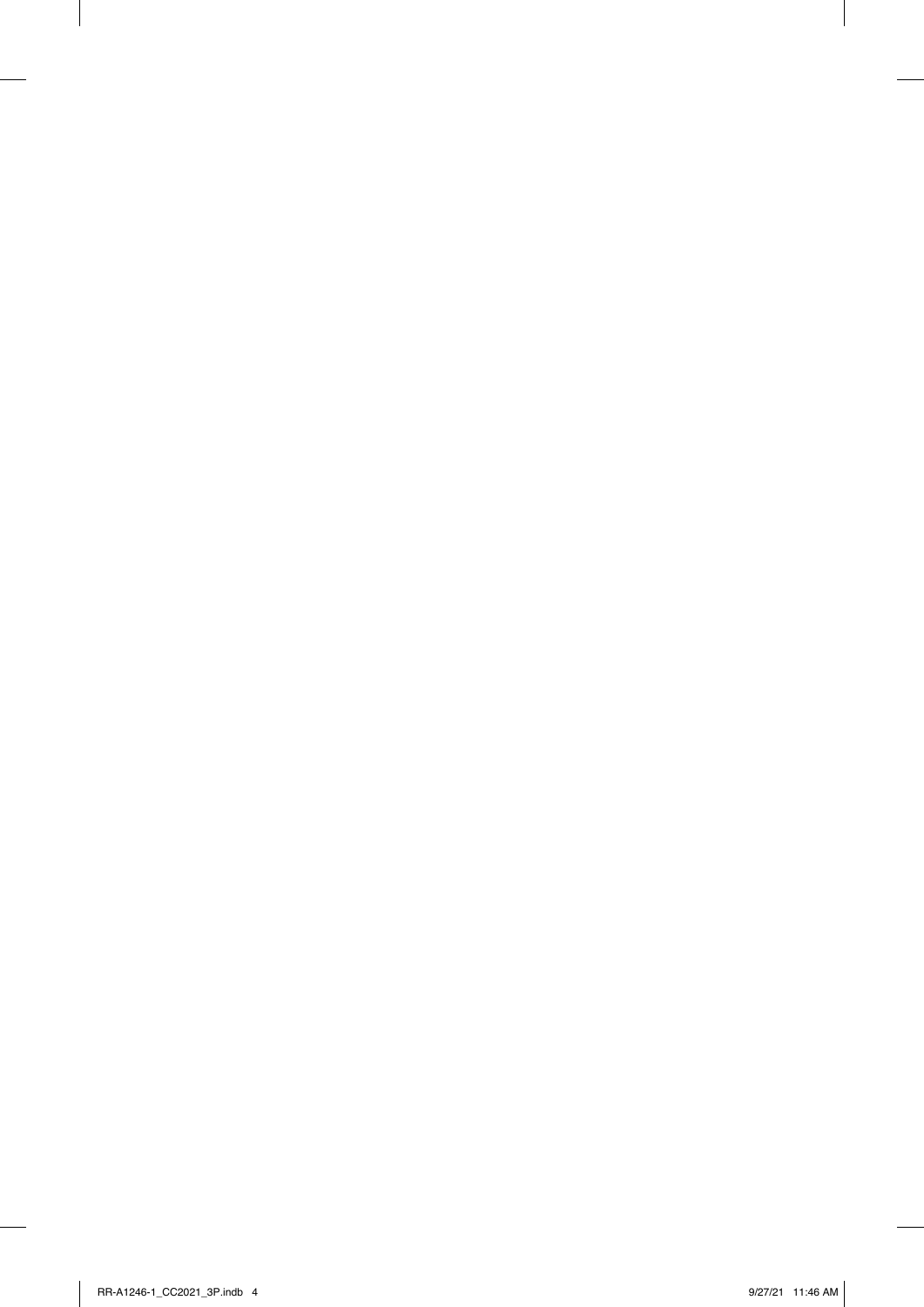#### CHAPTER TWO

# Initial Development of Draft Hazing and Bullying Measures

As a basis for developing a survey instrument that would be used to estimate the prevalence of hazing and bullying among the U.S. military's active component, the RAND team turned to the official definitions of these terms as stated in DoD instruction. At the time of survey development, RAND used draft language that was being considered for inclusion in DoDI 1020.03, and after instrument development and fielding, the language was finalized.<sup>1</sup> In Table 2.1, we provide the draft language used for instrument development and, for comparison, we also include the final language. In the first two columns, we highlight differences between the draft and final definitions in red, and in the final column, we compare the differences between the two definitions. As seen in Table 2.1, the differences between the draft definitions used to develop the survey instrument and the final definitions published by DoD are minimal.

Comparing key differences between the two types of misconduct, hazing, unlike bullying, requires that behavior be conducted as part of initiation into, or continued membership in, an organization. Bullying, unlike hazing, requires intent to harm. This chapter provides an overview of the specific steps we took to develop a draft hazing and bullying survey instrument to estimate the percentage of active-duty service members who may

<sup>1</sup> DoDI 1020.ef contained draft language to be considered for inclusion in DoD 1020.03, which was issued in February 2018, after creation of the DoD measures of hazing and bullying. The definitions of *hazing* and *bullying* contained in DoDI 1020.03 are almost identical to those that had been listed in DoD 1020.ef, with only minor wording differences.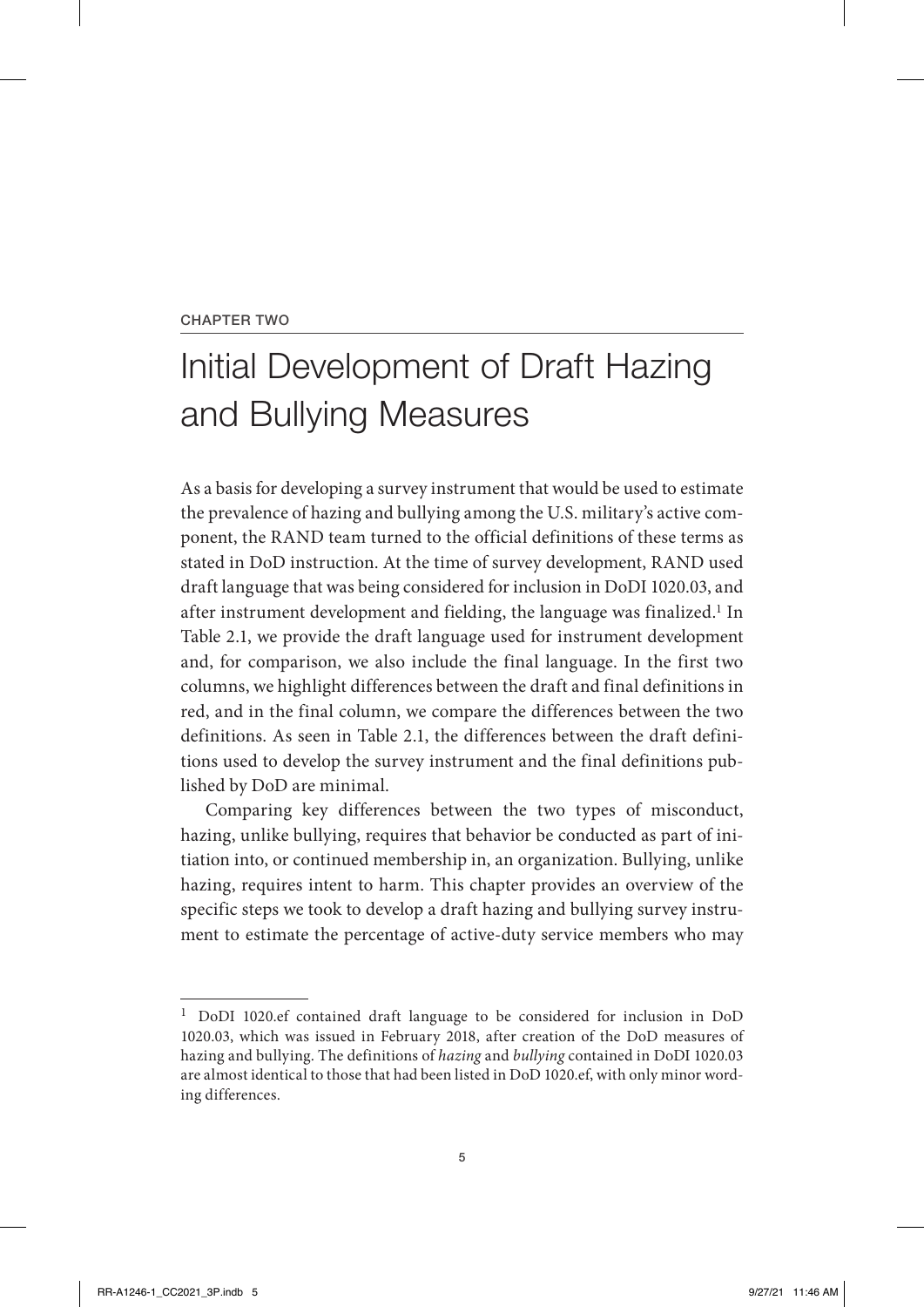#### TABLE 2.1 Department of Defense Definition of Hazing and Bullying

#### Hazing

| Draft Policy 1020.ef                                                                                                                                                                                                                                                                                                                                                                                                    | Final Policy 1020.03                                                                                                                                                                                                                                                                                                                                                                                                                                                                        | Comparison                                                                                                                                                                                                                                                                                                                         |
|-------------------------------------------------------------------------------------------------------------------------------------------------------------------------------------------------------------------------------------------------------------------------------------------------------------------------------------------------------------------------------------------------------------------------|---------------------------------------------------------------------------------------------------------------------------------------------------------------------------------------------------------------------------------------------------------------------------------------------------------------------------------------------------------------------------------------------------------------------------------------------------------------------------------------------|------------------------------------------------------------------------------------------------------------------------------------------------------------------------------------------------------------------------------------------------------------------------------------------------------------------------------------|
| Hazing is any conduct                                                                                                                                                                                                                                                                                                                                                                                                   | HAZING. A form of harassment                                                                                                                                                                                                                                                                                                                                                                                                                                                                | In the draft policy, neither                                                                                                                                                                                                                                                                                                       |
| through which a military                                                                                                                                                                                                                                                                                                                                                                                                | that includes conduct through                                                                                                                                                                                                                                                                                                                                                                                                                                                               | hazing nor bullying was                                                                                                                                                                                                                                                                                                            |
| member or members or                                                                                                                                                                                                                                                                                                                                                                                                    | which Service members or                                                                                                                                                                                                                                                                                                                                                                                                                                                                    | explicitly described as                                                                                                                                                                                                                                                                                                            |
| a Department of Defense                                                                                                                                                                                                                                                                                                                                                                                                 | DoD employees, without a proper                                                                                                                                                                                                                                                                                                                                                                                                                                                             | a form of harassment.                                                                                                                                                                                                                                                                                                              |
| civilian employee or                                                                                                                                                                                                                                                                                                                                                                                                    | military or other governmental                                                                                                                                                                                                                                                                                                                                                                                                                                                              | The final policy, however,                                                                                                                                                                                                                                                                                                         |
| employees, without a                                                                                                                                                                                                                                                                                                                                                                                                    | purpose but with a nexus to                                                                                                                                                                                                                                                                                                                                                                                                                                                                 | describes both as a form                                                                                                                                                                                                                                                                                                           |
| proper military or other                                                                                                                                                                                                                                                                                                                                                                                                | military Service, physically or                                                                                                                                                                                                                                                                                                                                                                                                                                                             | of harassment.                                                                                                                                                                                                                                                                                                                     |
| governmental purpose but<br>with a nexus to military<br>service or Department<br>of Defense civilian<br>employment, physically or<br>psychologically injure or<br>create a risk of physical or<br>psychological injury to one<br>or more military members,<br><b>Department of Defense</b><br>civilians, or any other<br>persons for the purpose of:<br>initiation into, admission into,<br>affiliation with, change in | psychologically injures or creates<br>a risk of physical or psychological<br>injury to Service members for<br>the purpose of: initiation into,<br>admission into, affiliation with,<br>change in status or position<br>within, or a condition for continued<br>membership in any military or<br>DoD civilian organization. Hazing<br>can be conducted through the<br>use of electronic devices or<br>communications, and by other<br>means including social media, as<br>well as in person. | The final policy removes<br>explicit reference to<br>civilians from the hazing<br>definition that had<br>been listed in the draft<br>policy-addressing<br>DoD employees, more<br>broadly-and references<br>Service members, rather<br>than military members.<br>DoD employees are not<br>defined elsewhere in the<br>final policy. |
| status or position within, or                                                                                                                                                                                                                                                                                                                                                                                           | a. Hazing is evaluated by a                                                                                                                                                                                                                                                                                                                                                                                                                                                                 | Unlike the draft policy's,                                                                                                                                                                                                                                                                                                         |
| as a condition for continued                                                                                                                                                                                                                                                                                                                                                                                            | reasonable person standard                                                                                                                                                                                                                                                                                                                                                                                                                                                                  | the final policy's hazing                                                                                                                                                                                                                                                                                                          |
| membership in any military                                                                                                                                                                                                                                                                                                                                                                                              | and includes, but is not limited                                                                                                                                                                                                                                                                                                                                                                                                                                                            | definition does not                                                                                                                                                                                                                                                                                                                |
| or Department of Defense                                                                                                                                                                                                                                                                                                                                                                                                | to, the following when performed                                                                                                                                                                                                                                                                                                                                                                                                                                                            | reference physical or                                                                                                                                                                                                                                                                                                              |
| civilian organization.                                                                                                                                                                                                                                                                                                                                                                                                  | without a proper military or other                                                                                                                                                                                                                                                                                                                                                                                                                                                          | psychological injury to                                                                                                                                                                                                                                                                                                            |
| Hazing includes, but is not                                                                                                                                                                                                                                                                                                                                                                                             | governmental purpose:                                                                                                                                                                                                                                                                                                                                                                                                                                                                       | "Department of Defense                                                                                                                                                                                                                                                                                                             |
| limited to, the following when                                                                                                                                                                                                                                                                                                                                                                                          | 1. Any form of initiation or                                                                                                                                                                                                                                                                                                                                                                                                                                                                | civilians, or any other                                                                                                                                                                                                                                                                                                            |
| performed without a proper                                                                                                                                                                                                                                                                                                                                                                                              | congratulatory act that                                                                                                                                                                                                                                                                                                                                                                                                                                                                     | persons." The focus in the                                                                                                                                                                                                                                                                                                         |
| military or other governmental                                                                                                                                                                                                                                                                                                                                                                                          | involves physically striking                                                                                                                                                                                                                                                                                                                                                                                                                                                                | final policy definition is                                                                                                                                                                                                                                                                                                         |
| purpose: any form of initiation                                                                                                                                                                                                                                                                                                                                                                                         | another <b>person</b> in any manner                                                                                                                                                                                                                                                                                                                                                                                                                                                         | only on injury to Service                                                                                                                                                                                                                                                                                                          |
| or congratulatory act that                                                                                                                                                                                                                                                                                                                                                                                              | or threatening to do the same;                                                                                                                                                                                                                                                                                                                                                                                                                                                              | members.                                                                                                                                                                                                                                                                                                                           |
| involves physically striking                                                                                                                                                                                                                                                                                                                                                                                            | 2. Pressing any object into                                                                                                                                                                                                                                                                                                                                                                                                                                                                 | Unlike the draft policy's,                                                                                                                                                                                                                                                                                                         |
| another in any manner                                                                                                                                                                                                                                                                                                                                                                                                   | another person's skin,                                                                                                                                                                                                                                                                                                                                                                                                                                                                      | the final policy's hazing                                                                                                                                                                                                                                                                                                          |
| or threatening to do the                                                                                                                                                                                                                                                                                                                                                                                                | regardless of whether it                                                                                                                                                                                                                                                                                                                                                                                                                                                                    | definition includes the                                                                                                                                                                                                                                                                                                            |
| same; pressing any object                                                                                                                                                                                                                                                                                                                                                                                               | pierces the skin, such as                                                                                                                                                                                                                                                                                                                                                                                                                                                                   | reasonable person                                                                                                                                                                                                                                                                                                                  |
| into another person's skin,                                                                                                                                                                                                                                                                                                                                                                                             | "pinning" or "tacking on" of                                                                                                                                                                                                                                                                                                                                                                                                                                                                | standard (see point (a)                                                                                                                                                                                                                                                                                                            |
| regardless of whether it                                                                                                                                                                                                                                                                                                                                                                                                | rank insignia, aviator wings,                                                                                                                                                                                                                                                                                                                                                                                                                                                               | of the final policy).                                                                                                                                                                                                                                                                                                              |
| pierces the skin, such as                                                                                                                                                                                                                                                                                                                                                                                               | jump wings, diver insignia,                                                                                                                                                                                                                                                                                                                                                                                                                                                                 | Unlike the draft policy's,                                                                                                                                                                                                                                                                                                         |
| "pinning" or "tacking on"                                                                                                                                                                                                                                                                                                                                                                                               | badges, medals, or any other                                                                                                                                                                                                                                                                                                                                                                                                                                                                | the final policy's hazing                                                                                                                                                                                                                                                                                                          |
| of rank insignia, aviator                                                                                                                                                                                                                                                                                                                                                                                               | object;                                                                                                                                                                                                                                                                                                                                                                                                                                                                                     | definition explicitly                                                                                                                                                                                                                                                                                                              |
| wings, jump wings, diver                                                                                                                                                                                                                                                                                                                                                                                                | 3. Oral or written berating of                                                                                                                                                                                                                                                                                                                                                                                                                                                              | references conducting                                                                                                                                                                                                                                                                                                              |
| insignia, badges, medals,                                                                                                                                                                                                                                                                                                                                                                                               | another person with the                                                                                                                                                                                                                                                                                                                                                                                                                                                                     | acts against "another                                                                                                                                                                                                                                                                                                              |
| or any other object; oral or<br>written berating of another<br>for the purpose of belittling<br>or humiliating; encouraging<br>another to engage in illegal,                                                                                                                                                                                                                                                            | purpose of belittling or<br>humiliating;<br>4. Encouraging another person<br>to engage in illegal, harmful,<br>demeaning or dangerous acts;                                                                                                                                                                                                                                                                                                                                                 | person," and includes<br>mention of a "person" in<br>the earlier examples.<br>Points (b), (c), and (d) in                                                                                                                                                                                                                          |

5. Playing abusive or malicious tricks;

harmful, demeaning or dangerous acts; playing Points (b), (c), and (d) in the final policy's hazing definition are somewhat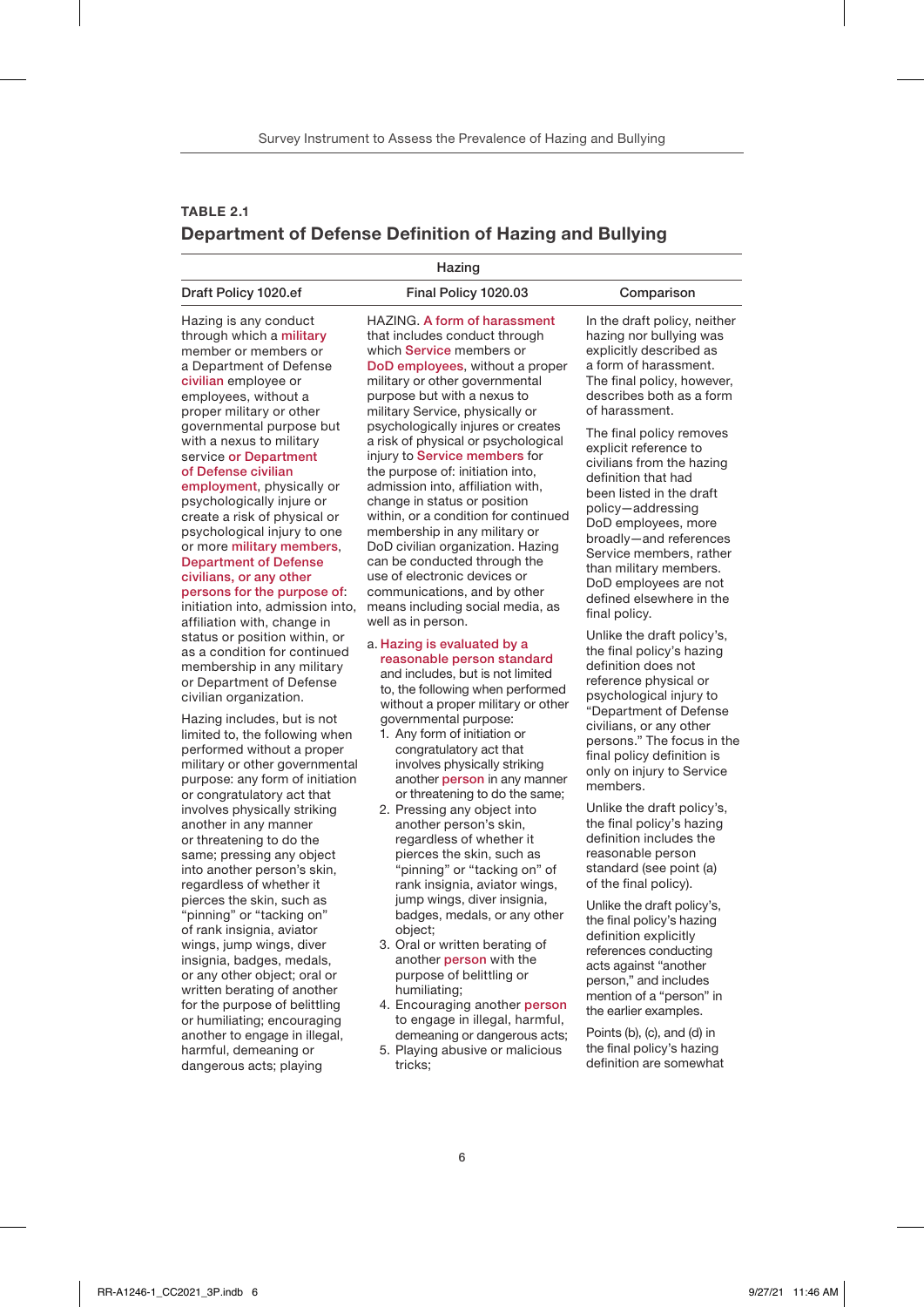| Hazing                                                                                                                                                                                                                                                                                                                                                                                                     |                                                                                                                                                                                                                                                                                                                                                                                                                                                                                                                                                                                                                                                                                                                                                                                                                                                                                                                                                                                                                                                                                                                                                           |                                                                                                                                                                                                                                                                                                                      |  |  |
|------------------------------------------------------------------------------------------------------------------------------------------------------------------------------------------------------------------------------------------------------------------------------------------------------------------------------------------------------------------------------------------------------------|-----------------------------------------------------------------------------------------------------------------------------------------------------------------------------------------------------------------------------------------------------------------------------------------------------------------------------------------------------------------------------------------------------------------------------------------------------------------------------------------------------------------------------------------------------------------------------------------------------------------------------------------------------------------------------------------------------------------------------------------------------------------------------------------------------------------------------------------------------------------------------------------------------------------------------------------------------------------------------------------------------------------------------------------------------------------------------------------------------------------------------------------------------------|----------------------------------------------------------------------------------------------------------------------------------------------------------------------------------------------------------------------------------------------------------------------------------------------------------------------|--|--|
| Draft Policy 1020.ef                                                                                                                                                                                                                                                                                                                                                                                       | Final Policy 1020.03                                                                                                                                                                                                                                                                                                                                                                                                                                                                                                                                                                                                                                                                                                                                                                                                                                                                                                                                                                                                                                                                                                                                      | Comparison                                                                                                                                                                                                                                                                                                           |  |  |
| abusive or malicious tricks;<br>branding, handcuffing, duct<br>taping, tattooing, shaving,<br>greasing, or painting;<br>subjecting to excessive or<br>abusive use of water; and<br>the forced consumption of<br>food, alcohol, drugs, or any<br>other substance. Hazing can<br>be conducted through the<br>use of electronic devices<br>or communications, and by<br>other means, as well as in<br>person. | 6. Branding, handcuffing, duct<br>taping, tattooing, shaving,<br>greasing, or painting another<br>person;<br>7. Subjecting another person<br>to excessive or abusive use<br>of water;<br>8. Forcing another person<br>to consume food, alcohol,<br>drugs, or any other<br>substance; and<br>9. Soliciting, coercing, or<br>knowingly permitting<br>another person to solicit or<br>coerce acts of hazing.<br>b. Hazing does not include<br>properly directed command or<br>organizational activities that<br>serve a proper military or other<br>governmental purpose, or the<br>requisite training activities<br>required to prepare for such<br>activities (e.g., administrative<br>corrective measures, extra<br>military instruction, or<br>command-authorized<br>physical training).<br>c. Service members may be<br>responsible for an act of<br>hazing even if there was<br>actual or implied consent from<br>the victim and regardless of<br>the grade or rank, status, or<br>Service of the victim.<br>d. Hazing is prohibited in<br>all circumstances and<br>environments including<br>off-duty or "unofficial" unit<br>functions and settings. | new text. Point (b) is also<br>captured in point (a) of<br>the final policy. Point (c)<br>was previously only<br>listed at the end of the<br>bullying definition in the<br>draft policy. It is now also<br>included in the hazing<br>definition. In addition.<br>it previously included<br>mention of DoD civilians. |  |  |

#### Table 2.1—Continued

#### Bullying

Bullying is an act of aggression by a military member or members, or employee or employees, with a nexus to military service or Department of Defense civilian employment, with the intent of harming a military member, Department of

Department of Defense civilian civilian employees, with a nexus to BULLYING. A form of harassment that includes acts of aggression by Service members or DoD military service, with the intent of harming a Service member either physically or psychologically, without a proper military or other governmental purpose. Bullying may involve the singling out of

In the draft policy, neither hazing nor bullying were explicitly described as a form of harassment. The final policy, however, describes both as a form of harassment.

The final policy removes explicit reference to harm to "Department of Defense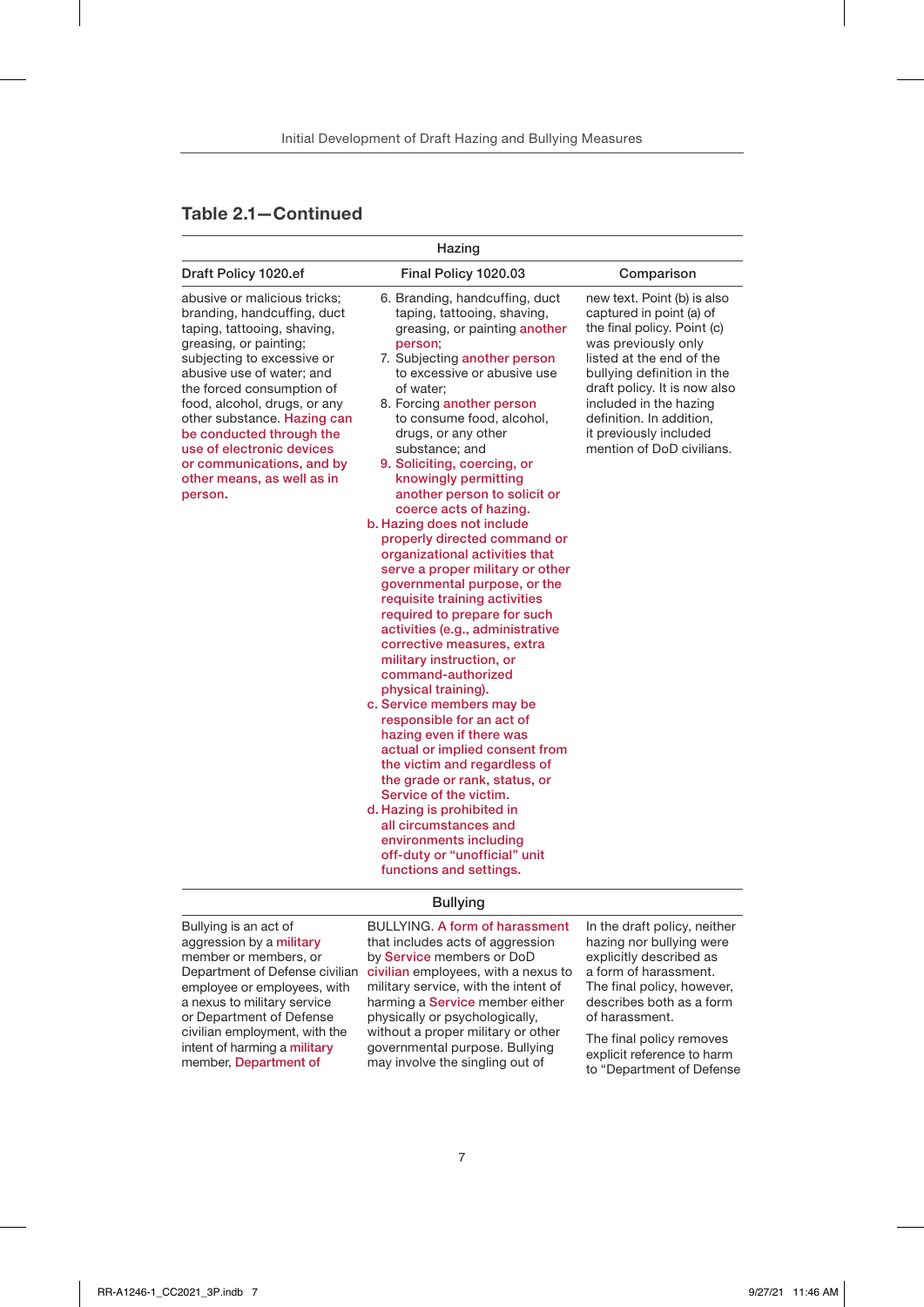#### Table 2.1—Continued

|                                                                                                                                                                                                                                                                                                                                                                                                                                                                                                                                                                                                                                                                                                                 | <b>Bullying</b>                                                                                                                                                                                                                                                                                                                                                                                                                                                                                                                                                                                                        |                                                                                                                                                                                                                                                                                                                                                                                                                                                                                                                                                                          |
|-----------------------------------------------------------------------------------------------------------------------------------------------------------------------------------------------------------------------------------------------------------------------------------------------------------------------------------------------------------------------------------------------------------------------------------------------------------------------------------------------------------------------------------------------------------------------------------------------------------------------------------------------------------------------------------------------------------------|------------------------------------------------------------------------------------------------------------------------------------------------------------------------------------------------------------------------------------------------------------------------------------------------------------------------------------------------------------------------------------------------------------------------------------------------------------------------------------------------------------------------------------------------------------------------------------------------------------------------|--------------------------------------------------------------------------------------------------------------------------------------------------------------------------------------------------------------------------------------------------------------------------------------------------------------------------------------------------------------------------------------------------------------------------------------------------------------------------------------------------------------------------------------------------------------------------|
| Draft Policy 1020.ef                                                                                                                                                                                                                                                                                                                                                                                                                                                                                                                                                                                                                                                                                            | Final Policy 1020.03                                                                                                                                                                                                                                                                                                                                                                                                                                                                                                                                                                                                   | Comparison                                                                                                                                                                                                                                                                                                                                                                                                                                                                                                                                                               |
| Defense civilian, or any other<br>persons, either physically<br>or psychologically, without<br>a proper military or other                                                                                                                                                                                                                                                                                                                                                                                                                                                                                                                                                                                       | an individual from his or her<br>coworkers, or unit, for ridicule<br>because he or she is considered<br>different or weak. It often involves                                                                                                                                                                                                                                                                                                                                                                                                                                                                           | civilians, or any other<br>persons" from the bullying<br>definition listed in the draft<br>policy.                                                                                                                                                                                                                                                                                                                                                                                                                                                                       |
| governmental purpose.<br>Bullying may involve the<br>singling out of an individual<br>from his or her co-workers.<br>or unit, for ridicule because<br>he or she is considered<br>different or weak. It often                                                                                                                                                                                                                                                                                                                                                                                                                                                                                                    | an imbalance of power between<br>the aggressor and the victim.<br>Bullying can be conducted through<br>the use of electronic devices or<br>communications, and by other<br>means including social media, as<br>well as in person.                                                                                                                                                                                                                                                                                                                                                                                      | The final policy's bullying<br>definition references<br>Service members, rather<br>than the draft policy<br>definition's reference to<br>military members.                                                                                                                                                                                                                                                                                                                                                                                                               |
| involves an imbalance<br>of power between the<br>aggressor and the victim.                                                                                                                                                                                                                                                                                                                                                                                                                                                                                                                                                                                                                                      | a. Bullying is evaluated by a<br>reasonable person standard<br>and includes, but is not<br>limited to the following when                                                                                                                                                                                                                                                                                                                                                                                                                                                                                               | Unlike the draft policy's,<br>the final policy's bullying<br>definition includes the<br>reasonable person                                                                                                                                                                                                                                                                                                                                                                                                                                                                |
| Bullying includes, but is<br>not limited to, the following                                                                                                                                                                                                                                                                                                                                                                                                                                                                                                                                                                                                                                                      | performed without a proper<br>military or other governmental                                                                                                                                                                                                                                                                                                                                                                                                                                                                                                                                                           | standard (see point (a) of<br>the final policy).                                                                                                                                                                                                                                                                                                                                                                                                                                                                                                                         |
| when performed without<br>a proper military or other<br>governmental purpose:<br>physically striking another in<br>any manner or threatening<br>to do the same; intimidating;<br>teasing; taunting; oral or<br>written berating of another<br>for the purpose of belittling<br>or humiliating; encouraging<br>another to engage in illegal,<br>harmful, demeaning, or<br>dangerous acts; playing<br>abusive or malicious tricks:<br>branding, handcuffing, duct<br>taping, tattooing, shaving,<br>greasing, or painting;<br>subjecting to excessive or<br>abusive use of water; the<br>forced consumption of food,<br>alcohol, drugs, or any other<br>substance; and degrading or<br>damaging the person or his | purpose:<br>1. Physically striking another<br>person in any manner or<br>threatening to do the same;<br>2. Intimidating, teasing, or<br>taunting another person;<br>3. Oral or written berating of<br>another person with the<br>purpose of belittling or<br>humiliating;<br>4. Encouraging another person<br>to engage in illegal, harmful,<br>demeaning or dangerous<br>acts:<br>5. Playing abusive or malicious<br>tricks:<br>6. Branding, handcuffing, duct<br>taping, tattooing, shaving,<br>greasing, or painting another<br>person;<br>7. Subjecting another person to<br>excessive or abusive use of<br>water: | Unlike the draft policy's,<br>the final policy's bullying<br>definition explicitly<br>references conducting<br>acts against "another<br>person," and includes<br>mention of a "person" in<br>the earlier examples.<br>Points $(b)$ , $(c)$ , and $(d)$ in<br>the final policy definition<br>are somewhat new<br>text. Point (b) is also<br>captured in point (a) of<br>the final policy. Point (c)<br>was previously only<br>listed at the end of the<br>bullying definition in the<br>draft policy. In addition,<br>it previously included<br>mention to DoD civilians. |
| or her property or reputation.<br><b>Bullying can be conducted</b><br>through the use of electronic<br>devices or communications,<br>and by other means, as well<br>as in person.                                                                                                                                                                                                                                                                                                                                                                                                                                                                                                                               | 8. Forcing another person to<br>consume food, alcohol,<br>drugs, or any other<br>substance:<br>9. Degrading or damaging<br>another's property or                                                                                                                                                                                                                                                                                                                                                                                                                                                                       |                                                                                                                                                                                                                                                                                                                                                                                                                                                                                                                                                                          |
| Soliciting, coercing, or                                                                                                                                                                                                                                                                                                                                                                                                                                                                                                                                                                                                                                                                                        | reputation; and<br>$100 - 11.11$                                                                                                                                                                                                                                                                                                                                                                                                                                                                                                                                                                                       |                                                                                                                                                                                                                                                                                                                                                                                                                                                                                                                                                                          |

knowingly permitting another 10. Soliciting, coercing, or acts of hazing or bullying may be considered acts of

person to solicit or coerce knowingly permitting another person to solicit or coerce acts of bullying.

8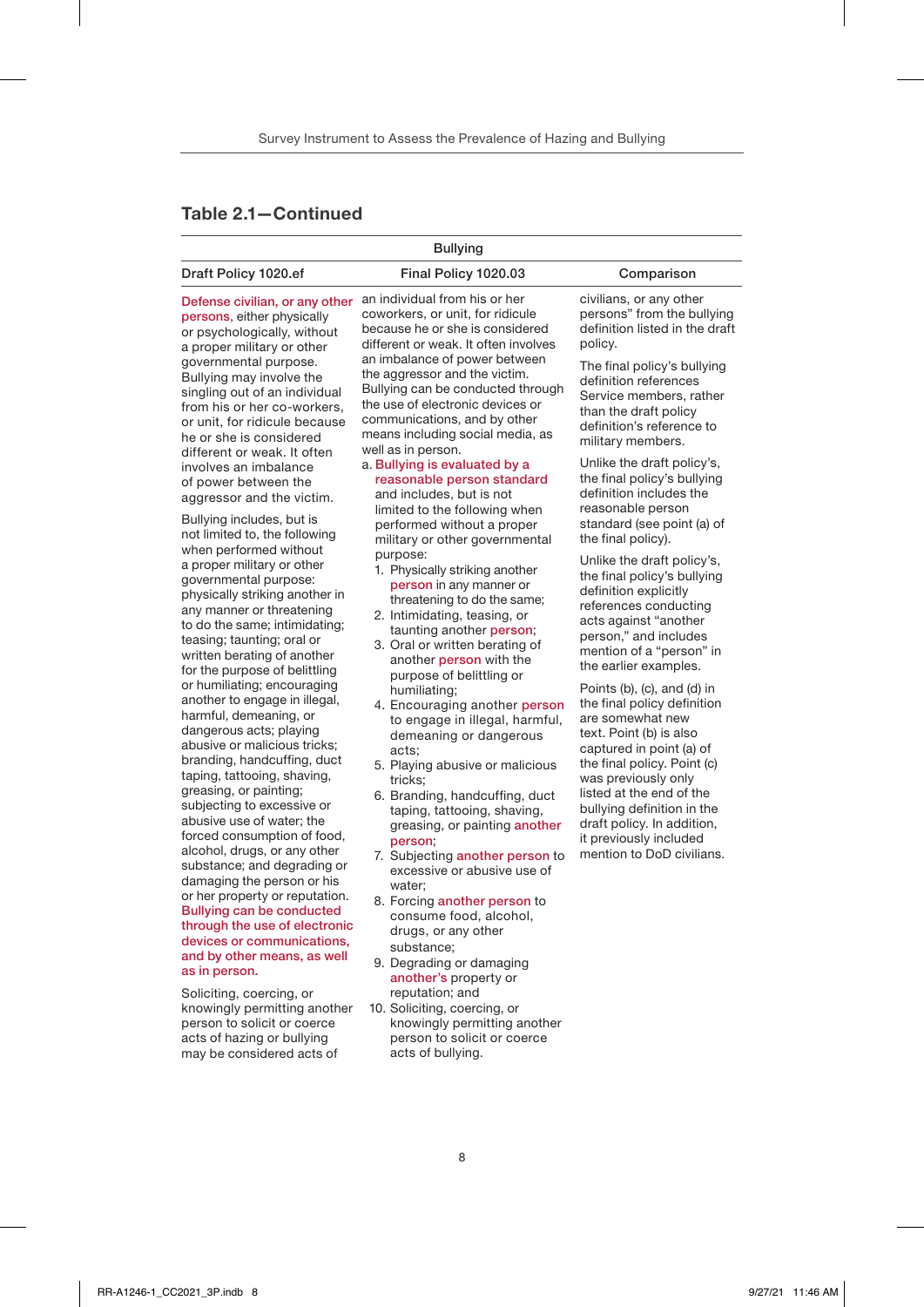| <b>Bullying</b>                                                                                                                                                                                                                                                                                       |                                                                                                                                                                                                                                                                                                                                                                                                                                                                                                                                                                                                                                                                            |            |  |  |
|-------------------------------------------------------------------------------------------------------------------------------------------------------------------------------------------------------------------------------------------------------------------------------------------------------|----------------------------------------------------------------------------------------------------------------------------------------------------------------------------------------------------------------------------------------------------------------------------------------------------------------------------------------------------------------------------------------------------------------------------------------------------------------------------------------------------------------------------------------------------------------------------------------------------------------------------------------------------------------------------|------------|--|--|
| Draft Policy 1020.ef                                                                                                                                                                                                                                                                                  | Final Policy 1020.03                                                                                                                                                                                                                                                                                                                                                                                                                                                                                                                                                                                                                                                       | Comparison |  |  |
| hazing or bullying. A military<br>member or Department of<br>Defense civilian employee<br>may still be responsible<br>for or bullying, even if<br>there was actual or implied<br>consent from the victim and<br>regardless of the grade/<br>rank, status or Service or<br>organization of the victim. | b. Bullying does not include<br>properly directed command<br>or organizational activities<br>that serve a proper military or<br>other governmental purpose,<br>or the requisite training<br>activities required to prepare<br>for such activities (e.g.,<br>command-authorized physical<br>training).<br>c. Service members may be<br>responsible for an act of bullying<br>even if there was actual or<br>implied consent from the victim<br>and regardless of the grade or<br>rank, status, or Service of the<br>victim.<br>d. Bullying is prohibited in<br>all circumstances and<br>environments, including<br>off-duty or "unofficial" unit<br>functions and settings. |            |  |  |

#### Table 2.1—Continued

have experienced hazing and bullying in the past year, as defined in the foregoing military policy. Although other military-specific measures of bullying and hazing have been developed for specific environments (e.g., basic and technical training; Keller et al., 2015; Miller et al., 2019), the goal of this measure was to create a DoD measure that was aligned with policy definitions and applicable to all services. As described in more detail later in this chapter, this goal included addressing the categories of misconduct described within the definitions and the nature of this misconduct, such as whether the experienced misconduct was done as part of a tradition, a ceremony, or joining a group.

### Review of Existing Measures

Previous survey instruments can provide information regarding commonly assessed dimensions and response options provided to respondents. Therefore, when developing the instrument, the RAND team reviewed commonly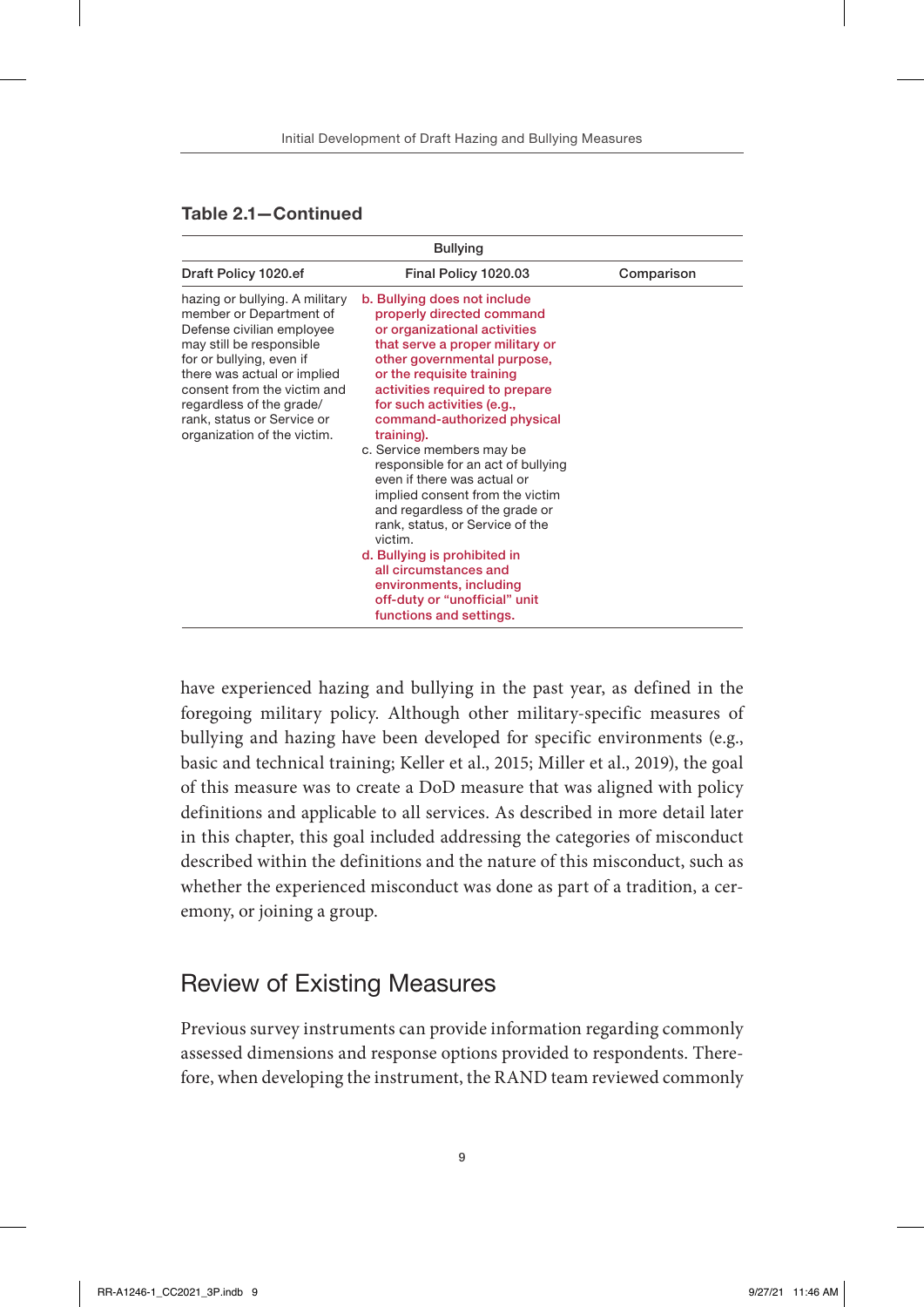used measures of hazing and bullying as a first step in the development process. To assess the fit between each measure and the military definitions of hazing and bullying, we compared existing items with the definitions contained in DoDI 1020.ef. We found that no existing measure was a precise fit to the DoD definitions, however. As such, we constructed new, militaryspecific measures of the percentage of service members who experience hazing and bullying each year. Although the identified measures could not be used directly, the review served as an important source of measurement strategies and lists of behaviors that may be classified as hazing and bullying. Later, after the instrument had been fielded and cognitive interviews completed, we again reviewed the literature to determine whether new measures of hazing and bullying had been developed and whether modification of the instrument might be needed.

To identify existing measures of hazing and bullying, we conducted a review of the literature. We focused on measures, written in English, of hazing and bullying among individuals aged 18 years and older. In our initial review, we limited our search to literature published between 1990 and 2017, and in our later review, we limited our search to literature published between 2017 and 2021. Although some survey measures assessed hazing and bullying perpetration, witnessing acts against others, and attitudes, we concentrated our review on measures assessing victimization experiences. For bullying measures, we focused on bullying that takes place in the workplace or on the internet (i.e., cyberbullying).

Our goal in conducting this review was to identify up to five of the most commonly used hazing measures and ten of the most commonly used bullying and cyberbullying measures. To do so, we conducted searches in Scopus, Web of Science, PsycINFO, PsycTESTS, and Google Scholar. We used several combinations of search words and phrases. For example, to identify hazing measures, we used the following: "(Hazing OR haze) AND (measur\* OR questionnaire\* OR survey\* OR instrument\* OR scale\*)" with age and publication year limits. An example of a search that we conducted to identify bullying measures is "Bully\* AND [restricted to title] (measur\* OR questionnaire\* OR survey\* OR instrument\* OR scale\*) AND (work\* OR employee\* OR cyber\*)" with age and publication year limits. Appendix A contains more detailed information on each of the reviewed hazing and bullying measures.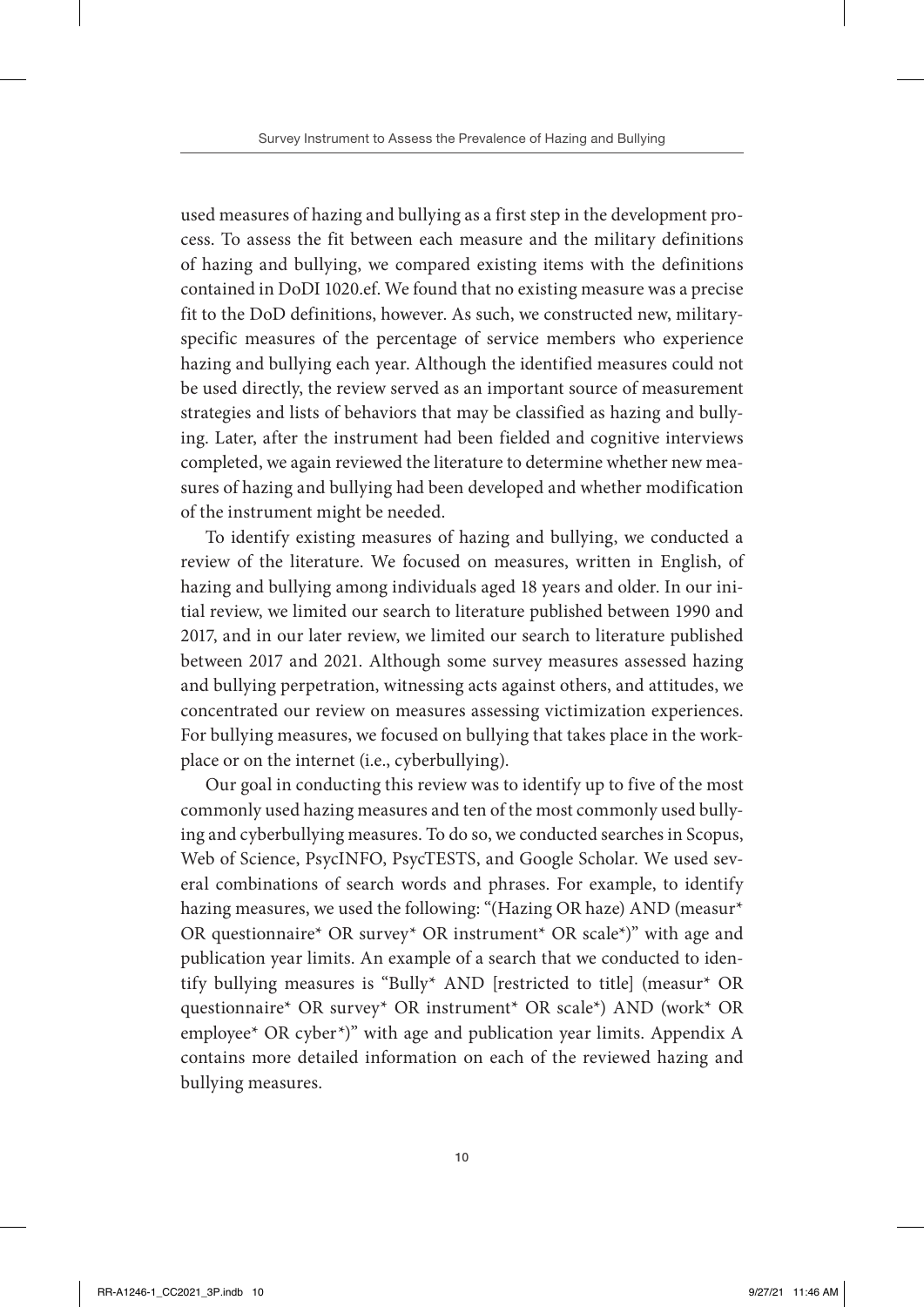### Hazing Measures

Our initial search of published survey measures identified five relevant and commonly cited instruments to assess hazing:

- the National Study of Student Hazing (Allan and Madden, 2008), which examined hazing behaviors among students in colleges and universities across the United States
- a web-based questionnaire to examine hazing among undergraduate students (Campo, Poulos, and Sipple, 2005)
- an online questionnaire to assess hazing in college marching bands (Silveira and Hudson, 2015)
- an online survey of student athletes to analyze the impact of competitive level (high school or college), gender, athletic identity, sport type, and team norms on participation in hazing and positive initiation rituals (Waldron, 2015)
- a 1990 U.S. General Accounting Office (GAO) survey of hazing among fourth-class midshipmen and cadets at the Naval Academy, the Air Force Academy, and the Military Academy (GAO, 1992).

The reasons for hazing that the measures assessed varied, with some focusing on activities conducted for initiation (Silveira and Hudson, 2015), for continuing membership (Waldron, 2015), or both (Allan and Madden, 2008; Campo, Poulos, and Sipple, 2005). The GAO, 1992, report focused on "unauthorized assumption of authority." All measures required the activities to be degrading or abusive in nature. The measures spanned in length from 9 items to more than 30 items, and psychometric properties were reported for Silveira and Hudson, 2015, and GAO, 1992, only. A summary of each instrument is included in Appendix A.

As described earlier, the five hazing instruments we reviewed were not perfectly aligned with the DoD definition of hazing. Of note, most did not differentiate hazing from behaviors that have a proper training purpose. This misalignment is not surprising in that civilian organizations do not include the types of high-stress, but mission-relevant, training experiences common in the military that could be mistaken for hazing (e.g., survival, evasion, resistance, and escape [SERE] training), and therefore, the developers did not need to untangle the two experiences. Further, no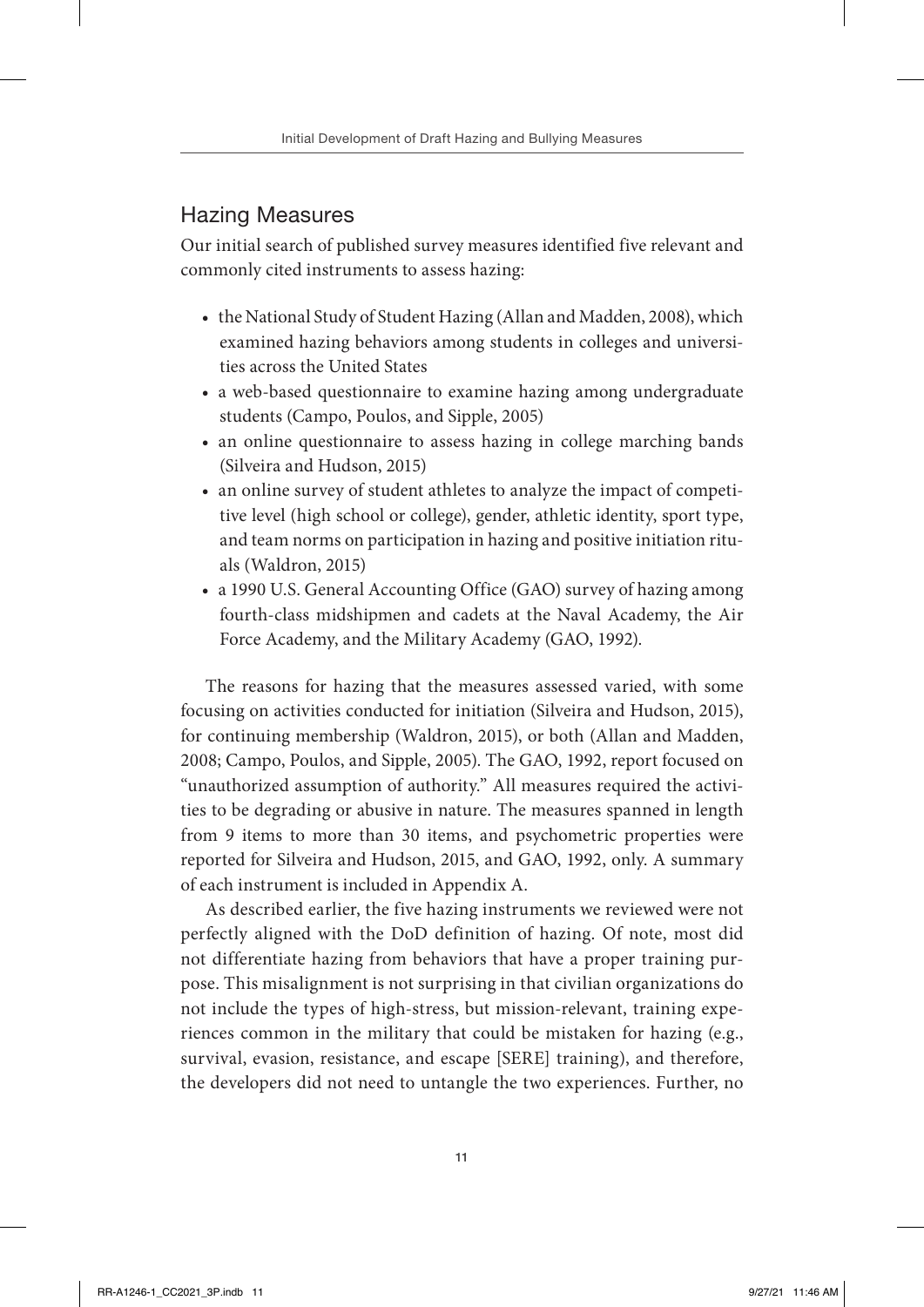instrument captured in full the set of examples that DoD highlights in the official definition of military hazing. Therefore, we chose to create a new survey instrument of hazing that would more carefully align with a military population and the definition used by DoD. While creating a measure for DoD, we reviewed the five previous measures of hazing to inform the new measure.

### New Developments in Hazing Measures

As mentioned, after the instrument had been fielded and cognitive interviews completed, we later conducted a subsequent review of the literature, using the same search terms and exclusion criteria as previously included, except for year of publication. Specifically, this new search included material published between 2017 and 2021. Our results showed that new, published research addressing hazing victimization tended to use previously developed measures already reviewed in our previous search. For example, Reid and colleagues, 2019, examined the associations between perceived consequences of hazing exposure and childhood victimization among first year college students. In doing so, they drew from the National Study of Student Hazing (Allan and Madden, 2008) to measure hazing and found that approximately 29 percent of those surveyed had experienced at least one form of hazing. In addition, Allan, Kerschner, and Payne, 2019 also drew from the same study to measure hazing experiences among college students, finding that approximately one in four survey participants who were involved in college groups (e.g., clubs, teams, and other organizations) experienced hazing.

Notably, however, Mawritz et al., 2020, published a new measure of workplace hazing, consisting of 15 items divided into five dimensions: segregation (e.g., "segregated me from our work group"), verbal abuse (e.g., "verbally embarrassed me"), task-related hazing (e.g., "gave me unimportant tasks to complete"), physical abuse (e.g., "physically harmed me"), and testing (e.g., "played pranks on me to test my gullibility"). To create the items for their measure, they drew from their own, newly developed definition of workplace hazing: "the unofficial, temporary socialization practice of initiating newcomers into workgroups by engaging in degrading behaviors toward the newcomers" (p. 5). Compared with this conceptualization, DoD's definition of hazing includes information regarding the perpetrators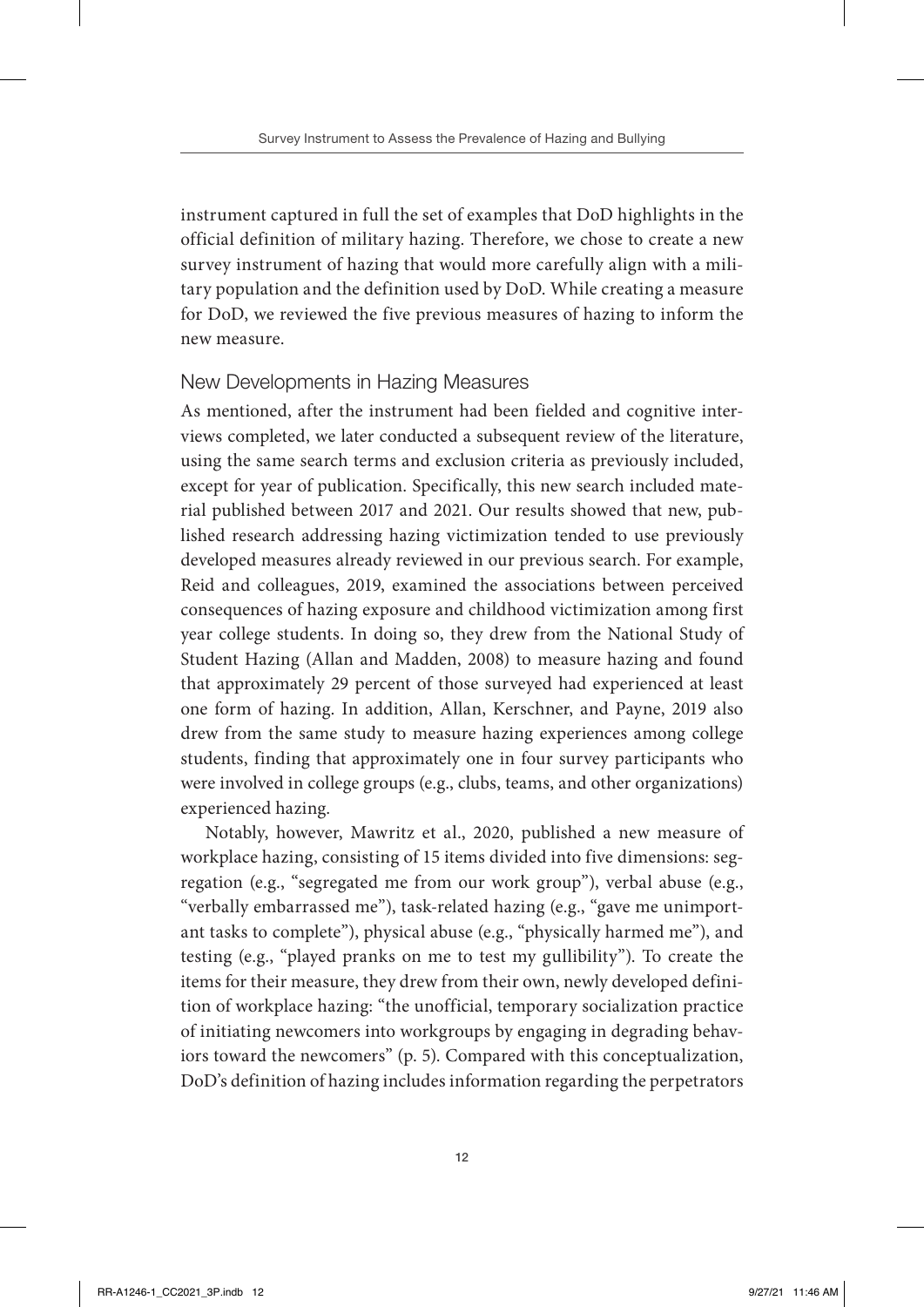and the potential risks of hazing actions, and it also contains greater detail on the purpose of these acts and explicit examples of hazing acts. Thus, not surprisingly, the items that Mawritz and colleagues developed were not specific to a DoD context. For example, the items did not address whether acts were done for a work-related purpose or were performed for reasons other than official training or duties. Separately from this limited applicability to a DoD context, several items developed by Mawritz and colleagues also require the potential victim of hazing to make assumptions regarding the intent of the perpetrator (e.g., "told me lies to see if I am a pushover"). Based on our review of this measure, modifications to the hazing instrument developed for and administered by DoD were not needed.

### Workplace Bullying and Cyberbullying Measures

There is an extensive literature on bullying, but the majority of this information focuses on schoolchildren. To identify measures that would be a better fit to the DoD context, we limited our review to workplace bullying among adults and cyberbullying. Our initial search identified seven relevant and commonly cited workplace bullying scales:

- the Leymann Inventory of Psychological Terrorization (LIPT; Leymann, 1990), developed to "establish the mobbing frequency in an organization"2
- the Work Harassment Scale (WHS; Björkqvist, Österman, and Hjelt-Bäck, 1992), developed to assess harassment between employees
- the Negative Acts Questionnaire (NAQ; Einarsen and Raknes, 1997), developed to study harassment in the workplace
- the Negative Acts Questionnaire—Revised (NAQ-R; Einarsen, Hoel, and Notelaers, 2009), developed to assess exposure to bullying in the workplace
- the Generalized Workplace Harassment Questionnaire (GWHQ; Richman et al., 1999), developed to assess experiences of harassment at work

<sup>&</sup>lt;sup>2</sup> Mobbing is a type of bullying that involves the targeting of an individual by more than one person.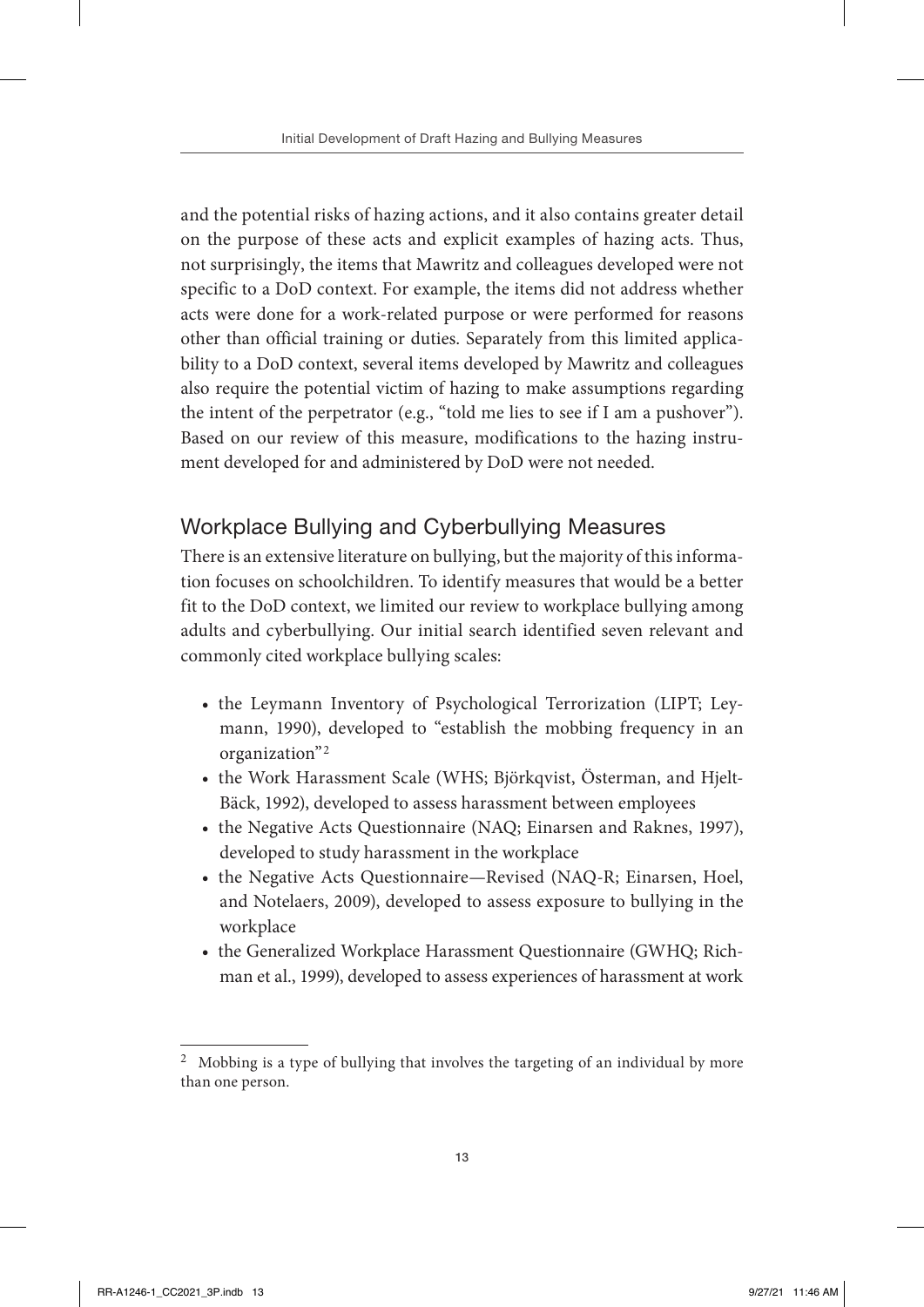- the Mobbing Scale for Academic Nurses (Ozturk et al., 2008), developed by the authors to investigate experiences of mobbing among academic nurses
- the Cyberbullying Questionnaire—Victim (Gibb and Devereux, 2014), a modified version of the Cyberbullying Questionnaire by Calvete et al., 2010, focused on experiences of cyberbullying from the perspective of the victim.

We also identified two cyberbullying scales:

- the Hospital Aggressive Behaviour Scale–version Co-workers-Superiors (HABS-CS; Waschgler et al., 2013), developed to examine lateral and vertical workplace bullying behaviors among nursing staff.<sup>3</sup>
- the Workplace Cyberbullying Measure (WCM; Farley et al., 2016), developed to assess cyberbullying across various work settings.

Given our search criteria, all of these measures contained items that assessed behaviors in the workplace. Employee types included secondaryschool teachers; university employees; nurses; athletic trainers; and Swedish, German, Japanese, French, American, Lithuanian, Finish, and Norwegian workers. The measures varied in length from 16 to 60 items, and most reported psychometric properties of the scales. A summary of each measure is included in Appendix A.

The identified measures provided useful sets of behaviorally specific items that assessed bullying and cyberbullying in the workplace. However, no single measure provided a complete set of the behaviors highlighted in the DoD definition, and some measures included items that would not be considered bullying by the military definition (e.g., "reduced opportunities to express oneself"; Björkqvist, Österman, and Hjelt‐Bäck, 1994). Furthermore, published definitions and measures of bullying focus on a person experiencing a pattern, or repetition, of unpleasant action. The DoD definition of bullying does not have this requirement, making it substantially

<sup>&</sup>lt;sup>3</sup> Lateral workplace bullying involves hostile behaviors by colleagues, while vertical workplace bullying involves hostile behaviors by superiors.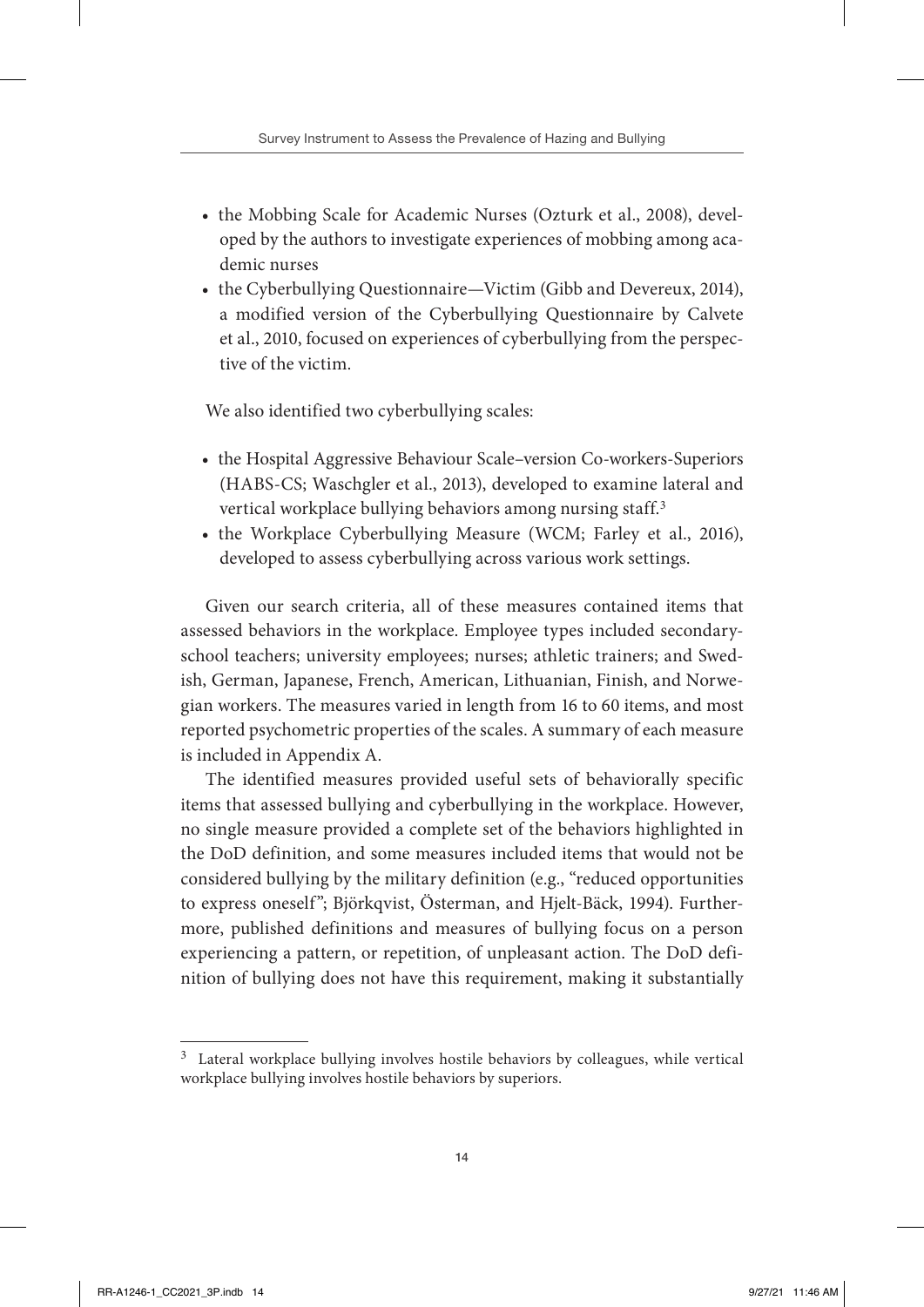different from research definitions and measures of bullying found in our review. Without the requirement for a pattern or repetition of bullying behavior, individuals with a single negative experience, such as being insulted or called a hurtful name for reasons other than their official military training or duties, would be counted as having been bullied under the DoD definition. Therefore, to ensure close alignment with the DoD definition of bullying and applicability to military service members, we developed a new measure of bullying, which was informed by the work of other researchers.

### New Developments in Bullying Measures

As with our subsequent search of hazing measures, we later conducted a review of the literature on bullying measures, including material published between 2017 and 2021. As with the hazing measures, our results showed that newly published research addressing bullying victimization tended to use previously developed measures already considered in our previous review. In particular, one of the most commonly cited measures continued to be the NAQ-R, and the relative frequency of this measure's use was also identified in a newly published review of measures on workplace bullying and cyberbullying (Escartin et al., 2019). For example, examining workplace bullying and work engagement, Goodboy, Martin, and Bolkan, 2020, used the NAQ-R to survey full-time employees over social media, finding that 18 percent of those sampled reporting experiencing bullying "every now and then" or more. Others translated the NAQ-R into new languages (e.g., Arabic; Makarem et al., 2018) or tested shorter versions of the measure (e.g., Anusiewicz, Li, and Patrician, 2021). We did not, however, find evidence that a new, more commonly used or highly recommended measure of workplace bullying had been developed since our previous review.

Focusing specifically on workplace cyberbullying, we found that newly published research tended to continue to use cyberbullying measures that we had previously identified and reviewed (e.g., Park and Choi, 2019). Although we found that new cyberbullying measures had been created since our previous review (e.g., Jonsson et al., 2017; Vranjes et al., 2018), researchers relatively rarely incorporated these new measures into their published research during the years of focus.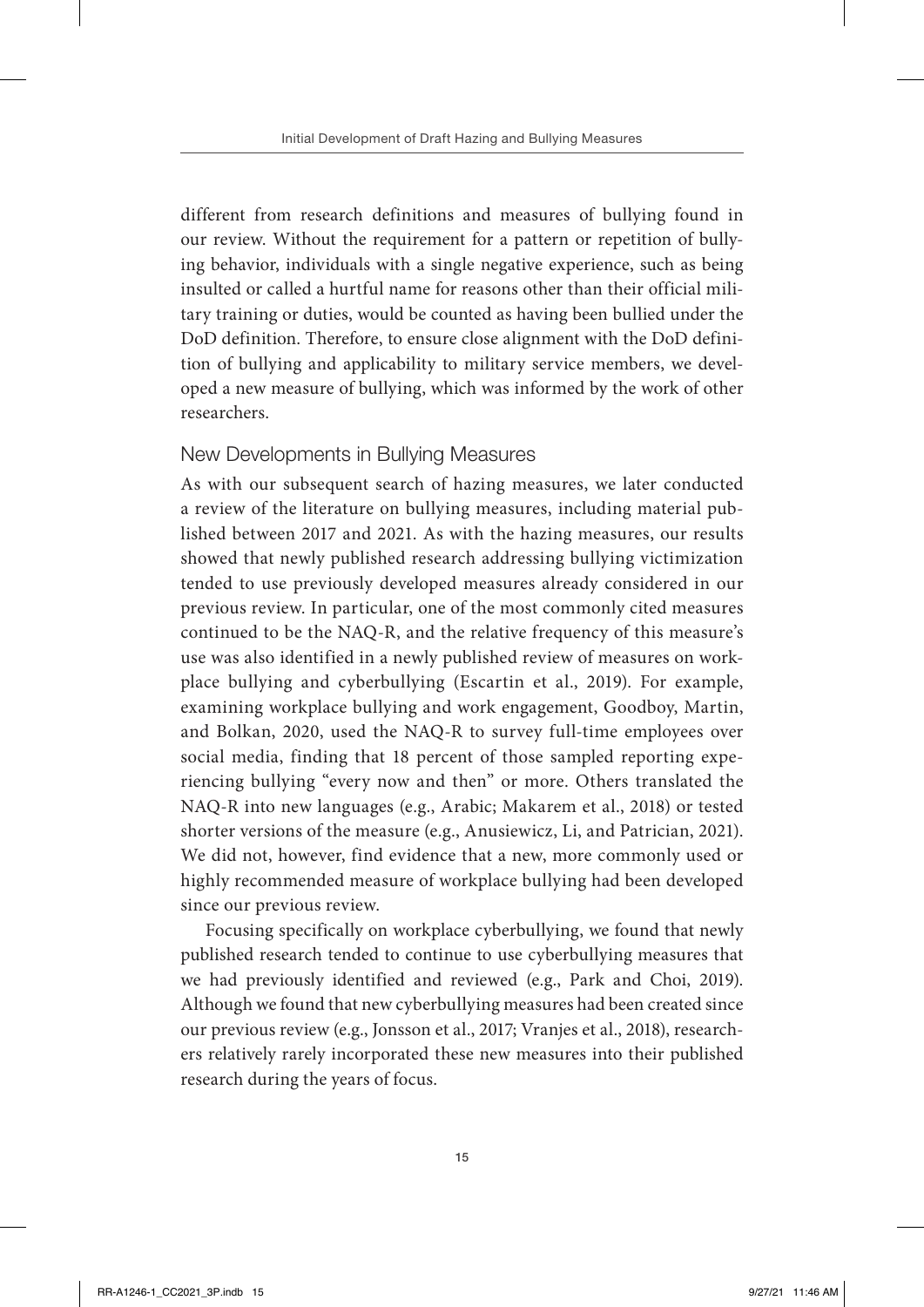### Developing Measures Tailored for the Department of Defense

Because we found that no existing measures were a precise fit to the DoD definitions, we constructed new, military-specific measures of the percentage of active-duty service members who experience hazing and bullying each year. In developing new measures, five RAND researchers with expertise in both survey development and hazing and bullying in the U.S. armed forces discussed and drafted potential items for inclusion. In drafting the survey measures, the study team had the following objectives:

- Following best practices in survey development, provide behaviorally based items.
- Align the items with the DoD definitions of hazing and bullying contained in DoDI 1020.ef.
- Limit the total number of items to roughly ten; this was at the request of the study sponsor because the measures would be included in a longer survey.

In trying to align the survey items to the DoD definitions of "hazing" and "bullying," the team drafted items that would capture the broad categories of harm described in the DoD definitions, with examples that drew from the definitions and policy to help illustrate the range of behaviors that would be included. We avoided using variants of the words "haze" and "bully" in the item wording to ensure that respondents were considering the policy definition of these behaviors rather than a preconceived or idiosyncratic definition. In addition, an important part of the DoD definition was that hazing and bullying behaviors did not have a proper training purpose because certain training experiences within the military could involve activities or behaviors that are high stress and could be mistaken for hazingtype activities (e.g., SERE training). Therefore, in the instructions and as part of certain items, we included the phrase "for reasons other than your official military training or duties."

To assess whether the behaviors would be categorized as hazing or bullying, we developed two follow-up items for respondents who had answered that they had experienced any of the behaviors identified in the initial ques-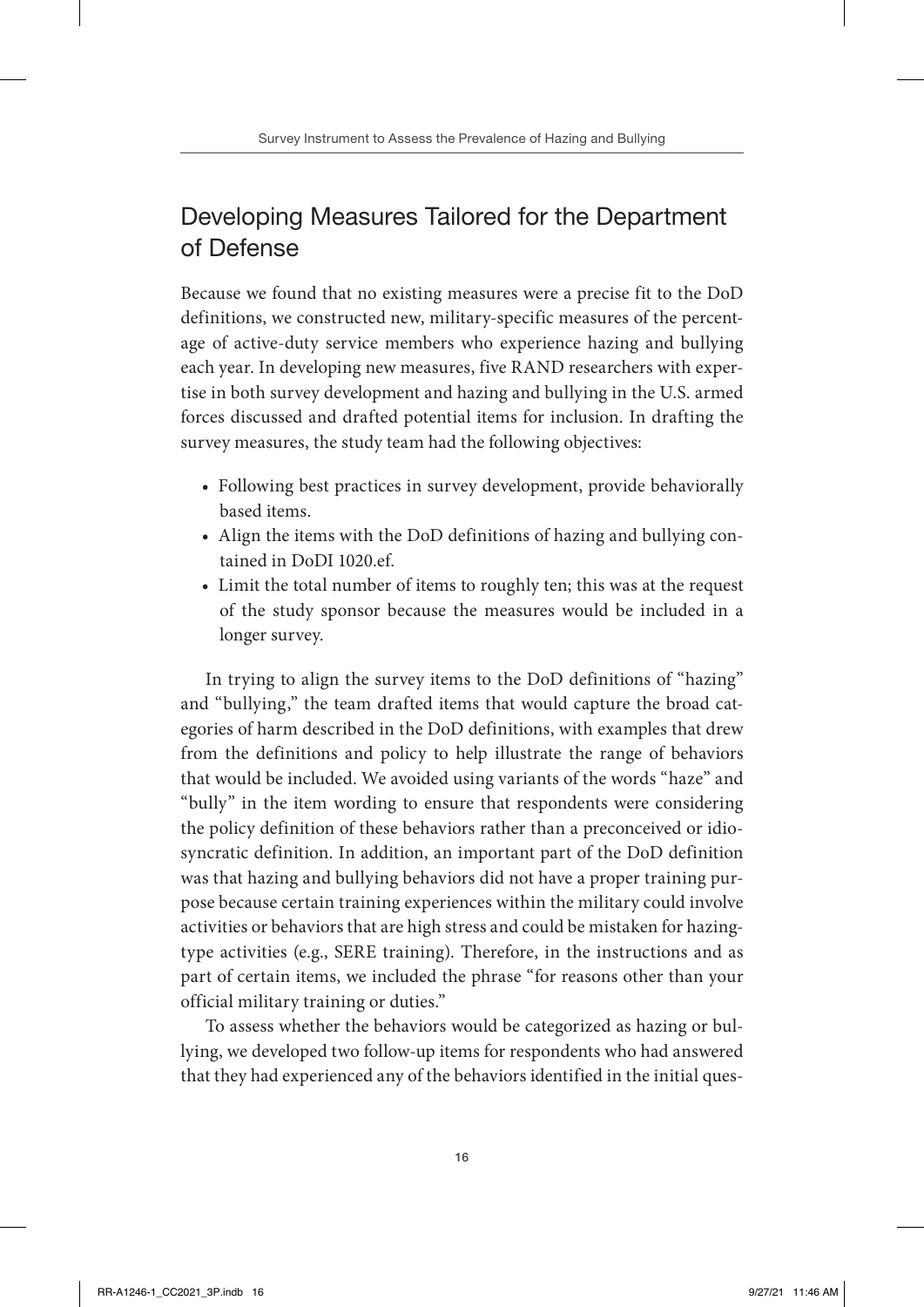tion. To ensure that these follow-up items were behaviorally based and not reliant on respondents' idiosyncratic personal definitions of hazing and bullying, these follow-up items addressed the characteristics of hazing and bullying behaviors, rather than explicitly including the terms. To assess hazing, participants were asked for each item whether the misconduct they had indicated experiencing was "ever done as part of a tradition, ceremony, or joining a group[.] For example, it could involve a promotion ceremony, being accepted by coworkers, or starting a new job." For bullying, the DoDI definition requires only a single negative behavior for a service member to be classified as bullied. However, because the degree of repetition is critical to understanding the severity of the service members' experience, we also included an assessment of the frequency of the experience over the past 12 months in the proposed bullying measure. Though not strictly necessary, we believed that this added context would improve the interpretability of the measured prevalence of bullying. To assess the persistence of experienced behaviors and the degree of bullying, for each item a participant had indicated experiencing, they were asked, "On how many days did this happen to you?" Available response options for each survey item within this section were "1 day," "2 days," "3-9 days," "10-30 days," and "more than 30 days."

We did not include an assessment of whether the offender's bullying was done with the "intent of harming" the respondent. Given that the survey respondent would not be able to reliably ascertain the true motivation of the offender, we focused on describing the harm that occurred rather than the offender's intent.

### Feedback from External Experts

Expert feedback can help to identify problems in the way survey items are worded or in the overall design of the instrument. Therefore, after developing the initial draft of our survey, we submitted the instrument to a team of academic subject-matter experts selected by RAND personnel and a group of DoD experts for review and feedback. We incorporated their recommendations to improve the survey items and design. Examples of expertsuggested changes included combining items with similar content, making revisions to reduce the required reading level, refining the instructions, and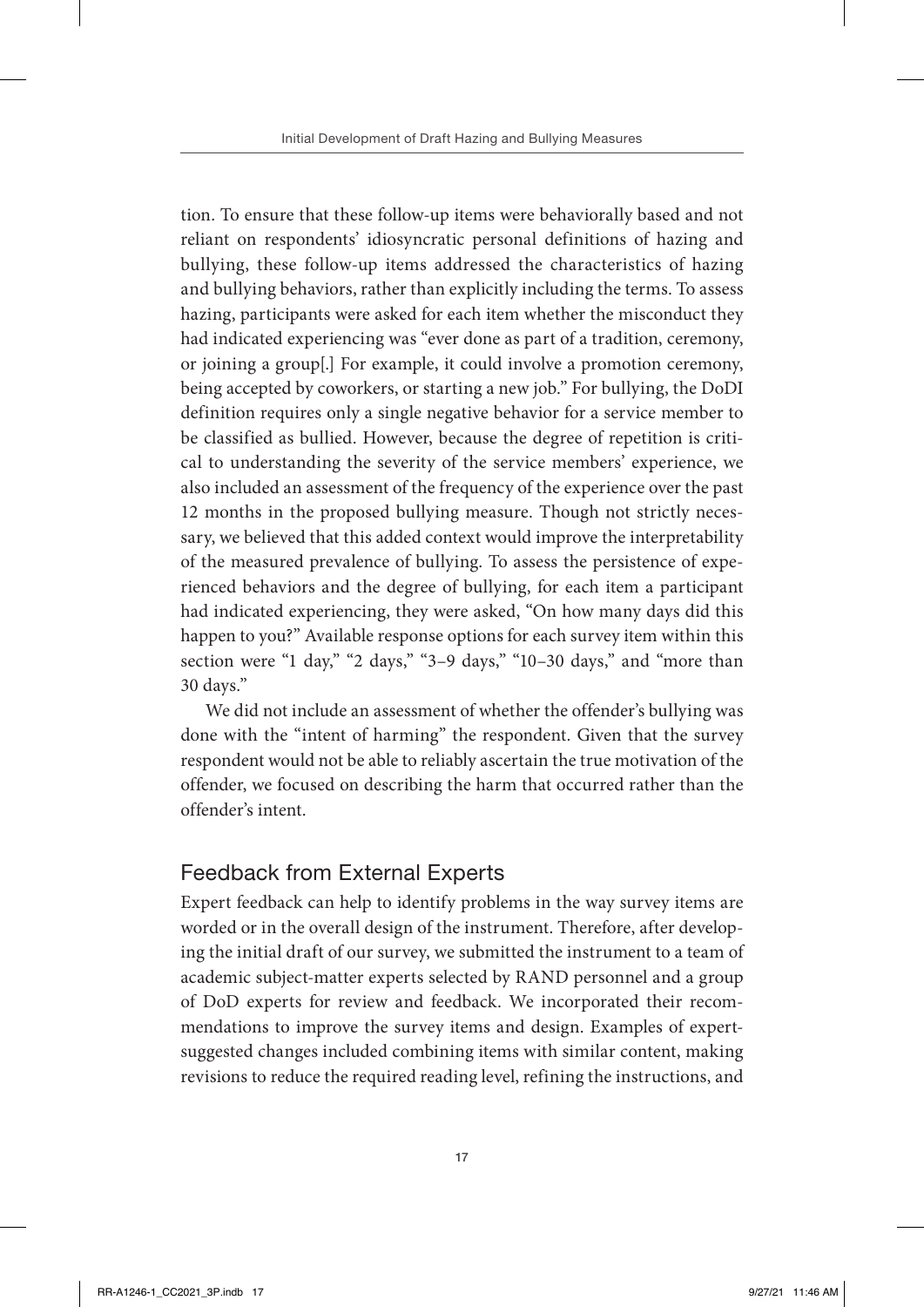providing greater detail in programming directions. The suggested changes are also supported by research in survey design (e.g., Alwin and Beattie, 2016). Following this expert review, we submitted the instrument to OPA for inclusion in the WEO 2017 survey, at which time it was further revised by OPA.4

### Academic Subject-Matter Expert Review

We assembled a diverse team of four experts in hazing and bullying to assist with instrument development and review. Two of our external experts, Elizabeth Allan, Ph.D., and Jennifer Waldron, Ph.D., have conducted and published multiple studies on hazing. Allan is a professor of higher education at the University of Maine College of Education and Human Development. She conducted the National Study of Student Hazing (Allan and Madden, 2008) and is the director of the National Hazing Prevention Consortium. Waldron is a professor of kinesiology at the University of Northern Iowa and has authored various articles on hazing in sports (e.g., Waldron, 2015; Waldron and Kowalski, 2009; Waldron, Lynn, and Krane, 2011).

Joel Neuman, Ph.D., and David Yamada, J.D., also served on the team as external experts in workplace bullying. Neuman is an emeritus professor of management and organizational behavior at the State University of New York at New Paltz and has published extensively on workplace aggression and violence (e.g., Neuman, 2013; Neuman and Keashly, 2013). Yamada is a professor of law and director of the New Workplace Institute at Suffolk University, Boston, and his work focuses on the legal implications of workplace bullying (e.g., Yamada, 2010).

### DoD Subject-Matter Expert Review

Following instrument review and revision with the external expert team, we submitted the draft instrument for review to DoD experts. We invited representatives from DoD's ODMEO, OPA, and the Office of General Counsel to review the survey and provide their recommendations. Individuals from these offices held expertise in U.S. military equal opportunity

 $4$  A pretest of the survey items with a large sample of service members would allow assessment of their validity, but this fell outside the scope of this project.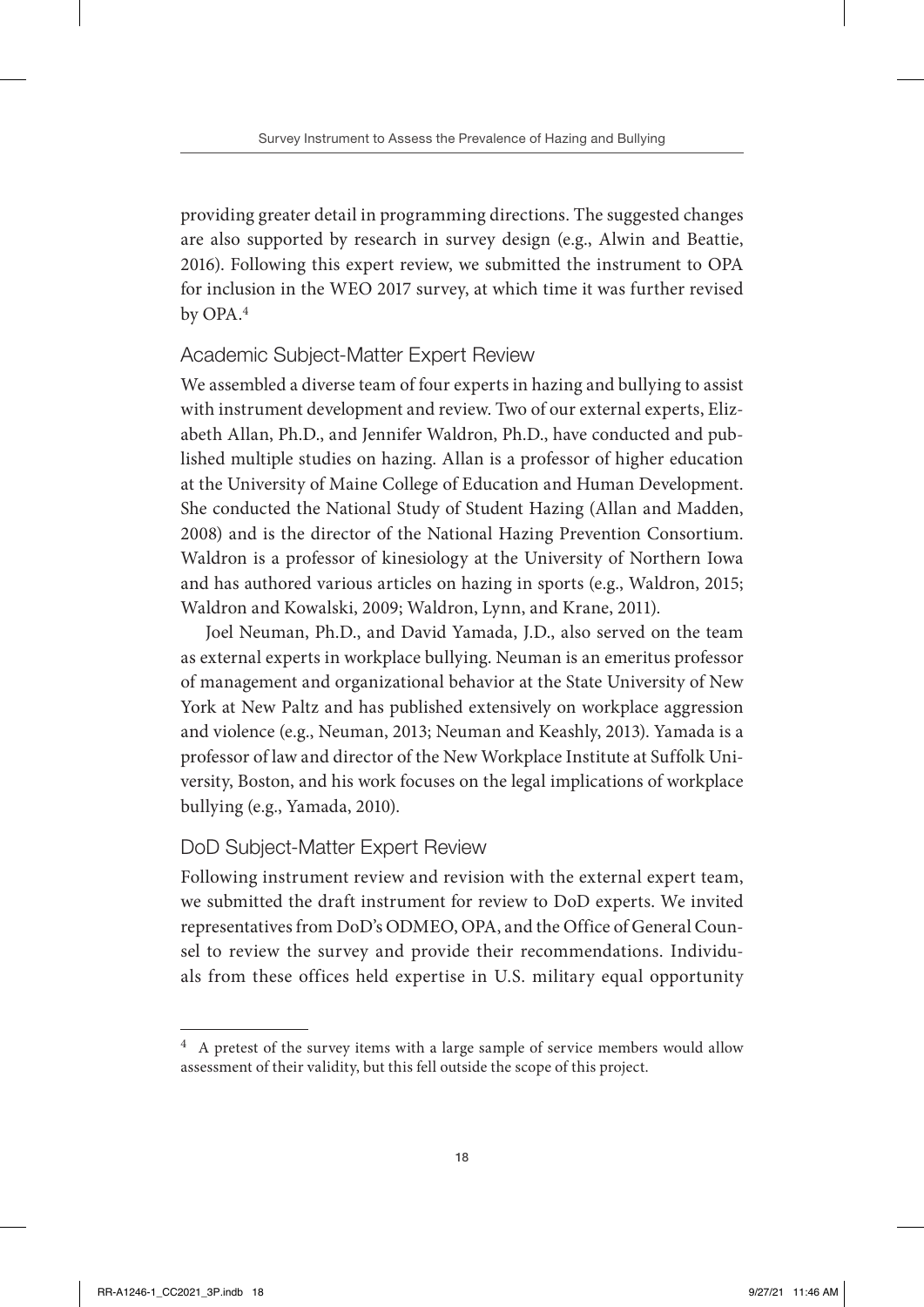policy, DoD survey administration, and legal standards of conduct involving U.S. military personnel. Expert suggestions included clarification of military policies and the referent. We responded to each of their comments and incorporated their suggestions as appropriate.

### Submission of Initial Draft

In May 2017, the RAND team submitted the recommended survey instrument to OPA for inclusion in the 2017 WEO survey (see Appendix B for a revised version of this instrument). Before fielding the survey, the OPA team modified the instrument design (contained in Appendix C). As shown in Appendix B, the authors recommended that each bullying or hazing behavior the respondent said that he or she experienced be followed immediately by questions to assess whether the experience could be classified as hazing and the frequency with which it occurred. We expected that this would reduce the cognitive burden placed on respondents (i.e., working memory load) by allowing them to focus on one behavior at a time, rather than potentially repeatedly addressing a diverse set of behaviors (Lenzer, Kaczmirek, and Lenzner, 2010).

### Office of People Analytics Modification and Implementation of Survey Module

The OPA-revised version (Appendix C) restructures the survey to first present items addressing the full series of hazing and bullying behaviors. Then, for all endorsed items, the instrument presents a table to assess whether each was hazing and a subsequent table to assess the frequency with which it occurred. This structure was revised with the goal of facilitating ease of programming. However, the redesign might increase the cognitive demands on participants and increase the risk of biased prevalence estimates caused by reading and comprehension errors. OPA also added two items to the instrument, which were intended to remain in the instrument beyond initial implementation: an open-ended item requesting information about the characteristics of the experience and a yes/no item addressing online behaviors. The OPA-revised version of the survey instrument was fielded as part of the 2017 WEO survey.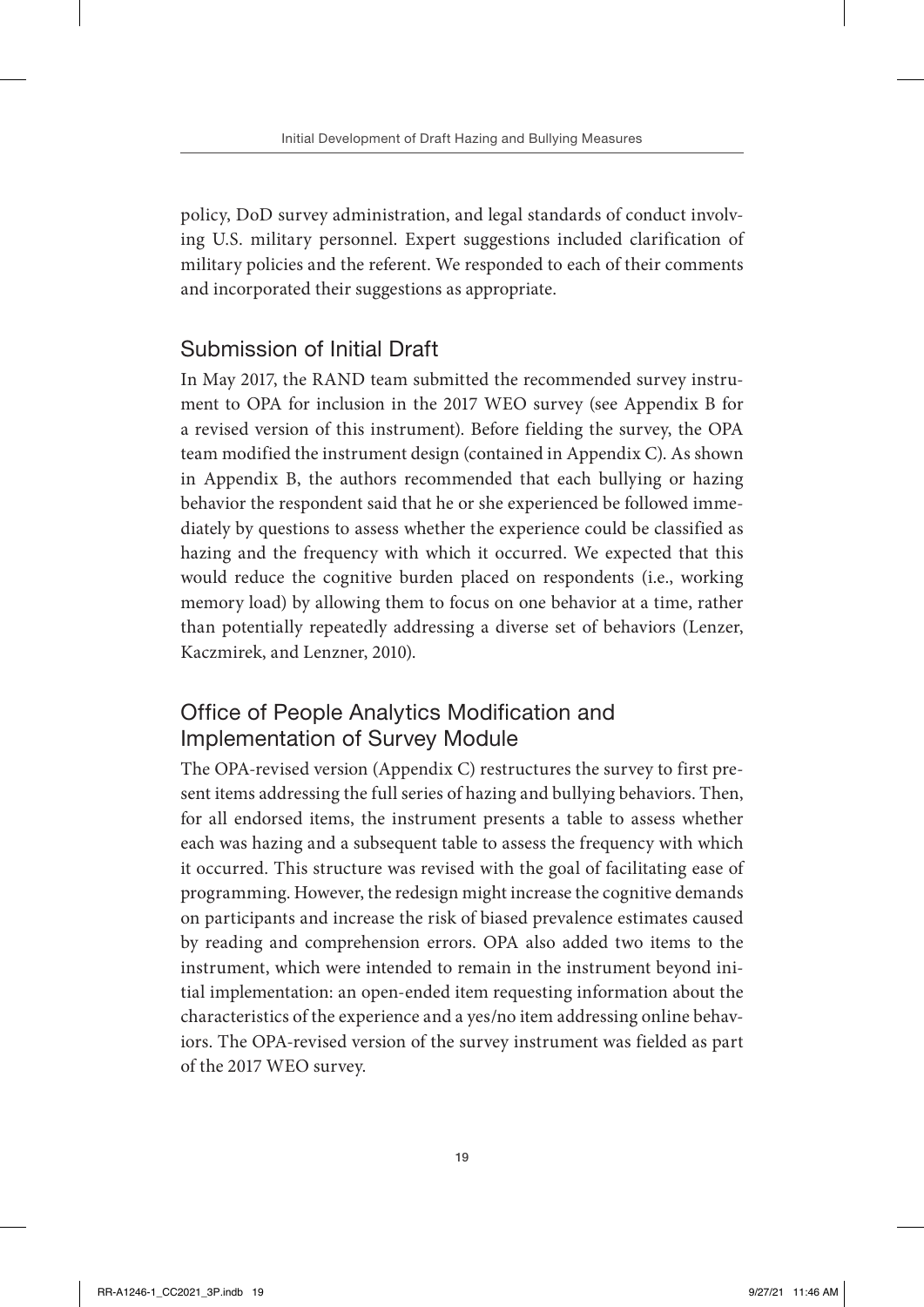### Summary

Upon a review of the hazing and bullying literature, we found no existing measures that were a precise fit to the DoD definitions. Therefore, we constructed new, military-specific measures of the percentage of active-duty service members who experience hazing and bullying each year. In developing the new measures, the research team drew on the previous measures we had reviewed, as well as expert feedback obtained, to help refine the final draft measure used in cognitive interviews.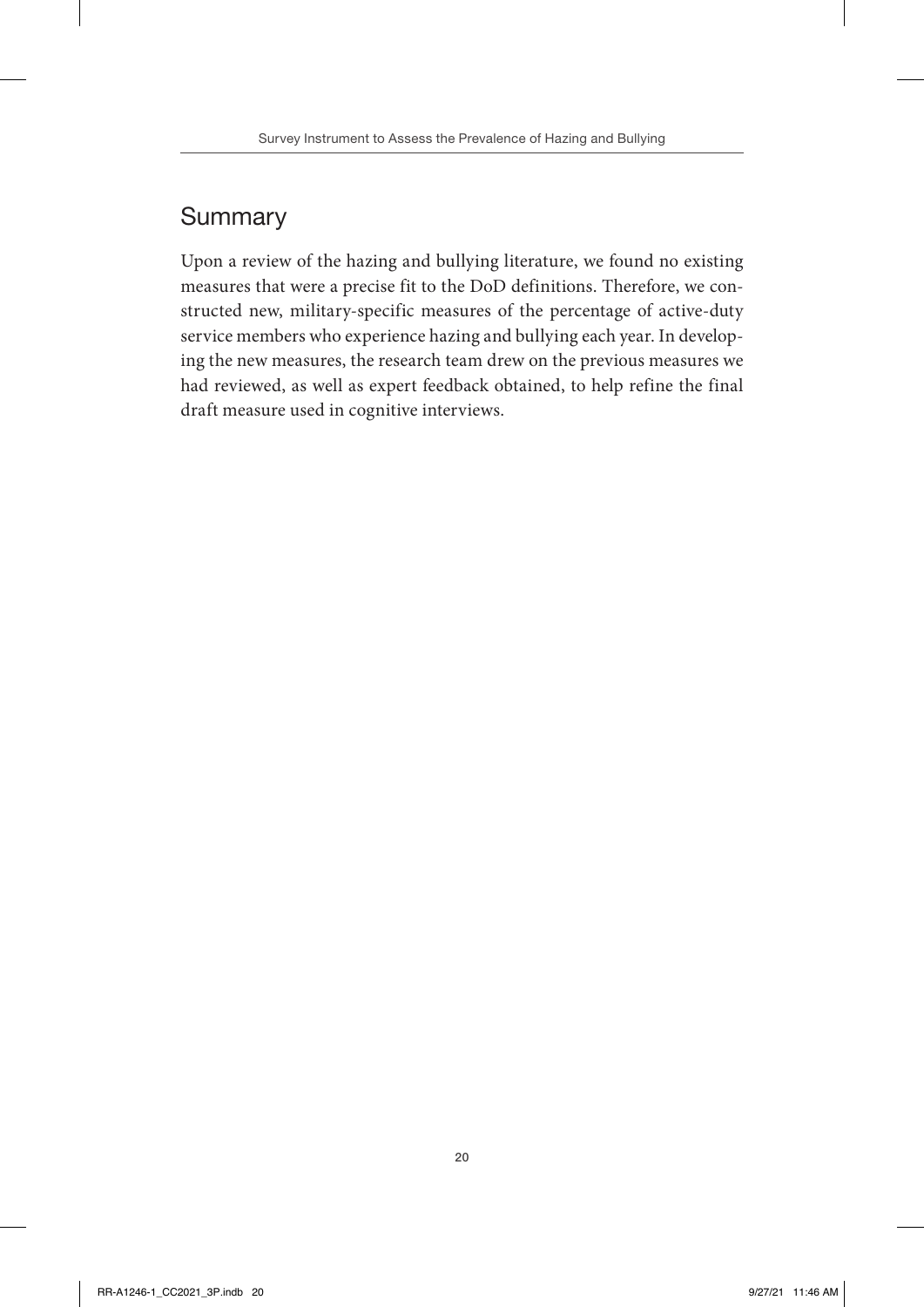#### CHAPTER THREE

# Cognitive Interviews with Service Members

Cognitive interviewing is a widely used method in survey development that allows researchers to examine how participants interpret survey instructions, items, and response options (Willis, 2005). Cognitive interviews are used to explore how participants understand survey items, what information they recall or consider when answering an item, and how they decide to respond to a survey item. The information obtained from these interviews can be used to correct unclear item wording and structural limitations within a survey that could have produced response errors (Willis, 2005). To ensure greater clarity of the instrument instructions and items, the RAND team conducted cognitive interviews with 27 active-duty service members using the DoD-revised instrument that OPA fielded as part of the 2017 Workplace and Equal Opportunity Survey of Active Duty (WEOA) (see Appendix C). This chapter summarizes the feedback that we received during these interviews and, where applicable, subsequent changes made to the instrument following review of this feedback by a team of five RAND researchers.

### **Participants**

From June 2018 through October 2018, we conducted cognitive interviews with a total of 27 participants. To obtain diverse perspectives, we sought to interview people within each cell of a 4 (military service)  $\times$  2 (gender)  $\times$  2 (personnel category) design matrix. Specifically, we sought to interview male and female active-duty officers and enlisted personnel in each U.S. military service—Army, Navy, Air Force, and Marine Corps. To identify participants,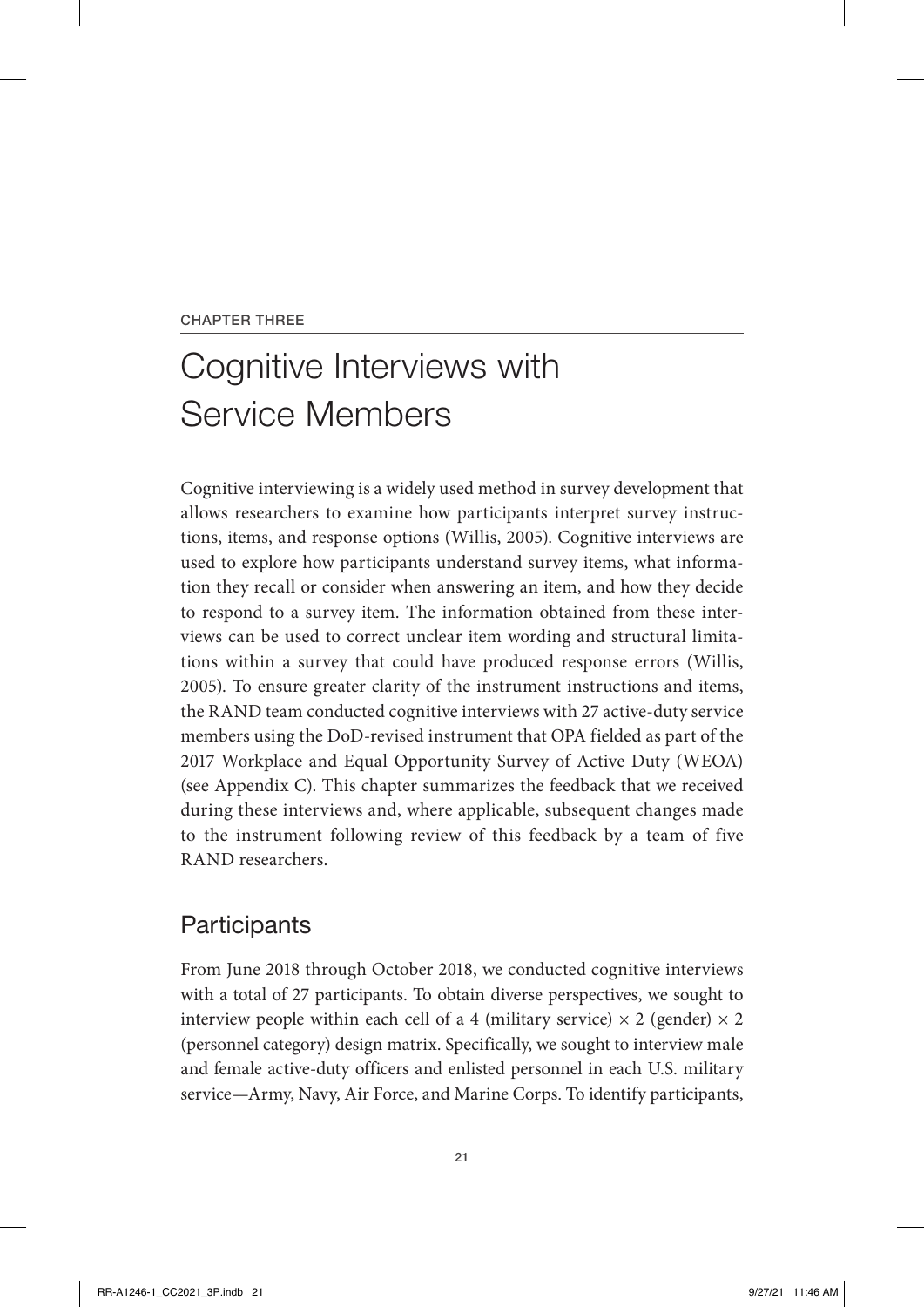an ODMEO staff member requested assistance from a number of servicespecific Military Equal Opportunity representatives. Those individuals then requested volunteers for the cognitive interviews and provided the contact information of volunteers to ODMEO and then to RAND. As such, the RAND team was limited to recruiting only those who had informed their service representatives that they would be willing to participate.

To recruit participants from the list of volunteers, one of two possible RAND researchers sent an initial email to a potential participant. This email contained information regarding the study, purpose of the interviews, voluntary nature of the task, and approximate time required to complete each interview. In the email, each researcher asked whether the individual would be interested and available to participate in an interview and attached a copy of the informed consent. If an individual did not respond to this initial email within approximately one week, the researcher sent a reminder email regarding the request, and if the individual did not respond within approximately one week after this reminder, the researcher sent a final reminder email. If an individual did not respond approximately one week after this final request, the researcher then moved to contacting another individual who had volunteered to participate. Forty-two percent of the invited service members scheduled and completed an interview. Table 3.1 provides a summary of participant characteristics.

After an individual informed the researcher that he or she was interested and available to participate in an interview, the researcher worked with the participant to establish a mutually agreed-on date and time for a telephone interview. In addition, each researcher provided the individual with another copy of the informed consent and a PDF of the draft hazing and bullying

|          | Army |        | Navy |        | Air Force |        | <b>Marine Corps</b> |        |
|----------|------|--------|------|--------|-----------|--------|---------------------|--------|
| Category | Male | Female | Male | Female | Male      | Female | Male                | Female |
| Enlisted |      |        |      |        |           |        |                     |        |
| Officer  |      |        |      |        |           |        |                     |        |

#### TABLE 3.1 Cognitive Interview Sample Characteristics

NOTES: Enlisted personnel were approximately evenly divided between those in ranks E4 and lower and those in ranks E5 and higher. Officers were approximately evenly divided between those in ranks O3 and lower and those in ranks O4 and higher.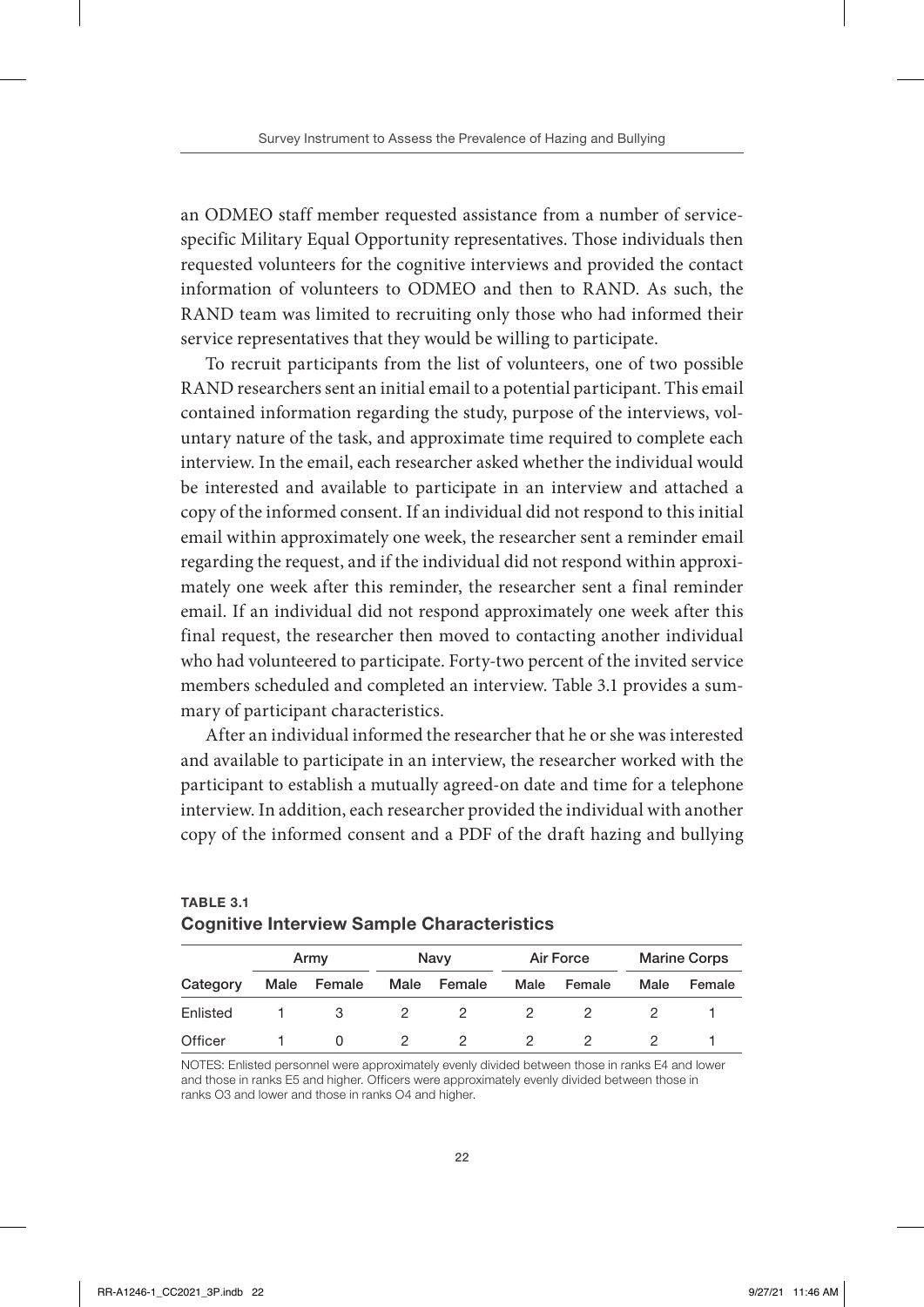survey items for review. The researcher asked the individual to assess each survey item as if he or she were another active-duty military member (i.e., imagine how someone else would respond). Participants were asked not to send their survey responses to the researcher or anyone else.

# Cognitive Interview Methods

The same researcher who had contacted the participant via email conducted the interview with the participant using retrospective verbal probing (Willis, 2005). Probes included open-ended questions such as the following:

- Were there any words or phrases that were unclear?
- How did you interpret the phrase "[target phrase]"?
- Can you give examples of the types of experiences that might cause people to say "yes"?
- Can you give examples of things that people might have experienced but would not "count" to answer a "yes"?
- How did you decide on a response option to this question?

The researcher conducting each interview recorded the participant's response to each question. The time to complete each interview ranged from 30 to 60 minutes, depending on the amount of feedback provided by a participant.

After completion of the cognitive interviews, a team of five RAND researchers then reviewed participants' feedback by section and item, discussing participants' comments and options for revision. A consensus among the team of researchers established whether to incorporate instruction and item changes and how best to do so.

# Findings

### Section-by-Section Instructions

Cognitive interviewees described their interpretation of the instructions provided before each instrument section—namely, the instructions before Question 22, Question 24, and Question 25 (see Table 3.2 and Appendix C).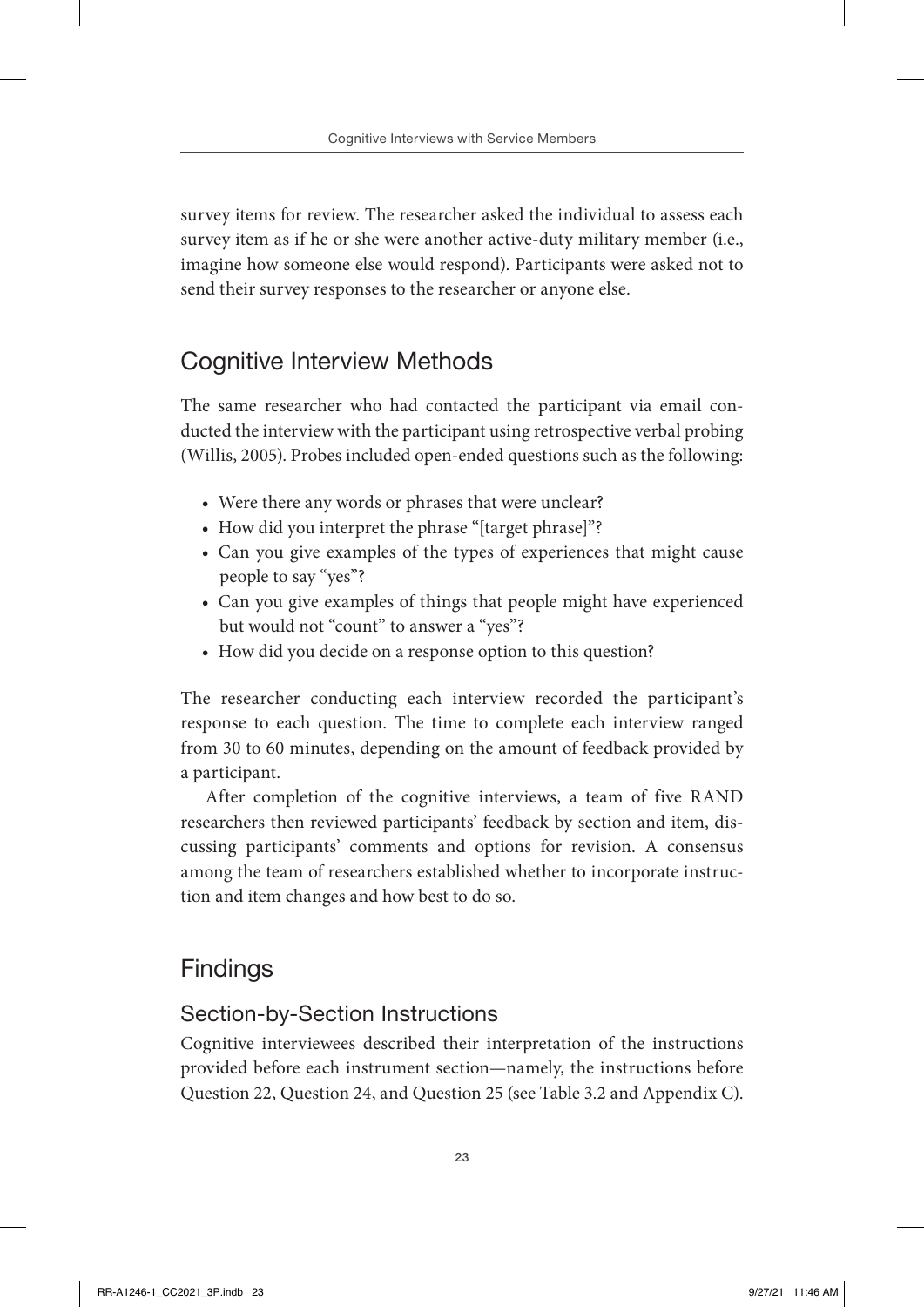| TABLE 3.2                                                        |  |  |
|------------------------------------------------------------------|--|--|
| <b>Changes to Instrument, Section, and Question Instructions</b> |  |  |

| Location in<br>Survey                                              | Original<br>Instruction                                                                                                                                                                                                             | <b>Revised Instruction</b>                                                                                                                                                                                               | Summary of<br>Changes                                                                          |
|--------------------------------------------------------------------|-------------------------------------------------------------------------------------------------------------------------------------------------------------------------------------------------------------------------------------|--------------------------------------------------------------------------------------------------------------------------------------------------------------------------------------------------------------------------|------------------------------------------------------------------------------------------------|
| Instrument<br>instructions                                         | The following questions<br>ask about things that<br>happened within the past<br>12 months. For these<br>items, "military member"<br>may refer to anyone in<br>your chain of command,<br>including DoD civilians.                    | The following questions<br>ask about things that<br>happened within the past<br>12 months. For these<br>items, "service member"<br>refers to members of<br>the Active and Reserve<br>Components.                         | Changed "military<br>member" to<br>"service member"<br>and defined<br>"service member"         |
| Question 22<br>instructions                                        | Since [X date], did a<br>military member                                                                                                                                                                                            | Since [X date], did a<br>service member or<br>civilian working for the<br>military                                                                                                                                       | Changed "military<br>member" to<br>"service member<br>or civilian working<br>for the military" |
| Question 24<br>section<br>instructions<br>(revised<br>Question 23) | You indicated in the<br>previous questions that<br>within the past 12 months<br>you experienced behaviors<br>from a military member.<br>The following questions<br>ask about the purpose of<br>the misconduct.                      | In the previous<br>questions, you<br>described experiences<br>that happened within<br>the past 12 months. The<br>following questions ask<br>about the purpose.                                                           | Revised<br>structure to<br>avoid use<br>of "military<br>member" and<br>"misconduct"            |
| Question 24<br>instructions<br>(revised<br>Question 23)            | Since [X date], was this<br>misconduct ever done<br>as part of a tradition,<br>ceremony, or joining a<br>group? For example, it<br>could involve a promotion<br>ceremony, being accepted<br>by coworkers, or starting<br>a new job. | Since [X date], was this<br>ever done as part of<br>a tradition, ceremony,<br>or joining a group? For<br>example, it could involve<br>a promotion ceremony,<br>being accepted by<br>coworkers, or starting a<br>new job. | Removed<br>the word<br>"misconduct"                                                            |
| Question 25<br>section<br>instructions<br>(revised<br>Question 24) | You indicated in the<br>previous questions that<br>within the past 12 months<br>you experienced behaviors<br>from a military member.<br>The following questions<br>ask about the frequency<br>that these behaviors<br>occurred.     | In the previous<br>questions, you<br>described experiences<br>that happened within<br>the past 12 months.<br>The following questions<br>ask about how often<br>they happened.                                            | Revised<br>structure to<br>avoid use<br>of "military<br>member"                                |
| Question 25<br>instructions<br>(revised<br>Question 24)            | Since [X date], on how<br>many days did this<br>happen to you?                                                                                                                                                                      | Since [X date], on how<br>many days did this<br>happen to you?                                                                                                                                                           | Changed "military<br>member" to<br>"service member                                             |
|                                                                    | A military member                                                                                                                                                                                                                   | A service member or<br>civilian working for the<br>military                                                                                                                                                              | or civilian working<br>for the military"                                                       |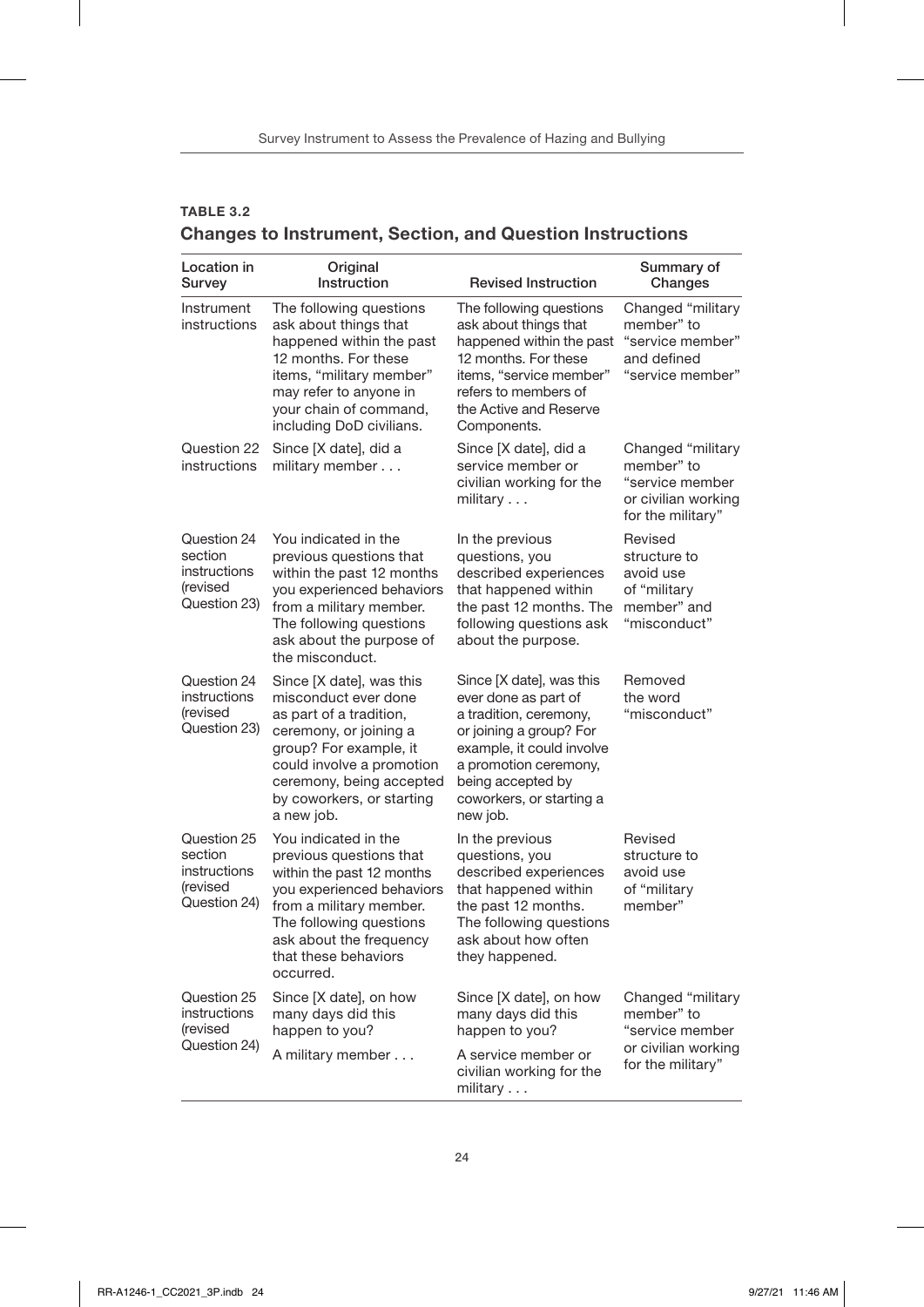# Military Member

The instrument instructions described a military member as "anyone in your chain of command, including DoD civilians" (see Table 3.2). Participants were asked to describe their interpretation of a military member based on these instructions. Although the description of the term included "DoD civilians," many participants did not consider DoD civilians to be military members. For example, one participant noted, "When I see 'military member,' I think of someone who is in uniform, even though you indicate DoD civilians too. I only think of those who wear the uniform. When I look at it, whenever we say 'military member,' I think [of] anyone in uniform, not civilians" (Air Force, enlisted).

DoD civilians could perpetrate bullying or hazing against service members, so their actions should also be considered by those who complete the survey. To improve clarity, we changed all references to "a military member" to read instead "a service member or civilian working for the military." We also modified the instrument instructions to clarify that "service member" refers to members of the Active and Reserve Components.

# Misconduct as Part of a Tradition, Ceremony, or Joining a Group

The instructions for Question 24 asked participants whether "misconduct" they had indicated experiencing within Question 22 was "ever done as part of a tradition, ceremony, or joining a group[.] For example, it could involve a promotion ceremony, being accepted by coworkers, or starting a new job." Cognitive interview participants were asked to describe categories of events they believed that these instructions captured.

Participants commented that the instructions were clear, and often described events that were intended to be captured by these instructions. One individual commented, "So with this one, it's 'did all this happen as sort of a rite of passage?' We talked about the pinning and blood striping for promotion ceremonies" (Marine Corps, officer). Another person stated, "When you say being accepted, there are certain things you have to [do] to become a chief. If you don't go through the initiation for being a chief, then you are blacklisted in the community. . . . Some things are official, some things aren't" (Navy, enlisted).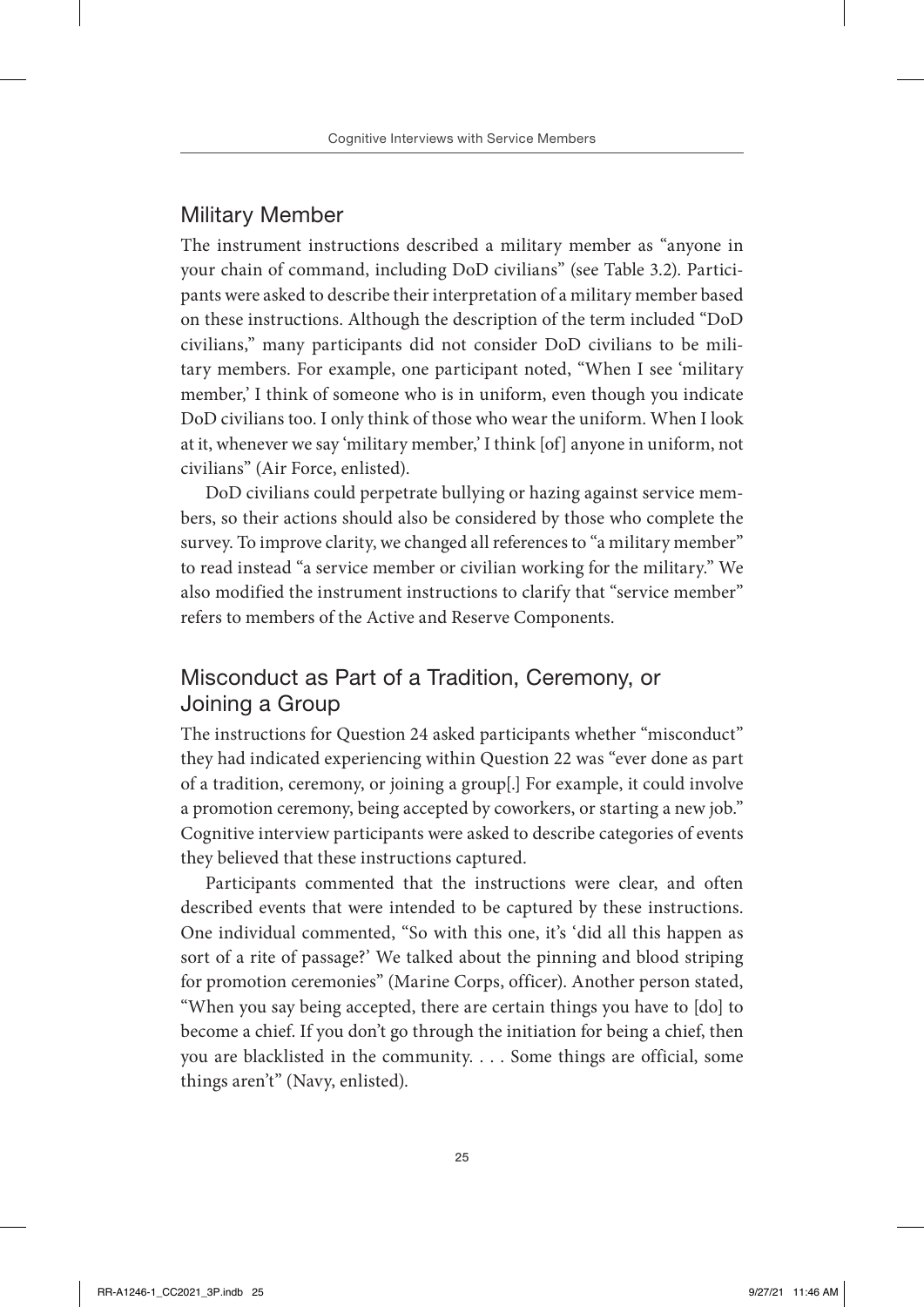Based on their responses, participants appeared to interpret the instruction as intended. Therefore, we largely maintained the question instructions. However, we removed the word "misconduct" from the instructions for Question 24 and throughout the survey. This word placed a negative evaluation on the behaviors, reducing survey neutrality; was grammatically unnecessary; and may have reduced respondents' willingness to disclose hazing rituals in which they voluntarily participated.

# Number of Days Experienced

To assess the persistence of experienced behaviors, Question 25 asked participants, "On how many days did this happen to you?" Available response options for each survey item within this section were "1 day," "2 days," "3–9 days," "10–30 days," and "more than 30 days." Participants were asked to describe their interpretation of the available response options.

Participants provided similar interpretations regarding how they would respond using the response options. One person stated, "The survey says on how many days did this happen to you. If it happened on one day, I will say one day, even if it was a lot of things on that one day" (Air Force, enlisted). Another commented, "The way I interpreted this is, basically, how many days. If there was one instance on one day, that would be one day. If it was multiple instances on one day, that's one day. If it was two instances over two weeks, I would interpret that as two days" (Marine Corps, officer). Drawing from participants' responses, the instructions and response options appeared to be interpreted as we had intended. As such, we did not make modifications to the question instructions.

# Item Review

Question 22, Question 24, and Question 25 contained the same survey subitems, such that the item wording for each question was the same, but the instructions listed before each question's section varied (see earlier discussion and Appendix C). To reduce participant fatigue, cognitive interviewees were not asked to discuss the same items three times, once for each section. Rather, participants were asked to discuss each item in Question 22 (Table 3.3). After that, they were asked to skim the items in Question 24 and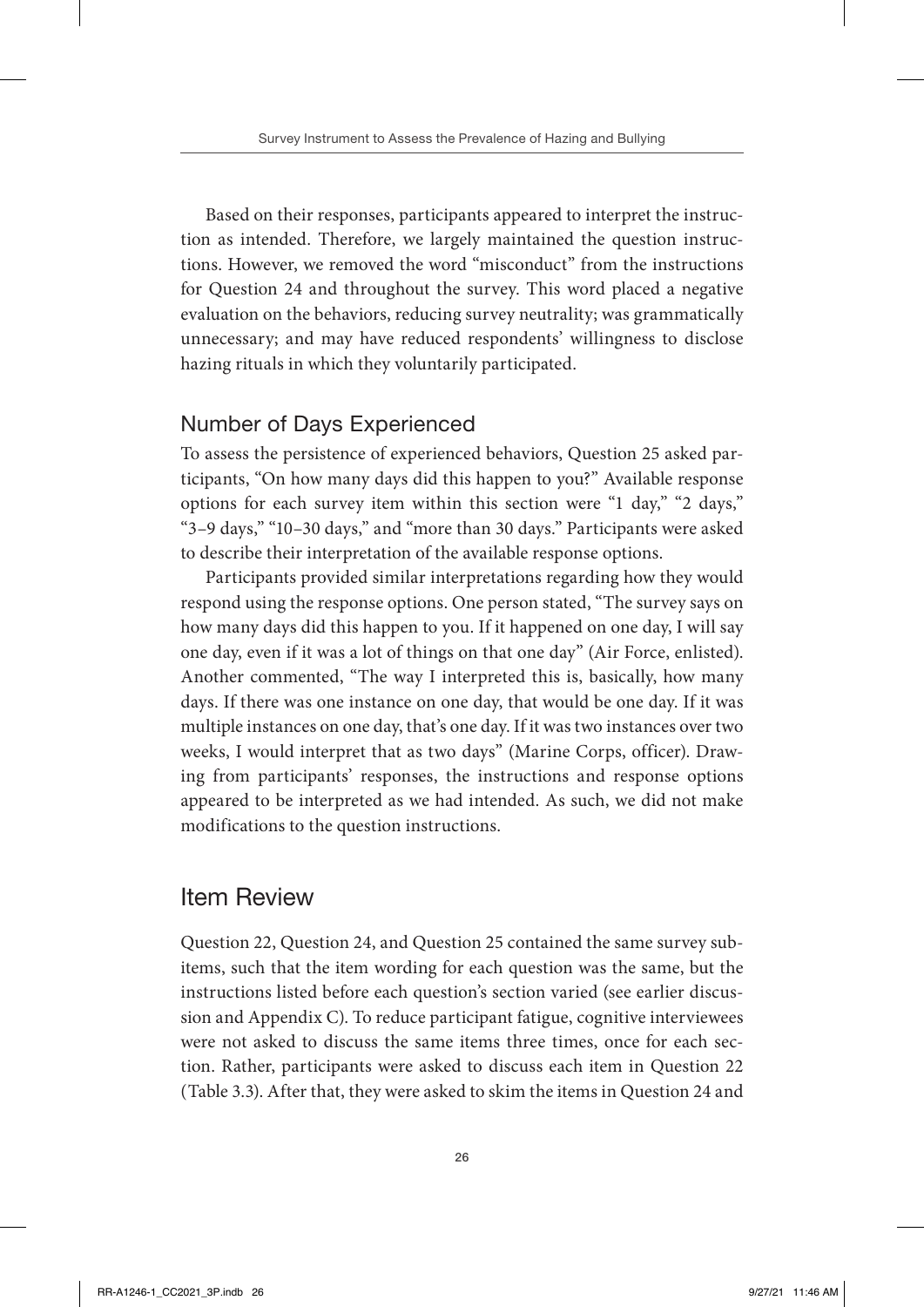| TABLE 3.3                                                            |  |
|----------------------------------------------------------------------|--|
| <b>Item Wording for First Question Set Presented to Participants</b> |  |

| Location in<br>Survey      | Original Item<br>Example                                                                                                                                                                                                                                   | <b>Revised Item</b><br>Example                                                                                                                                                                                                                                                                      | Summary of<br>Changes                                                                                             |
|----------------------------|------------------------------------------------------------------------------------------------------------------------------------------------------------------------------------------------------------------------------------------------------------|-----------------------------------------------------------------------------------------------------------------------------------------------------------------------------------------------------------------------------------------------------------------------------------------------------|-------------------------------------------------------------------------------------------------------------------|
| Questions 22d,<br>23d, 24d | Harmfully trick or<br>abuse you for reasons<br>other than your official<br>military training or<br>duties? For example,<br>they intentionally left<br>you stranded, or bound,<br>taped, shaved, or<br>painted your body.                                   | Subject you to a cruel<br>prank or abuse you<br>for reasons other than<br>your official military<br>training or duties?<br>For example, they<br>intentionally left you<br>stranded, or bound,<br>taped, shaved, or<br>painted your body.                                                            | Changed<br>"harmfully trick"<br>to "subject you<br>to a cruel prank"                                              |
| Questions 22g,<br>23g, 24g | Try to humiliate you<br>for reasons other than<br>vour official military<br>training or duties? For<br>example, they shared<br>nude pictures without<br>your permission, spread<br>hurtful gossip about<br>you online, or made you<br>pretend to have sex. | Try to humiliate you<br>for reasons other than<br>your official military<br>training or duties? For<br>example, they shared<br>nude pictures without<br>your permission,<br>spread hurtful gossip<br>about you, or made<br>you do something<br>embarrassing.                                        | Removed<br>"online" to<br>include all<br>hurtful gossip<br>and changed<br>last example<br>to nonsexual<br>example |
| Questions 22h,<br>23h, 24h | Hurtfully insult you for<br>reasons other than your<br>official military training<br>or duties? For example,<br>they made fun of your<br>appearance or tried to<br>upset you by calling you<br>a fag or dyke.                                              | Hurtfully insult you<br>for reasons other than<br>your official military<br>training or duties? For<br>example, they made<br>fun of your appearance<br>or tried to upset you<br>by calling you a fag or<br>retard.                                                                                  | Changed<br>example from<br>"dyke" to<br>"retard" to<br>prompt recall of<br>a broader range<br>of insults          |
| Questions 22j,<br>23j, 24j | Touch your private body<br>parts, or make you<br>touch theirs, when they<br>knew this contact was<br>unwanted? For example,<br>they pressed their crotch<br>on you, put something in<br>your rectum, or groped<br>you.                                     | Touch your private<br>body parts, or make<br>you touch theirs,<br>when they knew<br>this contact was<br>unwanted for reasons<br>other than your official<br>military training or<br>duties? For example,<br>they pressed their<br>crotch on you, put<br>something in your<br>rectum, or groped you. | Included<br>reference to<br>reasons other<br>than official<br>military duties;<br>removed<br>Question 23          |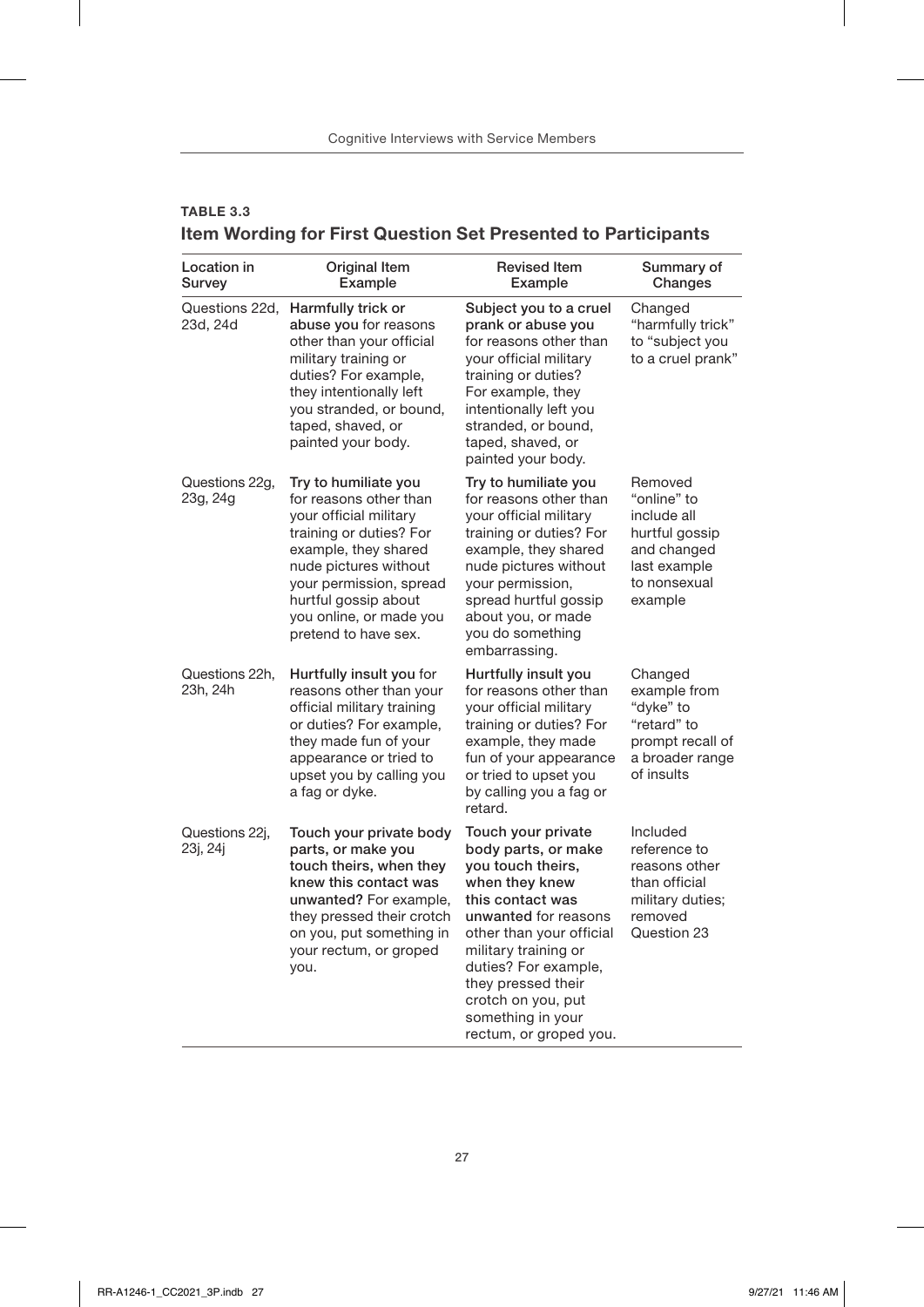provide any additional comments or changes, based on the new instructions for the question. They were again asked to do this for items in Question 25. Next, we describe comments made in response to instrument items. Generally, we focus on items that required wording changes.

# Reasons Other Than Official Military Training or Duties

Many items within the instrument addressed whether individuals experienced negative behaviors "for reasons other than your official military training or duties." This phrase was designed to ensure that unpleasant but sanctioned training experiences (e.g., SERE training) were not incorrectly counted as bullying or hazing incidents against service members. Given the role of this phrase in excluding unpleasant sanctioned experiences, it was important to verify that participants interpreted the phrase as we had intended. Participants provided a variety of responses, and, overall, these comments suggested a common interpretation of the phrase. For example, one person stated, "Um, [it's] like anything that's unnecessary. Things that don't have to deal with performing your job or getting your mission done" (Army, enlisted). Another commented, "That would mean, um, if I wasn't in any training or on duty or working. They shouldn't be doing it for the fun of it. It should have a defendable reason—as part of training or duties it should have a defendable reason" (Air Force, officer). These and similar comments suggested that individuals interpreted this phrase as intended. Therefore, no changes were made to the phrase. In addition, to ensure clarity and a common understanding across items, the phrase was maintained in most survey items.

# Harmfully Trick or Abuse You

Item D within Questions 22, 24, and 25 described the following behavior: "Harmfully trick[ed] or abuse[d] you for reasons other than your official military training or duties? For example, they intentionally left you stranded, or bound, taped, shaved, or painted your body." When discussing the wording of this item, several participants noted that they were confused by the use of the word "trick." One individual commented, "It's the 'harmfully trick,' the word 'trick.' I don't know what I would change it to. I do understand the intent of the question . . . but I don't really know what 'trick'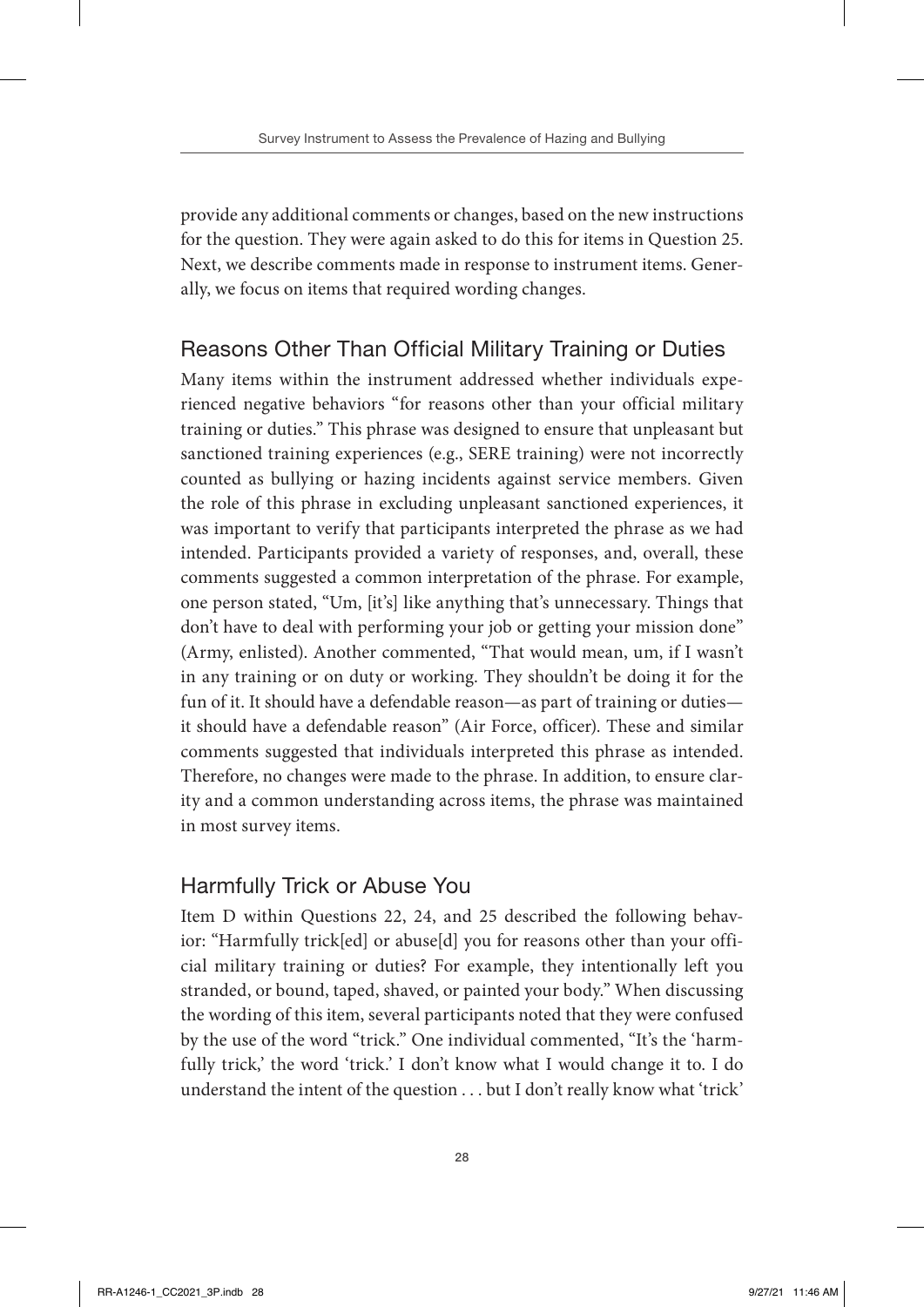means. Maybe a different way of describing that" (Marine Corps, officer). An additional person noted, "From my experience in the Marine Corps, I know these things . . . have occurred for both reasons of hazing and simple pranks. Someone could be pranked or abused. I think pranked is maybe a better word. Trick seems like something you would do with cards" (Marine Corps, enlisted). Drawing from the feedback we received, we replaced the phrase "Harmfully trick[ed]" with "Subject[ed] you to a cruel prank."

# Try to Humiliate You

Item G within Questions 22, 24, and 25 contained the following wording: "[Try/Tried] to humiliate you for reasons other than your official military training or duties? For example, they shared nude pictures without your permission, spread hurtful gossip about you online, or made you pretend to have sex." Several participants questioned the provided examples. One person stated, "I'm not sure how the examples tie into the original question. The examples are all sexual in nature or could be perceived as that, but the question isn't. Either the question doesn't fit the examples, or the examples don't fit the question" (Marine Corps, officer). Another individual commented, "Made you pretend to have sex—I don't know anything about that" (Navy, enlisted).

To improve item clarity, we modified the examples provided with Item G. We removed the example "made you pretend to have sex" and replaced it with "made you do something embarrassing." This new phrase addresses a broader range of possible behaviors. In addition, we removed "online" from the example "spread hurtful gossip about you online" to encourage participants to consider both online and offline behaviors.

# Hurtfully Insult You

Item H within Questions 22, 24, and 25 used the following wording: "Hurtfully insult[ed] you for reasons other than your official military training or duties? For example, they made fun of your appearance or tried to upset you by calling you a fag or dyke." In discussing this item, participants tended to focus on the provided examples, often suggesting maintaining the example slurs and also including additional slurs. One individual commented, "I think that happens, but there's a lot of other names. To only have the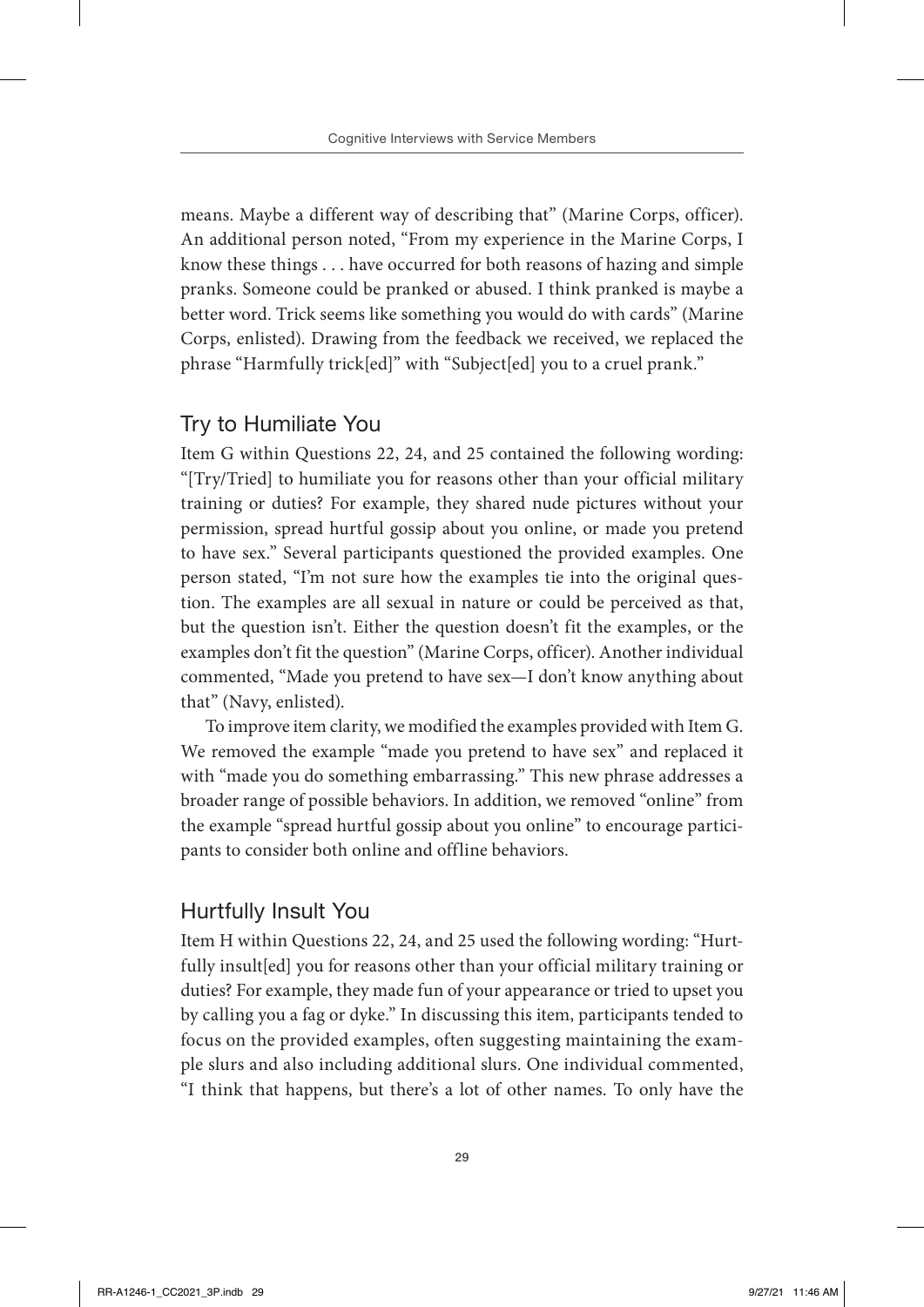homosexual pejoratives, you might only get those things" (Air Force, officer). An additional person noted, "It's accurate. . . . Don't take 'fag or dyke' out of it, but possibly add race, religion or ethnicity, or something like that" (Navy, officer).

To address participant comments, we removed the term "dyke." This was done to reduce emphasis on sexual orientation, as suggested by participants. We replaced it with the slur "retard" to maintain the severity of the insult while also broadening the examples to include other types of slurs.

# Touch Your Private Body Parts and Follow Up

Item J contained the following wording: "Touch your private body parts, or make you touch theirs, when they knew this contact was unwanted? For example, they pressed their crotch on you, put something in your rectum, or groped you." Those who responded "yes" to Item J in Question 22 would then receive Question 23. Question 23 read, "You indicated a military member touched your private body parts, or made you touch his/hers, when he/she knew this contact was unwanted. Was this part of an official medical exam or for [an]other official military purpose?" This follow-up question was intended to rule out permissible touching during medical procedures that turn out to be unwanted by the respondent (e.g., a rectal thermometer used to monitor body temperature of an unconscious heat-stroke victim). During the cognitive interviews, participants indicated confusion regarding the purpose of Question 23. The following comment is representative of the types of confusion we heard:

That's not flowing well to me. They already indicated that it was unwanted. . . . When you use examples of "press their crotch on you" or "groped you," I can't see that as part of an official medical exam. I don't know a better way to word this. I could see touching private body parts as part of a medical exam or putting something in your rectum. But someone pressing their crotch on you [or] groping you, that's never a medical necessity. (Air Force, enlisted)

Another respondent expressed concern that misinterpretation of Question 23 could lead to mistakenly ruling out sexual assaults by medical professionals: "There have been claims of people being sexually assaulted by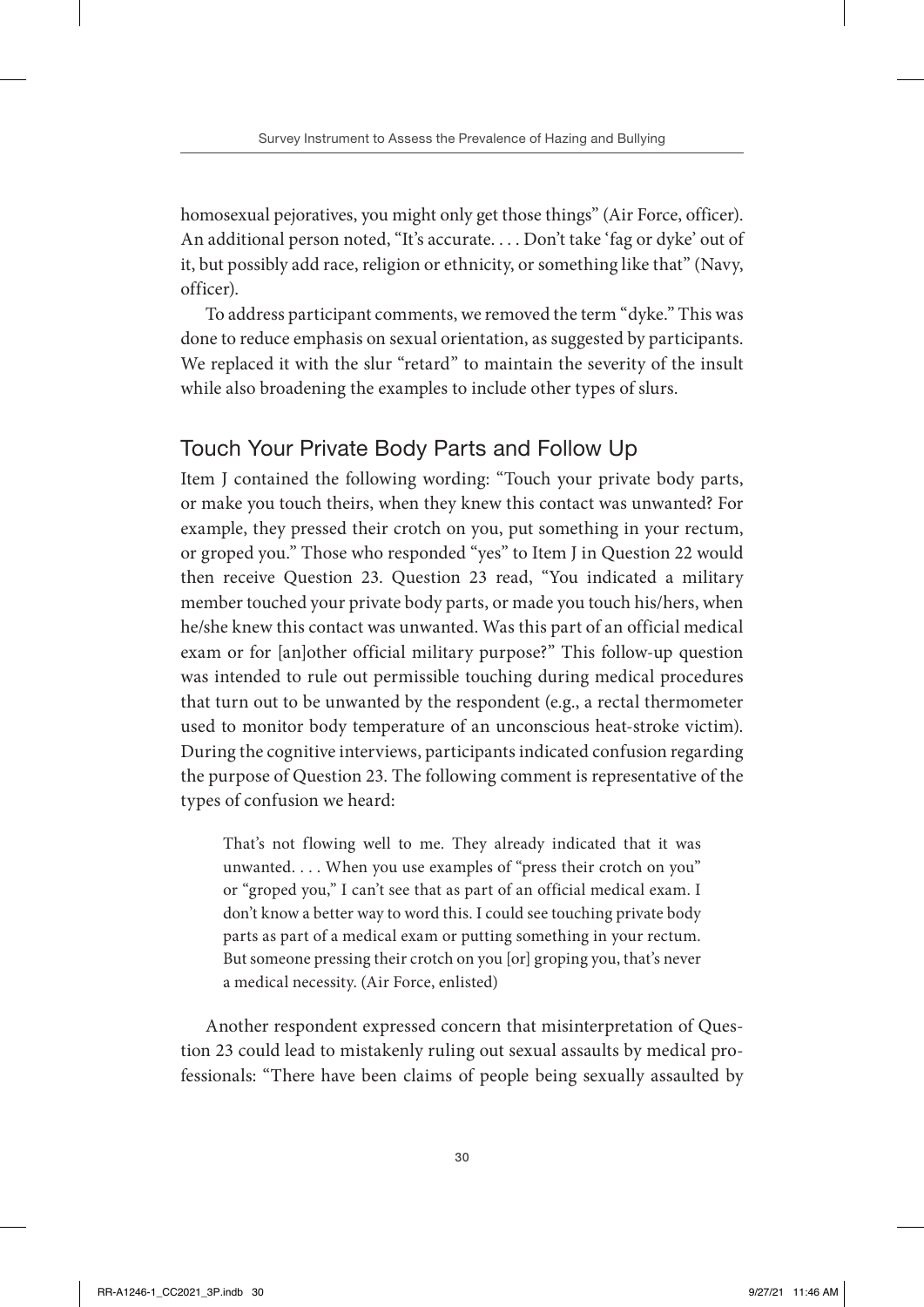medical professionals. [It] can't just be 'part of an official medical exam,' should be 'part of an appropriate official medical exam'" (Air Force, officer). To reduce confusion, we removed Question 23 and instead added the exclusion phrase "for reasons other than your official military duties" to Item J.

# Concluding Survey Questions

As explained previously, DoD included two additional questions within the survey instrument after those that had been developed by RAND researchers and reviewed by survey experts. Cognitive interviewees reviewed and provided comments on these two additional DoD-developed questions.

# Specify Context

The penultimate survey question was worded as follows:

In the previous question you indicated experiencing a behavior from a military member. Please specify in what context this behavior occurred (e.g., during training, with a supervisor present). Please do not include any Personally Identifiable Information (PII) that could identify yourself or others.

The item prompt was followed by a free-text response box to allow survey respondents to write in their answer. Several cognitive interviewees expressed concerns regarding this survey question, with many specifically questioning how the data would be used. For example, some were unsure how this question would be used for research purposes. One person stated, "How will you analyze this? Do you have text searching capabilities? When we do surveys, the question is how will you use the data once collected? If the answer is 'we don't really know how,' then maybe remove it. Don't make someone answer it if you can't analyze it" (Marine Corps, officer).

Other concerns focused on how confidentiality would be maintained. One individual commented, "Just describing the situation would tip my hand to someone in my organization who is going to see it" (Army, officer). Another commented, "I don't think they could say much, because it will affect the person. If you put anything—even gender—for people who are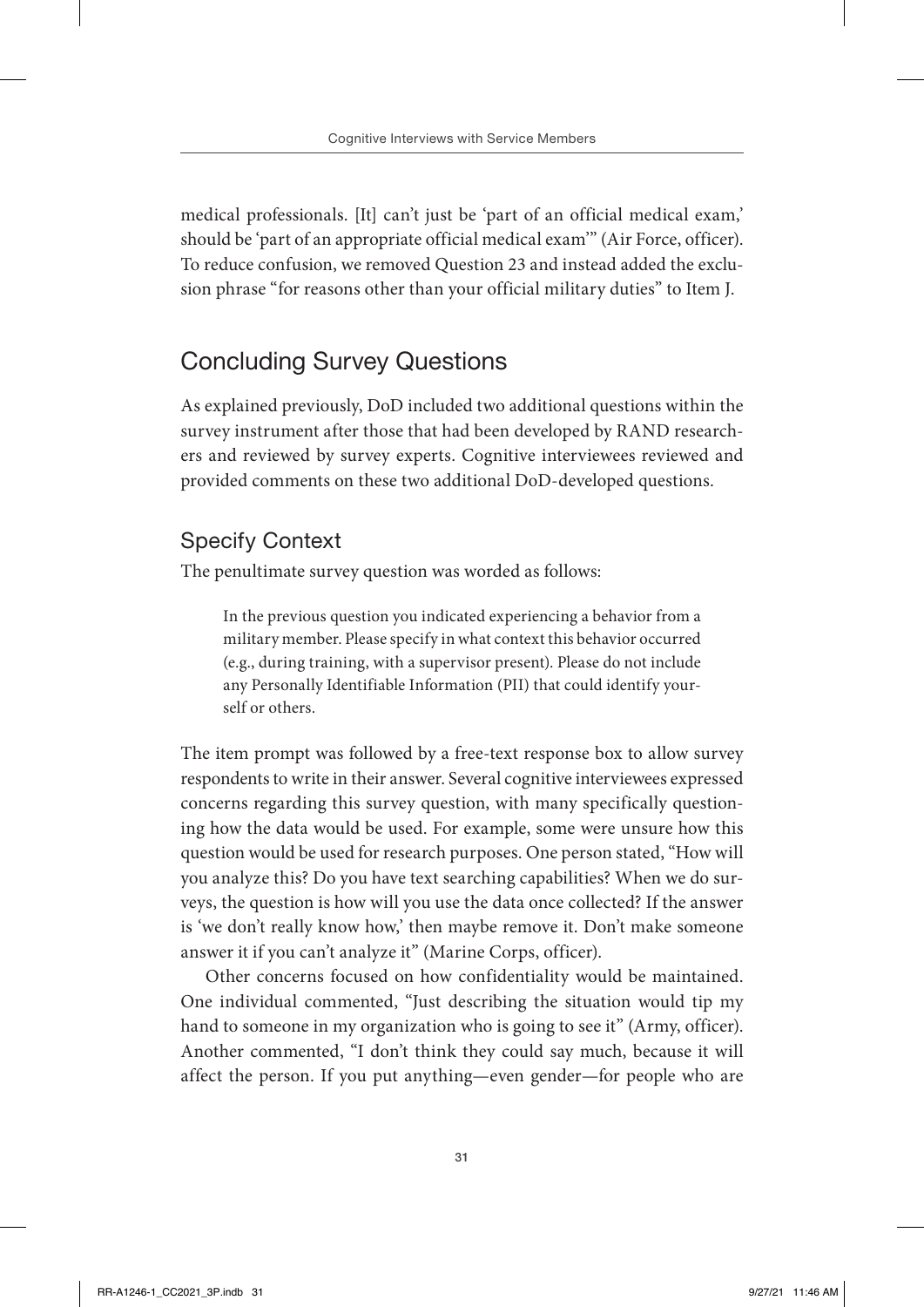going to read the comments, the person will think of who did this. Maybe it will lead someone to get in trouble, and they'll wonder who said something bad. And they'll know who wrote on the survey" (Army, enlisted).

Finally, several cognitive interviewees questioned whether participants would have the time or inclination to provide detailed comments, and they suggested instead including a series of multiple-choice questions to address context. One individual stated,

[No PII] means no names, no rank. That kind of takes away from the entire question. If you want people to put what happened to them, it would be hard for them to leave out those details. It should be a multiple choice—like supervisor present, supervisor not present; during training, outside of training—things like that. If I felt like I was being hazed and couldn't put PII, I'd just put "at work" and move on. (Navy, enlisted)

Comments from cognitive interviewees suggest that, rather than a text box, which introduces confidentiality and data analysis challenges, DoD should consider using a series of multiple-choice questions to capture the contextual elements of interest. These questions might draw from, for example, those used in the RAND Military Workplace Survey (National Defense Research Institute, 2014).

# Online Misconduct

The final survey question contained the following wording:

Did any of the behaviors you indicated experiencing from a military member include online misconduct (e.g., social media posts, unsolicited contact through the internet)?

DoD's proposed programming instructions indicated that, for the final online survey version, this question was to be presented to those who responded "yes" to any item in Question 22 and, for those who responded "yes" to Item J, those who also responded "no" to Question 23.

Three of the behaviors described in Question 22 are specific to an inperson context, rather than online context. Specifically, deprivation of food, water, or sleep (Item B); damaging property (Item E); and touching private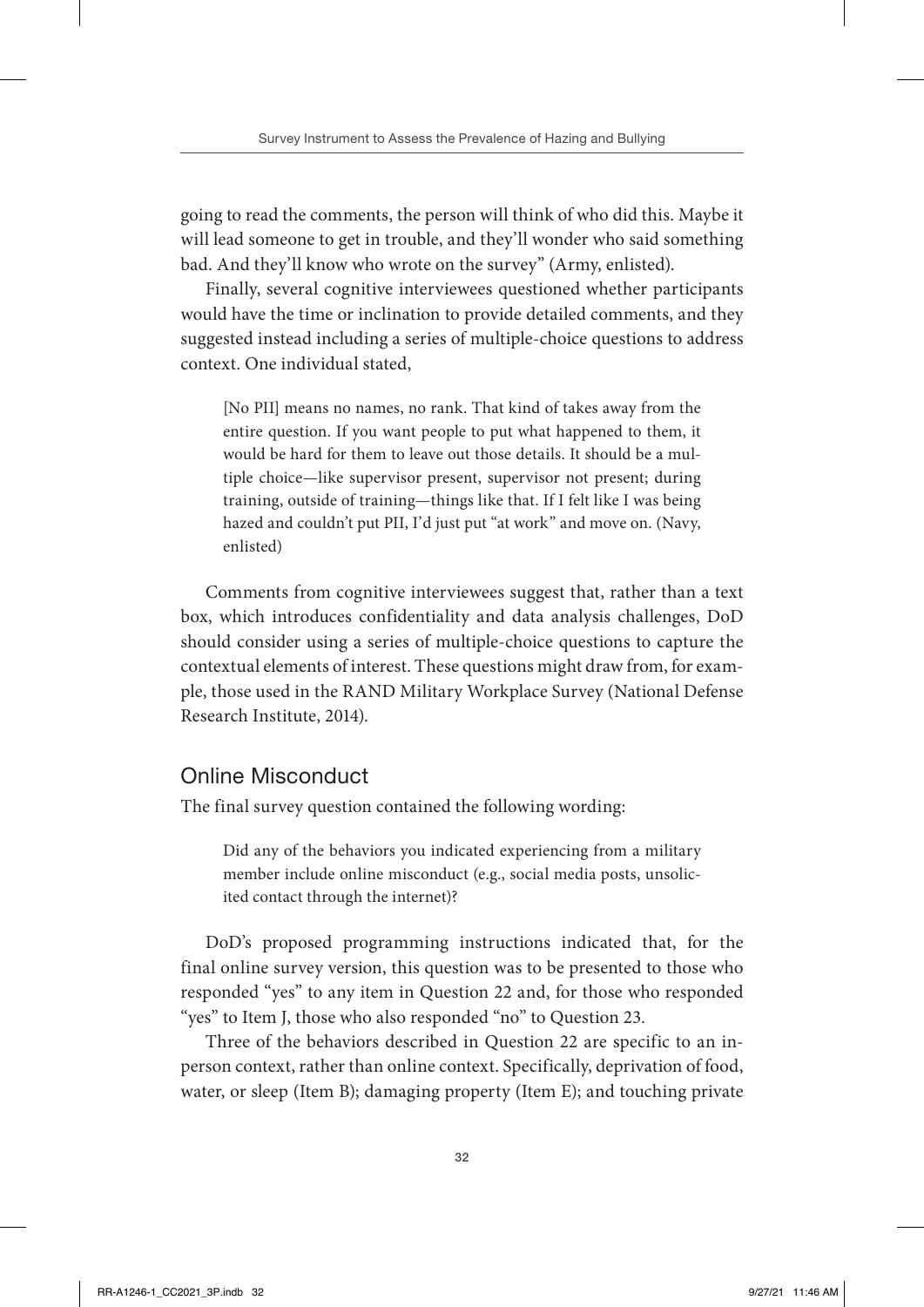parts (Item J) cannot occur online. Several participants noted this disconnect between the previous survey items and question assessing whether the behavior occurred online. For example, one individual commented, "What about [the] sexual contact item? It can't happen online. Seems like a weird thing. You're going along, answering the questions, and then you get this really strange question. Seems like it would throw you off and make you think you weren't being listened to" (Air Force, officer). Another stated, "The last question seems out of place. Causing you pain, depriving you of food, pressuring you to drink, that happens in person. If you're trying to get into cyber bullying, have more follow-on questions. It seems out of place" (Army, enlisted).

Drawing from participant comments, we recommend that individuals who only responded "yes" to Item B, Item E, or Item J not be asked to complete this follow-up question. We have included this proposed programming in the final survey instrument in Chapter Four.

# Additional Comments

In addition to comments on item and instruction wording, participants also provided comments regarding the survey overall.

# Survey Structure

Some of these comments addressed survey structure. For example, when reviewing the table of items (Question 24) that determine whether the original behaviors (Question 22) were part of a hazing ritual, an individual noted,

It looks like the same question that you just answered. What if someone doesn't read the instructions? Could there be an immediate pop-up that asks about whether it was a tradition [or] ceremony, so that you're still on the same topic? The way it is now, you'll be toggling back and forth from topic to topic and having to remember/revisit what you said before. Why not just ask them about the tradition or ceremony while they're already thinking about it? (Navy, officer)

Before the DoD restructure of the instrument, the survey was designed in the same way this respondent suggests (see Appendix B). That is, respondents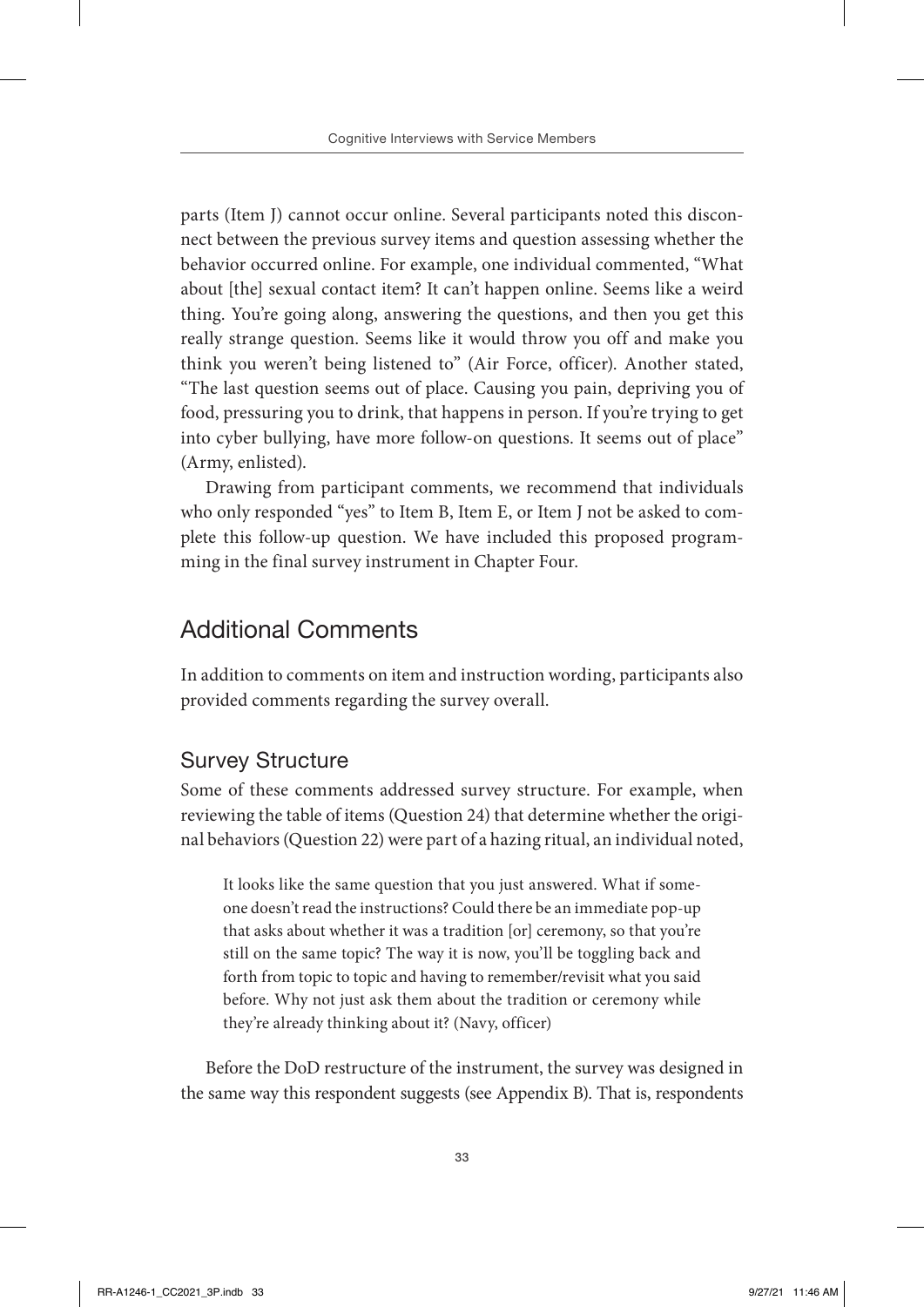who indicate that they experienced a particular negative behavior are then immediately prompted with follow-up items about whether the behavior occurred as part of a hazing ritual and the frequency with which it occurred. This strategy was approved by survey development experts internal and external to RAND as a survey design strategy that reduces the cognitive load of respondents and increases the ease with which they can respond to items.

The DoD-restructured format that cognitive interviewees reviewed might increase cognitive load for the follow‐up questions by requiring participants to reorient to the specified behavior twice in subsequent question tables (Goldstein, 2014). In addition, if participants skip or forget the item stem, it looks like the original screening items (Question 22) are simply being repeated. Therefore, some participants might interpret the hazing followup table (Question 24) as the same items again, leading either to incorrect responses or to ending the survey early because of frustration or anger.

If participants incorrectly respond to Question 24, assuming that it is a repeat of Question 22, a large portion of respondents will be categorized as experiencing hazing, which will inflate the hazing prevalence estimate in error. Because cognitive interviewing requires close review and detailed responses to survey questions by participants, responses from cognitive interviewees do not permit us to comment on whether survey respondents would misinterpret the table this way in real-world conditions. To assess this possibility, the OPA team should review the observed hazing rate, considering whether inflation in the observed rate could be due to item misinterpretation. For example, if nearly all respondents indicate that the negative experience was part of an initiation, it is possible that they were agreeing that the event happened rather than noting that it was hazing. Absent this additional information, the authors suggest use of the instrument format originally provided to OPA following expert review (see Appendix B).

# Overall Impressions

Some survey items include concrete descriptions of sexual assault and example slurs that could upset some participants when they read the item. To assess whether this occurred, at the conclusion of each cognitive interview, participants were asked whether they found the survey or any particular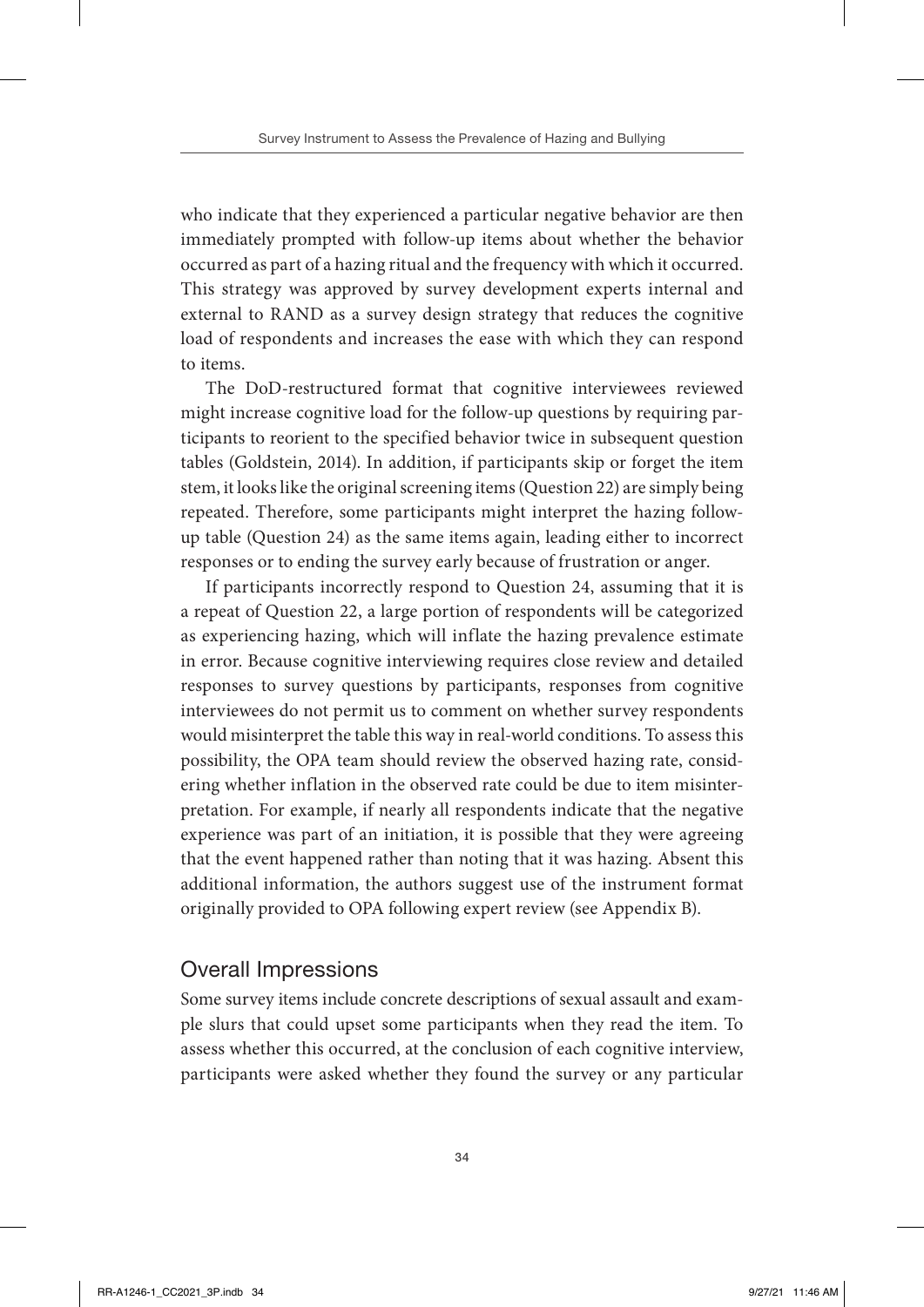questions upsetting and whether there were any words or questions that embarrassed or offended them. Cognitive interviewees did not indicate that they felt personally upset by the survey or particular questions in the survey. In addition, none of the interviewees indicated that they were embarrassed or offended by words or questions in the survey. However, participants did note that certain terms were unexpected or surprising. For example, one individual commented, "No. It was surprising to see that you referenced the two names—I'll just say them, 'fag' and 'dyke.' Like I said, those words are not acceptable in the Marine Corps. To see them on the paper, it was surprising, but I wouldn't say it was upsetting" (Marine Corps, officer). As noted previously, we modified the example slurs in Item H to reduce the emphasis on sexual orientation, while also maintaining behaviorally specific examples.

# **Summary**

Cognitive interviews are one avenue that survey designers use to identify possible interpretation errors in self-report surveys and improve survey instruments. Therefore, RAND researchers conducted cognitive interviews with service members to gain initial insights into how a respondent might interpret various words and phrases and respond to items. This information facilitated modifications to improve the clarity and comprehension of instrument instructions and items.

Following incorporation of these modifications, time and resource constraints did not allow us to conduct additional cognitive testing on the revised survey, however. This additional testing would have allowed us to explore whether the incorporated modifications adequately addressed issues raised by the first set of cognitive interviewees.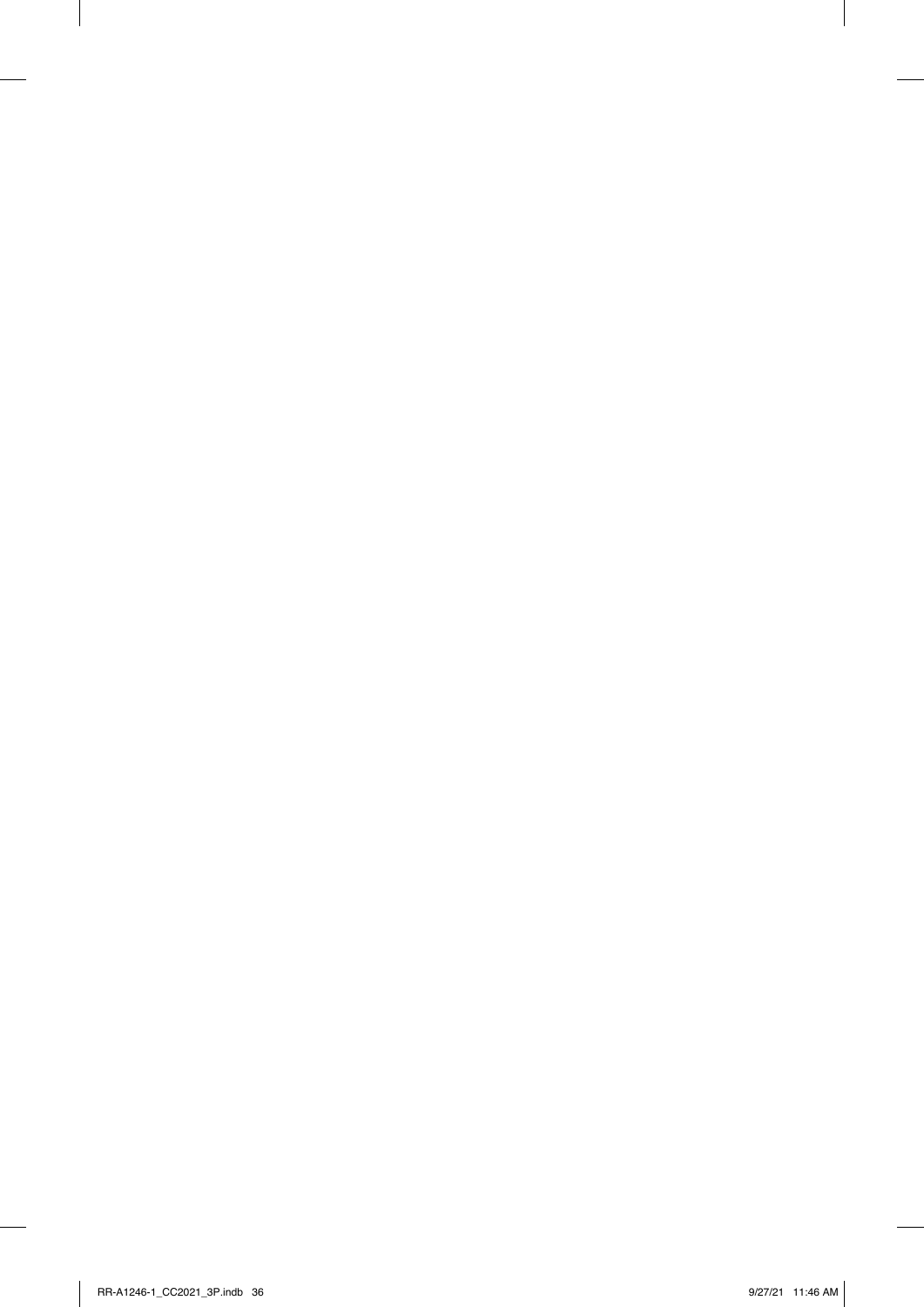#### CHAPTER FOUR

# Department of Defense–Revised Bullying and Hazing Instrument Following Incorporation of Cognitive Interview Recommendations

The instrument design with all recommended edits from the cognitive interviews, including coding instructions and programming notes, is provided in this chapter. The instrument follows the version of the instrument that DoD restructured (see Appendix C for more information). It has been designed so that participants first address whether they experienced broad classes of harm or risks of harm. Then, they address characteristics of these experiences. Specifically, the first survey items, contained in the table for Question 22, can be considered screener items that capture whether a class of harm or risk of harm was experienced but not whether this occurred during an incident of hazing or bullying. Many survey participants will only complete the items contained in Question 22. If an individual responds "yes" to an item in Question 22, he or she will receive follow-up questions. These follow-up questions establish whether the harms constitute hazing (Questions 23) and the frequency of the harm (Question 24). DoD developed and added Questions 25 and 26. Based on comments received during cognitive interviews, the RAND team has modified the programming structure for these items. Throughout, all questions have been numbered based on their expected location within DoD's next administration of the WEOA survey instrument.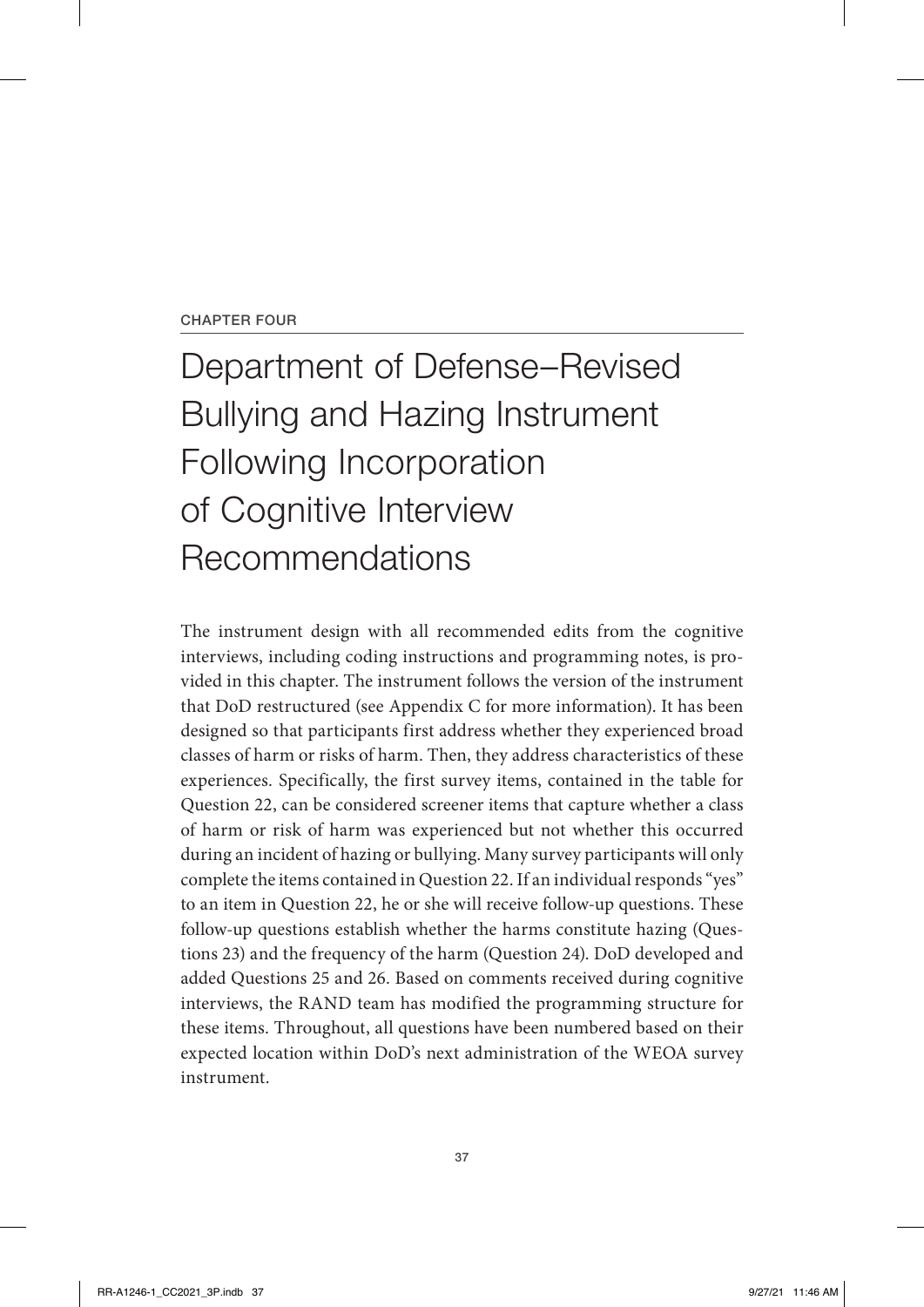As noted in Chapter Three, the following survey structure might be cognitively burdensome for participants. Placement of follow-up items regarding each category of behavior immediately following that category of behavior would reduce the cognitive burden. For example, immediately after a participant responds "yes" to one item in Question 22, he or she would then receive a follow-up question regarding behavioral intent to bring the individual into or include him or her in a group and a second follow-up question regarding persistence. For an example of this structure, see Appendix B.

# Instrument Structure Following Incorporation of Comments from Cognitive Interviews

# Coding Instructions

### Bullying

In concordance with draft DoDI 1020.ef, a service member who responds "yes" to any of the screening items Q22a through Q22j should be classified as possibly experiencing bullying in the past year. That is,

```
Bullying = TRUE if
Q22a = 1 (yes) OR
Q22b = 1 (yes) OR
Q22c = 1 (yes) OR
Q22d = 1 (yes) OR
Q22e = 1 (yes) OR
Q22f = 1 (yes) OR
Q22g = 1 (yes) OR
Q22h = 1 (yes) OR
Q22i = 1 (yes) OR
Q22j = 1 (yes)
```
#### *Persistent Bullying*

Being classified as "bullied" does not require any specific response on follow-up items in Question 24. The frequency follow-up items (all items in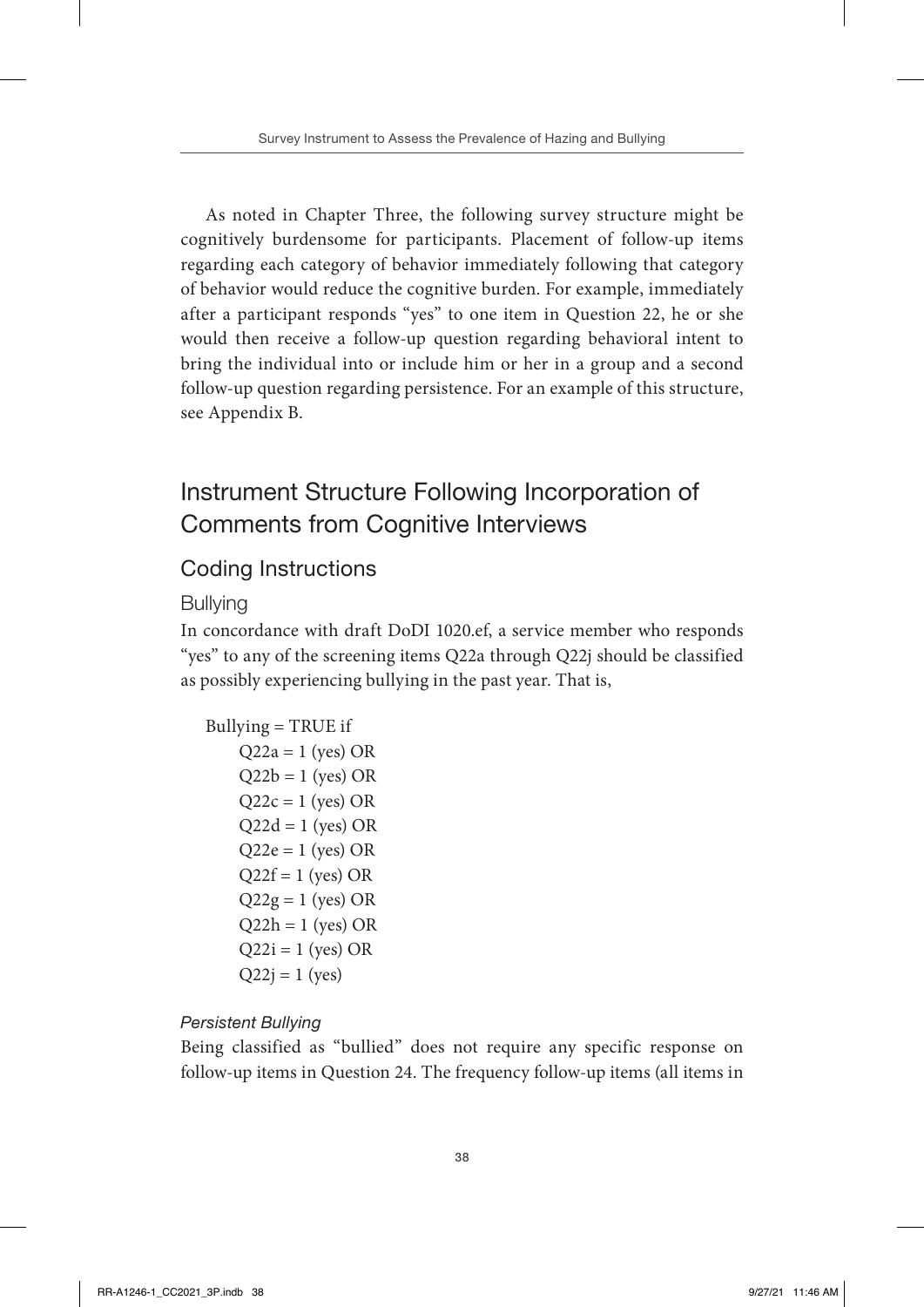Question 24) are included to provide important contextual information. Because DoDI 1020.ef does not require events to occur more than a single time to be classified as bullying, we expect that the prevalence of bullying in the armed forces will be high. In response to the expected highprevalence estimates, we believe that leaders and decisionmakers will want clarification regarding the meaning of the estimate. Example questions include "Is there an epidemic of bullying in the military? Or do these data describe concerning but one-time events?" Although not strictly necessary to measure DoD-defined bullying, DoD may wish to have frequency data available to support an empirical response to the expected questions. Alternatively, it may choose to select a criterion for classification of "persistent bullying" and present that estimate alongside a bullying estimate. As an example, the following quasi-programming code sets specifications for persistent bullying using events that occurred on three or more days as the criterion.

PersistentBullying = TRUE if

(Q22a = 1 (yes) AND Q24a = (3 OR 4 OR 5)) OR  $(Q22b = 1$  (yes) AND  $Q24b = (3 \text{ OR } 4 \text{ OR } 5)$ ) OR  $(Q22c = 1$  (yes) AND  $Q24c = (3 \text{ OR } 4 \text{ OR } 5)$ ) OR  $(Q22d = 1$  (yes) AND  $Q24d = (3 \text{ OR } 4 \text{ OR } 5)$ ) OR  $(Q22e = 1$  (yes) AND  $Q24e = (3 \text{ OR } 4 \text{ OR } 5)) \text{ OR }$  $(Q22f = 1$  (yes) AND  $Q24f = (3 \text{ OR } 4 \text{ OR } 5)) \text{ OR }$  $(Q22g = 1$  (yes) AND  $Q24g = (3 \text{ OR } 4 \text{ OR } 5)) \text{ OR }$  $(Q22h = 1$  (yes) AND  $Q24h = (3 \text{ OR } 4 \text{ OR } 5)) \text{ OR }$  $(Q22i = 1$  (yes) AND  $Q24i = (3 \text{ OR } 4 \text{ OR } 5)$ ) OR  $(Q22j = 1$  (yes) AND  $Q24j = (3 \text{ OR } 4 \text{ OR } 5))$ 

#### Hazing

As defined in draft DoDI 1020.ef, some bullying may also be hazing. That is, if a bullying incident occurs, it may *also* be hazing if the purpose of the misconduct was for "initiation into, admission into, affiliation with, change in status or position within, or as a condition for continued membership in any military or Department of Defense civilian organization." Therefore, service members should be classified as having experienced hazing in the past year if they respond "yes" to any screening item and *also* respond "yes"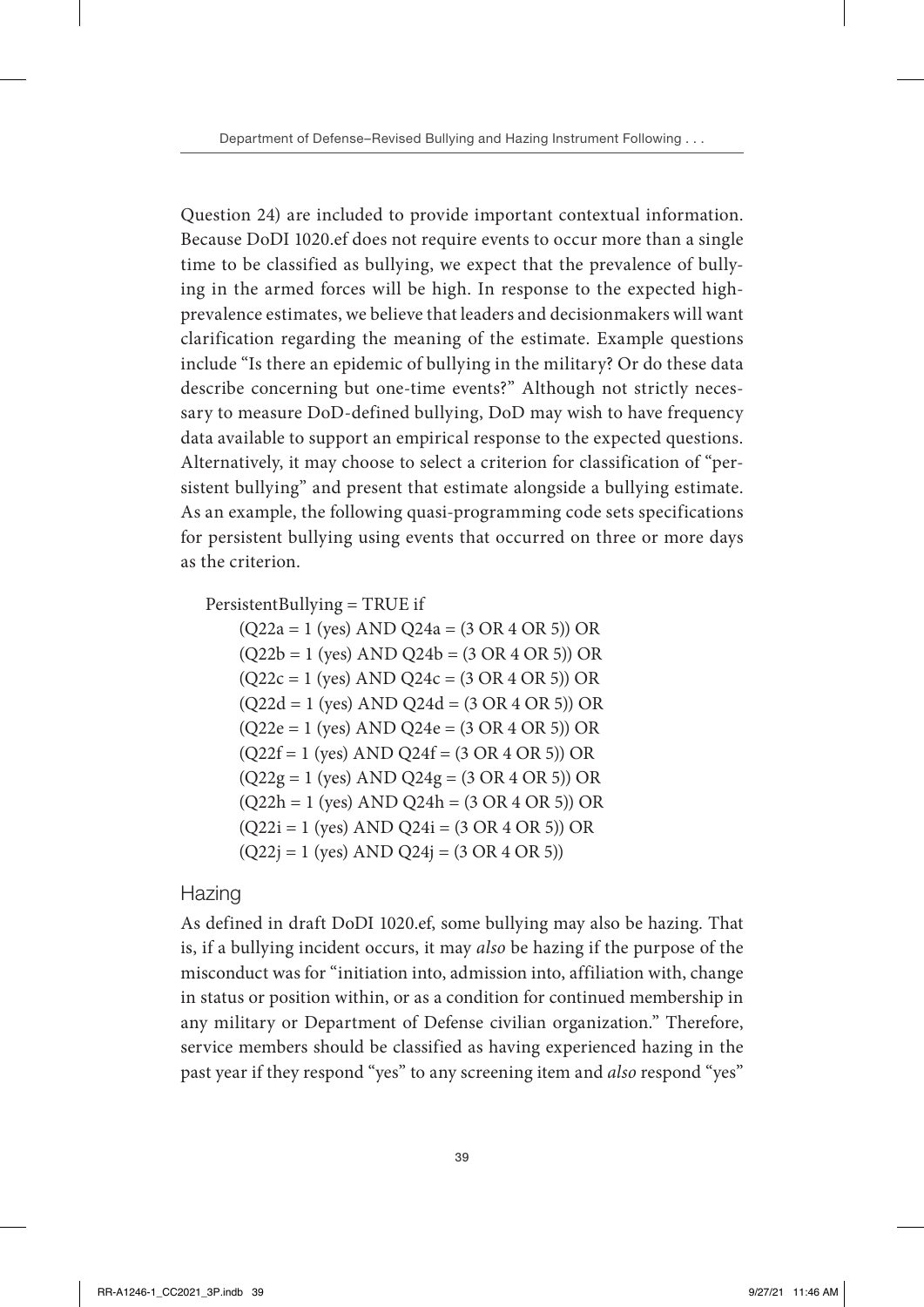to the follow-up item assessing the intent to bring into or include them in a group. That is,

Hazing = TRUE if

(Q22a = 1 (yes) AND Q23a = 1 (yes)) OR  $(Q22b = 1$  (yes) AND  $Q23b = 1$  (yes)) OR  $(Q22c = 1$  (yes) AND  $Q23c = 1$  (yes)) OR  $(Q22d = 1$  (yes) AND  $Q23d = 1$  (yes)) OR  $(Q22e = 1$  (yes) AND  $Q23e = 1$  (yes)) OR  $(Q22f = 1$  (yes) AND  $Q23f = 1$  (yes)) OR  $(Q22g = 1$  (yes) AND  $Q23g = 1$  (yes)) OR  $(Q22h = 1$  (yes) AND  $Q23h = 1$  (yes)) OR  $(Q22i = 1$  (yes) AND  $Q23i = 1$  (yes)) OR  $(Q22j = 1$  (yes) AND  $Q23j = 1$  (yes))

All service members who are classified as "hazed" should *also* be classified as "bullied."

# Programming Notes

Programming notes are in blue. Variable labels and coding values are in red.

- Optimize the questionnaire for smartphone use.
- Limit the screen width of question text for readability.
- Unless specified otherwise, all participants get each question.
- Questions and response options should be in regular type.
- Present follow-up instructions for each screener in the top center of the screen and on the same page as all follow-up questions for that screener.

" $X$  date" is the month, day, and year that is one year prior to the date on which the participant began the survey. Set "X date" when the participant answers the consent question and keep that date no matter when they return during fielding.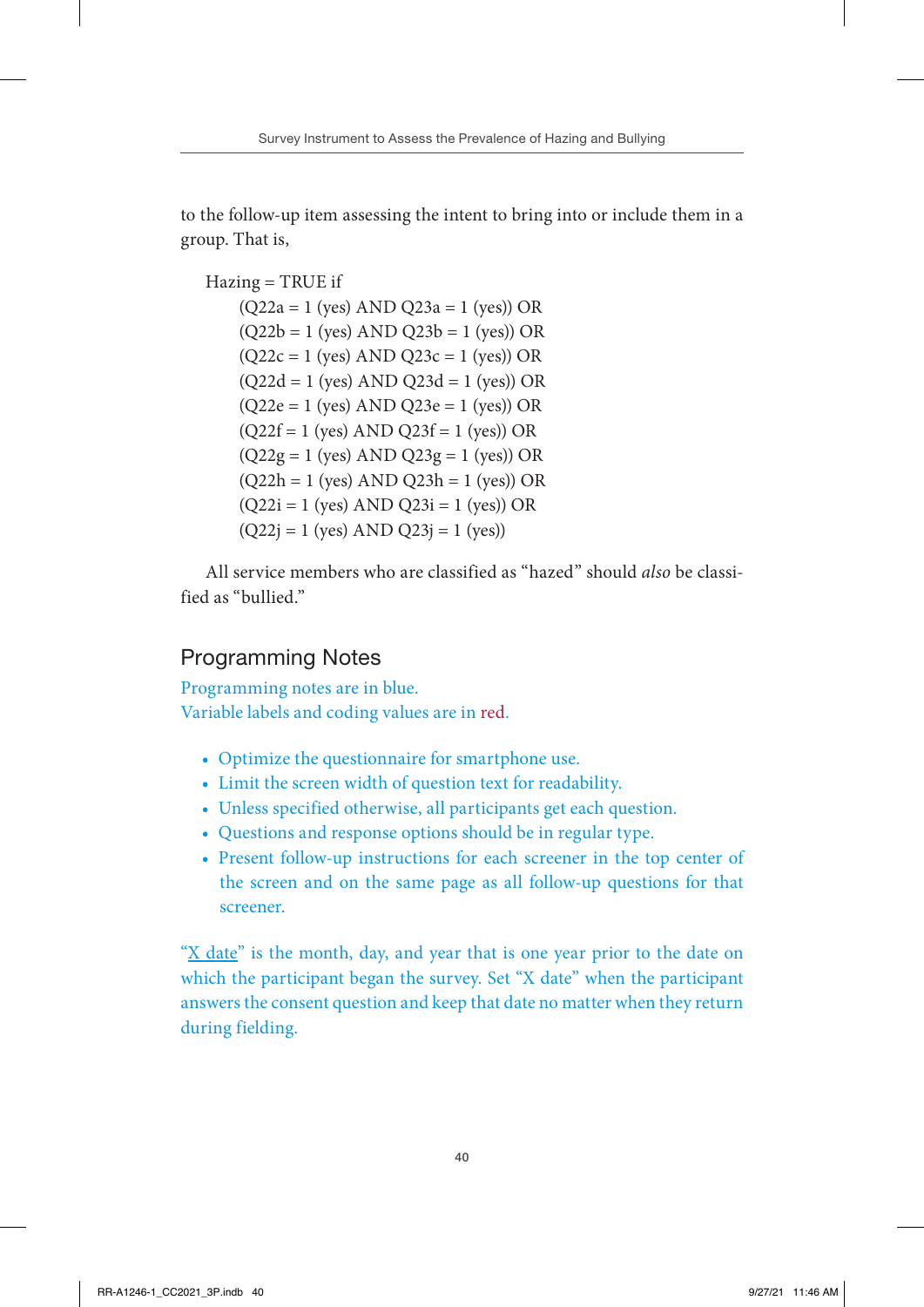#### Instrument

The following questions ask about things that happened within the past 12 months. For these items, "service member" refers to military members of the Active and Reserve Components.

Q22. **Since [X date], did a service member or civilian working for the military . . .** *Mark "Yes" or "No" for each item.*

|                                                                                                                                                                                                                                                                                | Yes | No             |
|--------------------------------------------------------------------------------------------------------------------------------------------------------------------------------------------------------------------------------------------------------------------------------|-----|----------------|
| Q22a. Threaten or deliberately cause you physical pain for reasons other<br>than your official military training or duties? For example, they pinned<br>insignia into your skin, or hit, kicked, pushed, or slapped you.                                                       | 1   | $\overline{2}$ |
| Q22b. Deprive you of food, water, or sleep for reasons other than your<br>official military training or duties?                                                                                                                                                                | 1.  | 2              |
| Q22c. Pressure you to consume harmful amounts of alcohol, water, or<br>other substances for reasons other than your official military training<br>or duties?                                                                                                                   |     | 2              |
| Q22d. Subject you to a cruel prank or abuse you for reasons other than your<br>official military training or duties? For example, they intentionally left you<br>stranded, or bound, taped, shaved, or painted your body.                                                      | 1   | 2              |
| Q22e. Take or damage your property for reasons other than your official<br>military training or duties?                                                                                                                                                                        | 1.  | 2              |
| Q22f. Pressure you to do something illegal or dangerous for reasons<br>other than your official military training or duties? For example, they<br>pressured you to take risks to prove your bravery, steal something, or<br>harm another person.                               |     | 2              |
| Q22q. Try to humiliate you for reasons other than your official military<br>training or duties? For example, they shared nude pictures without<br>your permission, spread hurtful gossip about you, or made you do<br>something embarrassing.                                  |     | 2              |
| Q22h. Hurtfully insult you for reasons other than your official military<br>training or duties? For example, they made fun of your appearance or<br>tried to upset you by calling you a fag or retard.                                                                         |     |                |
| Q22. Pressure you to engage in disgusting activities for reasons<br>other than your official military training or duties? For example, put<br>something gross in your mouth, threw you in unsanitary water, or<br>encouraged you to urinate on someone.                        |     | 2              |
| Q22j. Touch your private body parts, or make you touch theirs, when<br>they knew this contact was unwanted for reasons other than your<br>official military training or duties? For example, they pressed their crotch<br>on you, put something in your rectum, or groped you. |     |                |

[Participants who responded "No" to all items in Q22 will skip all remaining items. After completing items Q22a through Q22j, participants who responded "Yes" to any one of the items in Q22a through Q22j will receive the corresponding items in Q23 and Q24. If they responded "No" to an item in Q22a through Q22j, they will not receive the corresponding item in Q23 and Q24. For example, if a participant responds "Yes" to Q22a, they will receive Q23a and Q24a. If they respond "No" to Q22a, they will not receive Q23a or Q24a.]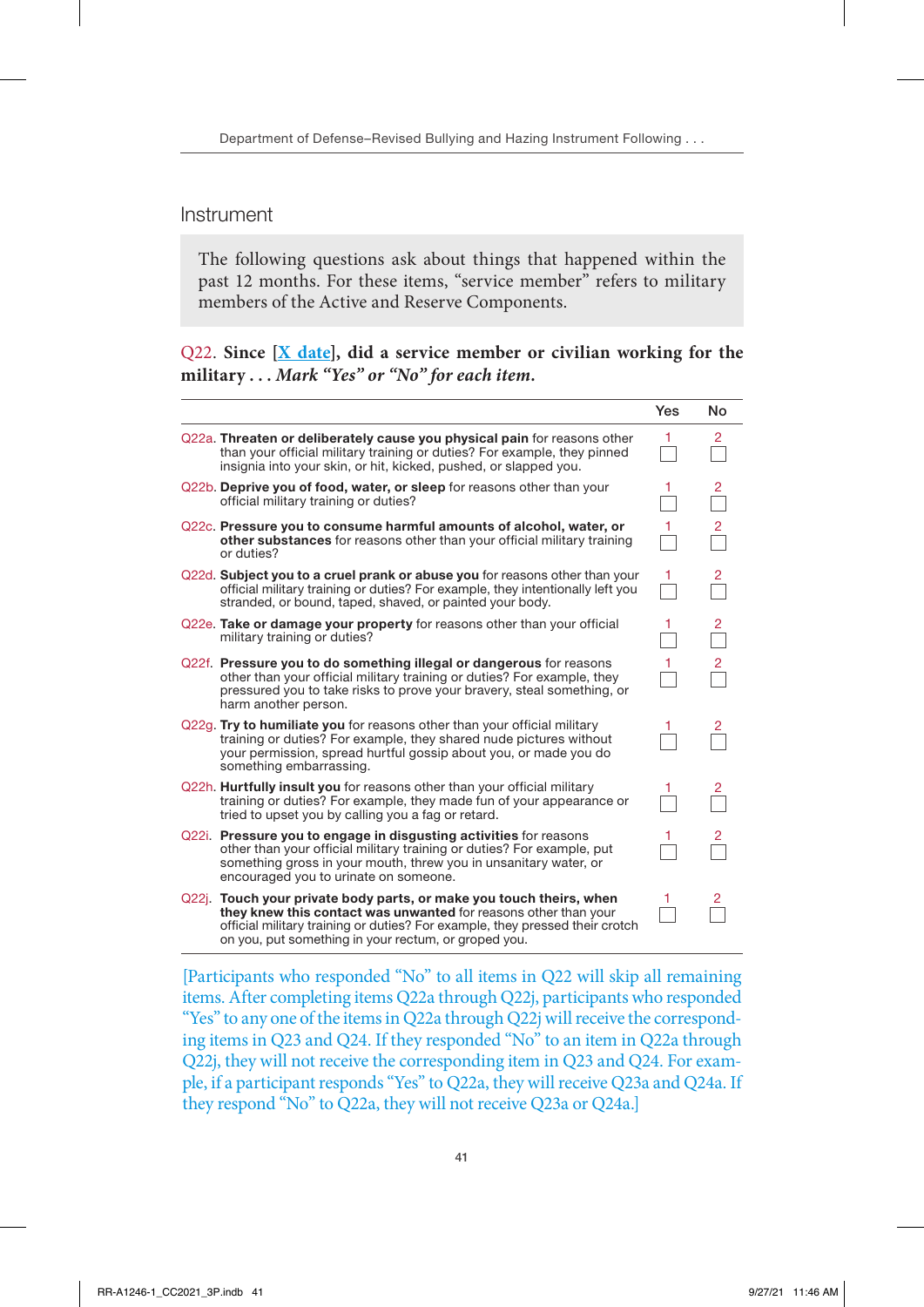In the previous questions, you described experiences that happened within the past 12 months. The following questions ask about the purpose.

Q23. **Since [X date], was this ever done as part of a tradition, ceremony, or joining a group? For example, it could involve a promotion ceremony, being accepted by coworkers, or starting a new job.**

**A service member or civilian working for the military . . .** *Mark "Yes" or "No" for each item.*

|                                                                                                                                                                                                                                                           | Yes | No             |
|-----------------------------------------------------------------------------------------------------------------------------------------------------------------------------------------------------------------------------------------------------------|-----|----------------|
| Q23a. Threatened or deliberately caused you physical pain for<br>reasons other than your official military training or duties? For<br>example, they pinned insignia into your skin, or hit, kicked,<br>pushed, or slapped you.                            | 1   | $\overline{2}$ |
| Q23b. Deprived you of food, water, or sleep for reasons other than<br>your official military training or duties?                                                                                                                                          | 1.  |                |
| Q23c. Pressured you to consume harmful amounts of alcohol,<br>water, or other substances for reasons other than your official<br>military training or duties?                                                                                             |     |                |
| Q23d. Subjected you to a cruel prank or abused you for reasons<br>other than your official military training or duties? For example,<br>he/she intentionally left you stranded, or bound, taped, shaved,<br>or painted your body.                         | 1   |                |
| Q23e. Took or damaged your property for reasons other than your<br>official military training or duties?                                                                                                                                                  |     |                |
| Q23f. Pressured you to do something illegal or dangerous for<br>reasons other than your official military training or duties? For<br>example, he/she pressured you to take risks to prove your<br>bravery, steal something, or harm another person.       |     |                |
| Q23g. Tried to humiliate you for reasons other than your official<br>military training or duties? For example, he/she shared nude<br>pictures without your permission, spread hurtful gossip about<br>you, or made you do something embarrassing.         |     | 2              |
| Q23h. Hurtfully insulted you for reasons other than your official<br>military training or duties? For example, he/she made fun of your<br>appearance or tried to upset you by calling you a fag or retard.                                                |     |                |
| Q23i. Pressured you to engage in disgusting activities for reasons<br>other than your official military training or duties? For example,<br>put something gross in your mouth, threw you in unsanitary<br>water, or encouraged you to urinate on someone. | 1.  | 2              |
| Q23. Touched your private body parts, or made you touch theirs,<br>when they knew this contact was unwanted for reasons other<br>than your official military training or duties.                                                                          | 1   |                |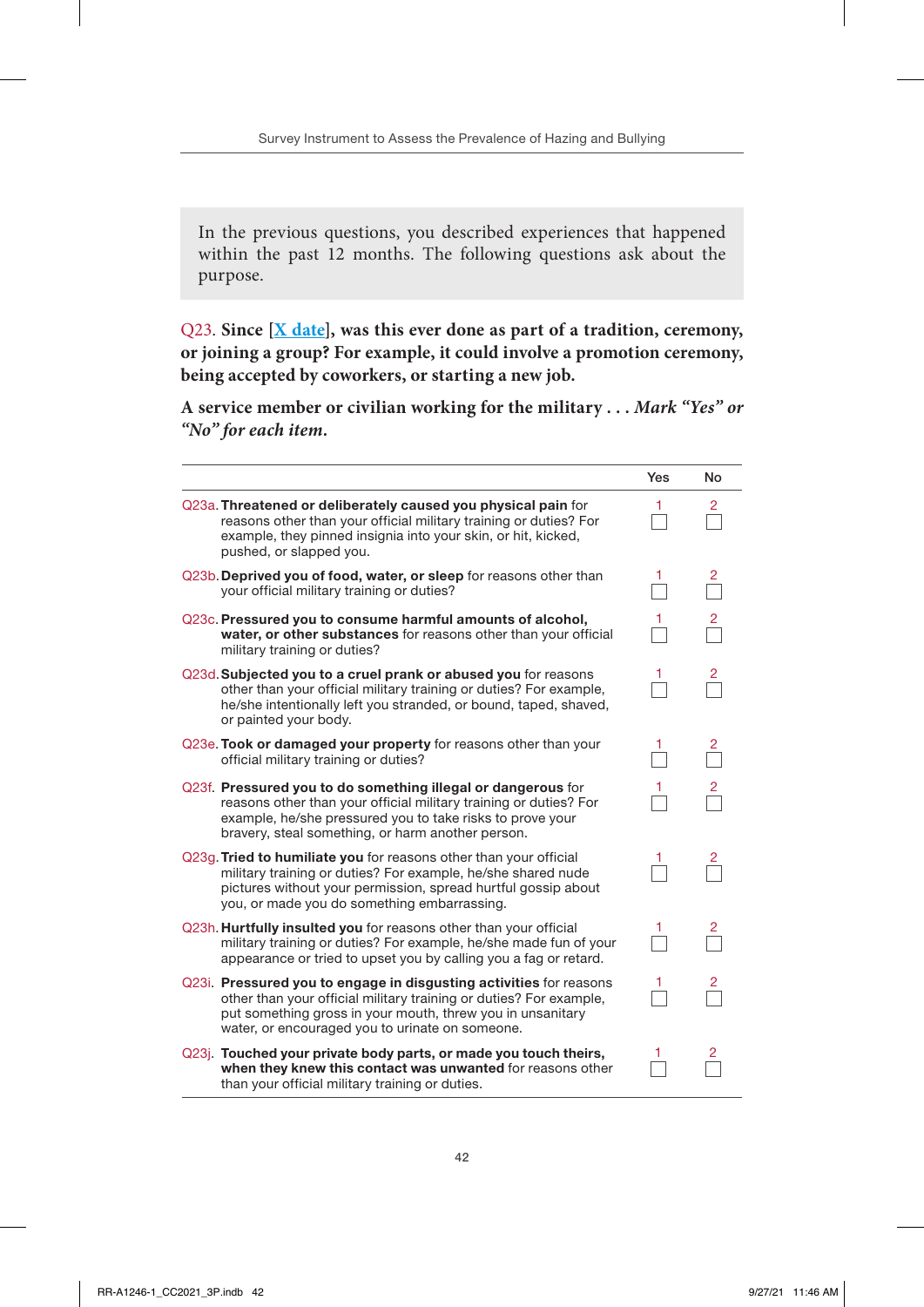In the previous questions, you described experiences that happened within the past 12 months. The following questions ask about how often they happened.

#### Q24. **Since [X date], on how many days did this happen to you?**

#### **A service member or civilian working for the military . . .** *Mark one answer for each item.*

|                                                                                                                                                                                                                                                              | More<br>than<br>30 days | 10-30<br>days | $3 - 9$ | days 2 days 1 day |    |
|--------------------------------------------------------------------------------------------------------------------------------------------------------------------------------------------------------------------------------------------------------------|-------------------------|---------------|---------|-------------------|----|
| Q24a. Threatened or deliberately caused you physical<br>pain for reasons other than your official military<br>training or duties? For example, they pinned<br>insignia into your skin, or hit, kicked, pushed, or<br>slapped you.                            | 5                       | 4             | 3       |                   | 1. |
| Q24b. Deprived you of food, water, or sleep for reasons<br>other than your official military training or duties?                                                                                                                                             | 5                       |               |         |                   |    |
| Q24c. Pressured you to consume harmful amounts of<br>alcohol, water, or other substances for reasons<br>other than your official military training or duties?                                                                                                | 5                       |               | 3       |                   |    |
| Q24d. Subjected you to a cruel prank or abused you<br>for reasons other than your official military training<br>or duties? For example, he/she intentionally left<br>you stranded, or bound, taped, shaved, or<br>painted your body.                         | 5                       |               | 3       | 2                 |    |
| Q24e. Took or damaged your property for reasons<br>other than your official military training or duties?                                                                                                                                                     | 5                       |               |         |                   |    |
| Q24f. Pressured you to do something illegal or<br>dangerous for reasons other than your official<br>military training or duties? For example, he/she<br>pressured you to take risks to prove your bravery,<br>steal something, or harm another person.       | 5                       |               | 3       |                   |    |
| Q24g. Tried to humiliate you for reasons other than<br>your official military training or duties? For<br>example, he/she shared nude pictures without<br>your permission, spread hurtful gossip about<br>you, or made you do something embarrassing.         | 5                       |               | 3       |                   |    |
| Q24h. Hurtfully insulted you for reasons other than<br>your official military training or duties? For<br>example, he/she made fun of your appearance or<br>tried to upset you by calling you a fag or retard.                                                | 5                       |               |         |                   |    |
| Q24i. Pressured you to engage in disgusting activities<br>for reasons other than your official military training<br>or duties? For example, put something gross in<br>your mouth, threw you in unsanitary water, or<br>encouraged you to urinate on someone. | 5                       |               |         |                   |    |
| Q24j. Touched your private body parts, or made you<br>touch theirs, when they knew this contact<br>was unwanted for reasons other than your<br>official military training or duties.                                                                         | 5                       |               |         |                   |    |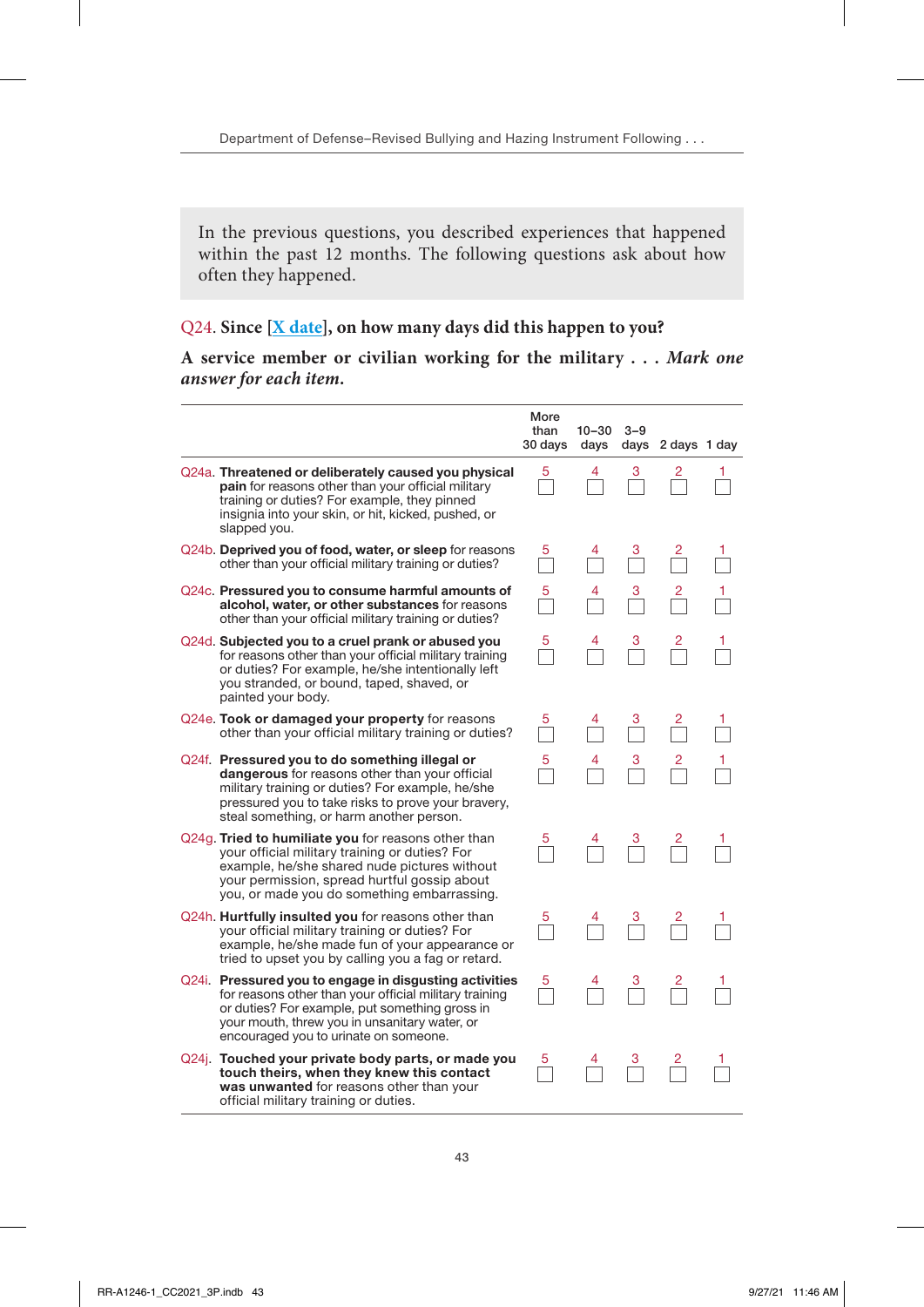[After completing Q23 and Q24, participants who responded "Yes" to any one of the items in Q22a through Q22j will receive Q25.]1

Q25. **In the previous question you indicated experiencing a behavior from a service member or civilian working for the military. Please specify in what context this behavior occurred (e.g., during training, with a supervisor present). Please do not include any Personally Identifiable Information (PII) that could identify yourself or others.**

[Participants who responded "Yes" to Q22a, Q22c, Q22d, Q22f, Q22g, Q22h, or Q22i will receive Q26. If a participant responded "No" to all of the listed items, they will skip to the next survey section.]

Q26. **Did any of the behaviors you indicated experiencing from a service member or civilian working for the military include online misconduct (e.g., social media posts, unsolicited contact through the internet)?**

Yes No

<sup>&</sup>lt;sup>1</sup> DoD developed and included Question 25 in the survey. As discussed in Chapter Three, DoD should consider removing Question 25 from the final survey.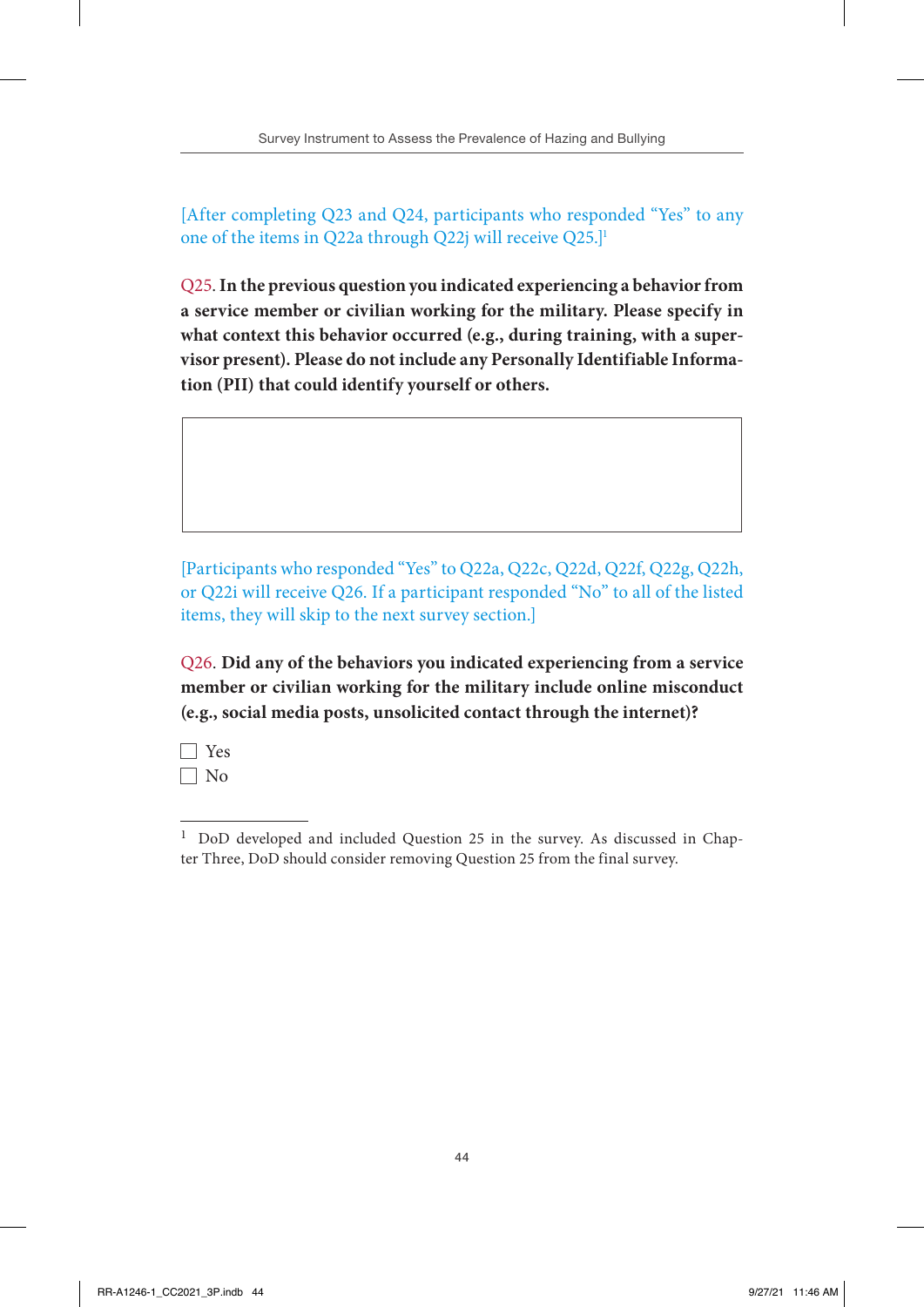#### CHAPTER FIVE

# Conclusion

Existing survey efforts do not allow DoD to obtain estimates of hazing or bullying prevalence that align with current DoD definitions of these behaviors. To address this limitation, RAND researchers developed an instrument to estimate the percentage of individuals who experience hazing and bullying each year in the active-duty U.S. military. Before designing this instrument, we first considered whether existing measures could be used to assess the prevalence of hazing and bullying within DoD. After finding that no existing measures were a precise fit to DoD's definitions, we created new, military-specific measures to address the percentage of activeduty service members who experience hazing and bullying each year. In developing this instrument, we sought to create behaviorally based items that align with DoD's definitions of hazing and bullying, which are contained in DoDI 1020.ef. In addition, our DoD sponsor asked that we limit the total number of items to roughly ten to prevent survey fatigue. Therefore, we needed to ensure that the instrument was relatively short.

We first drafted survey items that captured the broad categories of harm described in DoD's definitions of hazing and bullying (DoDI 1020.ef). Then we developed two follow-up items to be answered each time a respondent indicated that he or she had experienced a broad category of behavioral harm. These follow-up items addressed whether each harmful behavioral category that a respondent experienced could be classified as hazing or bullying. After item development, we asked subject-matter experts and DoD experts to review the survey instrument. We modified the instrument based on the comments that we received from these experts (see Appendix B for a revised version of this instrument), and we provided a recommended survey instrument to DoD's OPA for inclusion in a larger survey effort that DoD planned to conduct—namely, the WEOA.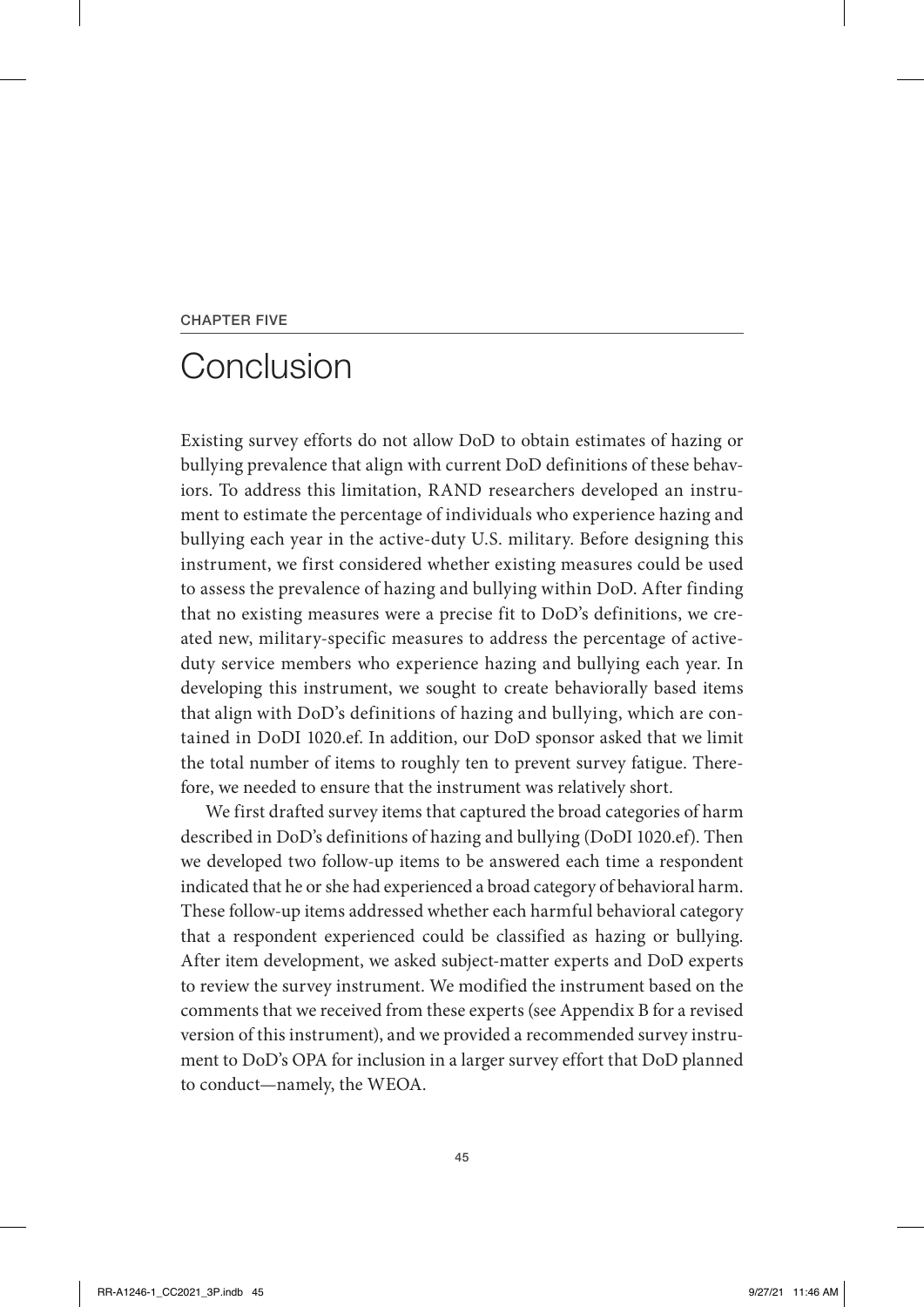OPA subsequently modified the design of the recommended survey instrument with the goal of facilitating ease of programming (see Appendix C) and to address the context of the assessed behaviors.<sup>1</sup> Compared with the recommended survey instrument, the redesign might increase the cognitive demands placed on participants and increase the risk of biased prevalence estimates due to reading and comprehension errors. Administration and comparison of responses, either in cognitive interviews or in pretests, with the RAND-recommended version of the survey instrument and the OPArevised version would permit assessment of possible burden and bias. Given time and resource constraints, however, RAND was not asked to assess possibilities of burden or bias. OPA fielded the instrument in 2017 as part of the WEO survey.

RAND researchers conducted cognitive interviewing with a total of 27 participants to assess interpretations of items within the OPA-revised survey instrument. Based on responses from these participants, we modified OPA-revised instrument instructions and items where appropriate. Some participants also commented on the survey structure and OPA-added items. RAND did not modify the survey structure or wording of the OPA-added items, but, to promote clarity, we modified the survey programming associated with the two OPA-added items (see Chapter Four). Administration of the survey instrument contained in Chapter Four will assist DoD in obtaining behaviorally based estimates of the prevalence of hazing and bullying in the active-duty military that align with DoD's definitions of hazing and bullying.

# Study Limitations

This effort had several limitations. Because of DoD requirements, the survey instrument developed by RAND was administered to service members within the 2017 WEOA, before cognitive interviewing. Results from the 2017 survey administration could be used to identify potential issues with item structure, wording, skip patterns, and coding. However, the authors

 $^{\rm 1}~$  No additional details regarding the modifications were available.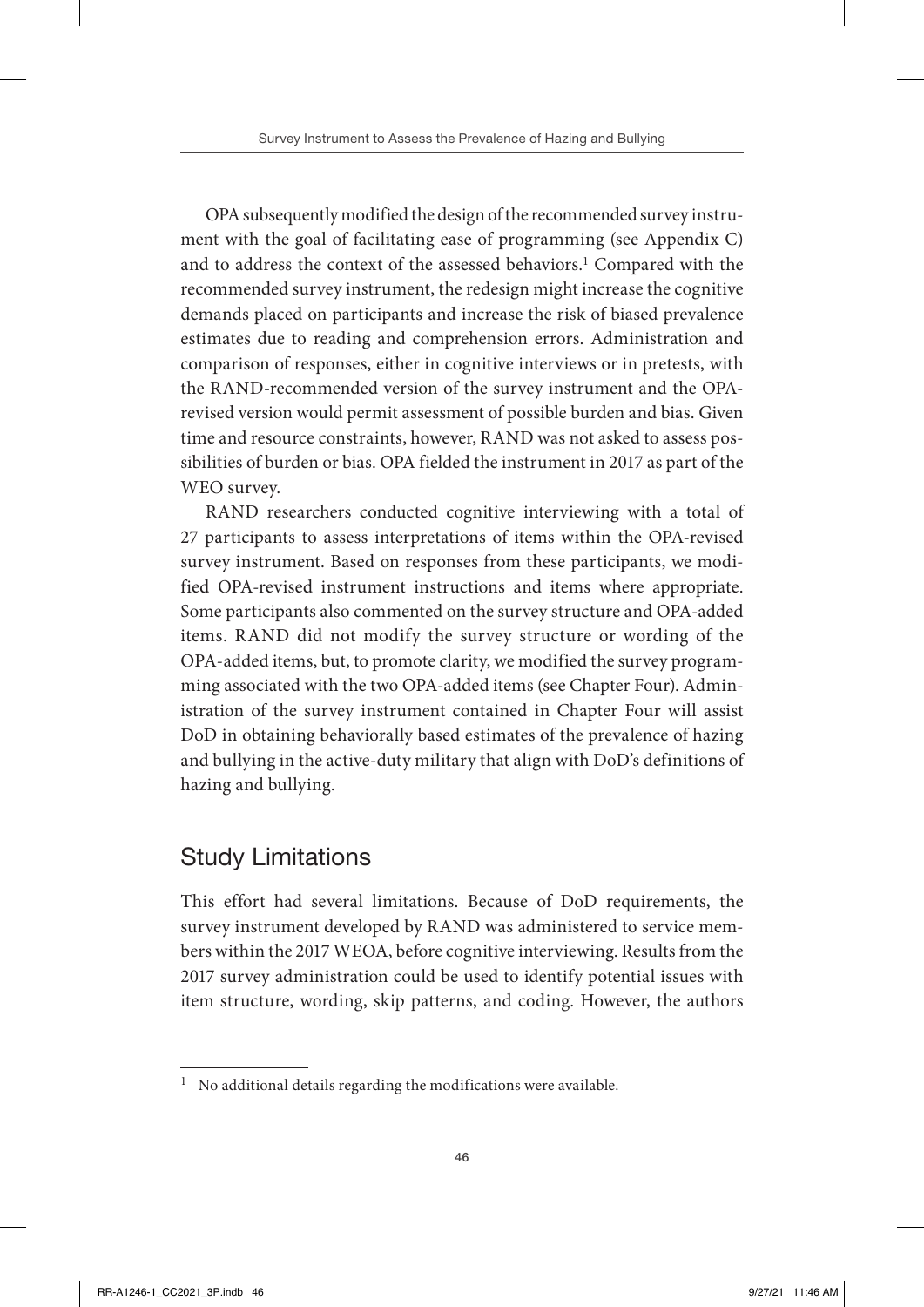did not have access to the 2017 WEOA to assess item performance for this study. In addition, we were not able to conduct comparability analyses to assess similarities and differences in responses to items based on different survey structures. Therefore, we were not able to determine whether the survey structure following expert review and the subsequent OPA revisions were associated with similar or different response patterns.

The cognitive interviewing was conducted with respondents viewing static versions of the questionnaire, rather than a programmed version that skips respondents' past items that are not relevant to their experience. It is likely that the experience of interacting with a personalized version of the survey is different from the experience of viewing a static list of items. In addition, respondents viewed only the hazing and bullying instrument. The WEOA includes additional items, and the influence of those items on the hazing and bullying instrument was not examined.

The survey items focus on bullying and hazing experiences in the past year only. Some service members might have experienced, and could still be affected by, referenced behaviors that occurred more than one year before the day they completed the survey.

Finally, the instrument is intended to assess the prevalence of hazing and bullying among active-duty service members, or the percentage of service members who experienced the behaviors, not the precise number of events each individual experienced. Different categories of referenced behaviors (e.g., "pressure you to consume harmful amounts of alcohol," "hurtfully insult you") might have occurred during the same event. Therefore, the survey instrument cannot identify the number of distinct hazing and bullying events each participant experienced.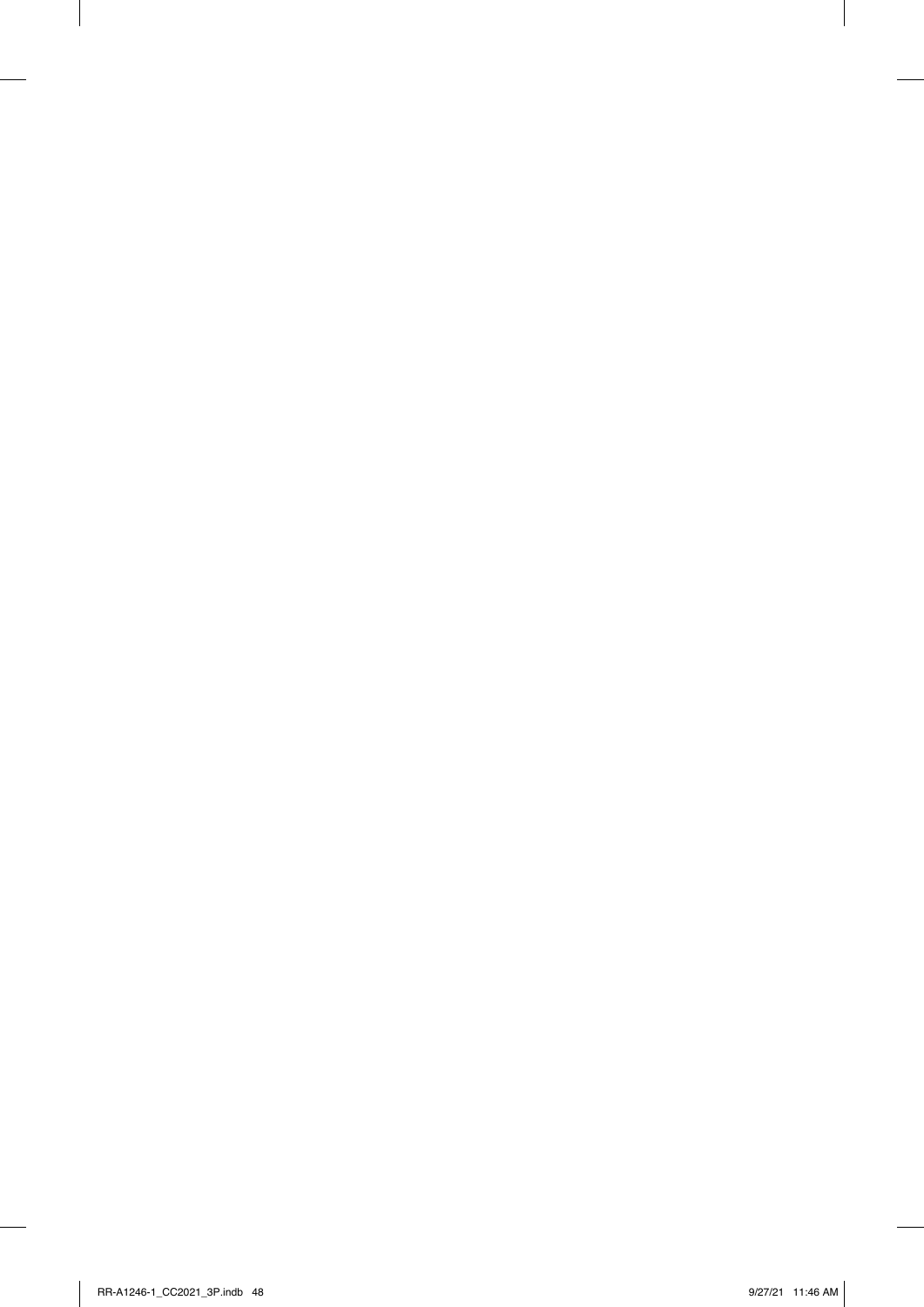#### APPENDIX A

# Summary of Published Hazing and Workplace Bullying and Cyberbullying Survey Instruments

### Hazing Measures

### National Study of Student Hazing (Allan and Madden, 2008)

The National Study of Student Hazing was conducted by Allan and Madden, 2008, to examine hazing behaviors among students in colleges and universities across the United States. Hazing was defined by the authors as "any activity expected of someone joining or participating in a group that humiliates, degrades, abuses, or endangers them regardless of a person's willingness to participate" (p. 2). The web-based survey used in the study included more than 30 items focused on experiences with hazing behaviors. Students were asked to identify the activities or teams with which they had been most involved in college and then were asked whether various hazing behaviors had happened to them or others as part of joining or belonging to a team or organization. Example items included "be awakened at night by other members" and "be tied up, taped, or confined to small spaces." Response options and psychometric properties of the instrument were not reported. A shorter version of the list of items was used in a study by Norrbom, 2014, of undergraduate students who were members of ethnic Greek-letter organizations. However, the full version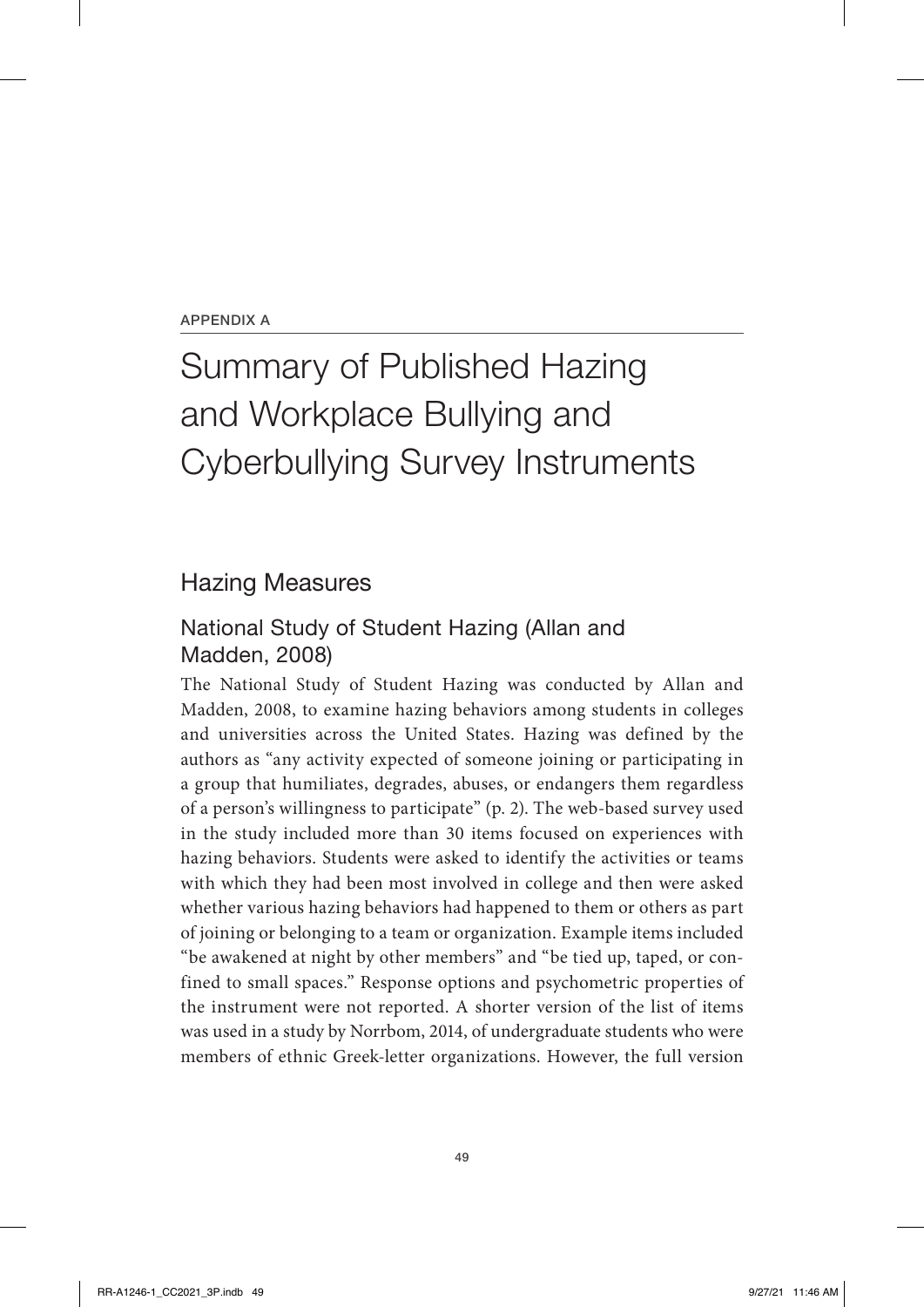of the survey does not appear to have been used elsewhere. In Google Scholar, the study has been cited 114 times.

# Questionnaire to Investigate Hazing Among Undergraduate Students (Campo, Poulos, and Sipple, 2005)

Campo, Poulos, and Sipple, 2005, developed a web-based questionnaire to examine hazing among undergraduate students. The questionnaire assessed attitudes, behaviors, and beliefs about hazing among this population. The authors defined hazing as "any activity, required implicitly or explicitly as a condition of initiation or continued membership in an organization, that may negatively impact the physical or psychological well-being of the individual or may cause damage to others, or to public or private property" (p. 137). Nine items within the questionnaire focused on hazing activities that met the university's definition of hazing. Example items include "destroying or stealing property" and "being hit, kicked or physically assaulted in some form." Six additional items focused on "other negative team-building and initiation activities." Examples include "carrying around unnecessary objects or items" and "having food thrown at you or other new members." Respondents were asked about their participation in each of the activities as undergraduate students. Specific response options and the psychometric properties of the questionnaire were not reported. The questionnaire has not been used outside of the original study, although a similar version of the items was adapted for use by Waldron, 2015, among high school and college athletes. In Google Scholar, the study has been cited 105 times.

# Questionnaire to Assess Hazing in College Marching Bands (Silveira and Hudson, 2015)

In a study by Silveira and Hudson, 2015, the authors used an online questionnaire to examine hazing in college marching bands. Hazing was defined by the authors as "any activity expected of someone joining a group that humiliates, degrades, abuses, or endangers, regardless of the person's willingness to participate" (p. 12). The questionnaire assessed several aspects of hazing, including students' experiences with hazing behaviors, to whom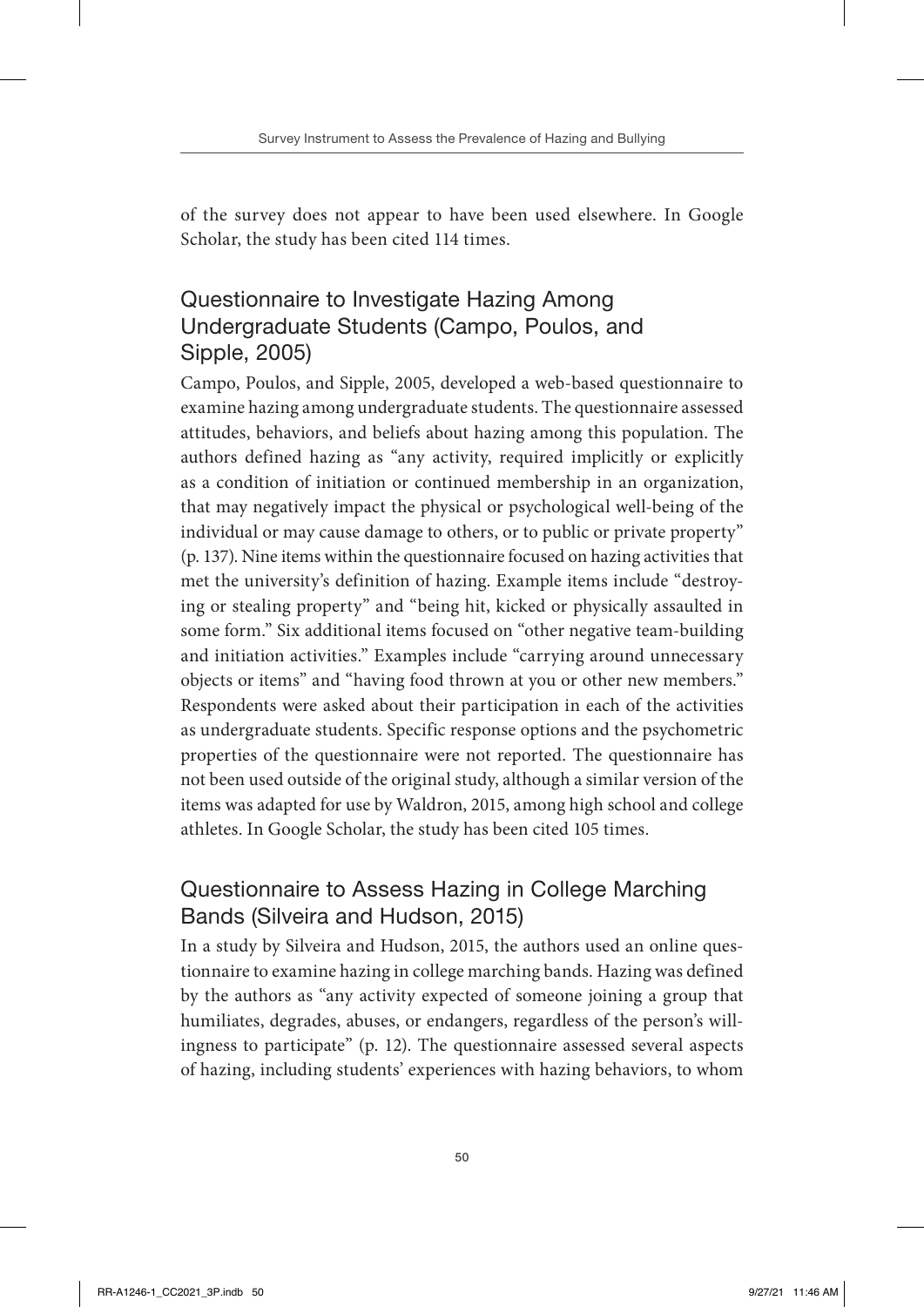behaviors are reported, attitudes toward hazing, and awareness of institutional hazing policies. The questionnaire section that focused on experiences with hazing behaviors was composed of a list of 23 hazing behaviors, and respondents were asked about the frequency with which they had experienced each of the behaviors in their college marching band. Participants were asked, "How often have others forced you to do the following?" Example items included "participate in a drinking game" and "deprive yourself of sleep." Response options were "never," "rarely," "sometimes," "often," and "very often." The content validity of the measure was determined based on the level of agreement between two experts who categorized items into themes. For items pertaining to experiences with hazing, high interrater reliability was demonstrated ( $\kappa = 0.87$ ). The questionnaire has not been used outside of this study. In Google Scholar, the study has been cited ten times.

## Initiation Survey to Examine Hazing Among Athletes (Waldron, 2015)

Waldron, 2015, defined hazing as "any degrading or abusive behavior required to be socially accepted on a sports team" (p. 1089). The author developed an online survey to analyze the impact of competitive level (high school or college), gender, athletic identity, sport type, and team norms on participation in hazing and positive initiation rituals. An initiation questionnaire within the instrument included nine items assessing severe hazing acts, six items assessing mild hazing acts, and six items assessing positive initiation rituals. Examples of severe hazing activities were "acting as a personal servant to others" and "making body alterations (branding, tattooing, piercing)." Examples of mild hazing activities included "being yelled, cursed, or sworn at" and "being required to remain silent or being silenced." These items aligned with those from Campo, Poulos, and Sipple, 2005, except for one item: "having food thrown at you." Respondents were asked to "list the number of times during the season they participated in each activity as part of team building and initiation while on this sport team" (Waldron, 2015, pp. 1093–1094). The psychometric properties of the initiation questionnaire are not reported. Additionally, the exact questionnaire has not been used outside of this study, although, as mentioned previously,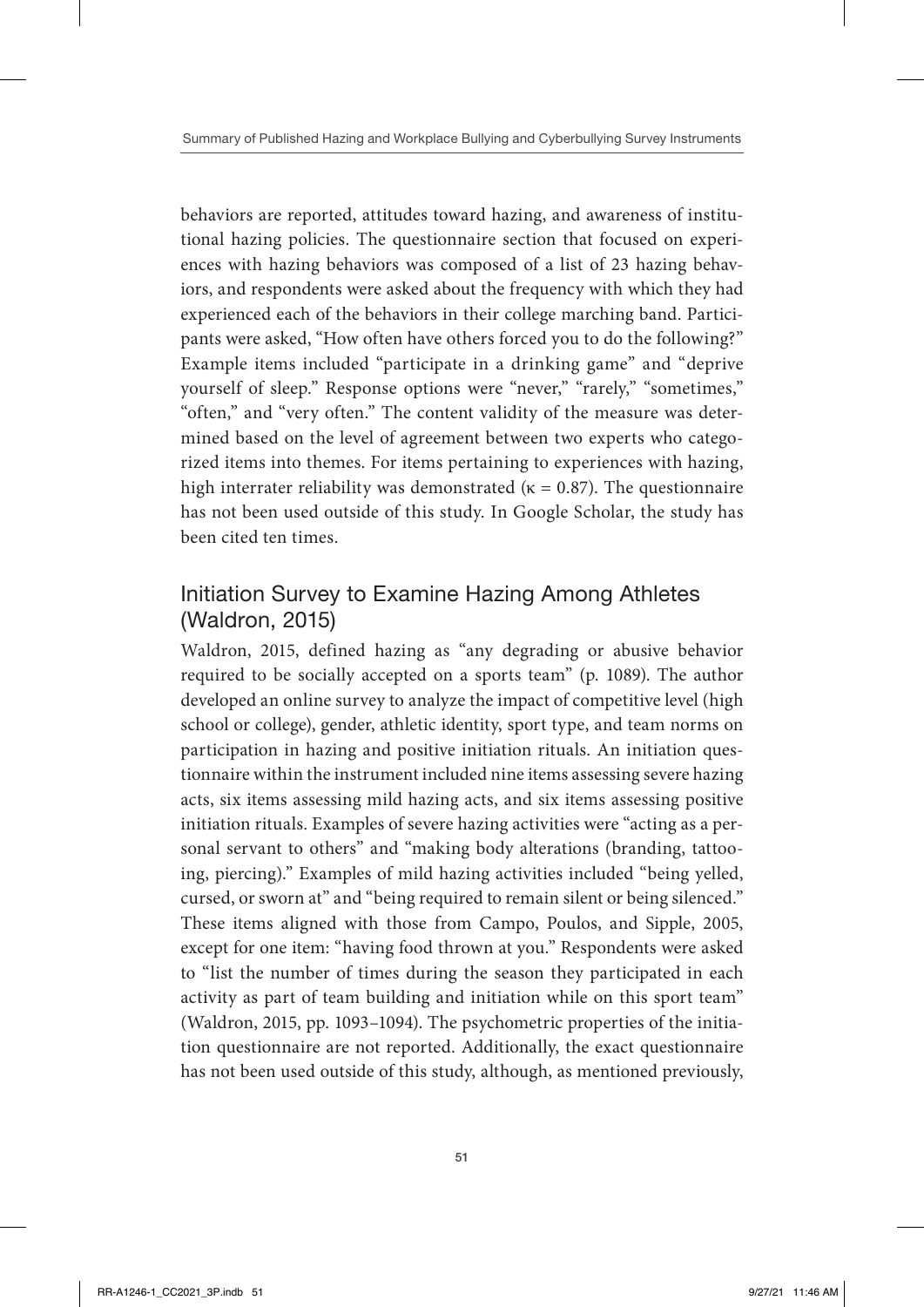a similar version of the items was originally used by Campo, Poulos, and Sipple, 2005, among undergraduate students. In Google Scholar, the study has been cited four times.

# Survey of Hazing Among Fourth-Class Midshipmen and Cadets (GAO, 1992)

A 1990 GAO survey focused on treatment of fourth-class midshipmen and cadets at the Naval Academy, the Air Force Academy, and the Military Academy. Twenty-one items within the broader survey of student treatment focused on hazing. The GAO report highlights the fourth-class indoctrination instruction in effect between 1989 and 1990, which defined hazing as "any unauthorized assumption of authority by a midshipman whereby another midshipman suffers or is exposed to any cruelty, indignity, undue humiliation, hardship, or oppression, or the deprivation or abridgement of any right" (GAO, 1992, p. 13). Example survey items include "had an upperclassman scream in face" and "had to endure verbal harassment, insult, or ridicule." Respondents were asked about the frequency with which they experienced each type of hazing during their fourth-class year, and response options were "never," "one or two times a year," "a couple times a semester," "a couple times a month," "a couple times a week," and "daily or almost daily" (Pershing, 2006). A scale was developed as a measure of the extent of hazing experiences, which totaled responses of cadets and midshipmen across the various types of treatment. The scale's reliability was assessed using Cronbach's coefficient *α*, ranging from 0.84 to 0.87. The survey does not appear to have been used again, and, according to Google Scholar, the report has never been cited. It was included in this list because of the survey's focus on hazing experiences in a military population.

# Workplace Bullying and Cyberbullying Measures

# Leymann Inventory of Psychological Terrorization (Leymann, 1990)

Leymann, 1990, defined "psychical terror or mobbing in working life" as "hostile and unethical communication which is directed in a systematic way by one or a number of persons mainly toward one individual" (p. 120). The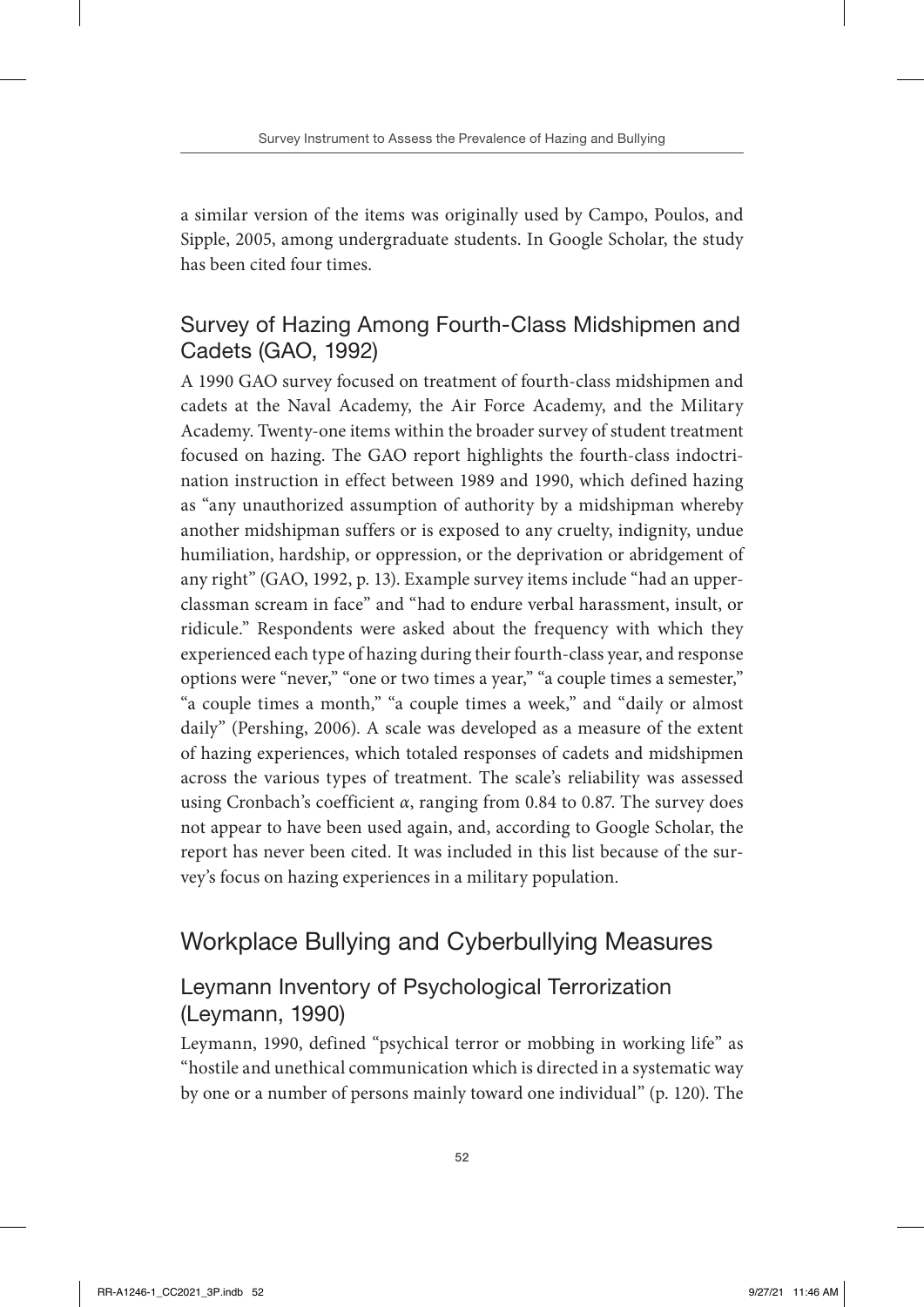LIPT was developed by Leymann to "establish the mobbing frequency in an organization" (p. 120).<sup>1</sup> Originally developed in Swedish, a modified version of the questionnaire, the LIPT-II, has also been adapted into German (Niedl, 1995; Zapf, Knorz, and Kulla, 1996). The instrument contains 45 (LIPT) or 46 (LIPT-II) items, which cover various bullying behaviors (e.g., attacking an individual's relationships and social reputation). Items are scored based on frequency of occurrence, and the scales used have ranged from 3- to 6-point scales. Zapf, Knorz, and Kulla, 1996, identified seven factors through factor analysis and determined the reliability of the scales for two samples to be "attacks with organizational measures (0.79, 0.86), social isolation (0.84, 0.83), attacking private life (0.73, 0.75), physical violence (0.40, 0.69), attacking attitudes (0.52, 0.63), verbal aggression (0.57, 0.66), and rumors (0.71, 0.65)" (Cowie et al., 2002, p. 39). In addition to being used among Swedish and German populations, forms of the LIPT have been translated into other languages and used among other groups, including civil servants in Japan (Tsuno et al., 2010) and employees in southeastern France (Niedhammer, David, and Degioanni, 2006). In Google Scholar, Leymann, 1990, has been cited 1,615 times.

# Work Harassment Scale (Björkqvist, Österman, and Hjelt-Bäck, 1992)

The WHS was developed by Björkqvist, Österman, and Hjelt-Bäck to assess harassment between employees. The authors defined harassment as "repeated activities, with the aim of bringing mental (but sometimes also physical) pain, and directed toward one or more individuals who, for one reason or another, are not able to defend themselves" (1994, p. 173). The 24-item WHS questionnaire, which examines a range of work harassment behaviors, excluding sexual harassment, asks respondents how often they feel they have been exposed to various types of "degrading and oppressing activities by their colleagues" during the last six months. Example items

 $^1$  Leymann, 1990, was the original article in which the NAQ was proposed. However, it did not provide detailed information on the measure and its psychometrics. Therefore, Cowie et al., 2002, was reviewed in summarizing this measure. Cowie et al., 2002, did not report examples of items or the response options.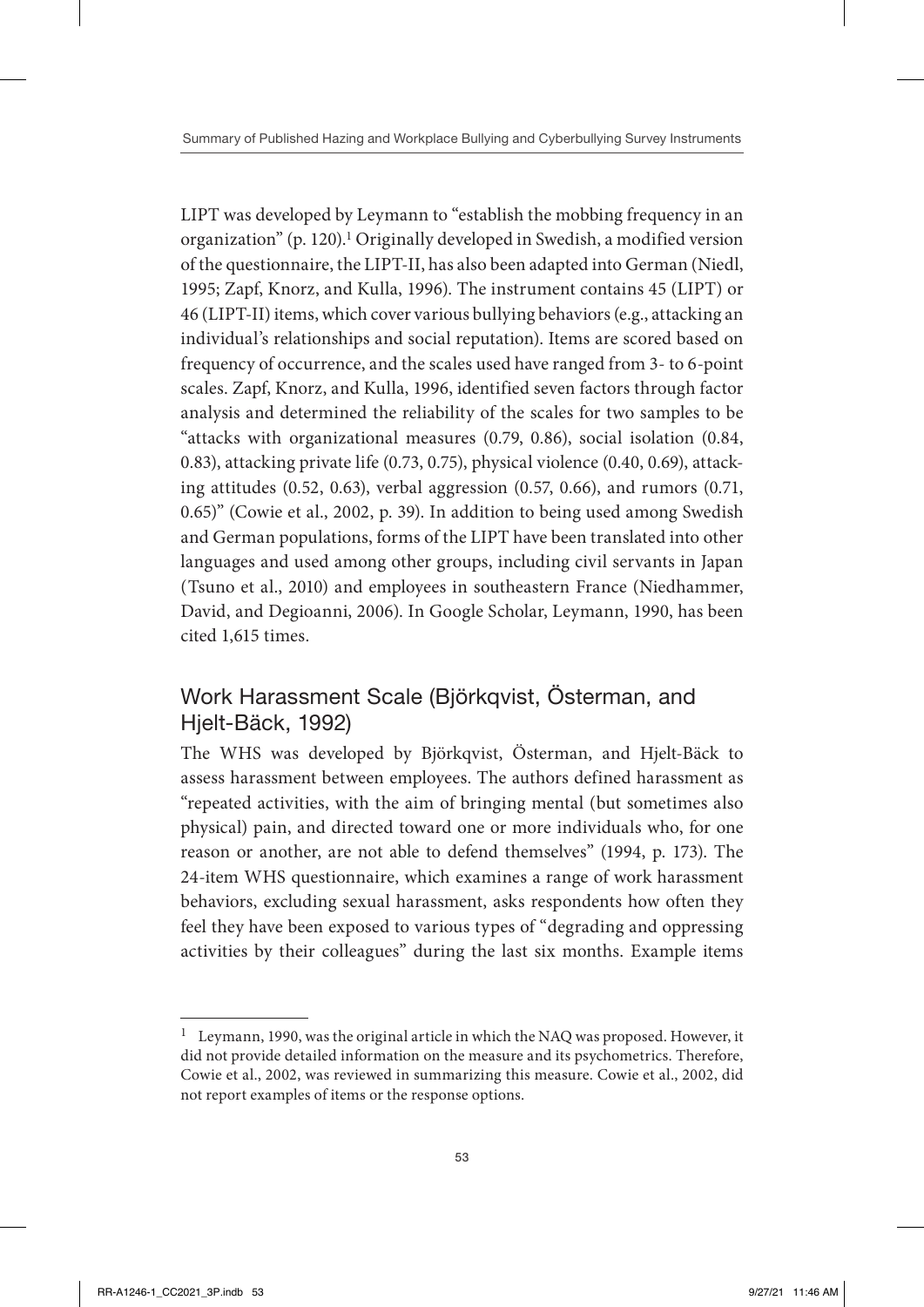include "sensitive details of your private life used as pressure" and "exposure to direct threats." A 5-point response scale had the following options:  $0 =$  never,  $1 =$  seldom,  $2 =$  occasionally,  $3 =$  often, and  $4 =$  very often. The WHS demonstrated high reliability (Cronbach's *α* = 0.95). Additionally, a factor analysis of the questionnaire resulted in two subscales of covert aggression: "rational-appearing aggression" and "social manipulation." Rational-appearing aggression included items such as "reduced opportunities to express oneself" and "being interrupted" (Cronbach's  $\alpha = 0.70$ ). Social manipulation included items such as "spreading of false rumors" and "not being spoken to" (Cronbach's  $\alpha = 0.82$ ). The questionnaire has been used among other populations, including secondary school teachers in Lithuania (Astrauskaitė, Perminas, and Kern, 2010) and university employees in Finland (Björkqvist, Österman, and Hjelt-Bäck, 1994; Björkqvist, Österman, and Lagerspetz, 1994). In Google Scholar, Björkqvist, Österman, and Hjelt-Bäck, 1994, has been cited 987 times.<sup>2</sup>

### Negative Acts Questionnaire (Einarsen and Raknes, 1997)

The NAQ was developed by Einarsen and Raknes, 1997, to study harassment in the workplace. The instrument contains 22 items and measures the frequency with which a respondent has experienced negative acts and harassing behaviors during the past six months. A 5-point scale was used for the response options. The authors identified three primary factors and assessed the reliability of the subscales: personal derogation (Cronbach's  $\alpha$  = 0.85), work-related harassment (Cronbach's  $\alpha$  = 0.57), and social exclusion (Cronbach's  $\alpha$  = 0.33). Two items on social control and one item on physical abuse were also included. Validity of the measure was demonstrated based on strong correlations between self-reported scores on the NAQ and the work environment. The NAQ has been used among other populations, including American workers (Lutgen-Sandvik, Tracy, and Alberts, 2007)

<sup>&</sup>lt;sup>2</sup> Although Björkqvist, Österman, and Hjelt-Bäck, 1994, is not the original article in which the measure was proposed, this article was used to assess the number of times cited, as Björkqvist, Österman, and Hjelt-Bäck, 1992, and citation information for that article were not available in Google Scholar. Björkqvist, Österman, and Hjelt-Bäck, 1994; Björkqvist, Österman, and Lagerspetz, 1994; and Cowie et al., 2002, were reviewed in summarizing this measure.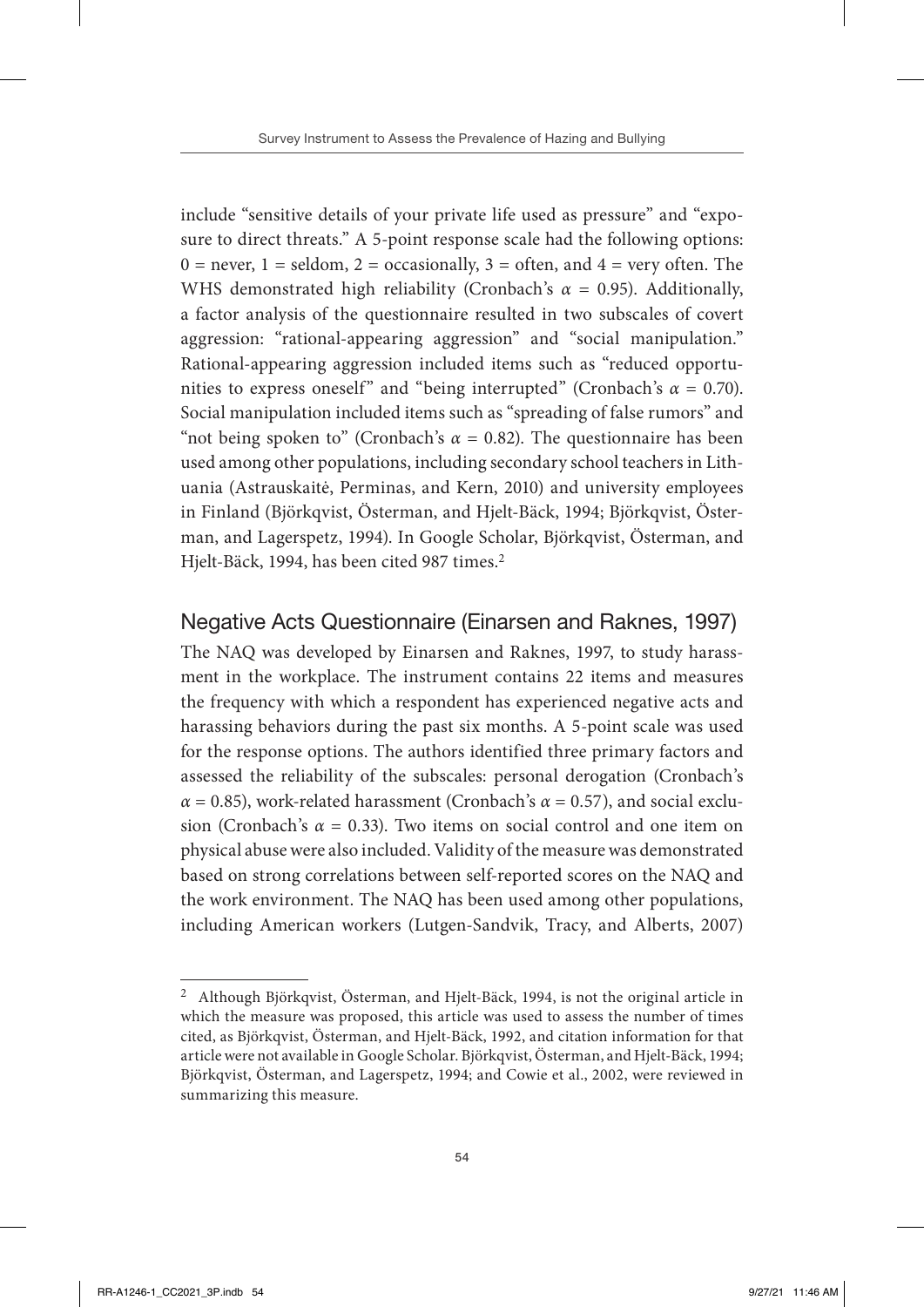and Norwegian victims of bullying (Matthiesen and Einarsen, 2001). In Google Scholar, the study has been cited 943 times.<sup>3</sup>

### Negative Acts Questionnaire—Revised (Einarsen, Hoel, and Notelaers, 2009)

The NAQ-R was developed by Einarsen, Hoel, and Notelaers, 2009, to assess exposure to bullying in the workplace. Workplace bullying was defined by the authors as "the persistent exposure to interpersonal aggression and mistreatment from colleagues, superiors or subordinates" (p. 24). The 22-item NAQ-R focuses on bullying experiences in the past six months and encompasses items that fall under work-related bullying, person-related bullying, and physically intimidating bullying. Example items include "being given tasks with unreasonable deadlines" and "repeated reminders of your errors or mistakes." Response options were "never," "now and then," "monthly," "weekly," and "daily." The NAQ-R was shown to be a reliable instrument with high internal consistency, demonstrated by a Cronbach's *α* of 0.90 for the 22 items. In addition, criterion validity was demonstrated based on a strong Pearson's product-moment correlation between the total score on the NAQ-R and labeling oneself as a bullying victim  $(r = 0.54, p < 0.001)$ . Construct validity was also shown based on expected correlations between the NAQ-R and measures of mental health, leadership, and psychosocial work environment. The instrument has been used among other populations, such as nurses (Johnson and Rea, 2009) and athletic trainers (Weuve et al., 2014). In Google Scholar, the study has been cited 678 times.

### Generalized Workplace Harassment Questionnaire (Richman et al., 1999)

In their study of university employees, Richman et al., 1999, developed the GWHQ to assess experiences of harassment at work. The 29-item questionnaire evaluates five types of abuse: verbal aggression, disrespectful behavior,

 $^3$  Einarsen and Raknes, 1997, was the original article in which the NAQ was proposed. However, that article was not accessible. Therefore, Cowie et al., 2002, was reviewed in summarizing this measure. Cowie et al., 2002, did not report examples of items or the response options.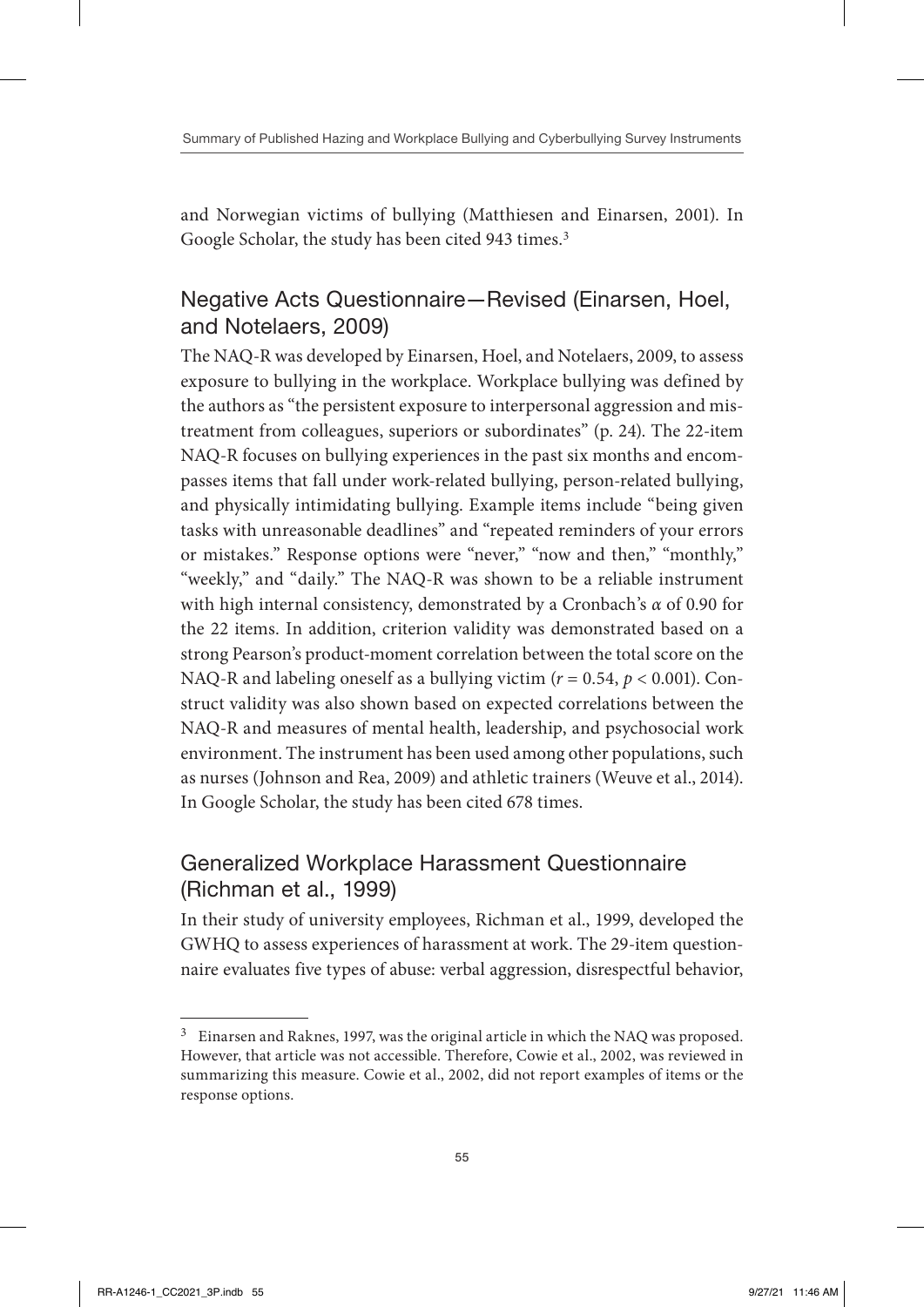isolation/exclusion, threats/bribes, and physical aggression. According to the authors (p. 359),

Verbal aggression (nine items) consists of hostile verbal exchanges involving yelling or swearing. Disrespectful behavior (nine items) encompasses demeaning experiences such as being humiliated publicly or being talked down to. Isolation/exclusion (five items) involves having one's work contributions ignored or being excluded from important work activities. Threats or bribes (three items) encompass subtle or obvious bribes to do things deemed wrong or threats of retaliation for failing to do such things. Physical aggression (three items) involves being hit, pushed, or grabbed.

Individuals respond by rating each experience as occurring "never," "once," or "more than once in their current job during the past year." Alpha values for the subscales ranged from 0.39 to 0.92. The GWHQ has also been used among nurse educators in the academic workplace (Moss, 2014) and employees in the information technology sector (Low, 2012). Additionally, modified versions of the GWHQ have been used among a national sample of employed adults (Shannon, Rospenda, and Richman, 2007) and among college students in the Midwest (McGinley et al., 2015; Rospenda, Fujishiro, et al., 2017; Rospenda, Richman, et al., 2013). In Google Scholar, the study has been cited 266 times.

Mobbing Scale for Academic Nurses (Ozturk et al., 2008)

Ozturk et al., 2008, defines mobbing as "emotional assaults at workplaces." The Mobbing Scale for Academic Nurses was developed by Ozturk and colleagues to investigate experiences of mobbing among academic nurses. The scale, composed of 60 items, asks respondents to rate the degree to which they agree with statements concerning management attitudes toward mobbing, mobbing behaviors, and effects on victims. Example items include "my professional qualifications are criticized" and "I think that I suffer from psychological and physical distress." A 5-point Likert scale is used for the response options, where  $1 =$  totally disagree and  $5 =$  completely agree. The reliability of the scale was measured through Cronbach's *α*, which was determined to be 0.97. A factor analysis revealed the following factors: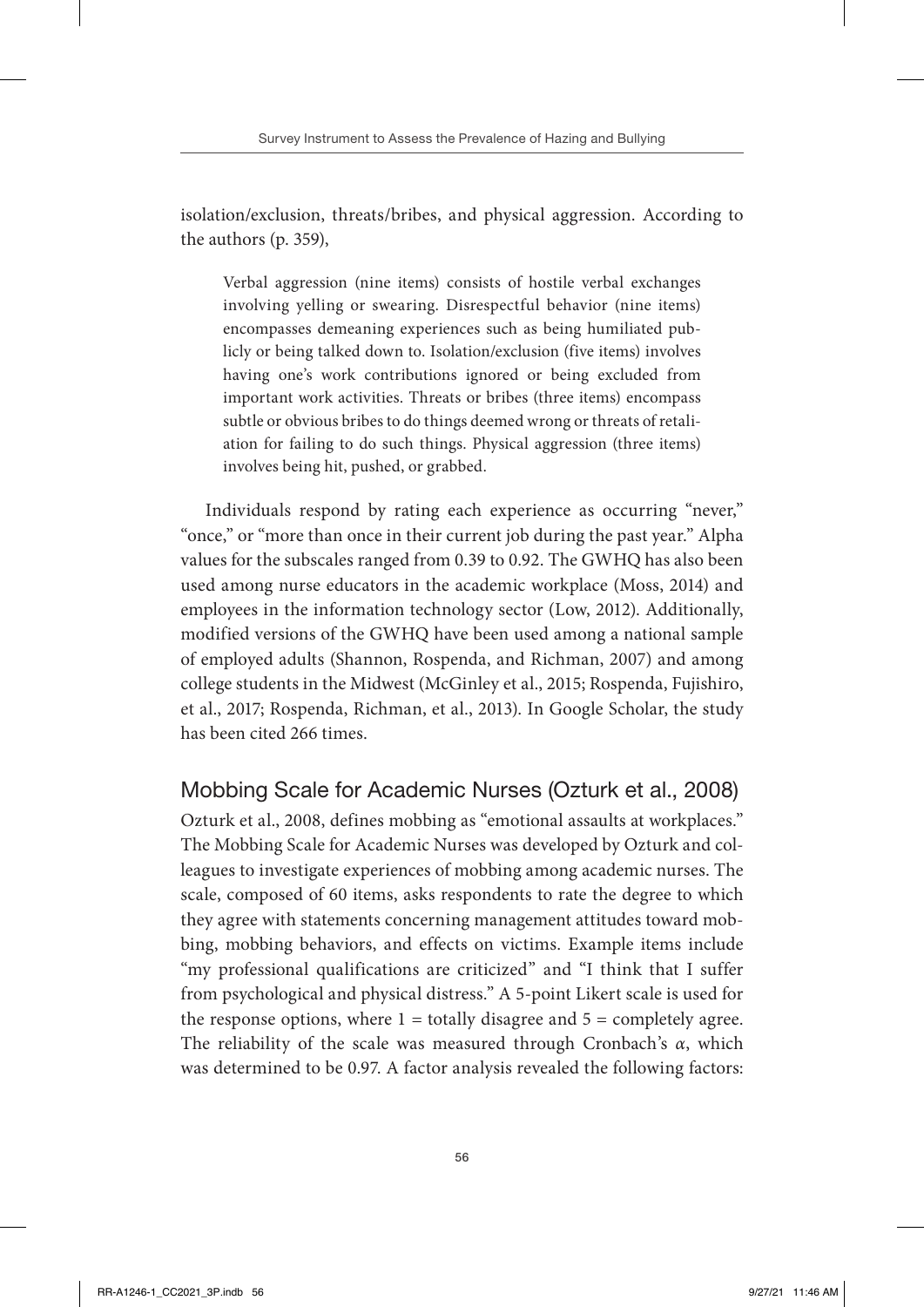effects on psychology and fatigue, effects on the organization and management, attacks toward self-esteem, attacks toward personal and professional relationships, effects on social relationships, attacks toward showing oneself and communications, attacks toward professional practices, and effects on health and life. To our knowledge, the questionnaire has not been used outside of the original study, and, in Google Scholar, the study has been cited 56 times.

# Cyberbullying Questionnaire–Victim (Gibb and Devereux, 2014)

In their study on cyberbullying behaviors among college students, Gibb and Devereux, 2014, developed a modified version of the Cyberbullying Questionnaire by Calvete et al., 2010, focused on experiences of cyberbullying from the perspective of the victim. The 16-item Cyberbullying Questionnaire– Victim includes items such as "I have had links of humiliating images sent to other people for them to see" and "Someone has recorded video or took pictures by cell phone of me while a group laughed and forced me to do something humiliating or ridiculous." Response options were the following: "never," "within my time at the university," "within the past 3 months," "within the past month," and "within the past week." The Cronbach's *α* for the scale was 0.94. The measure does not appear to have been used outside of the original study, and, in Google Scholar, the study has been cited 26 times.

# Hospital Aggressive Behaviour Scale–Version Co-Workers-Superiors (Waschgler et al., 2013)

The HABS-CS was developed by Waschgler and et al., 2013, to examine lateral and vertical workplace bullying behaviors among nursing staff. Lateral workplace bullying involves hostile behaviors by colleagues, while vertical workplace bullying involves hostile behaviors by superiors. The instrument is composed of 17 items grouped into five factors: (1) active workplace bullying—superior, (2) person-related bullying—colleagues, (3) passive workplace bullying—colleagues, (4) passive workplace bullying—superior, and (5) work-related bullying—colleagues. Example items include "My superior threatens to attack me" under factor 1 and "Some co-workers have stopped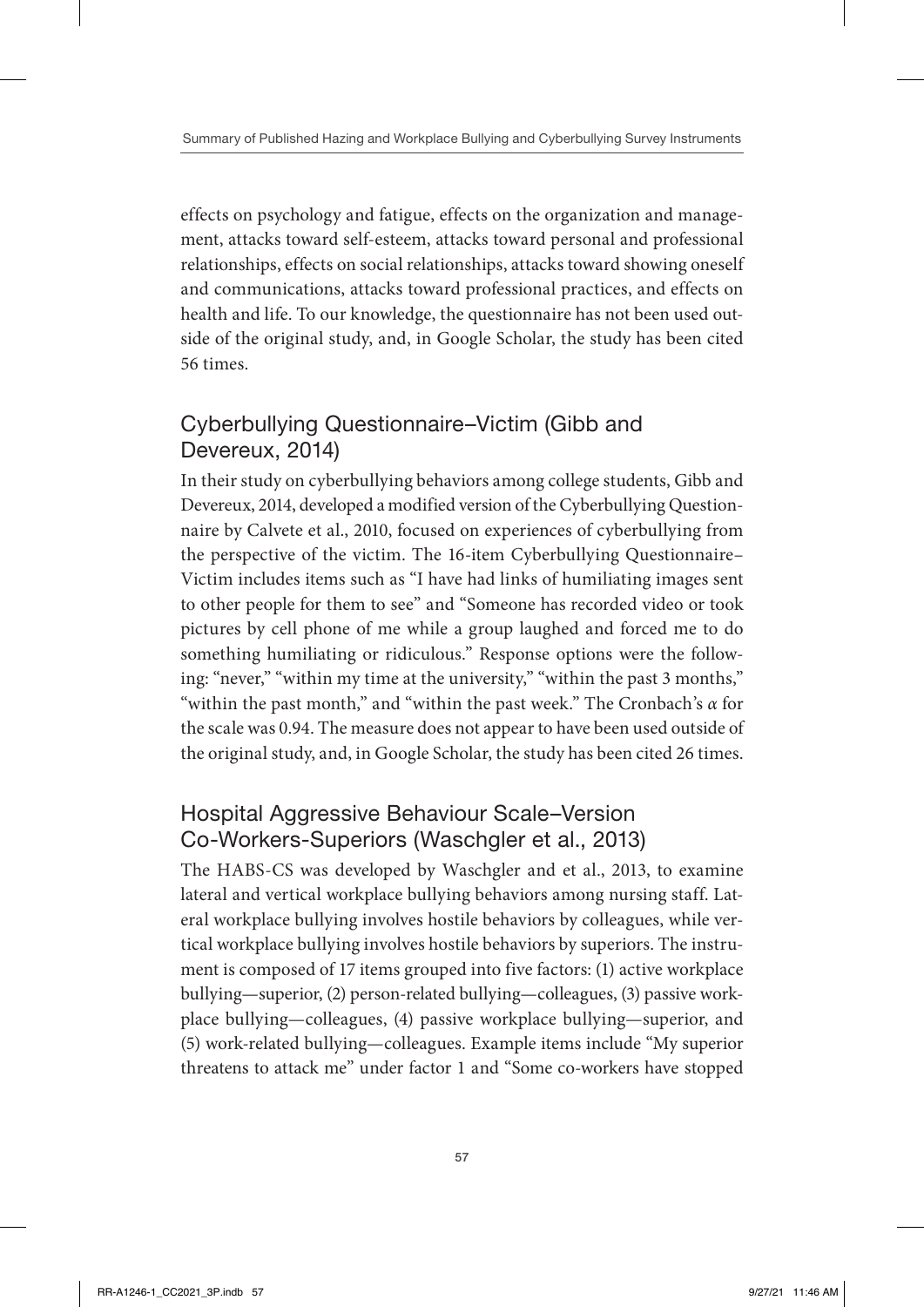talking to me" under factor 3. Response options for the items were not described. The HABS-CS demonstrated high internal consistency (Cronbach's  $\alpha$  = 0.86). Criterion validity was demonstrated through significant correlations between the factors of the HABS-CS and job satisfaction, burnout components, and psychological well-being. The instrument has not been used outside of the original study, and, in Google Scholar, the study has been cited 16 times.

### Workplace Cyberbullying Measure (Farley et al., 2016)

The WCM was developed by Farley et al., 2016, to assess cyberbullying across various work settings. Workplace cyberbullying was defined by the authors as "a situation where over time, an individual is repeatedly subjected to perceived negative acts conducted through technology (e.g. phone, email, websites, and social media) which are related to their work context. In this situation, the target of workplace cyberbullying has difficulty defending him or herself against these actions" (p. 295). The 17-item WCM asks respondents how often over the past six months they had experienced each cyberbullying item through technology in the context of their work. Example items include "received messages that have a disrespectful tone" and "had personal information shared without your permission." Response options were "never," "now and then," "at least monthly," "at least weekly," and "daily." The two factors of the WCM, "work-related cyberbullying" and "person-related cyberbullying," formed two scales, which demonstrated good internal consistencies (work-related, *α* = 0.90; person-related, *α* = 0.81). Additionally, the factors showed convergent factorial validity (work-related factor =  $0.90$ ; person-related factor =  $0.82$ ). The WCM also showed adequate construct and content validity. The measure has not been used outside of the original study. In Google Scholar, the study has been cited two times.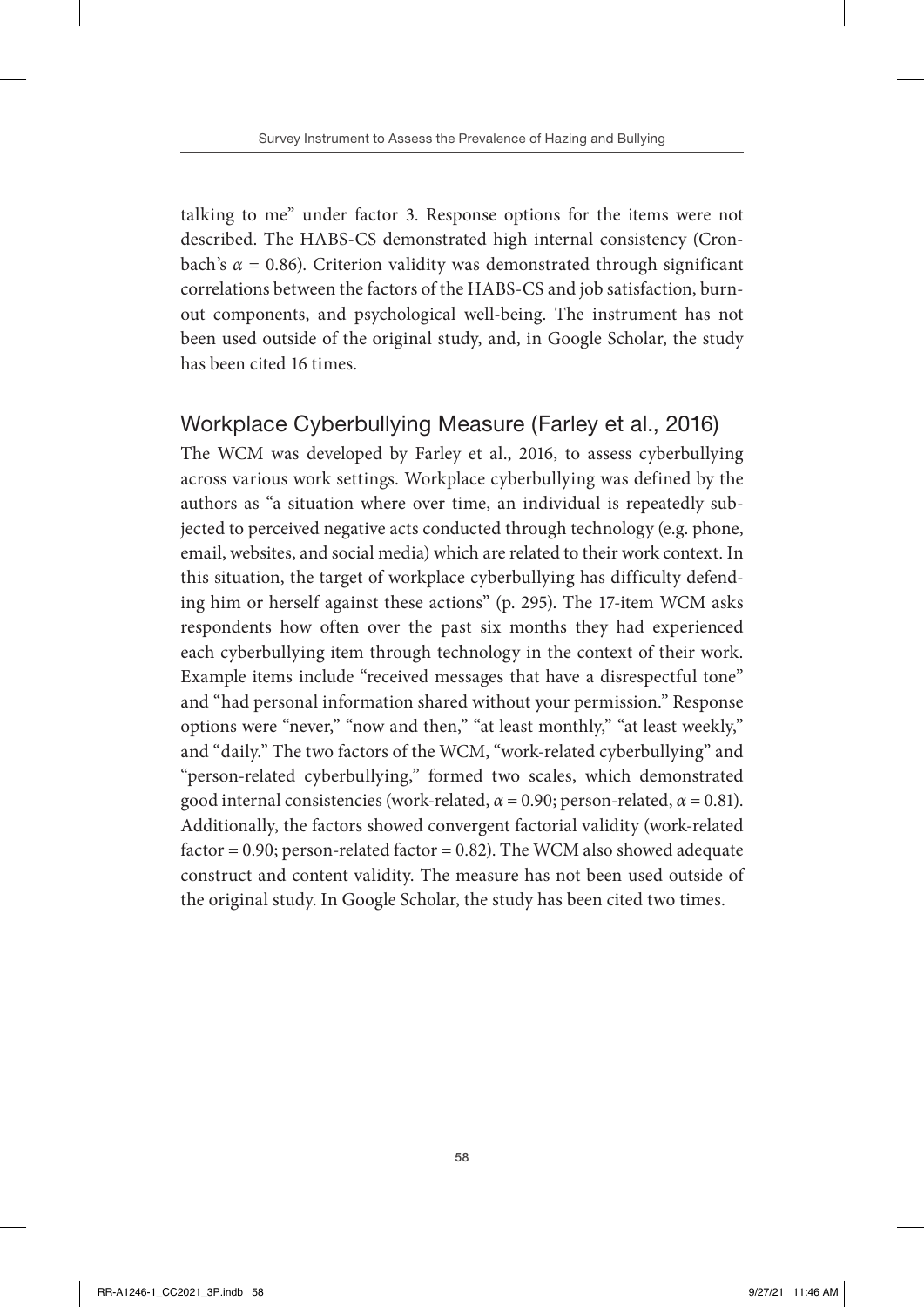#### APPENDIX B

# RAND Draft Bullying and Hazing Instrument

This appendix contains the item wording and structure for the hazing and bullying instrument that the RAND team suggests DoD consider implementing, following cognitive pretesting and pilot testing of this instrument. The original version of the instrument was developed before the cognitive interviews being conducted. Postinterview wording refinements, which are described in Chapter Three, have subsequently been incorporated into the instrument listed in this appendix. Throughout the appendix, basic programming notes are in blue; variable labels and coding values are in red; and  $\overline{X}$  date should be set to the month, day, and year that is one year before the date on which the person began the survey.

### Instrument Structure Following Expert Review

### Instrument Instructions

Sometimes serving in the military involves unpleasant experiences. Some of these are an unavoidable part of official military training or duties. Other unpleasant experiences result from mistreatment that serves no official military purpose. In this section, we ask about unpleasant experiences that served no official military purpose.

When a question mentions a "service member," please include military members of the Active and Reserve Components. They could be at your installation or another installation. They could be acting alone or in coordination with others.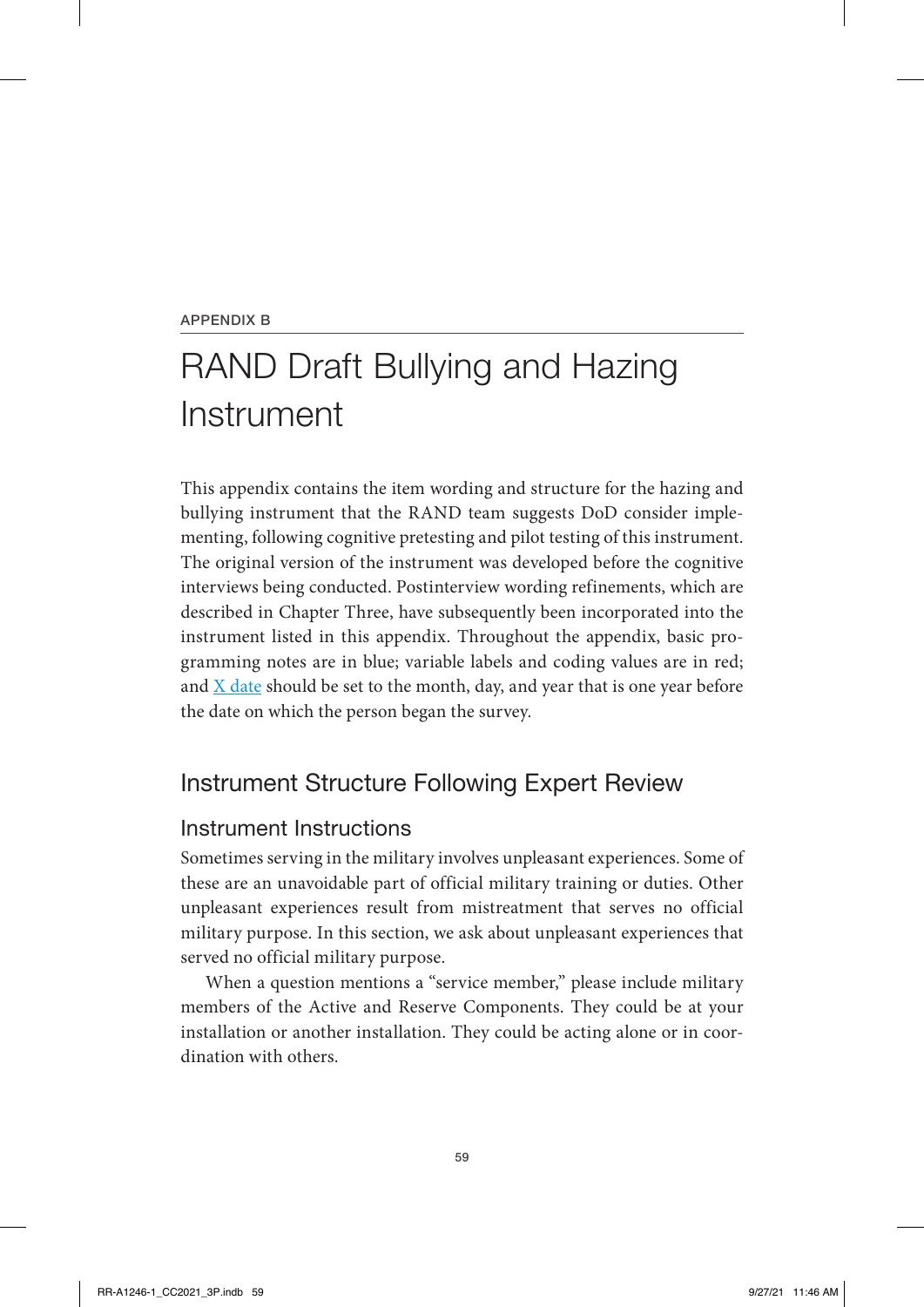These experiences may have occurred on-duty or off-duty, on-base or off-base, in person or online. Please include them as long as they involved a service member or civilian working for the military.

Instrument

The following questions ask about things that happened within the past 12 months. When you are answering these questions, please do NOT include any events that occurred before  $[X \text{ date}]$ .

S1. Since  $[X \text{ date}]$ , did a service member or civilian working for the military **threaten or deliberately cause you physical pain** for reasons other than your official military training or duties? For example, they pinned insignia into your skin, hit, kicked, pushed, or slapped you.

Yes 1  $No<sub>2</sub>$ 

[If a participant responds "Yes" to S1, they will receive the text below and Questions S1a and S1b. If they respond "No" or skip the question without answering, they will skip to Question S2.]

[The following introductory language and both follow-up items should appear together on the same screen.]

You indicated that a service member or civilian working for the military **threatened or deliberately caused you physical pain** for reasons other than your official military training or duties.

S1a. Since  $[X \text{ date}]$ , on how many days did this happen to you?

```
1 day 1
2 days 2
3–9 days 3
10–30 days 4
More than 30 days 5
```
S1b. Since  $[X \text{ date}]$ , was this ever done as part of a tradition, ceremony, or joining a group? For example, it could involve a promotion ceremony, being accepted by coworkers, or starting a new job.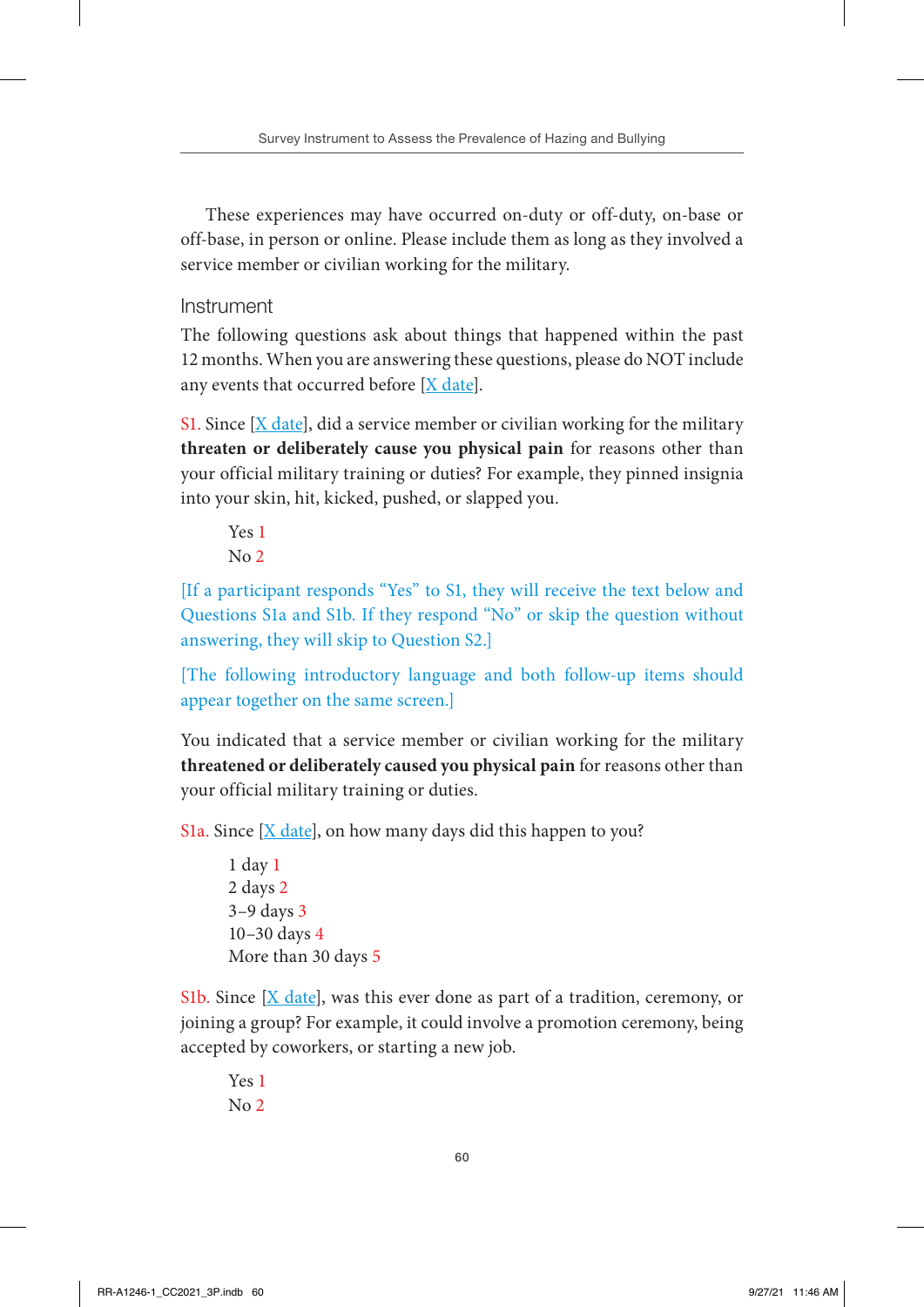S2. Since  $[X$  date, did a service member or civilian working for the military **deprive you of food, water, or sleep** for reasons other than your official military training or duties?

Yes 1 No 2

[If a participant responds "Yes" to S2, they will receive the text below and Questions S2a and S2b. If they respond "No" or skip the question without answering, they will skip to S3.]

[The following introductory language and both follow-up items should appear together on the same screen.]

You indicated a service member or civilian working for the military **deprived you of food, water, or sleep** for reasons other than your official military training or duties.

S2a. Since  $[X \text{ date}]$ , on how many days did this happen to you?

```
1 day 1
2 days 2
3–9 days 3
10–30 days 4
More than 30 days 5
```
S2b. Since  $[X \text{ date}]$ , was this ever done as part of a tradition, ceremony, or joining a group? For example, it could involve a promotion ceremony, being accepted by coworkers, or starting a new job.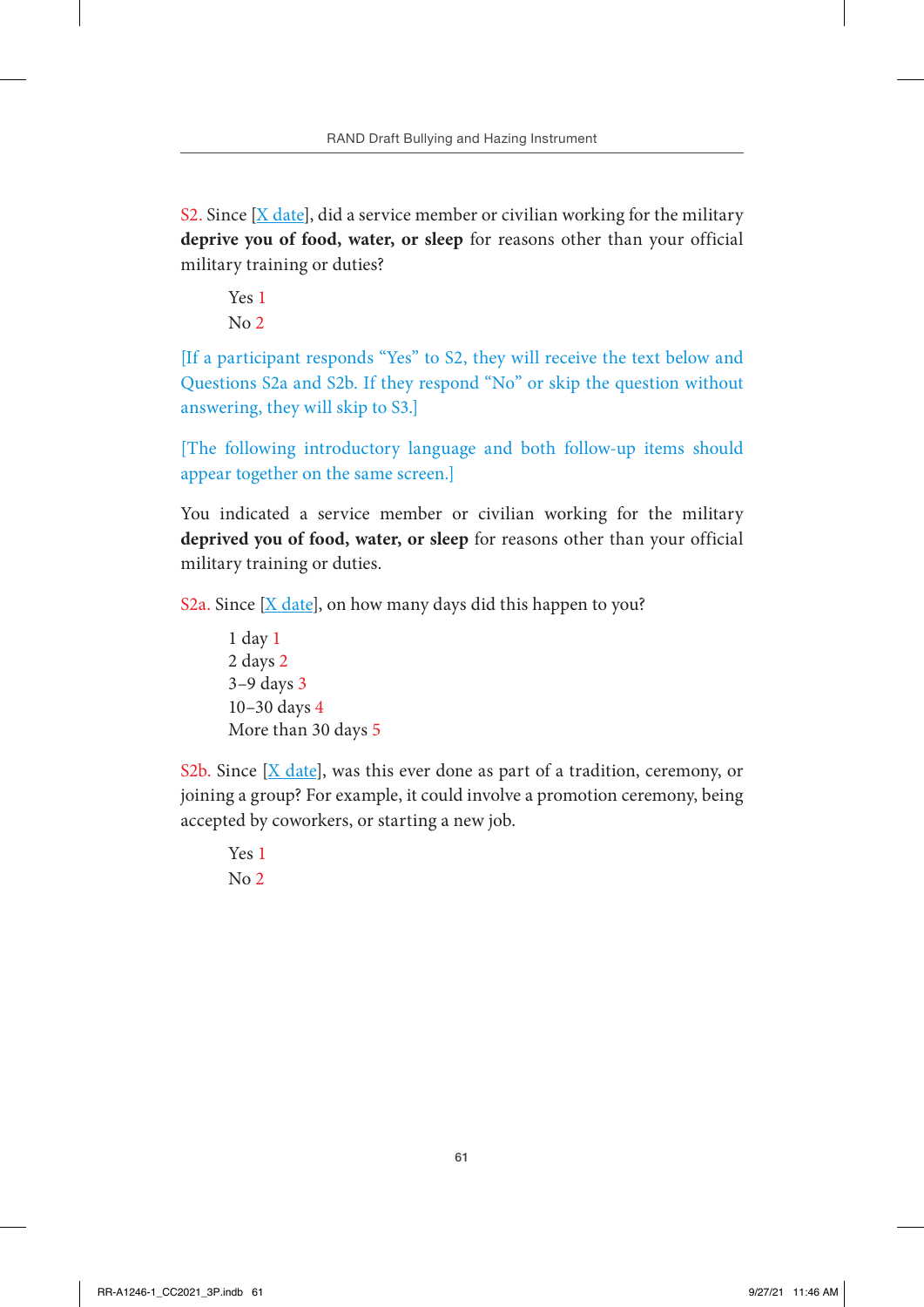S3. Since  $[X \text{ date}]$ , did a service member or civilian working for the military **pressure you to consume harmful amounts of alcohol, water, or other substances** for reasons other than your official military training or duties?

Yes 1 No 2

[If a participant responds "Yes" to S3, they will receive the text below and Questions S3a and S3b. If they respond "No" or skip the question without answering, they will skip to Question S4.]

[The following introductory language and both follow-up items should appear together on the same screen.]

You indicated a service member or civilian working for the military **pressured you to consume harmful amounts of alcohol, water, or other substances** for reasons other than your official military training or duties.

S3a. Since  $[X \text{ date}]$ , on how many days did this happen to you?

```
1 day 1
2 days 2
3–9 days 3
10–30 days 4
More than 30 days 5
```
S3b. Since  $[X \text{ date}]$ , was this ever done as part of a tradition, ceremony, or joining a group? For example, it could involve a promotion ceremony, being accepted by coworkers, or starting a new job.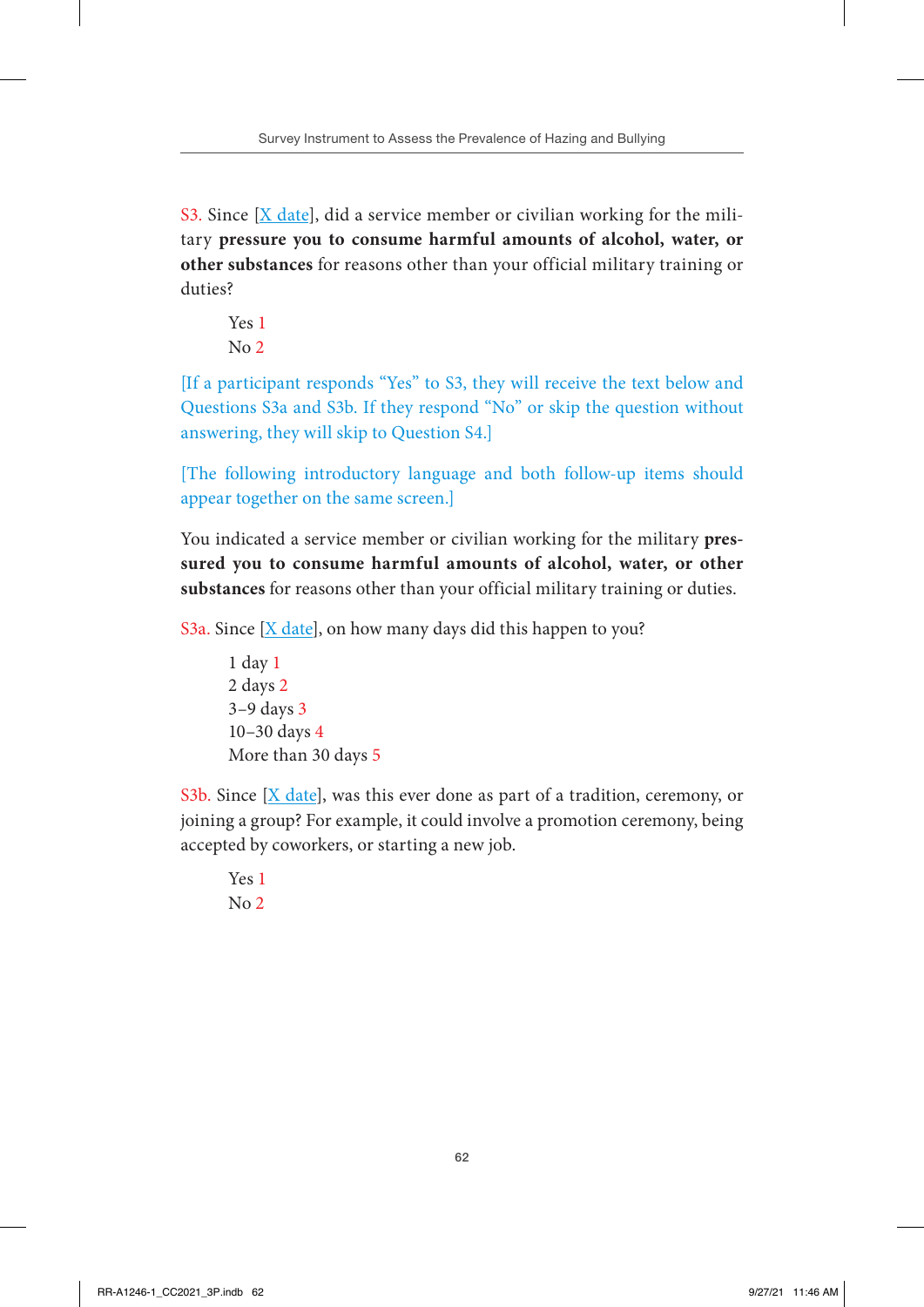S4. Since  $[X \text{ date}]$ , did a service member or civilian working for the military **subject you to a cruel prank or abuse you** for reasons other than your official military training or duties? For example, they intentionally left you stranded, or bound, taped, shaved, or painted your body.

Yes 1 No 2

[If a participant responds "Yes" to S4, they will receive the text below and Questions S4a and S4b. If they respond "No" or skip the question without answering, they will skip to S5.]

[The following introductory language and both follow-up items should appear together on the same screen.]

You indicated a service member or civilian working for the military **subjected you to a cruel prank or abused you** for reasons other than your official military training or duties.

S4a. Since  $[X \text{ date}]$ , on how many days did this happen to you?

```
1 day 1
2 days 2
3–9 days 3
10–30 days 4
More than 30 days 5
```
S4b. Since  $[X \text{ date}]$ , was this ever done as part of a tradition, ceremony, or joining a group? For example, it could involve a promotion ceremony, being accepted by coworkers, or starting a new job.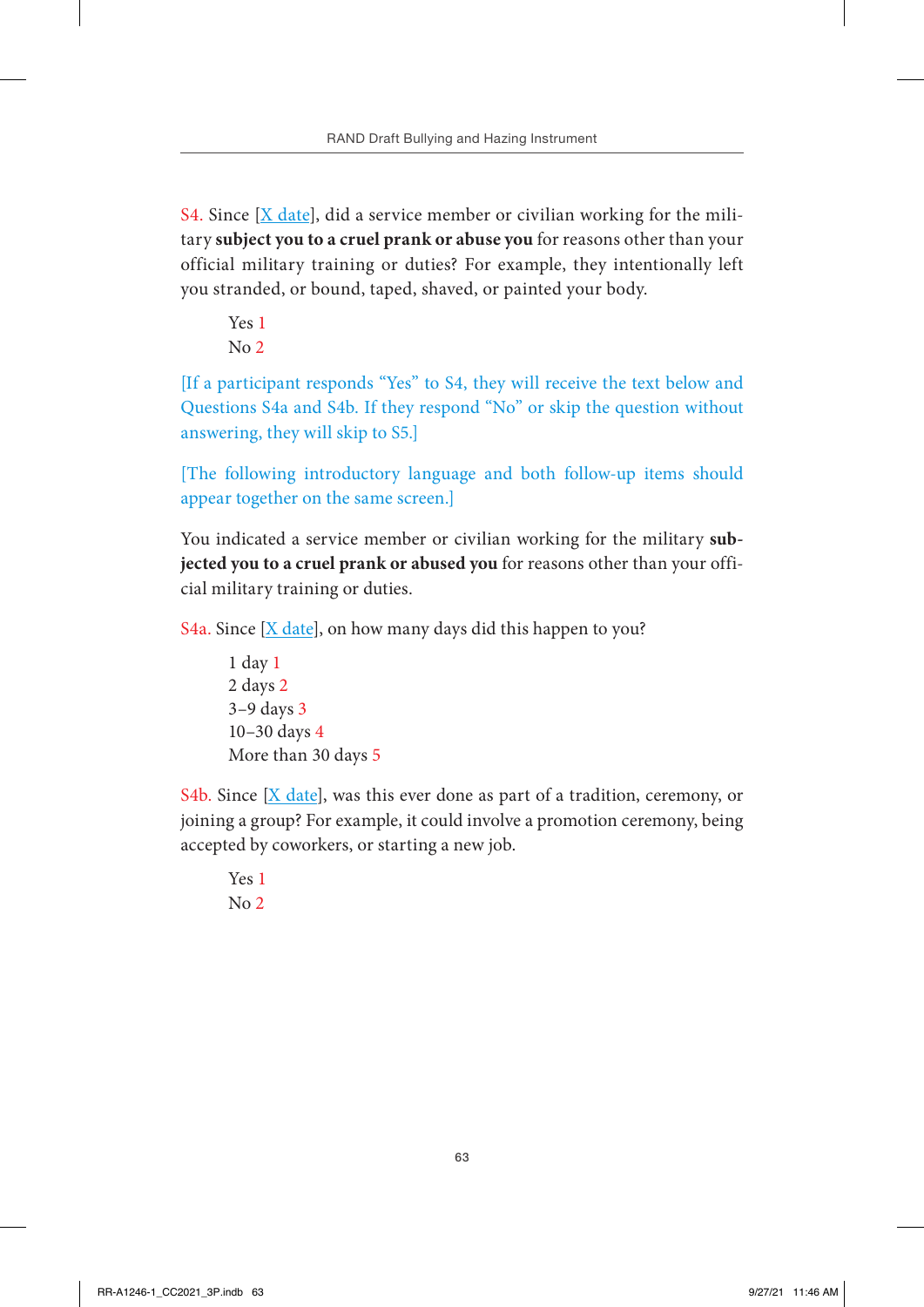S5. Since  $[X \text{ date}]$ , did a service member or civilian working for the military **take or damage your property** for reasons other than your official military training or duties?

Yes 1 No 2

[If a participant responds "Yes" to S5, they will receive the text below and Questions S5a and S5b. If they respond "No" or skip the question without answering, they will skip to S6.]

[The following introductory language and both follow-up items should appear together on the same screen.]

You indicated a service member or civilian working for the military **took or damaged your property** for reasons other than your official military training or duties.

S5a. Since  $[X \text{ date}]$ , on how many days did this happen to you?

```
1 day 1
2 days 2
3–9 days 3
10–30 days 4
More than 30 days 5
```
S5b. Since  $[X \text{ date}]$ , was this ever done as part of a tradition, ceremony, or joining a group? For example, it could involve a promotion ceremony, being accepted by coworkers, or starting a new job.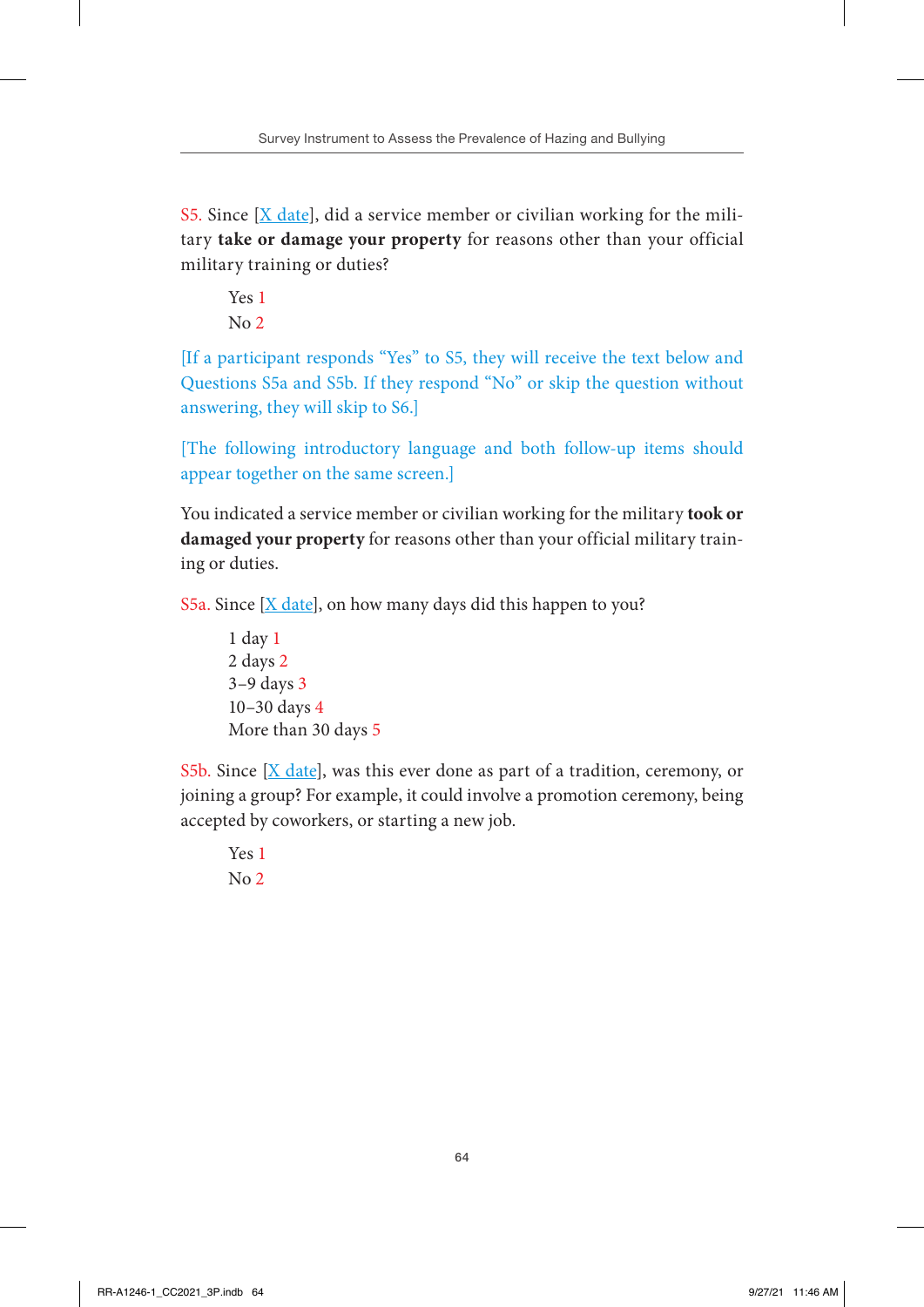S6. Since  $[X \text{ date}]$ , did a service member or civilian working for the military **pressure you to do something illegal or dangerous** for reasons other than your official military training or duties? For example, they pressured you to take risks to prove your bravery, steal something, or harm another person.

```
Yes 1
No 2
```
[If a participant responds "Yes" to S6, they will receive the text below and Questions S6a and S6b. If they respond "No" or skip the question without answering, they will skip to Question S7.]

[The following introductory language and both follow-up items should appear together on the same screen.]

You indicated a service member or civilian working for the military **pressured you to do something illegal or dangerous** for reasons other than your official military training or duties.

S6a. Since  $[X \text{ date}]$ , on how many days did this happen to you?

```
1 day 1
2 days 2
3–9 days 3
10–30 days 4
More than 30 days 5
```
S6b. Since  $[X \text{ date}]$ , was this ever done as part of a tradition, ceremony, or joining a group? For example, it could involve a promotion ceremony, being accepted by coworkers, or starting a new job.

```
Yes 1
No<sub>2</sub>
```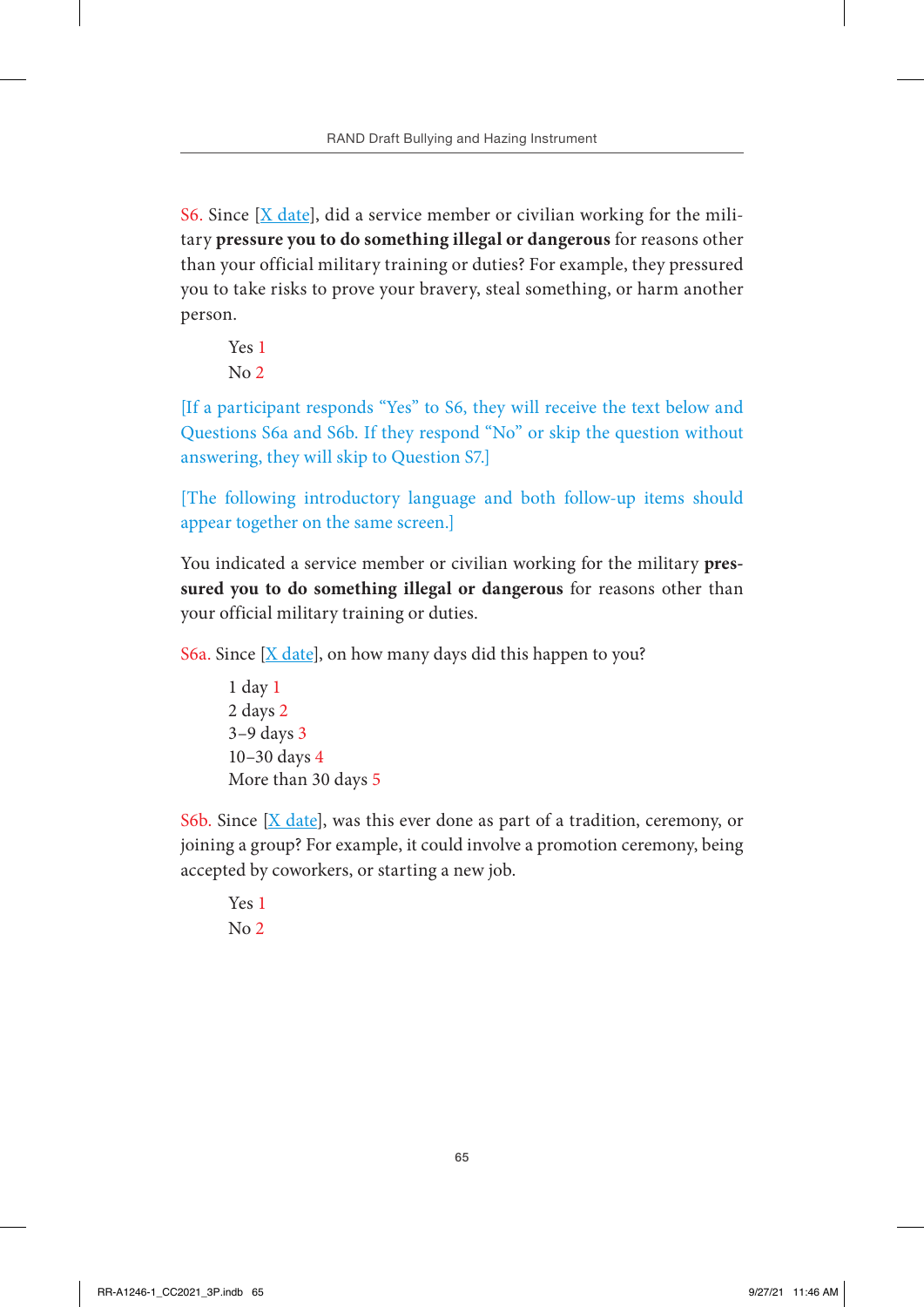S7. Since  $[X \text{ date}]$ , did a service member or civilian working for the military **try to humiliate you** for reasons other than your official military training or duties? For example, they shared nude pictures without your permission, spread hurtful gossip about you, or made you do something embarrassing.

```
Yes 1
No 2
```
[If a participant responds "Yes" to S7, they will receive the text below and Questions S7a and S7b. If they respond "No" or skip the question without answering, they will skip to Question S8.]

[The following introductory language and both follow-up items should appear together on the same screen.]

You indicated a service member or civilian working for the military **tried to humiliate you** for reasons other than your official military training or duties.

S7a. Since  $[X \text{ date}]$ , on how many days did this happen to you?

```
1 day 1
2 days 2
3–9 days 3
10–30 days 4
More than 30 days 5
```
 $S7b$ . Since  $[X \text{ date}]$ , was this ever done as part of a tradition, ceremony, or joining a group? For example, it could involve a promotion ceremony, being accepted by coworkers, or starting a new job.

```
Yes 1
No<sub>2</sub>
```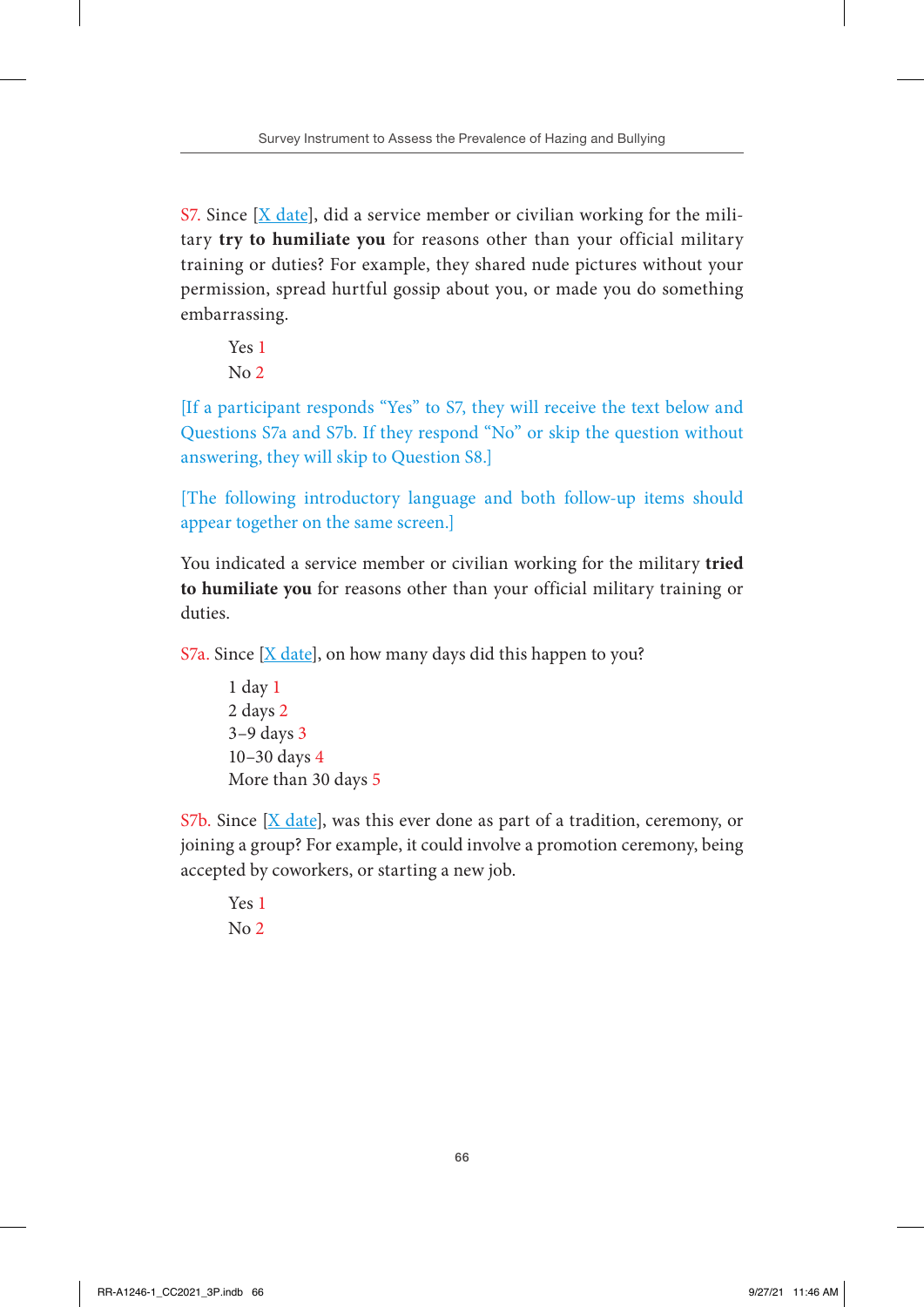S8. Since  $[X \text{ date}]$ , did a service member or civilian working for the military **hurtfully insult you** for reasons other than your official military training or duties? For example, they made fun of your appearance or tried to upset you by calling you a fag or retard.

Yes 1 No 2

[If a participant responds "Yes" to S8, they will receive the text below and Questions S8a and S8b. If they respond "No" or skip the question without answering, they will skip to Question S9.]

[The following introductory language and both follow-up items should appear together on the same screen.]

You indicated a service member or civilian working for the military **hurtfully insulted you** for reasons other than your official military training or duties.

S8a. Since  $[X \text{ date}]$ , on how many days did this happen to you?

```
1 day 1
2 days 2
3–9 days 3
10–30 days 4
More than 30 days 5
```
S8b. Since  $[X \text{ date}]$ , was this ever done as part of a tradition, ceremony, or joining a group? For example, it could involve a promotion ceremony, being accepted by coworkers, or starting a new job.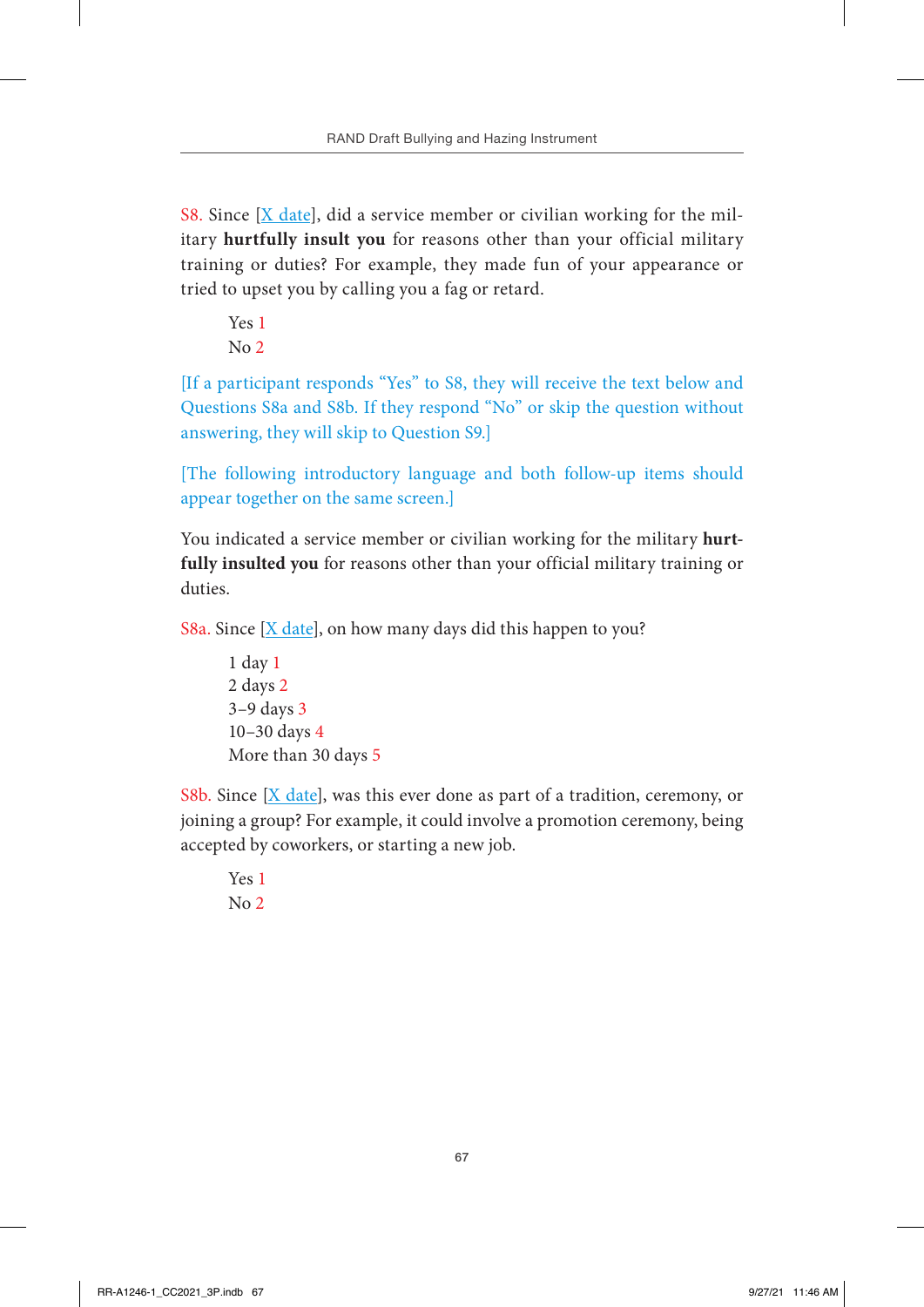S. Since  $[X \text{ date}]$ , did a service member or civilian working for the military **pressure you to engage in disgusting activities** for reasons other than your official military training or duties? For example, put something gross in your mouth, threw you in unsanitary water, or encouraged you to urinate on someone.

```
Yes 1
No 2
```
[If a participant responds "Yes" to S9, they will receive the text below and Questions S9a and S9b. If they respond "No" or skip the question without answering, they will skip to Question S10.]

[The following introductory language and both follow-up items should appear together on the same screen.]

You indicated a service member or civilian working for the military **pressured you to engage in disgusting activities** for reasons other than your official military training or duties.

S9a. Since  $[X \text{ date}]$ , on how many days did this happen to you?

```
1 day 1
2 days 2
3–9 days 3
10–30 days 4
More than 30 days 5
```
S9b. Since  $[X \text{ date}]$ , was this ever done as part of a tradition, ceremony, or joining a group? For example, it could involve a promotion ceremony, being accepted by coworkers, or starting a new job.

```
Yes 1
No<sub>2</sub>
```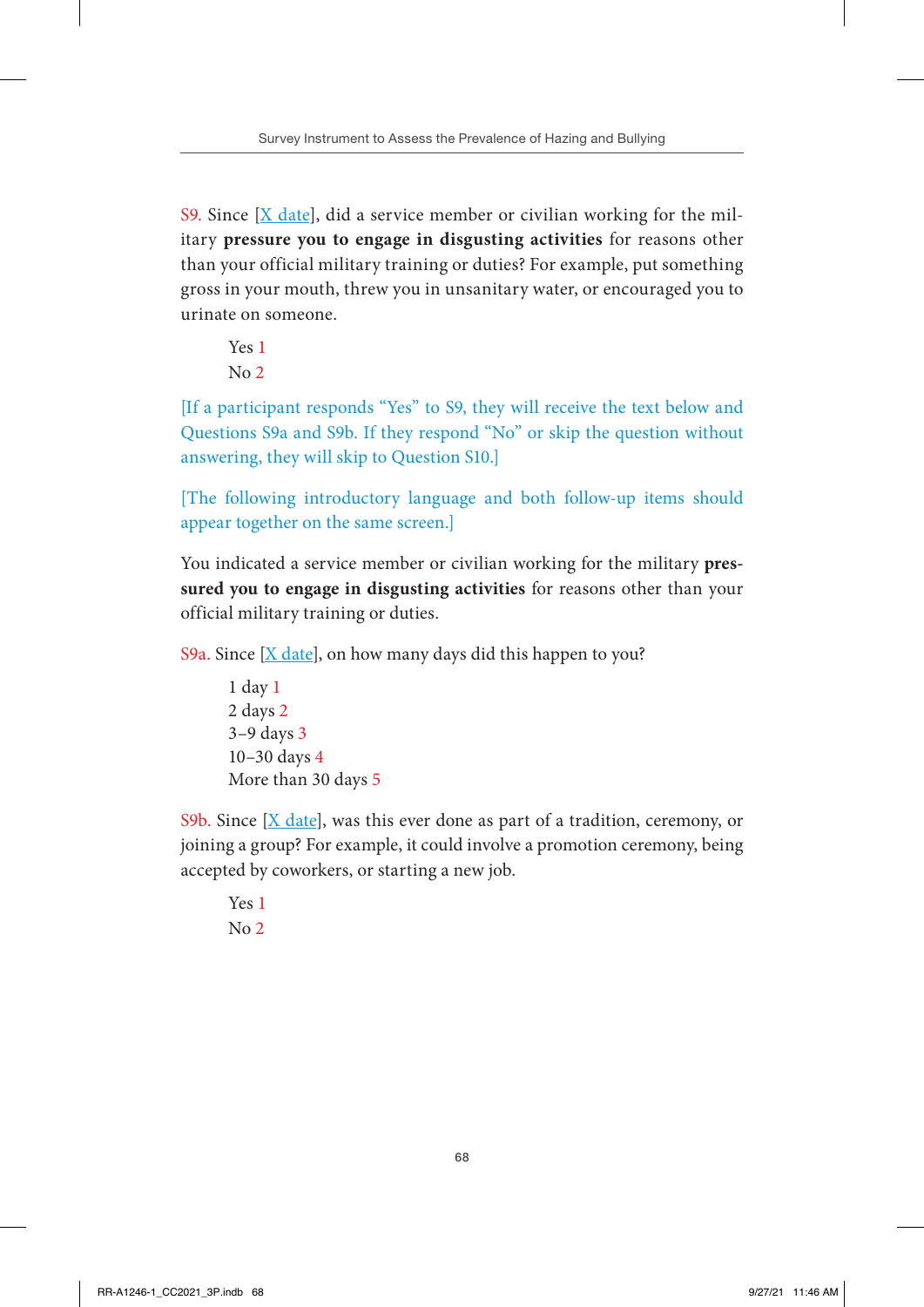S10. Since  $[X \text{ date}]$ , did a service member or civilian working for the military **touch your private body parts, or make you touch theirs, when they knew this contact was unwanted** for reasons other than your official military training or duties? For example, they pressed their crotch on you, put something in your rectum, or groped you.

```
Yes 1
No 2
```
[If a participant responds "Yes" to S10, they will receive the text below and Questions S10a and S10b. If they respond "No" to or skip the question without answering, they will skip to the next survey section.]

You indicated a service member or civilian working for the military **touched your private body parts, or made you touch theirs, when they knew this contact was unwanted** for reasons other than your official military training or duties.

[The following introductory language and both follow-up items should appear together on the same screen.]

S10a. Since  $[X \text{ date}]$ , on how many days did this happen to you?

```
1 day 1
2 days 2
3–9 days 3
10–30 days 4
More than 30 days 5
```
S10b. Since  $[X \text{ date}]$ , was this ever done as part of a tradition, ceremony, or joining a group? For example, it could involve a promotion ceremony, being accepted by coworkers, or starting a new job.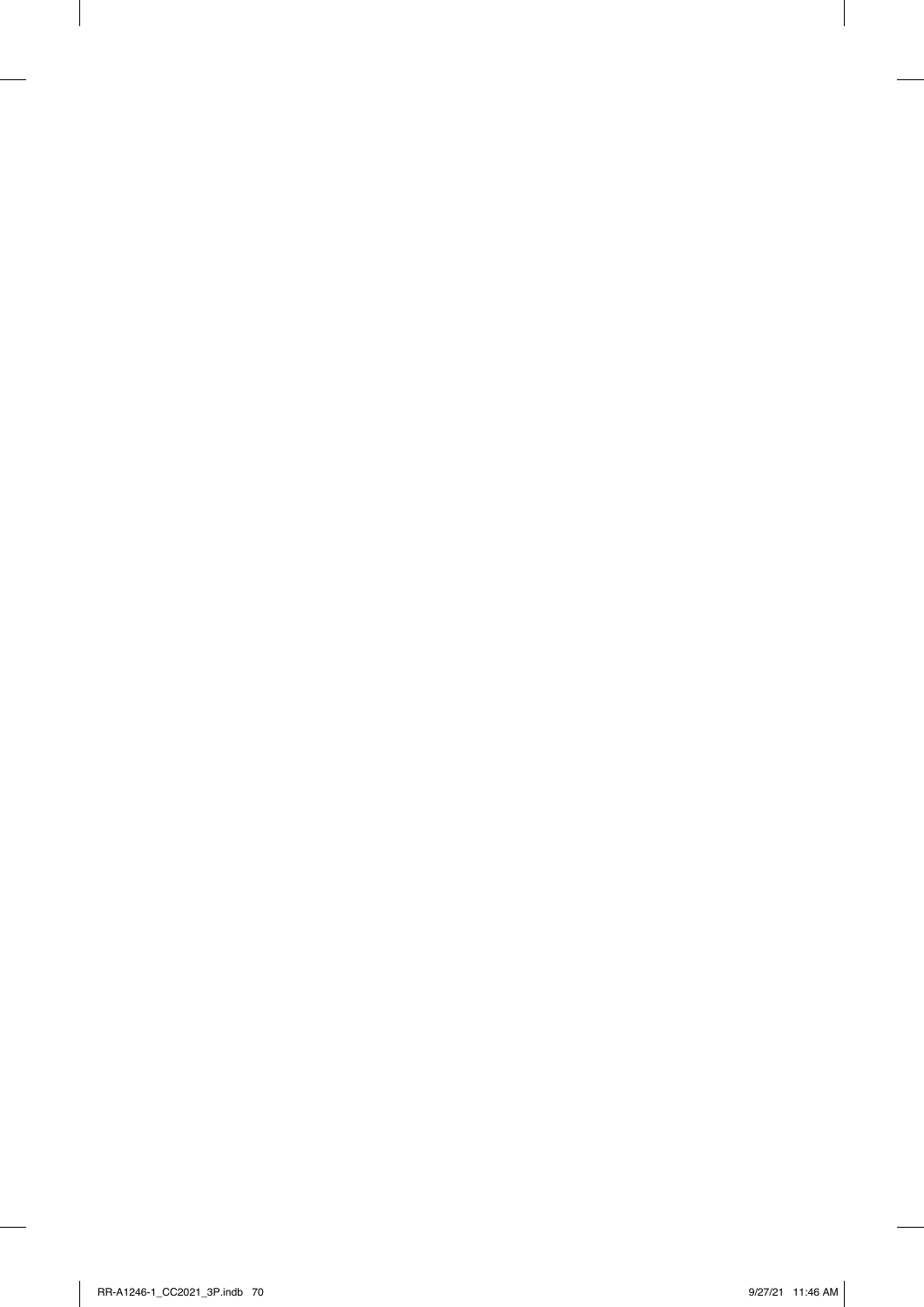#### APPENDIX C

## Department of Defense–Revised Bullying and Hazing Instrument

As discussed in Chapter One, DoD restructured the instrument with the goal of facilitating ease of programming, and, during this restructure, DoD added two survey items (Question 26 and Question 27 in this appendix). RAND researchers used the DoD-restructured instrument design, listed in this appendix, in cognitive interviews. We were not tasked with comparing participants' reactions to each instrument design, but we were able to gather information about the restructured instrument during cognitive interviews. This appendix contains an assessment of how survey participants might respond differently to survey items on the RAND and DoD-restructured instruments—information that was provided to DoD before initiation of cognitive interviews. The primary differences between the initial survey design and the subsequent DoD-restructured design included elimination of the repetition of the item stem indicating the time frame and restructuring of follow-up survey items into tables, rather than placement of relevant items immediately after each screening item. Since Appendix B contains the survey format that RAND recommends, the wording changes that are described in Chapter Three have been incorporated into Appendix B, but we have not incorporated those changes into this appendix.

Compared with the original instrument design, the DoD-restructured instrument might require less time of participants, as they do not have to read "Since  $[X \text{ date}]$ , did a military employee . . ." as part of each item.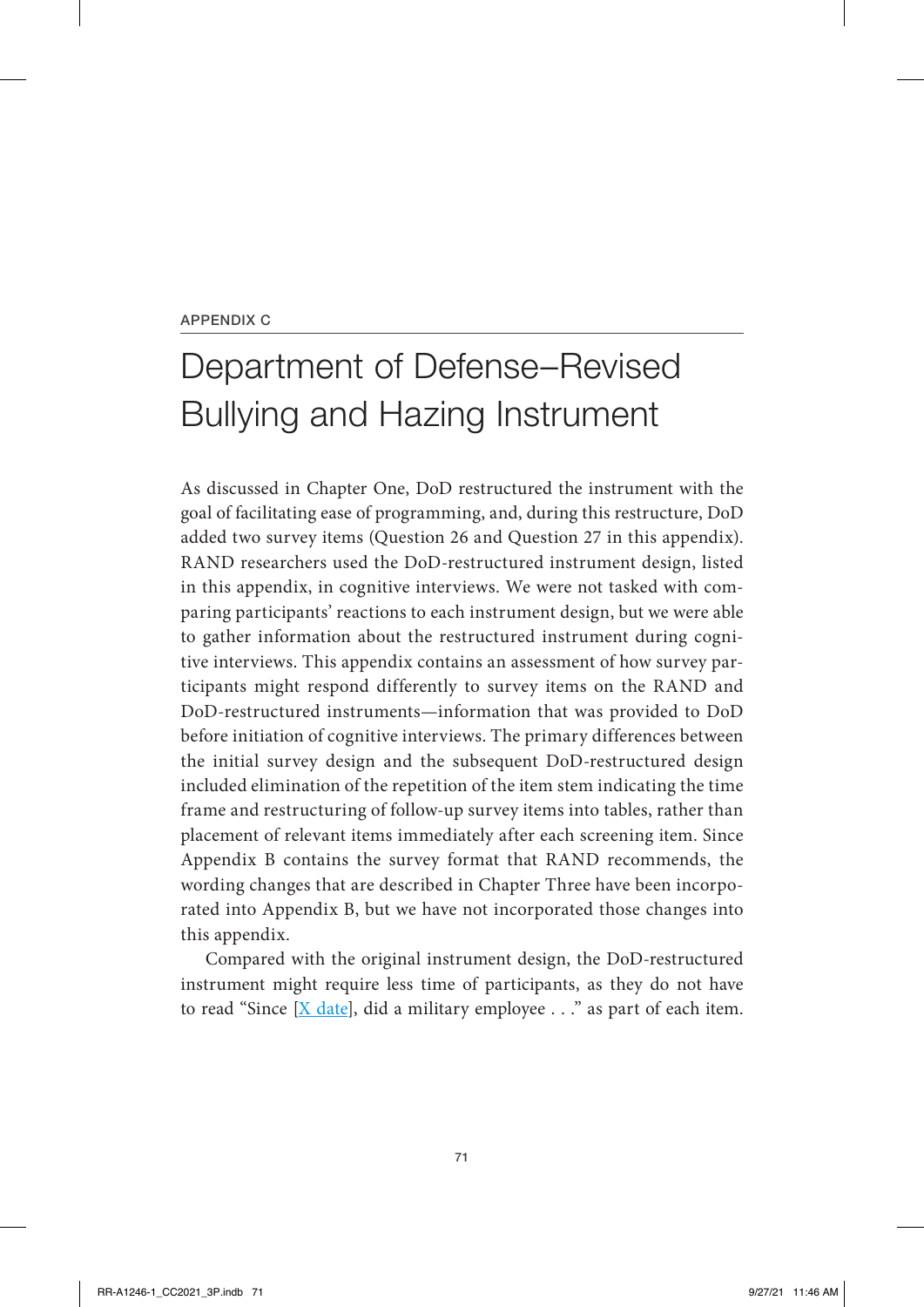However, rereading this reminder in each item might be important to ensure that participants indicate experiences that occurred in the past year only. In the DoD-restructured table formats, participants might be more likely to initially skip the item stem or forget the time frame as they work through the survey questions. Responses outside the desired time frame could bias prevalence estimates upward if some participants begin providing responses for their lifetime or career experiences, rather than limiting themselves to the past year.

For the DoD-restructured survey item tables addressing hazing and bullying (Questions 24 and 25), the table format might require more time of participants than that of the initial instrument design. In the DoD-restructured format, participants need to read each behavior three times—once before answering the experience question (Question 22), a second time before answering the hazing question (Question 24), and a third time before answering the bullying question (Question 25). For a hypothetical participant who had experienced every hazing/bullying behavior, the table format in Questions 24 and 25 would require reading more words than the instrument design following expert review. That is, in the DoDrestructured table format, the savings from not repeating the stem are eliminated by repeating the behaviors.

In addition to the number of words, the DoD-restructured table format might increase cognitive load for the follow‐up questions (Questions 24 and 25). Participants need to orient to the specified behavior for each question. This cognitive load is likely reduced in the instrument design format created following expert review (Goldstein, 2014), in which the participant orients to the behavior a single time and then answers the follow‐up questions in succession.

Further, many survey takers either skip or skim table stems. If a participant does not read the stems to Questions 24 and 25, it might look like the original screening questions are being repeated a second time. Therefore, some participants might see what looks like the same items again and become frustrated, leading to potential dropout.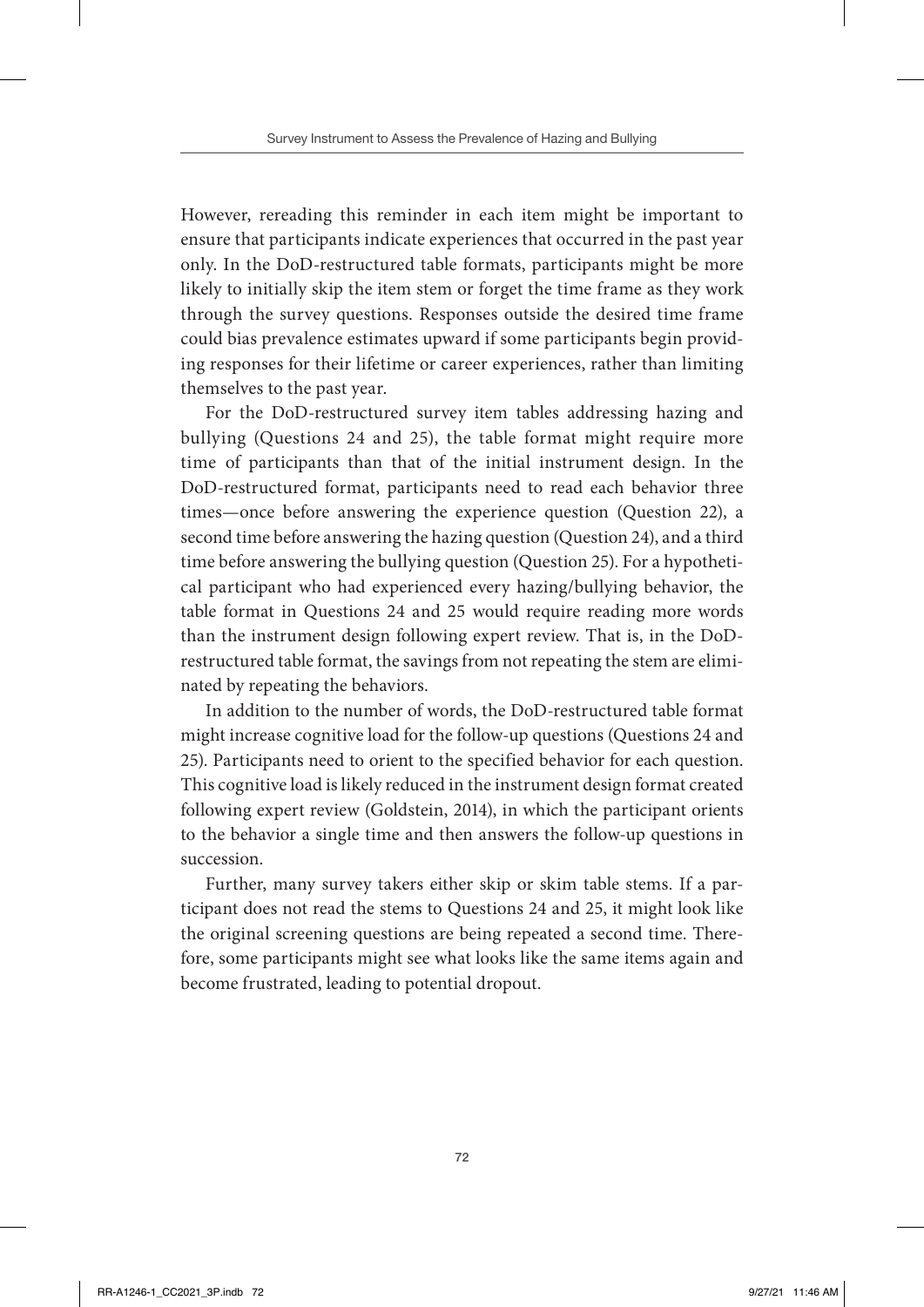Hazing/Bullying Instrument (Subset of the Workplace and Equal Opportunity Survey)

The following questions ask about things that happened within the past 12 months. For these items, "military member" may refer to anyone in your chain of command, including DoD civilians. When you are answering these questions, please do NOT include any events that occurred before [Date that is 12 months before today's date will be inserted throughout; X date].

Q22. **Since** [date exactly one year ago; **X date**]**, did a military member**<sup>1</sup> **. . .** *Mark "Yes" or "No" for each item.*

|                                                                                                                                                                                                                                                          | Yes | No             |
|----------------------------------------------------------------------------------------------------------------------------------------------------------------------------------------------------------------------------------------------------------|-----|----------------|
| Q22a. Threaten or deliberately cause you physical pain for reasons other<br>than your official military training or duties? For example, they pinned<br>insignia into your skin, or hit, kicked, pushed, or slapped you.                                 |     | $\overline{2}$ |
| Q22b. Deprive you of food, water, or sleep for reasons other than your<br>official military training or duties?                                                                                                                                          |     |                |
| Q22c. Pressure you to consume harmful amounts of alcohol, water, or other<br>substances for reasons other than your official military training or duties?                                                                                                |     | 2              |
| Q22d. Harmfully trick or abuse you for reasons other than your official<br>military training or duties? For example, they intentionally left you<br>stranded, or bound, taped, shaved, or painted your body.                                             |     |                |
| Q22e. Take or damage your property for reasons other than your official<br>military training or duties?                                                                                                                                                  |     | 2              |
| Q22f. Pressure you to do something illegal or dangerous for reasons other<br>than your official military training or duties? For example, they pressured<br>you to take risks to prove your bravery, steal something, or harm another<br>person.         |     |                |
| Q22g. Try to humiliate you for reasons other than your official military training or<br>duties? For example, they shared nude pictures without your permission,<br>spread hurtful gossip about you online, or made you pretend to have sex.              |     |                |
| Q22h. Hurtfully insult you for reasons other than your official military training<br>or duties? For example, they made fun of your appearance or tried to<br>upset you by calling you a fag or dyke.                                                     |     |                |
| Q22i. Pressure you to engage in disgusting activities for reasons other<br>than your official military training or duties? For example, put something<br>gross in your mouth, threw you in unsanitary water, or encouraged you<br>to urinate on someone. |     |                |
| Q22j. Touch your private body parts, or make you touch theirs, when they<br>knew this contact was unwanted? For example, they pressed their<br>crotch on you, put something in your rectum, or groped you.                                               |     |                |

 $1$  Based on cognitive interviews with service members, we recommend that "military" member" be revised to "service member or civilian working for the military."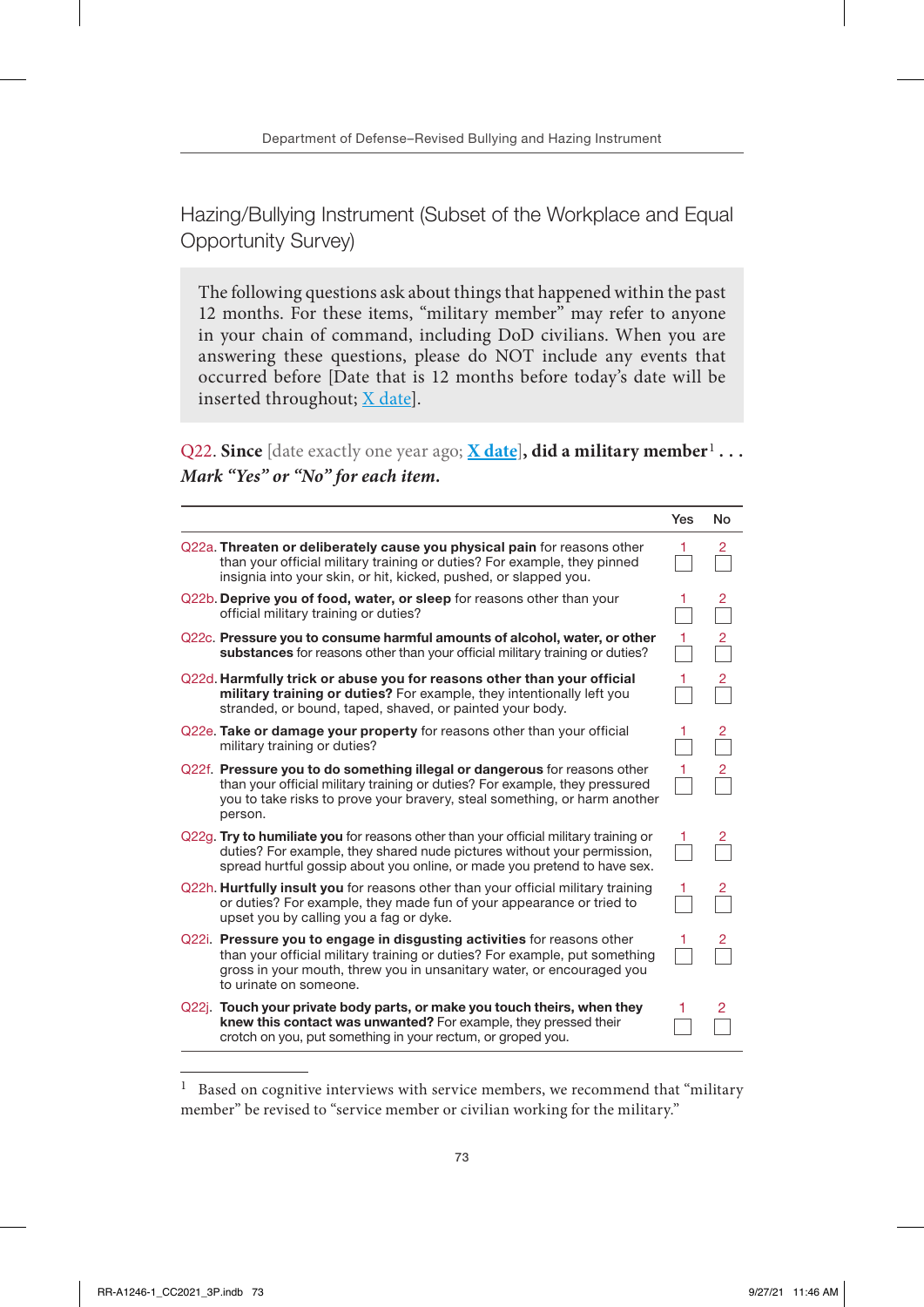[If a participant responds "Yes" to Q22j, they will receive Q23. If they respond "No" to or skip the question without answering, they will skip to the next survey section.]

Q23. [This question is asked only if the person answered "yes" to "j" above] **You indicated a military member touched your private body parts, or made you touch his/hers, when he/she knew this contact was unwanted. Was this part of an official medical exam or for another official military purpose?**



 $\Box$  No 2

[Participants who responded "No" to all items in Q22 will skip Q23, all items in Q24, and all items in Q25, Q26, and Q27. After completing items Q22a through Q22j, participants who responded "Yes" to any one of the items in Q22a through Q22i will receive the corresponding items in Q24. If they respond "No" to an item in Q22a through Q22i, they will not receive the corresponding item in Q24. For example, if a participant responds "Yes" to Q22a, they will receive Q24a. If they respond "No" to Q22a, they will not receive Q24a. If a participant responds "Yes" to Q22j and "No" to Q23, they will receive Q24j. If they respond "Yes" to Q22j and "Yes" to Q23, they will not receive Q24j.]

You indicated in the previous questions that within the past 12 months you experienced behaviors from a military member. The following questions ask about the purpose of the misconduct.

Q24. [If a question from Q22 is answered "yes," a corresponding followup question will be asked next. People who answered "no" will not see the follow-up question.] **Since** [date exactly one year ago; X date]**, was this misconduct ever done as part of a tradition, ceremony, or joining a group? For example, it could involve a promotion ceremony, being accepted by coworkers, or starting a new job.** *Mark "Yes" or "No" for each item.*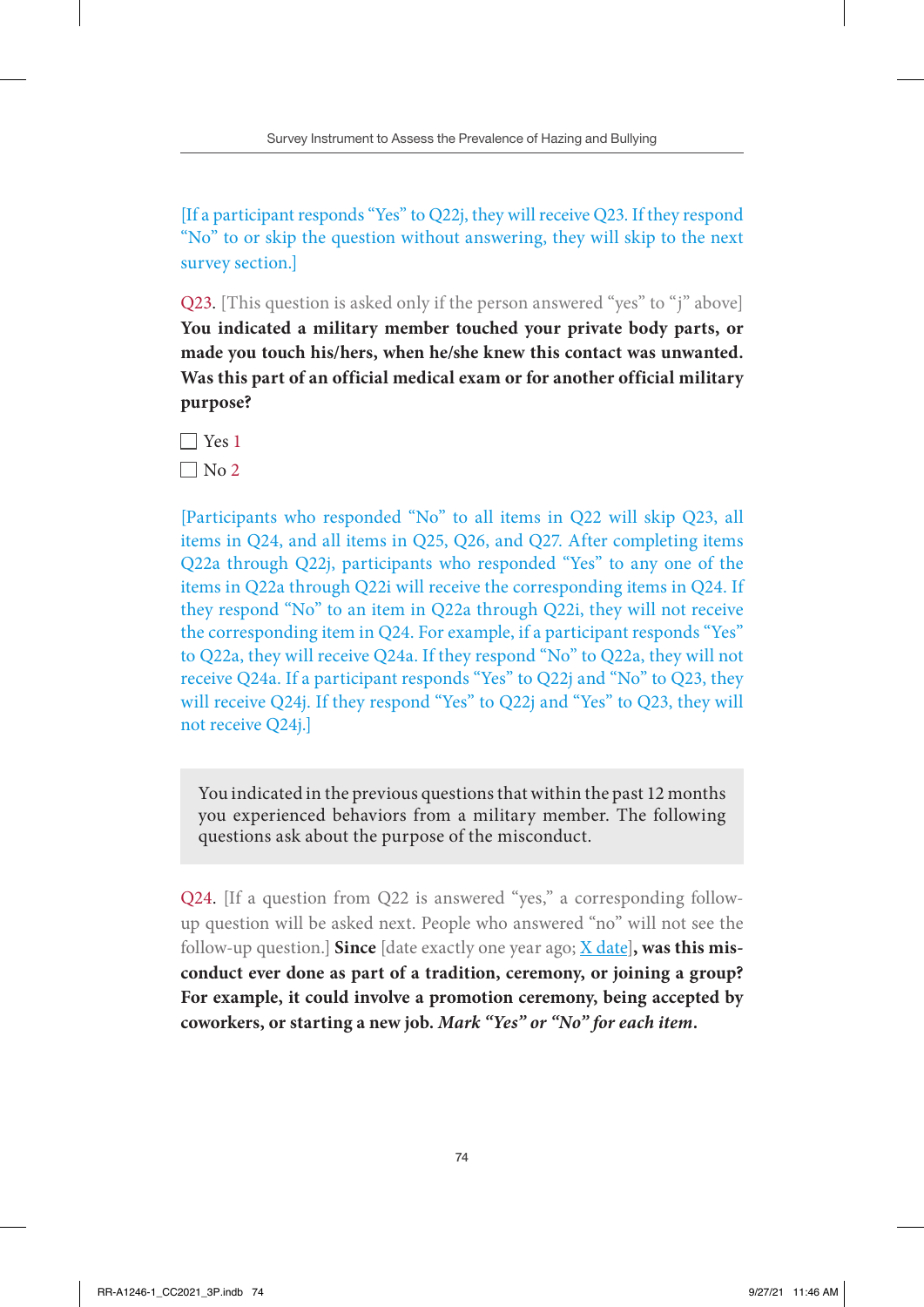|                                                                                                                                                                                                                                                                                | Yes | No             |
|--------------------------------------------------------------------------------------------------------------------------------------------------------------------------------------------------------------------------------------------------------------------------------|-----|----------------|
| Q24a. A military member threatened or deliberately caused you<br>physical pain for reasons other than your official military<br>training or duties? For example, they pinned insignia into your<br>skin, or hit, kicked, pushed, or slapped you.                               | 1   | 2              |
| Q24b. A military member deprived you of food, water, or sleep<br>for reasons other than your official military training or duties?                                                                                                                                             | 1   | $\overline{2}$ |
| Q24c. A military member pressured you to consume harmful<br>amounts of alcohol, water, or other substances for reasons<br>other than your official military training or duties?                                                                                                | 1   |                |
| Q24d. A military member harmfully tricked or abused you for<br>reasons other than your official military training or duties?<br>For example, he/she intentionally left you stranded, or bound,<br>taped, shaved, or painted your body.                                         | 1   | 2              |
| Q24e. A military member took or damaged your property for reasons<br>other than your official military training or duties?                                                                                                                                                     | 1   | 2              |
| Q24f. A military member pressured you to do something illegal or<br>dangerous for reasons other than your official military training<br>or duties? For example, he/she pressured you to take risks to<br>prove your bravery, steal something, or harm another person.          | 1   |                |
| Q24g. A military member tried to humiliate you for reasons other<br>than your official military training or duties? For example, he/she<br>shared nude pictures without your permission, spread hurtful<br>gossip about you online, or made you pretend to have sex.           | 1   | 2              |
| Q24h. A military member hurtfully insulted you for reasons other<br>than your official military training or duties? For example, he/she<br>made fun of your appearance or tried to upset you by calling<br>you a fag or dyke.                                                  | 1   | 2              |
| Q24i. A military member pressured you to engage in disgusting<br>activities for reasons other than your official military training<br>or duties? For example, put something gross in your mouth,<br>threw you in unsanitary water, or encouraged you to urinate on<br>someone. |     |                |
| Q24j. A military member touched your private body parts, or made<br>you touch his/hers, when he/she knew this contact was<br>unwanted, and it was not part of an official medical exam or<br>other official military purpose.                                                  |     | 2              |

[After completing Q24, participants who responded "Yes" to any one of the items in Q22a through Q22i will receive the corresponding items in Q25. If they respond "No" to an item in Q22a through Q22i, they will not receive the corresponding item in Q25. For example, if a participant responds "Yes" to Q22a, they will receive Q25a. If they respond "No" to Q22a, they will not receive Q25a. If a participant responds "Yes" to Q22j and "No" to Q23, they will receive Q25j. If they respond "Yes" to Q22j and "Yes" to Q23, they will not receive Q25j.]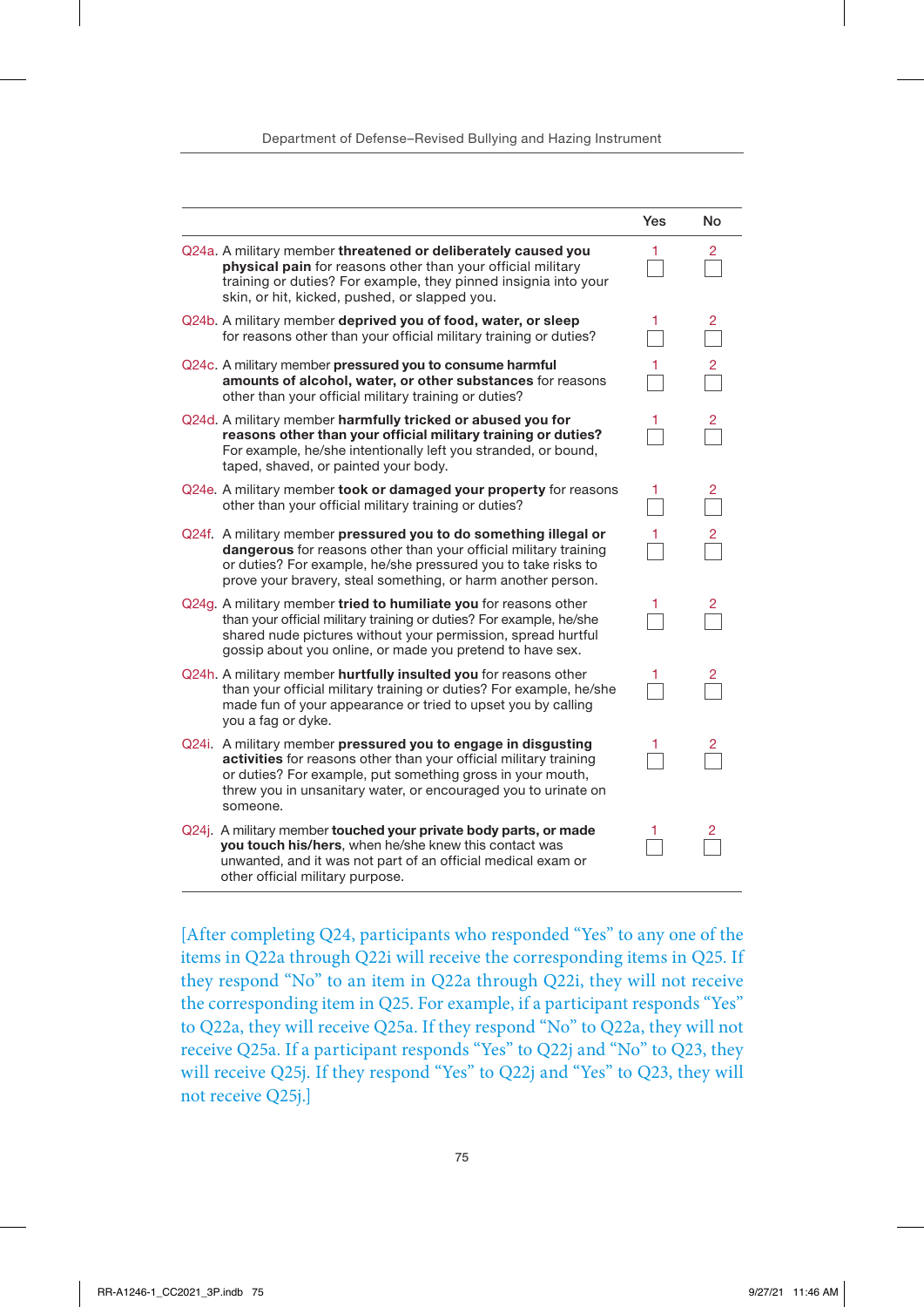You indicated in the previous questions that within the past 12 months you experienced behaviors from a military member. The following questions ask about the frequency that these behaviors occurred.

Q25. [If a question from 22 is answered "yes," a corresponding follow-up question will be asked next. People who answered "no" will not see the follow-up question.] **Since** [date exactly one year ago]**, on how many days did this happen to you?** *Mark one answer for each item.*

|                                                                                                                                                                                                                                                                                | More<br>than<br>30 days | 10-30<br>days | 3–9<br>days | 2 days         | 1 day |
|--------------------------------------------------------------------------------------------------------------------------------------------------------------------------------------------------------------------------------------------------------------------------------|-------------------------|---------------|-------------|----------------|-------|
| Q25a. A military member threatened or<br>deliberately caused you physical<br>pain for reasons other than your official<br>military training or duties? For example,<br>they pinned insignia into your skin, or hit,<br>kicked, pushed, or slapped you.                         | 5                       | 4             | 3           | $\overline{2}$ | 1     |
| Q25b. A military member deprived you of food,<br>water, or sleep for reasons other than<br>your official military training or duties?                                                                                                                                          | 5                       | 4             | 3           | 2              |       |
| Q25c. A military member pressured you to<br>consume harmful amounts of alcohol,<br>water, or other substances for reasons<br>other than your official military training or<br>duties?                                                                                          | 5                       | 4             | 3           | 2              |       |
| Q25d. A military member harmfully tricked<br>or abused you for reasons other than<br>your official military training or duties?<br>For example, he/she intentionally left you<br>stranded, or bound, taped, shaved, or<br>painted your body.                                   | 5                       | 4             | 3           | 2              |       |
| Q25e. A military member took or damaged<br>your property for reasons other than your<br>official military training or duties?                                                                                                                                                  | 5                       | 4             | 3           | 2              |       |
| Q25f. A military member pressured you to<br>do something illegal or dangerous for<br>reasons other than your official military<br>training or duties? For example, he/she<br>pressured you to take risks to prove your<br>bravery, steal something, or harm another<br>person. | 5                       | 4             | 3           | 2              |       |
| Q25g. A military member tried to humiliate<br>you for reasons other than your official<br>military training or duties? For example,<br>he/she shared nude pictures without your<br>permission, spread hurtful gossip about you                                                 | 5                       | 4             | 3           | 2              |       |

online, or made you pretend to have sex.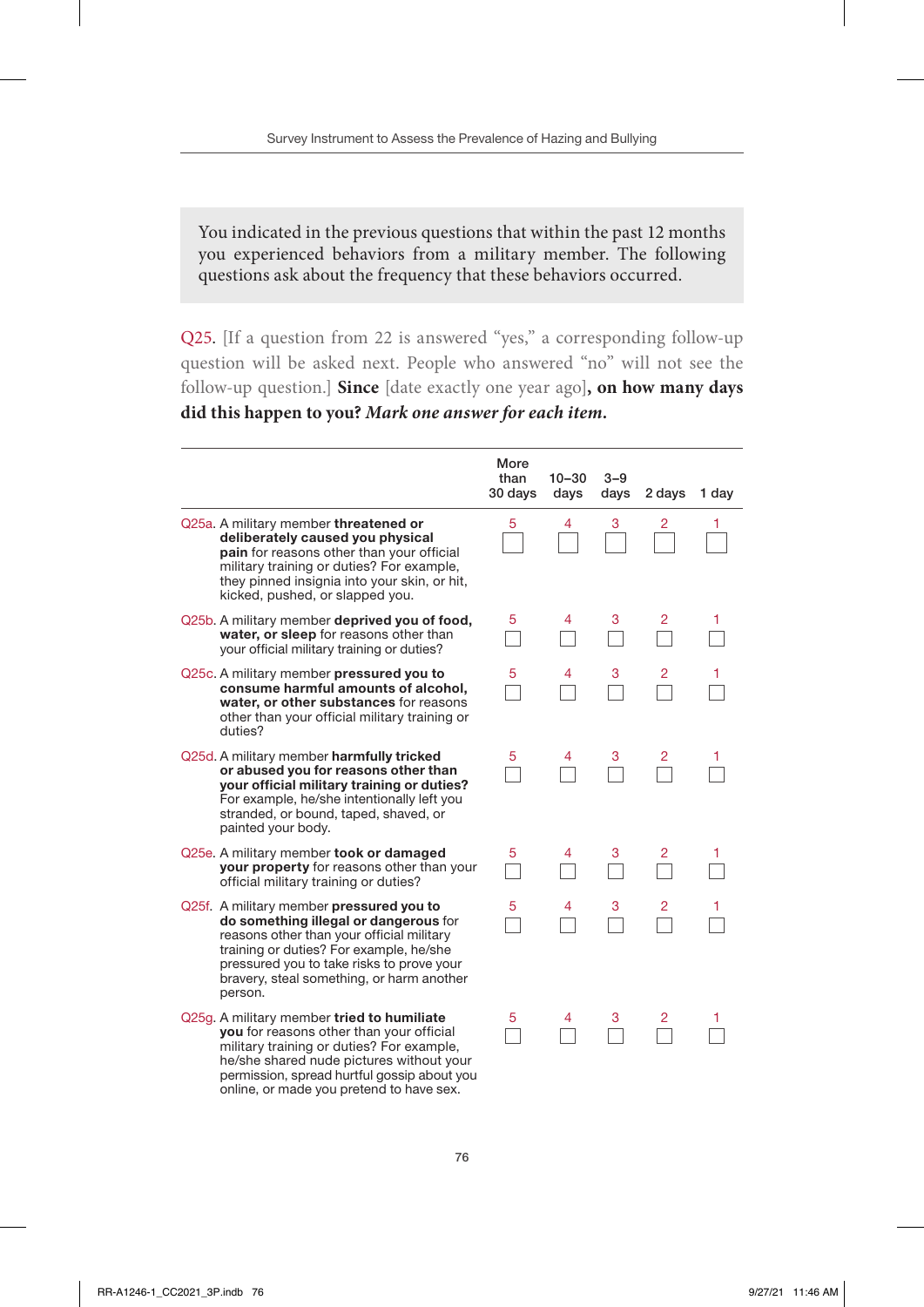|                                                                                                                                                                                                                                                                                      | More<br>than<br>30 days | $10 - 30$<br>days | $3 - 9$<br>days | 2 days        | 1 day |
|--------------------------------------------------------------------------------------------------------------------------------------------------------------------------------------------------------------------------------------------------------------------------------------|-------------------------|-------------------|-----------------|---------------|-------|
| Q25h. A military member hurtfully insulted you<br>for reasons other than your official military<br>training or duties? For example, he/she<br>made fun of your appearance or tried to<br>upset you by calling you a fag or dyke.                                                     | 5                       | 4                 | 3               | $\mathcal{P}$ |       |
| Q25i. A military member pressured you to<br>engage in disgusting activities for<br>reasons other than your official military<br>training or duties? For example, put<br>something gross in your mouth, threw you<br>in unsanitary water, or encouraged you to<br>urinate on someone. | 5                       | 4                 | 3               | 2             |       |
| Q25j. A military member touched your private<br>body parts, or make you touch his/hers,<br>when he/she knew this contact was<br>unwanted, and it was not part of an<br>official medical exam or other official<br>military purpose.                                                  | 5                       |                   | 3               | 2             |       |

[After completing Q24 and Q25, participants who responded "Yes" to any one of the items in Q22a through Q22i will receive Q26 and Q27. If a participant responds "Yes" to Q22j and "No" to Q23, they will receive Q26 and Q27. If they respond "Yes" to Q22j and "Yes" to Q23, they will not receive Q25j.]

Q26. [This question is asked only if the person answered "Yes" to any question from Q22] **In the previous question you indicated experiencing a behavior from a military member. Please specify in what context this behavior occurred (e.g., during training, with a supervisor present). Please do not include any Personally Identifiable Information (PII) that could identify yourself or others.**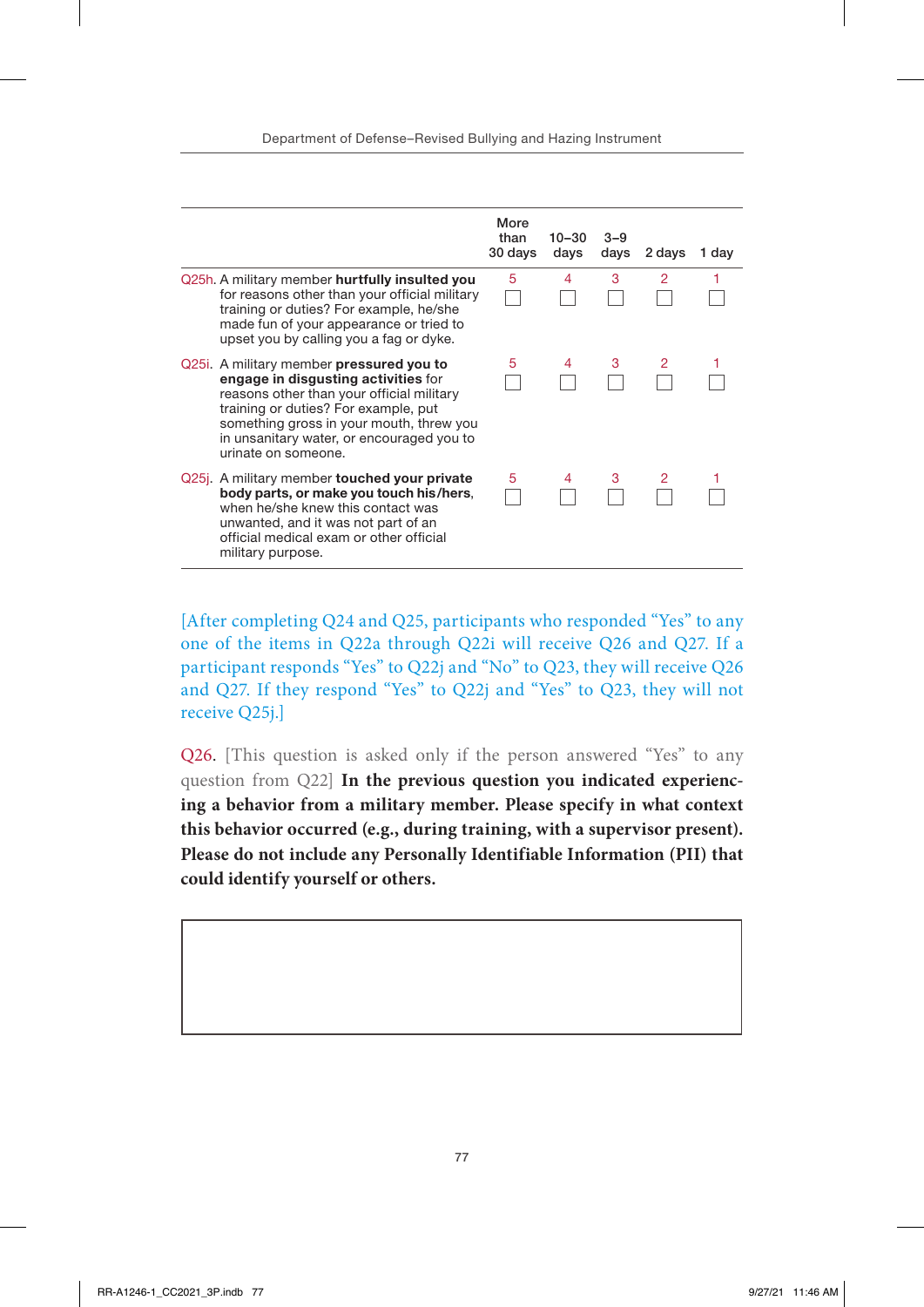Q27. [This question is asked only if the person answered "Yes" to any question from Q22] **Did any of the behaviors you indicated experiencing from a military member include online misconduct (e.g., social media posts, unsolicited contact through the internet)?**

 $\Box$  Yes 1  $\Box$  No 2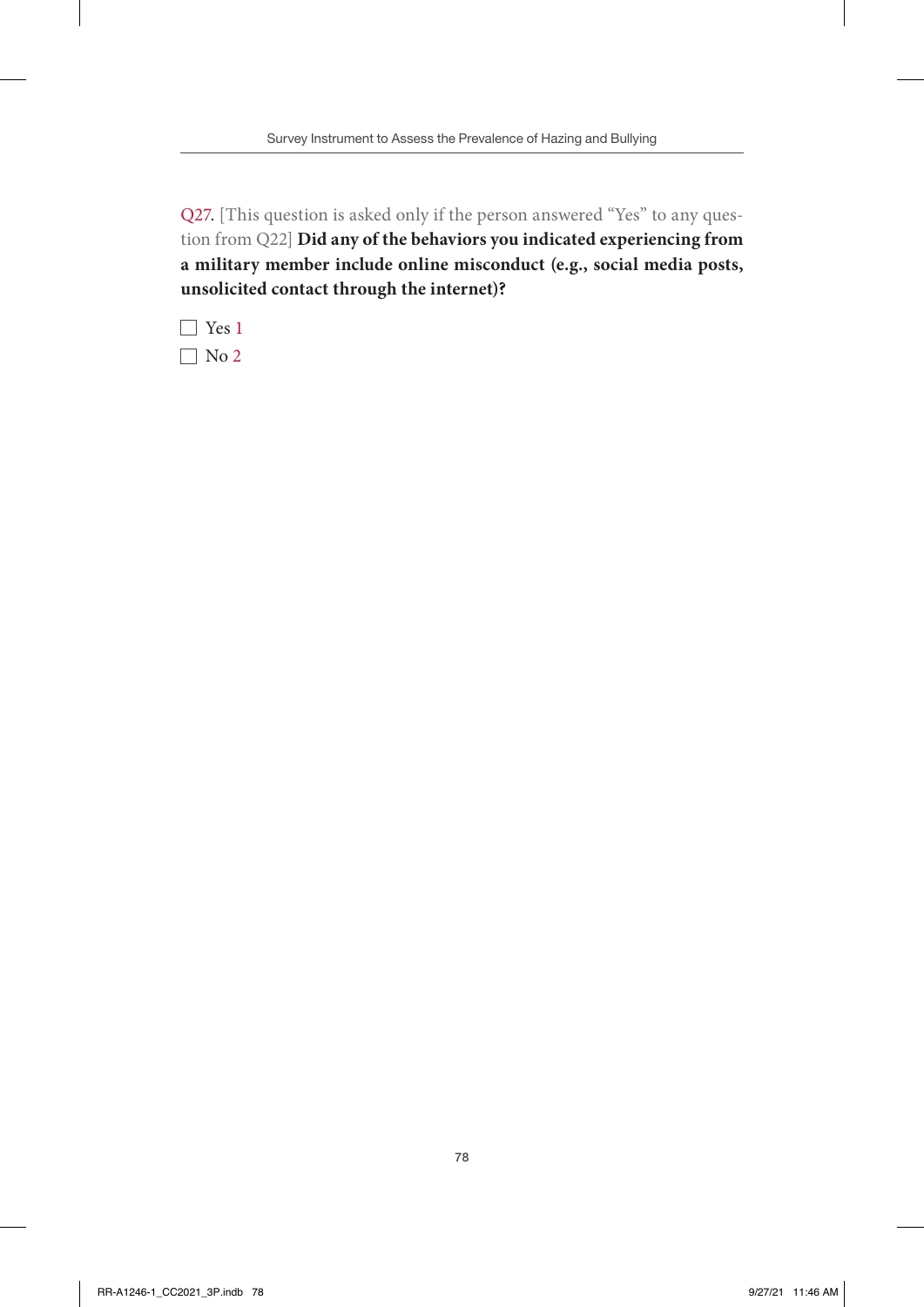## **References**

Allan, Elizabeth, David Kerschner, and Jessica M. Payne, "College Student Hazing Experiences, Attitudes, and Perceptions: Implications for Prevention," *Journal of Student Affairs, Research, and Practice*, Vol. 56, No. 1, 2019, pp. 32–48.

Allan, Elizabeth J., and Mary Madden, *Hazing in View: College Students at Risk*, Orono, Me.: University of Maine, March 11, 2008.

Alwin, Duane F., and Brett A. Beattie, "The KISS Principle in Survey Design: Question Length and Data Quality," *Sociological Methodology*, Vol. 46, No. 1, 2016, pp. 121–152.

Anusiewicz, Colleen V., Peng Li, and Patricia A. Patrician, "Measuring Workplace Bullying in a U.S. Nursing Population with the Short Negative Acts Questionnaire," *Research in Nursing and Health*, Vol. 44, 2021, pp. 319–328.

Astrauskaitė, Milda, Aidas Perminas, and Roy M. Kern, "Sickness, Colleagues' Harassment in Teachers' Work and Emotional Exhaustion," *Medicina (Kaunas)*, Vol. 46, No. 9, 2010, pp. 628–634.

Björkqvist, Kaj, Karin Österman, and Monika Hjelt‐Bäck, "Work Harassment Scale," Vaasa, Finland: Department of Psychology, Abo Akademi University, 1992.

———, "Aggression Among University Employees," *Aggressive Behavior*, Vol. 20, No. 3, 1994, pp. 173–184.

Björkqvist, Kaj, Karin Österman, and Kirsti M. J. Lagerspetz, "Sex Differences in Covert Aggression Among Adults," *Aggressive Behavior*, Vol. 20, No. 1, 1994, pp. 27–33.

Calvete, Esther, Izaskun Orue, Ana Estévez, Lourdes Villardón, and Patricia Padilla, "Cyberbullying in Adolescents: Modalities and Aggressors' Profile," *Computers in Human Behavior*, Vol. 26, No. 5, September 2010, pp. 1128–1135.

Campo, Shelly, Gretchen Poulos, and John W. Sipple, "Prevalence and Profiling: Hazing Among College Students and Points of Intervention," *American Journal of Health Behavior*, Vol. 29, No. 2, 2005, pp. 137–149.

Cohen, William A., "Hazing," memorandum for the Secretaries of the Military Departments et al., Washington, D.C.: U.S. Department of Defense, August 28, 1997.

Cowie, Helen, Paul Naylor, Ian Rivers, Peter K. Smith, and Beatriz Pereira, "Measuring Workplace Bullying," *Aggression and Violent Behavior*, Vol. 7, No. 1, 2002, pp. 33–51.

Defense Manpower Data Center, *2013 Workplace and Equal Opportunity Survey of Active Duty Members: Nonresponse Bias Analysis Report*, Ft. Belvoir, Va.: Defense Technical Information Center, DMDC Report No. 2013-046, 2014.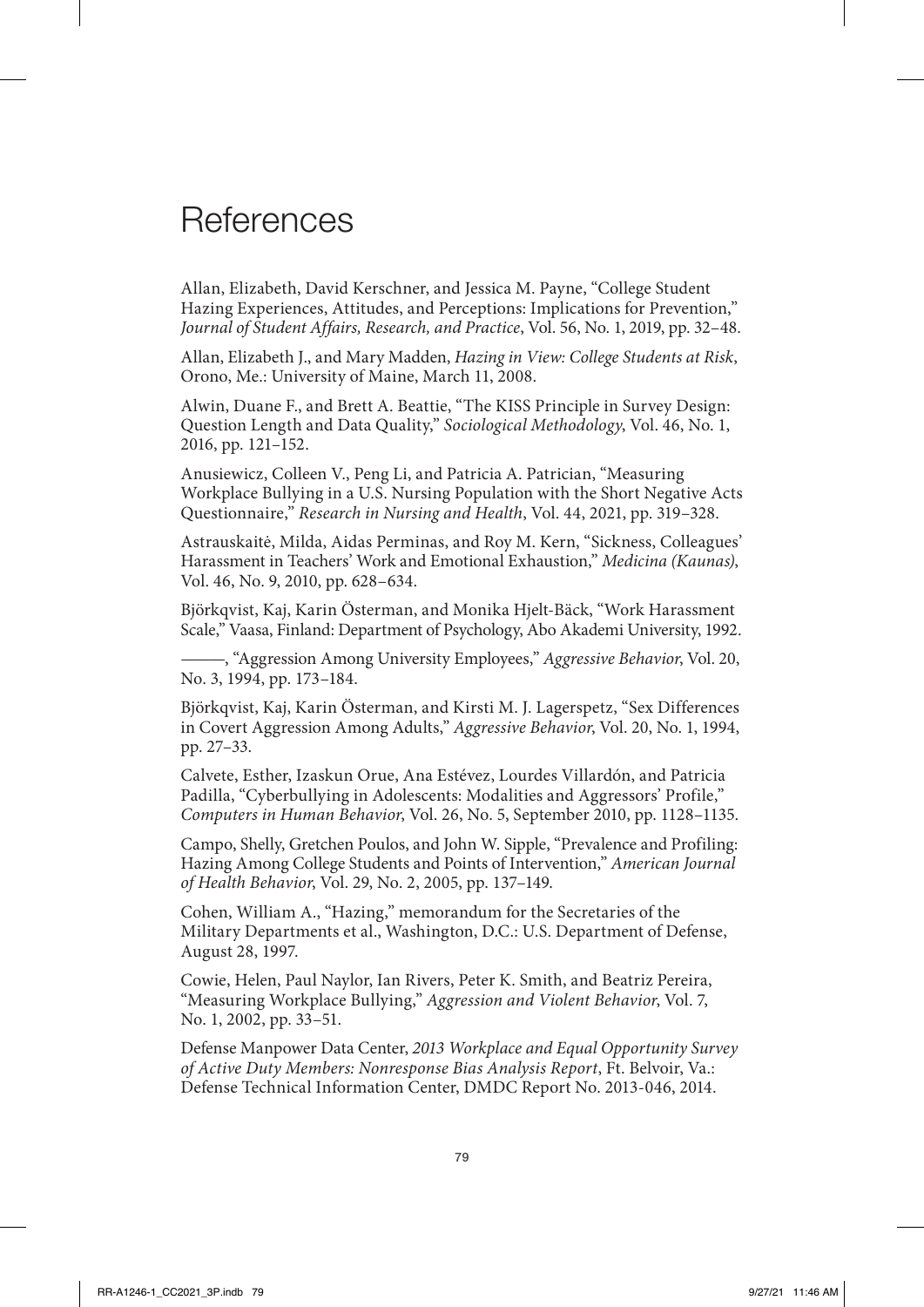———, *Status of Forces Surveys of Active Duty Members (2013 & 2014 SOFS-A)*, March 2016. As of September 13, 2018:

[https://download.militaryonesource.mil/12038/MOS/Reports/SOFS-A\\_Briefing](https://download.militaryonesource.mil/12038/MOS/Reports/SOFS-A_Briefing_20160311.pdf) \_20160311.pdf

Einarsen, Staale, Helge Hoel, and Guy Notelaers, "Measuring Exposure to Bullying and Harassment at Work: Validity, Factor Structure and Psychometric Properties of the Negative Acts Questionnaire—Revised," *Work & Stress*, Vol. 23, No. 1, 2009, pp. 24–44.

Einarsen, Ståle, and Bjørn I. Raknes, "Harassment in the Workplace and the Victimization of Men," *Violence and Victims*, Vol. 12, No. 3, February 1997, pp. 247–263.

Escartin, Jordi, Ivana Vranjes, Elfi Baillien, and Guy Notelaers, "Workplace Bullying and Cyberbullying Scales: An Overview," in Premilla D'Cruz, Ernesto Noronha, Guy Notelaers, and Charlotte Rayner, eds., *Concepts, Approaches and Methods*, Handbooks of Workplace Bullying, Emotional Abuse and Harassment, Singapore: Springer, 2019, pp. 1–37.

Farley, Samuel, Iain Coyne, Carolyn Axtell, and Christine Sprigg, "Design, Development and Validation of a Workplace Cyberbullying Measure, the WCM," *Work & Stress*, Vol. 30, No. 4, 2016, pp. 293–317.

Gibb, Zebbedia G., and Paul G. Devereux, "Who Does That Anyway? Predictors and Personality Correlates of Cyberbullying in College," *Computers in Human Behavior*, Vol. 38, 2014, pp. 8–16.

Goldstein, E. Bruce, *Cognitive Psychology: Connecting Mind, Research and Everyday Experience*, Scarborough, Ontario: Nelson Education, 2014.

Goodboy, Alan K., Matthew M. Martin, and San Bolkan, "Workplace Bullying and Work Engagement: A Self-Determination Model," *Journal of Interpersonal Violence*, Vol. 35, No. 2, 2020, pp. 4686–4708.

Johnson, Susan L., and Ruth E. Rea, "Workplace Bullying: Concerns for Nurse Leaders," *Journal of Nursing Administration*, Vol. 39, No. 2, February 2009, pp. 84–90.

Jonsson, Sandra, Tuija Muhonen, Rebecka Cowen Forssell, and Martin Backstrom, "Assessing Exposure to Bullying Through Digital Devices in Working Life: Two Versions of a Cyberbullying Questionnaire (CBQ)," *Psychology*, Vol. 8, 2017, pp. 477–494.

Keller, Kirsten M., Laura L. Miller, Sean Robson, Coreen Farris, Brian D. Stucky, Marian Oshiro, and Sarah O. Meadows, *An Integrated Survey System for Addressing Abuse and Misconduct Toward Air Force Trainees During Basic Military Training*, Santa Monica, Calif.: RAND Corporation, RR-964-AF, 2015. As of September 30, 2019:

[https://www.rand.org/pubs/research\\_reports/RR964.html](https://www.rand.org/pubs/research_reports/RR964.html)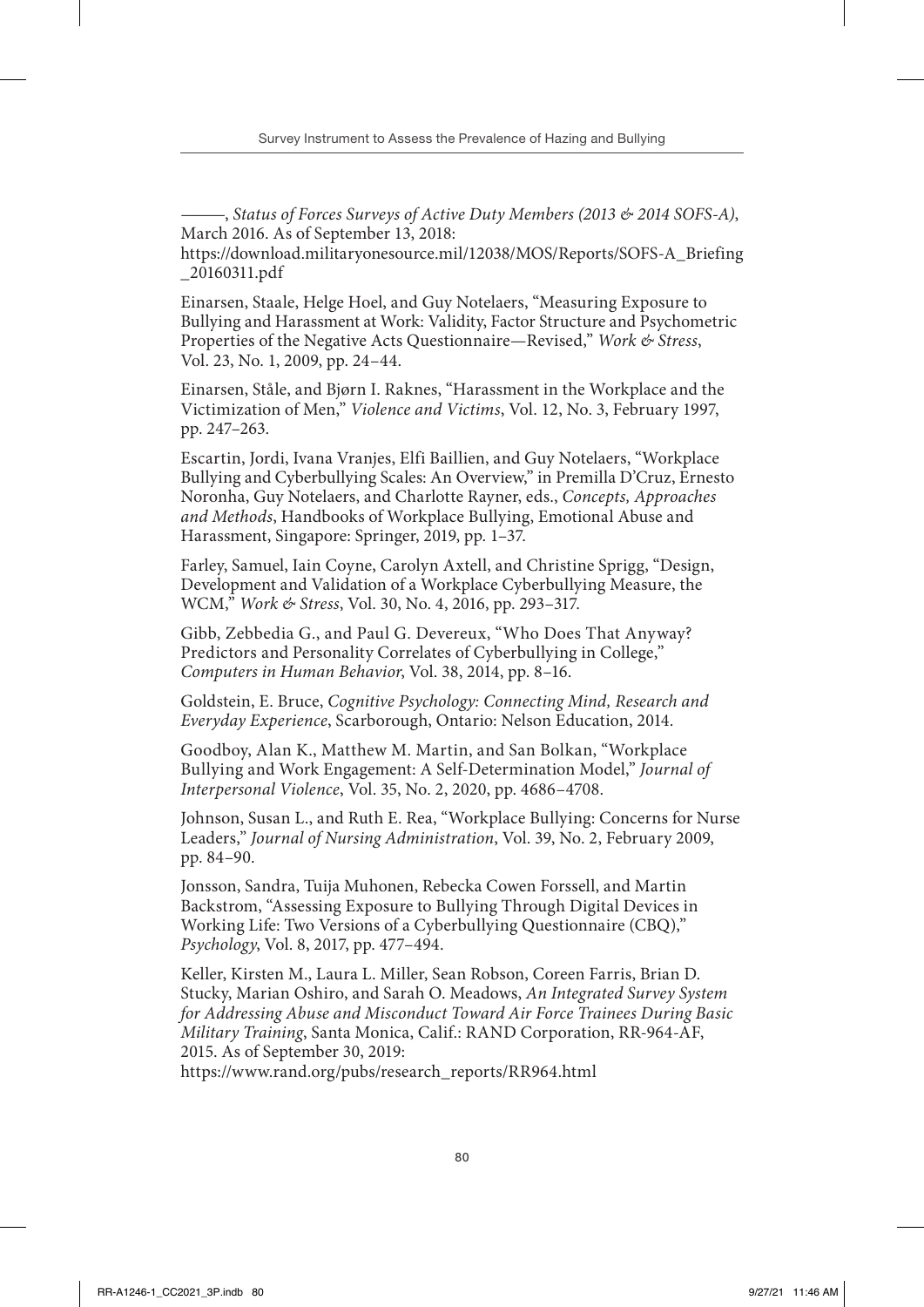Lenzer, Timo, Lars Kaczmirek, and Alwine Lenzner, "Cognitive Burden of Survey Questions and Response Times: A Psycholinguistic Experiment," *Applied Cognitive Psychology*, Vol. 24, 2010, pp. 1003–1020.

Leymann, Heinz, "Mobbing and Psychological Terror at Workplaces," *Violence and Victims*, Vol. 5, No. 2, 1990, pp. 119–126.

Low, Sze Zen, *Workplace Harassment and Counterproductive Work Behaviors: A Daily Diary Investigation*, doctoral dissertation, Long Beach, Calif.: California State University, Long Beach, 2012.

Lutgen-Sandvik, Pamela, Sarah J. Tracy, and Jess K. Alberts, "Burned by Bullying in the American Workplace: Prevalence, Perception, Degree and Impact," *Journal of Management Studies*, Vol. 44, No. 6, 2007, pp. 837–862.

Makarem, Nisrine N., Lucy R. Tavitian-Elmadjian, Dayana Brome, Ghassan N. Hamadeh, and Stale Einarsen, "Assessment of Workplace Bullying: Reliability and Validity of an Arabic Version of the Negative Acts Questionnaire-Revised (NAQ-R)," *BMJ Open*, Vol. 8, No. 12, 2018.

Matthiesen, Stig Berge, and Ståle Einarsen, "MMPI-2 Configurations Among Victims of Bullying at Work," *European Journal of Work and Organizational Psychology*, Vol. 10, No. 4, 2001, pp. 467–484.

Mawritz, Mary B., Johnna Capitano, Rebecca L. Greenbaum, Julena M. Bonner, and Joongseo Kim, "Development and Validation of the Workplace Hazing Scale," *Human Relations*, online ahead of print, 2020, pp. 1–38. As of August 24, 2021:

<https://doi.org/10.1177/0018726720957058>

McGinley, Meredith, Kathleen M. Rospenda, Li Liu, and Judith A. Richman, "Chronic Generalized Harassment During College: Influences on Alcohol and Drug Use," *Journal of Youth and Adolescence*, Vol. 44, No. 10, 2015, pp. 1898–1913.

Miller, Laura L., Coreen Farris, Marek N. Posard, Miriam Matthews, Kirsten M. Keller, Sean Robson, Stephanie Brooks Holliday, Mauri Matsuda, Rachel M. Burns, Lisa Wagner, and Barbara Bicksler, *A Survey System to Assess Abuse and Misconduct Toward Air Force Students in Occupational Specialty Training*, Santa Monica, Calif.: RAND Corporation, RR-2692-AF, 2019. As of September 30, 2019:

[https://www.rand.org/pubs/research\\_reports/RR2692.html](https://www.rand.org/pubs/research_reports/RR2692.html)

Moss, Kimberly D., *Age-Related Intergenerational Tension, Harassment, Perceived Self-Efficacy, and Job Satisfaction of Nurse Educators in the Academic Workplace*, doctoral dissertation, Minneapolis, Minn.: Capella University, 2014.

Neuman, Joel H., "Aggression, Unethical Behavior, and Employee Well-Being: An 'Aggressive' Examination of the Issues," in Robert A. Giacalone and Mark D. Promislo, eds., *Handbook of Unethical Work Behavior: Implications for Well-Being*, Armonk, N.Y.: M. E. Sharpe, 2013, pp. 89–103.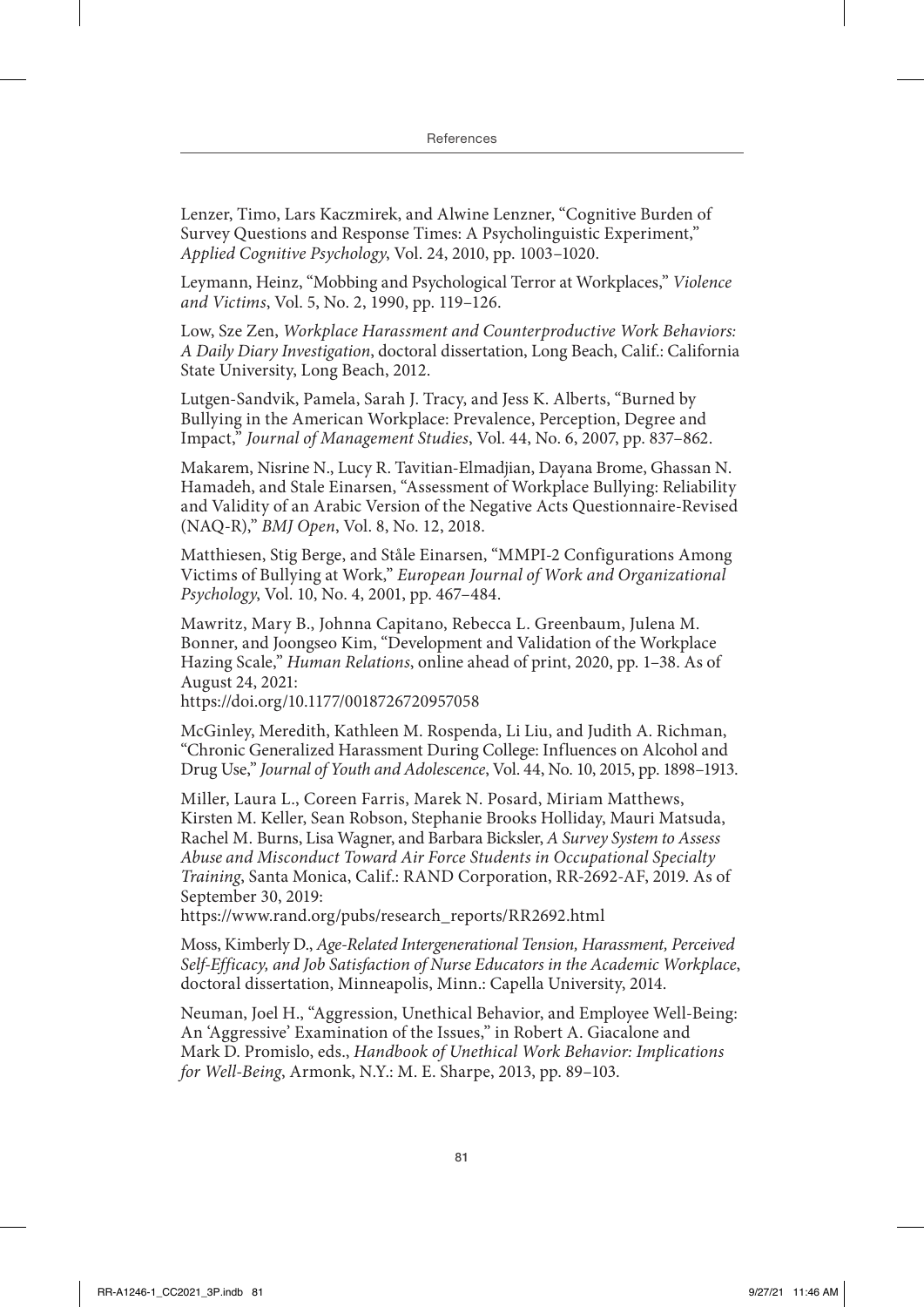Neuman, Joel H., and Loraleigh Keashly, "Bullies Coming Out of the Schoolyard and into the Boardroom: Combating Abusive Workplace Communication," in Jason S. Wrench, ed., *Workplace Communication for the 21st Century: Tools and Strategies That Impact the Bottom Line*, Santa Barbara, Calif.: Praeger, 2013, pp. 321–354.

Niedhammer, Isabelle, Simone David, and Stephanie Degioanni, "Association Between Workplace Bullying and Depressive Symptoms in the French Working Population," *Journal of Psychosomatic Research*, Vol. 61, No. 2, August 2006, pp. 251–259.

Niedl, Klaus, *Mobbing/Bullying am Arbeitsplatz* [*Mobbing/Bullying at the Workplace*], München und Mering: Rainer Hampp, 1995.

Norrbom, Melissa Allyn Ann, *A Study of Hazing: Perceptions Within Recently Established Ethnic-Based Greek Letter Organizations*, Sacramento, Calif.: California State University, 2014.

ODMEO—*See* Office of Diversity Management and Equal Opportunity.

Office of Diversity Management and Equal Opportunity, *Hazing Prevention and Response in the Armed Forces: Annual Summary Report to Congress*, Washington D.C.: Department of Defense, 2017.

Office of People Analytics, *2016 Service Academy Gender Relations Survey: Overview Report*, Ft. Belvoir, Va.: Defense Technical Information Center, OPA Report No. 2016-043, 2017.

Office of the Under Secretary of Defense for Personnel and Readiness, *DoD Instruction 1020.03: Harassment Prevention and Response in the Armed Forces*, Washington D.C.: Department of Defense, February 8, 2018.

OPA—*See* Office of People Analytics.

Ozturk, Havva, Serap Sokmen, Fatma Yilmaz, and Dilek Cilingir, "Measuring Mobbing Experiences of Academic Nurses: Development of a Mobbing Scale," *Journal of the American Association of Nurse Practitioners*, Vol. 20, No. 9, 2008, pp. 435–442.

Park, Mijeong, and Jeong Sil Choi, "Effects of Workplace Cyberbullying on Nurses' Symptom Experience and Turnover Intention," *Journal of Nursing Management*, Vol. 27, 2019, pp. 1108–1115.

Pershing, Jana L., "Men and Women's Experiences with Hazing in a Male-Dominated Elite Military Institution," *Men and Masculinities*, Vol. 8, No. 4, 2006, pp. 470–492.

Reid, Gerald M., Melissa K. Holt, Erika D. Felix, and Jennifer Greif Green, "Perceived Consequences of Hazing Exposure During the First Year of College: Associations with Childhood Victimization," *Journal of American College Health*, Vol. 67, No. 5, 2019, pp. 402–409.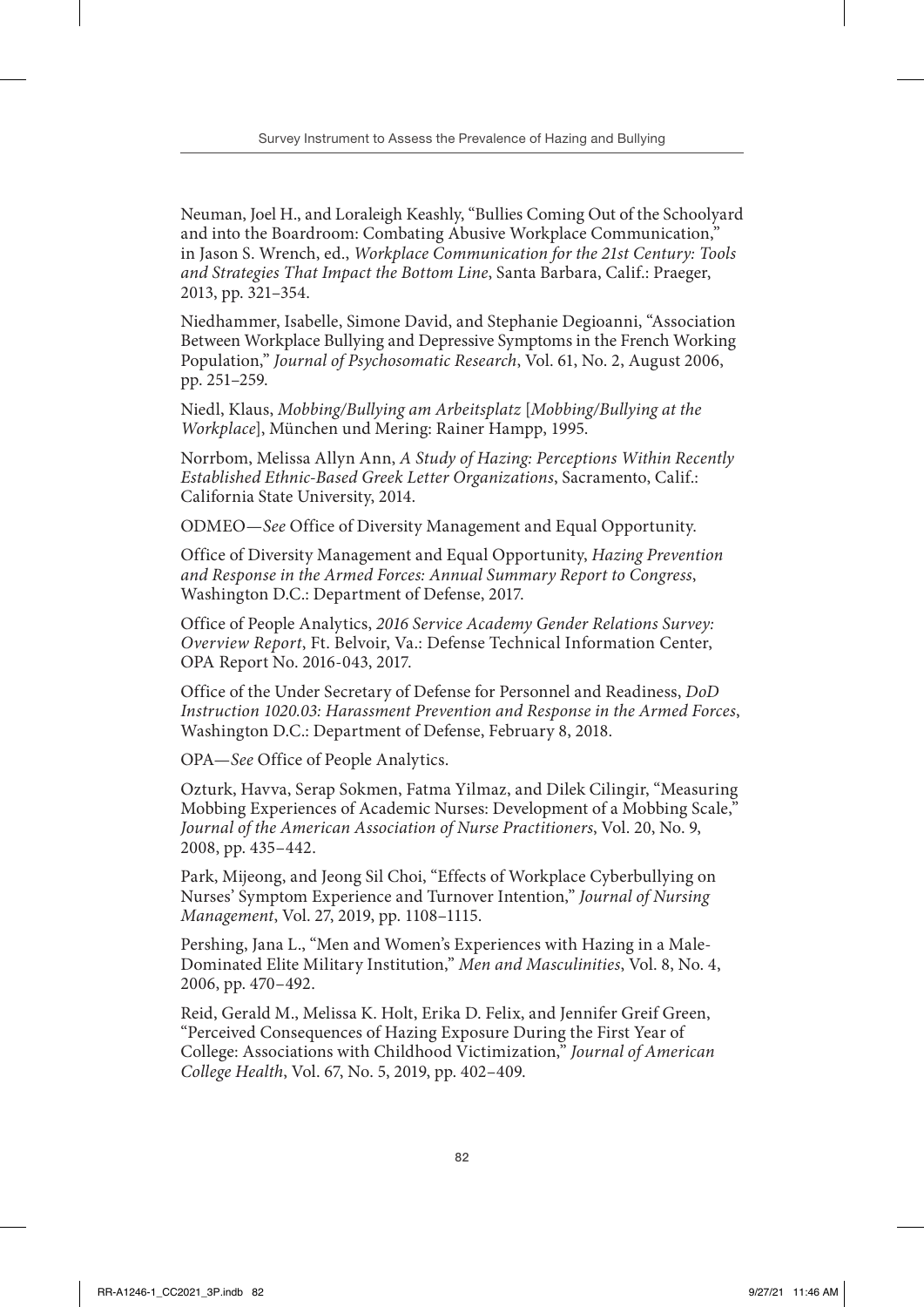Richman, Judith A., Kathleen M. Rospenda, Stephanie J. Nawyn, Joseph A. Flaherty, Michael Fendrich, Melinda L. Drum, and Timothy P. Johnson, "Sexual Harassment and Generalized Workplace Abuse Among University Employees: Prevalence and Mental Health Correlates," *American Journal of Public Health*, Vol. 89, No. 3, March 1999, pp. 358–363.

Rospenda, Kathleen M., Kaori Fujishiro, Meredith McGinley, Jennifer M. Wolff, and Judith A. Richman, "Effects of Workplace Generalized and Sexual Harassment on Abusive Drinking Among First Year Male and Female College Students: Does Prior Drinking Experience Matter?" *Substance Use & Misuse*, Vol. 52, No. 7, 2017, pp. 892–904.

Rospenda, Kathleen M., Judith A. Richman, Jennifer M. Wolff, and Larisa A. Burke, "Bullying Victimization Among College Students: Negative Consequences for Alcohol Use," *Journal of Addictive Diseases*, Vol. 32, No. 4, 2013, pp. 325–342.

Shannon, Candice A., Kathleen M. Rospenda, and Judith A. Richman, "Workplace Harassment Patterning, Gender, and Utilization of Professional Services: Findings from a U.S. National Study," *Social Science & Medicine*, Vol. 64, No. 6, 2007, pp. 1178–1191.

Silveira, Jason M., and Michael W. Hudson, "Hazing in the College Marching Band," *Journal of Research in Music Education*, Vol. 63, No. 1, 2015, pp. 5–27.

Tsuno, Kanami, Norito Kawakami, Akiomi Inoue, and Kiyoko Abe, "Measuring Workplace Bullying: Reliability and Validity of the Japanese Version of the Negative Acts Questionnaire," *Journal of Occupational Health*, Vol. 52, No. 4, 2010, pp. 216–226.

U.S. General Accounting Office (GAO), *DoD Service Academies: More Changes Needed to Eliminate Hazing*, Washington, D.C.: National Security and International Affairs Division, 1992.

Vranjes, Ivana, Elfi Baillien, Heidi Vandebosch, Sara Erreygers, and Hans De Witte, "When Workplace Bullying Goes Online: Construction and Validation of the Inventory of Cyberbullying Acts at Work (ICA-W)," *European Journal of Work and Organizational Psychology*, Vol. 27, No. 1, 2018, pp. 28–39.

Waldron, Jennifer J., "Predictors of Mild Hazing, Severe Hazing, and Positive Initiation Rituals in Sport," *Journal of Sports Science & Coaching*, Vol. 10, No. 6, 2015, pp. 1089–1101.

Waldron, Jennifer J., and Christopher L. Kowalski, "Crossing the Line," *Research Quarterly for Exercise and Sport*, Vol. 80, No. 2, 2009, pp. 291–302.

Waldron, Jennifer J., Quinten Lynn, and Vikki Krane, "Duct Tape, Icy Hot & Paddles: Narrative of Initiation onto U.S. Male Sport Teams," *Sport, Education and Society*, Vol. 16, No. 1, 2011, pp. 111–125.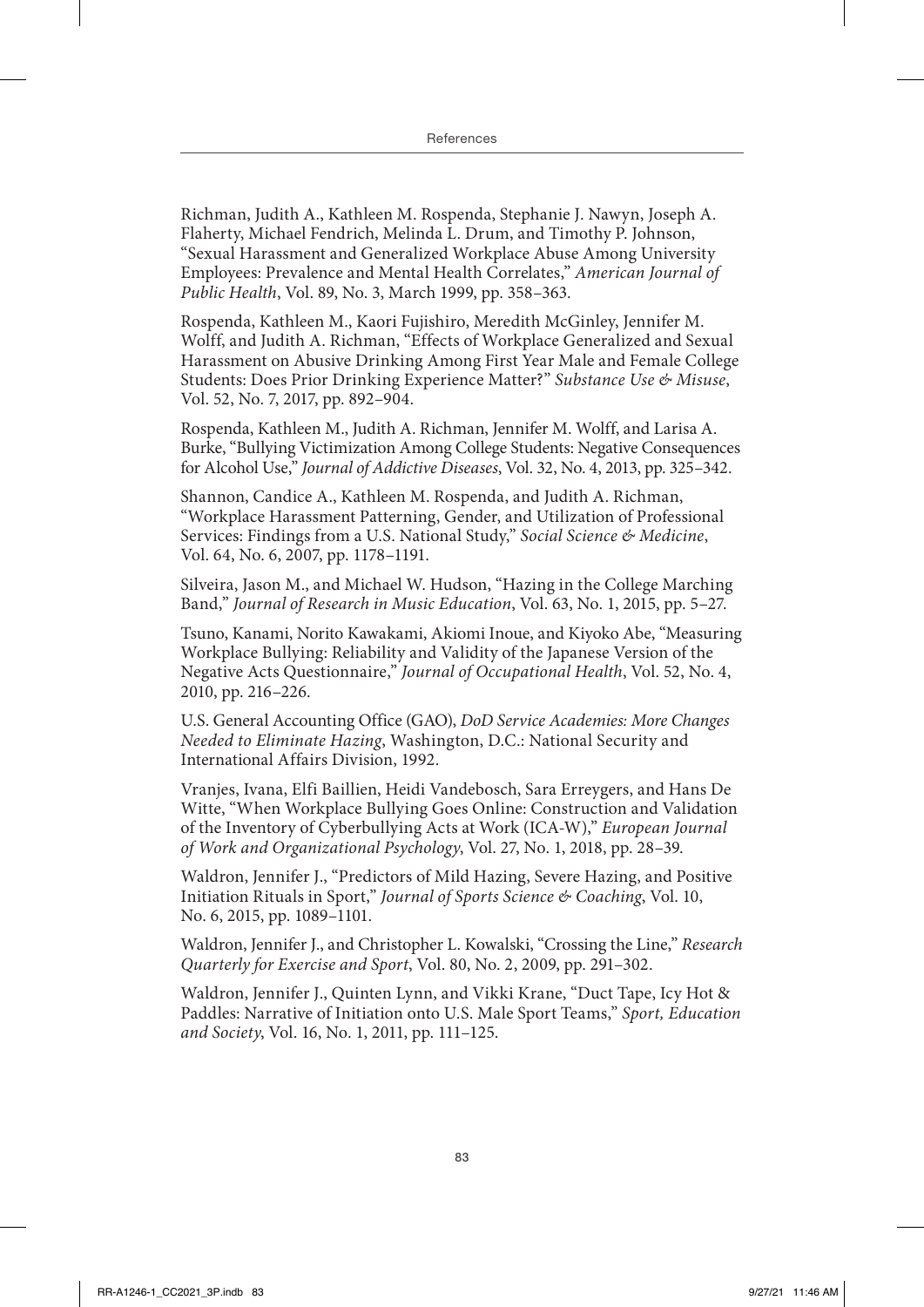Waschgler, Kathrin, José Antonio Ruiz-Hernández, Bartolomé Llor-Esteban, and José Antonio Jiménez-Barbero, "Vertical and Lateral Workplace Bullying in Nursing: Development of the Hospital Aggressive Behaviour Scale," *Journal of Interpersonal Violence*, Vol. 28, No. 12, 2013, pp. 2389–2412.

Weuve, Celest, William A. Pitney, Malissa Martin, and Stephanie M. Mazerolle, "Perceptions of Workplace Bullying Among Athletic Trainers in the Collegiate Setting," *Journal of Athletic Training*, Vol. 49, No. 5, 2014, pp. 706–718.

Willis, Gordon, *Cognitive Interviews: A Tool for Improving Questionnaire Design*, Thousand Oaks, Calif.: Sage, 2005.

Work, Robert O., "Hazing and Bullying Prevention and Response in the Armed Forces," memorandum for the Secretaries of the Military Departments et al., Washington D.C.: Deputy Secretary of Defense, December 23, 2015.

Yamada, David C., "Workplace Bullying and American Employment Law: A Ten-Year Progress Report and Assessment," *Comparative Labor Law & Policy Journal*, Vol. 32, No. 1, 2010, pp. 251–284.

Zapf, Dieter, Carmen Knorz, and Matthias Kulla, "On the Relationship Between Mobbing Factors, and Job Content, Social Work Environment, and Health Outcomes," *European Journal of Work and Organizational Psychology*, Vol. 5, No. 2, 1996, pp. 215–237.